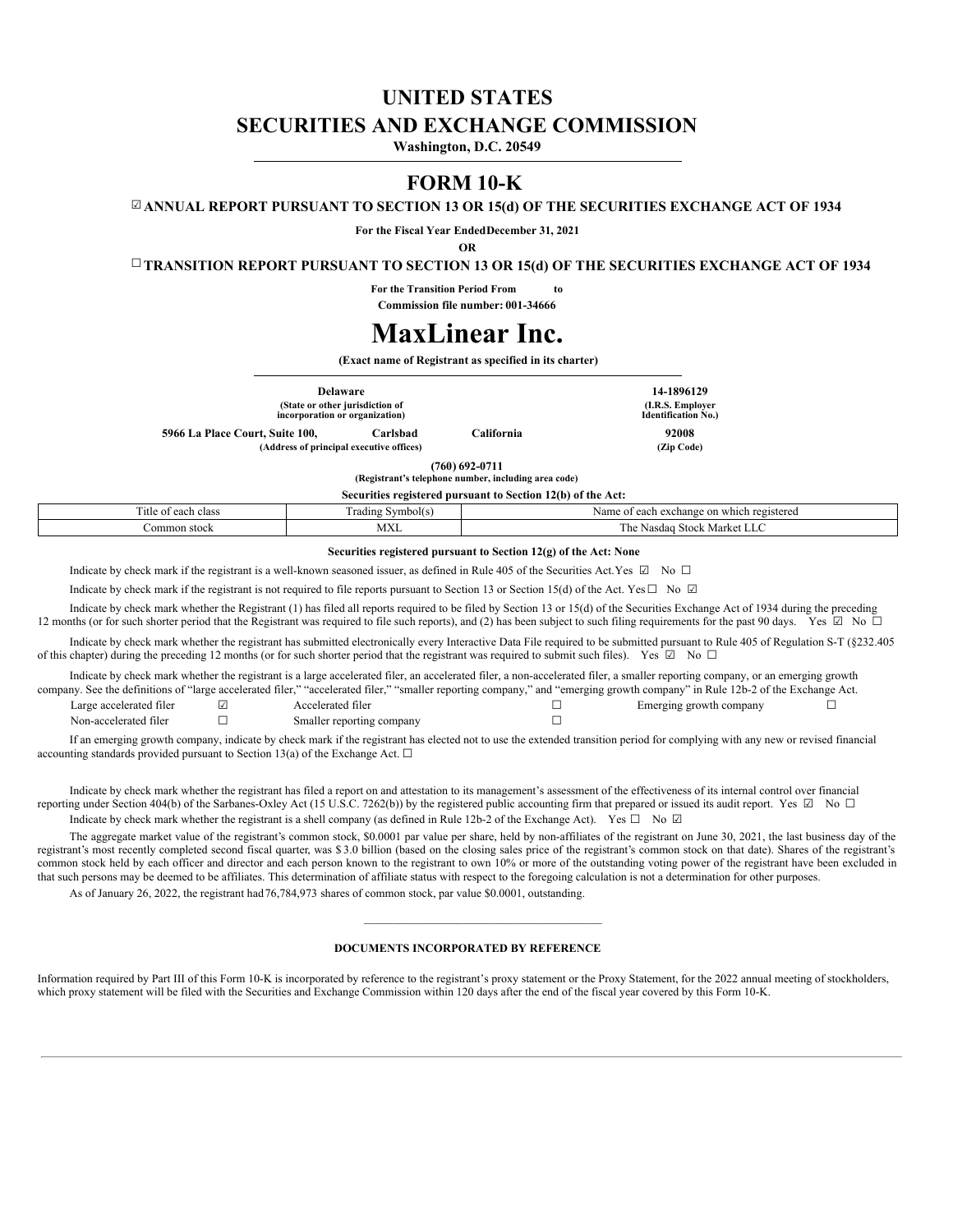# **MAXLINEAR, INC.**

<span id="page-1-0"></span>

|          | <b>TABLE OF CONTENTS</b>                                                                                     |                 |
|----------|--------------------------------------------------------------------------------------------------------------|-----------------|
|          | Part I                                                                                                       | Page            |
| Item 1.  | <b>Business</b>                                                                                              | $\overline{3}$  |
| Item 1A. | <b>Risk Factors</b>                                                                                          |                 |
| Item 1B. | <b>Unresolved Staff Comments</b>                                                                             |                 |
| Item 2.  | Properties                                                                                                   | $\frac{14}{37}$ |
| Item 3.  | <b>Legal Proceedings</b>                                                                                     | <u>38</u>       |
| Item 4.  | <b>Mine Safety Disclosures</b>                                                                               | 38              |
|          | Part II                                                                                                      |                 |
| Item 5.  | Market for Registrant's Common Equity, Related Stockholder Matters and Issuer Purchases of Equity Securities | <u>39</u>       |
| Item 6.  | [Reserved]                                                                                                   | $\overline{41}$ |
| Item 7.  | Management's Discussion and Analysis of Financial Condition and Results of Operations                        | $\overline{41}$ |
| Item 7A. | <b>Quantitative and Qualitative Disclosures About Market Risk</b>                                            | 55              |
| Item 8.  | <b>Financial Statements and Supplementary Data</b>                                                           | 56              |
| Item 9.  | Changes in and Disagreements with Accountants on Accounting and Financial Disclosure                         | $rac{56}{56}$   |
| Item 9A. | <b>Controls and Procedures</b>                                                                               |                 |
| Item 9B. | <b>Other Information</b>                                                                                     |                 |
| Item 9C. | Disclosure Regarding Foreign Jurisdictions that Prevent Inspections                                          | 58              |
|          | Part III                                                                                                     |                 |
| Item 10. | Directors, Executive Officers and Corporate Governance                                                       | <u>59</u>       |
| Item 11. | <b>Executive Compensation</b>                                                                                | 59              |
| Item 12. | Security Ownership of Certain Beneficial Owners and Management and Related Stockholder Matters               | $\frac{59}{59}$ |
| Item 13. | Certain Relationships and Related Transactions, and Director Independence                                    |                 |
| Item 14. | <b>Principal Accounting Fees and Services</b>                                                                |                 |
|          | Part IV                                                                                                      |                 |
| Item 15. | <b>Exhibits, Financial Statement Schedules</b>                                                               | 61              |
|          |                                                                                                              |                 |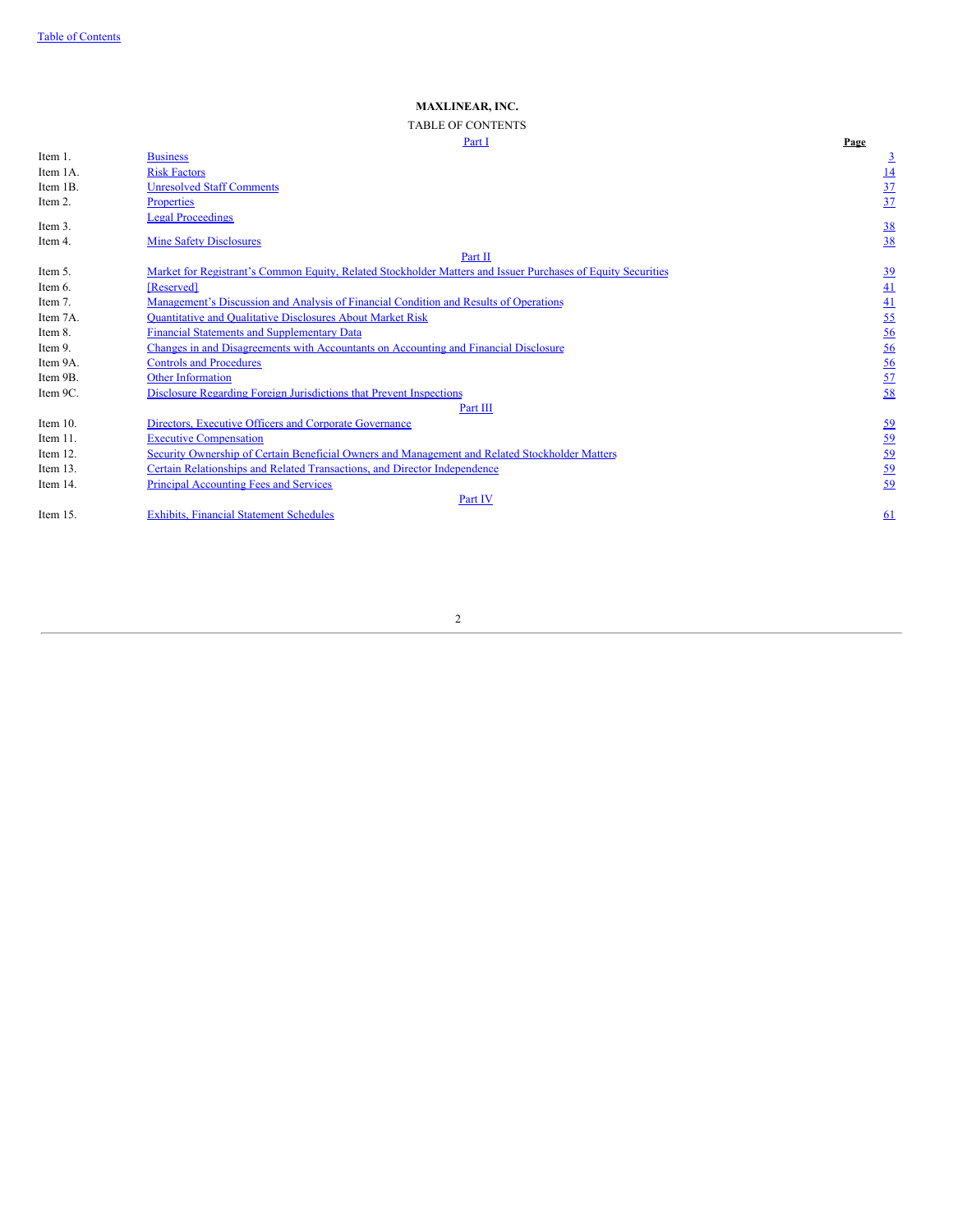# **MAXLINEAR, INC. PART I**

#### *Forward-Looking Statements*

The information in this Annual Report on Form 10-K for the fiscal year ended December 31, 2021, or this Form 10-K, contains forward-looking statements and information within the meaning of Section 27A of the Securities Act of 1933 and Section 21E of the Securities Exchange Act of 1934, which are subject to the "safe harbor" created by those sections. These forward-looking statements include, but are not limited to, statements concerning our strategy, future operations, future financial position, future revenues, projected costs, prospects and plans and objectives of management. The words "anticipates," "believes," "estimates," "expects," "intends," "may," "plans," "projects," "will," "would" and similar expressions are intended to identify forward-looking statements, although not all forward-looking statements contain these identifying words. We may not actually achieve the plans, intentions or expectations disclosed in our forward-looking statements and you should not place undue reliance on our forward-looking statements. Actual results or events could differ materially from the plans, intentions and expectations disclosed in the forward-looking statements that we make. These forward-looking statements involve risks and uncertainties that could cause our actual results to differ materially from those in the forward-looking statements, including, without limitation, the risks set forth in Part I, Item 1A, "Risk Factors" in this Form 10-K. We do not assume any obligation to update any forward-looking statements except as required by law.

# <span id="page-2-0"></span>**ITEM 1. BUSINESS**

#### *Corporate Information*

We incorporated in the State of Delaware in September 2003. Our executive offices are located at 5966 La Place Court, Suite 100, Carlsbad, California 92008, and our telephone number is (760) 692-0711. In this Form 10-K, unless the context otherwise requires, the "Company," "we," "us" and "our" refer to MaxLinear, Inc. and its wholly owned subsidiaries. Our website address is www.maxlinear.com. The contents of our website are not incorporated by reference into this Form 10-K. We provide free of charge through a link on our website access to our Annual Reports on Form 10-K, Quarterly Reports on Form 10-Q and Current Reports on Form 8-K, as well as amendments to those reports, as soon as reasonably practical after the reports are electronically filed with, or furnished to, the Securities and Exchange Commission, or SEC. Refer to *Intellectual Property Rights*section below for a list of our trademarks and trade names. All other trademarks and trade names appearing in this Form 10-K are the property of their respective owners.

#### *Overview*

We are a provider of communications systems-on-chip, or SoC, solutions used in broadband, mobile and wireline infrastructure, data center, and industrial and multi-market applications. We are a fabless integrated circuit design company whose products integrate all or substantial portions of a high-speed communication system, including radio frequency, or RF, high-performance analog, mixed-signal, digital signal processing, security engines, data compression and networking layers, and power management. In most cases, these products are designed on a single silicon-die using standard digital complementary metal oxide semiconductor, or CMOS, processes and conventional packaging technologies. We believe this approach enables our solutions to achieve superior power, performance and cost relative to our industry competition. Our customers include electronics distributors, module makers, original equipment manufacturers, or OEMs, and original design manufacturers, or ODMs, which incorporate our products in a wide range of electronic devices. Examples of such devices include cable Data Over Cable Service Interface Specifications, or DOCSIS, fiber and DSL broadband modems and gateways; Wi-Fi and wireline routers for home networking; radio transceivers and modems for 4G/5G base-station and backhaul infrastructure; fiber-optic modules for data center, metro, and long-haul transport networks; as well as power management and interface products used in these and many other markets.

Our highly integrated semiconductor devices and platform-level solutions are primarily manufactured using low-cost CMOS process technology. CMOS processes are ideally suited for large digital logic implementations targeting high-volume and low-cost consumer applications. Importantly, our ability to design analog and mixed-signal circuits in CMOS allows us to efficiently combine analog functionality and complex digital signal processing logic in the same integrated circuit. As a result, our solutions have exceptional levels of functional integration and performance, low manufacturing cost, and reduced power consumption. In addition, our proprietary CMOS-based radio and digital system architectures also enable shorter design cycles, significant design flexibility and low system-level cost across a wide range of broadband communications, wired and wireless infrastructure, and industrial and multi-market customer applications.

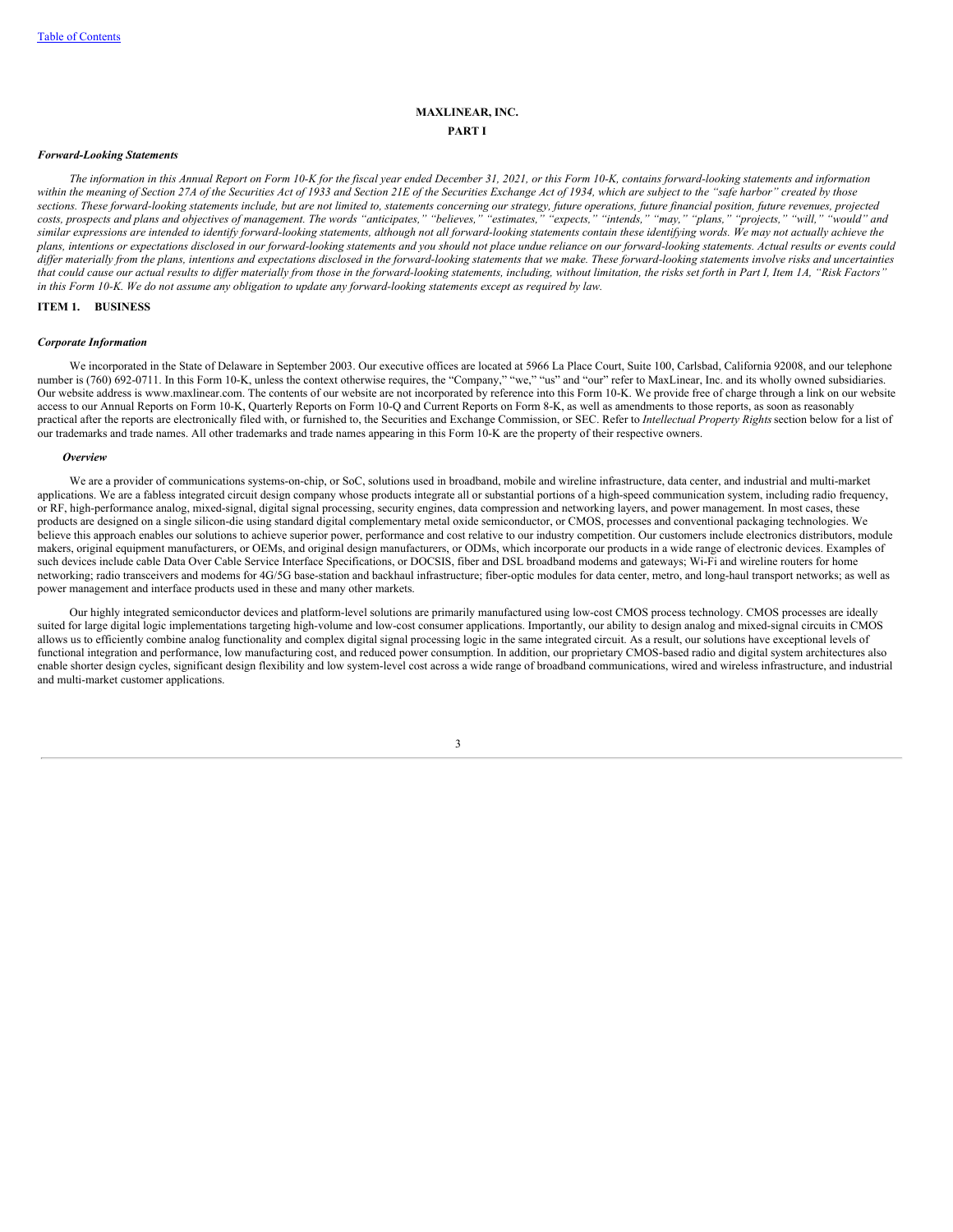### *Industry Background*

Over the last two decades, ubiquitous internet connectivity has driven exponential growth in data content, delivery, distribution, and consumption. We expect this trend to continue owing to:

- The rapid rise of social media and crowd-sourced real-time content;
- The proliferation of on-demand Over-The-Top, or OTT, video services such as Netflix and Amazon Prime;
- Rapid growth in data center and cloud-based services such as Amazon Web Services, Google Search and Apps, and AI/machine learning;
- The "remote economy" accelerated by the COVID-19 pandemic, the shift to work-from-home, and increasing dependence on video conferencing services such as Zoom;
- The proliferation of "Internet of Things", or IoT, including internet-connected appliances within the home, manufacturing industries, and enterprises; and
- The advent and growth of broadband 4G/5G wireless mobile internet connectivity.

We expect a strong trend of continuous upgrade of network bandwidth and latency (i.e. the delay between sender and receiver) in order to keep pace with the exponential growth of network data traffic generated by the above activities. For example, cloud-based services increasingly require stringent low latency and extremely high-speed network connections between servers and storage within a data center. Also, IoT devices are generating an increasing amount of internet traffic and require low network latency. These IoT devices include smart speakers, smart lighting and other smart appliances in the connected home; commercial air-conditioning; video surveillance equipment; manufacturing machinery; and point-ofsale asset tracking systems. The reduction of speed and latency bottlenecks throughout networks is heavily reliant on wide spectrum or broadband, high-frequency circuits, and digital signal processing algorithms that can improve spectrum utilization efficiency. These trends are key drivers across many of our target end-markets:

• *Connected Home:* Competing cable, fiber and other broadband video and data service providers are offering consumers bundled video, voice, and broadband data access and whole-home internet connectivity. These home data gateway modems or access devices are required to simultaneously receive, demodulate, and decode multiple signals, which are spread across several channels of frequency bandwidth over a wide frequency range and propagate on coaxial cable, copper, optical fiber or airwaves. Further, each gateway distributes content throughout the home using a broadband communication transceiver and network processor SoC based on Wi-Fi, Ethernet, Multimedia over Coax, or MoCA, and other wireline home data connectivity standards. As a result, the number of transceivers required in each home, whether for wireless or broadband wireline access and distribution, is greatly increased. For example, cable multiple-system operators, or MSOs, have ramped up deployments of multi-gigabit DOCSIS 3.1 home equipment and services, which "bond" multiple channels of frequency bands on a coaxial cable, to provide a higher aggregate "sum-of-the-channels" bandwidth to home subscribers. For example, within the home, Wi-Fi 6 uses wider bandwidth channels and channel-bonding, as well as more sophisticated means of wireless spectrum sharing by users, to provide seamless whole-home coverage.

• *Data Center Infrastructure:*Inside hyperscale data centers operated by Amazon, Google and others, high-speed optical transceivers connect racks of servers and storage through a hierarchical network of switches and routers. Cloud services and machine learning are dependent upon the ability to interconnect vast numbers of servers and storage inside a data center with extremely low latency and highest bandwidth to enable the entire data center to act as a single computing or data processing unit. Consequently, the data traffic growth *inside* the data center has significantly outstripped the data traffic flowing*to and from* the data center. Currently, while server connections are transitioning from 10Gbps to 25Gbps or 100Gbps links, router and switch connections are moving from 100Gbps to 400Gbps speed interconnections. The physical limits and challenges of removing the heat dissipated by these optical transceivers and switches are the primary barriers to even higher interconnect speeds. For all these reasons, improving the bandwidth and power efficiency of data center networking technology within and between data centers remains a critical challenge for the evolution of next-generation data centers.

• *5G Wireless Infrastructure:* Expensive, finite, fractured and non-contiguous 5G wireless spectrum is being utilized more efficiently by aggregating or bonding multiple noncontiguous channels of spectrum with highly complex radio transceivers in a wireless base-station radio unit. These complex radio transceivers can also be configured in large antenna arrays to direct wireless signals more efficiently to specific users, also known as Massive Multiple-Input Multiple Output beamforming, or MMIMO. Beamforming vastly improves coverage (range), maximizes data rates (bandwidth), and creates

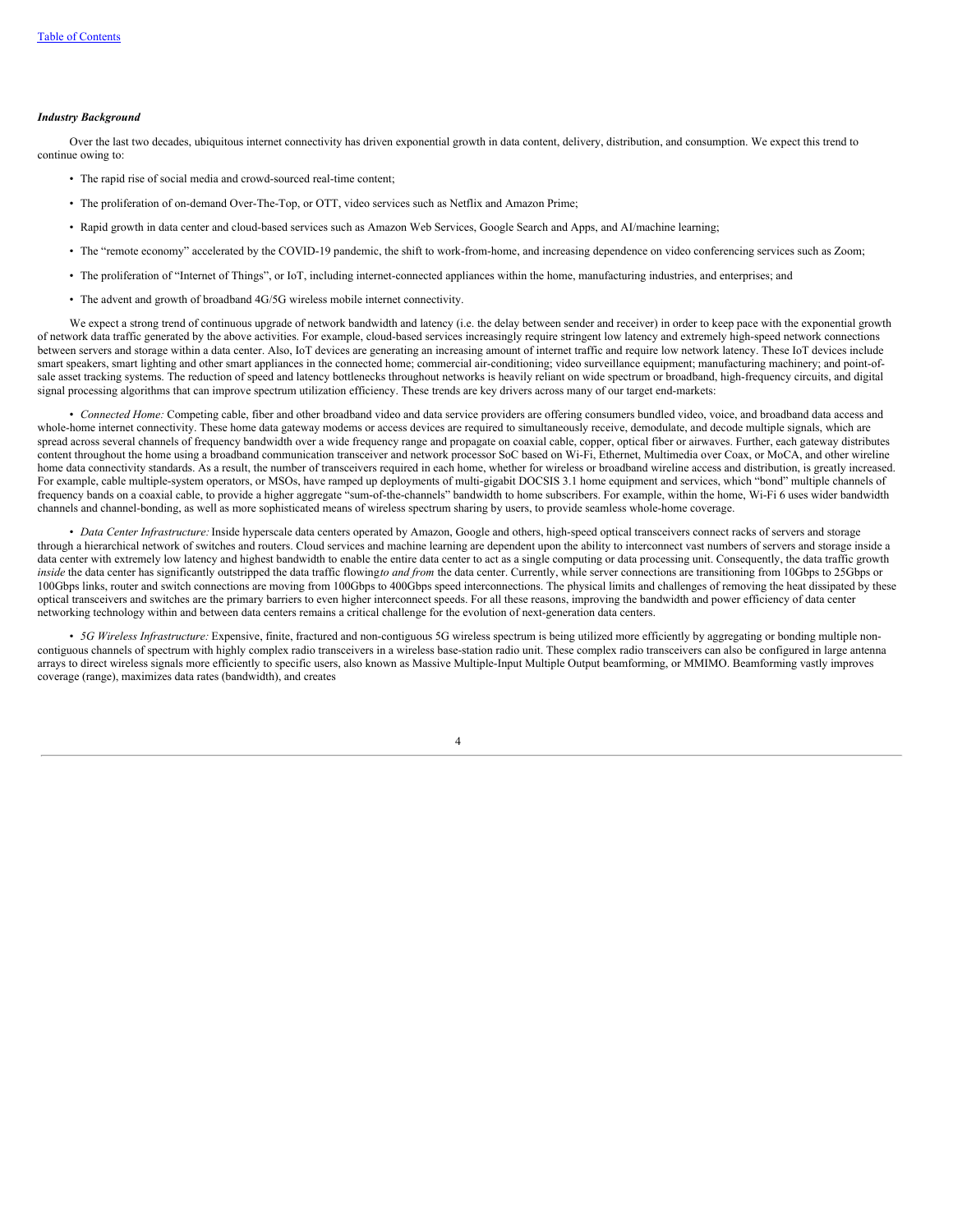spectral efficiency (data rate per unit spectrum). Densification, or increasing the number of wireless base-stations per unit area, also improves network capacity and coverage. In turn, the wireless and optical backhaul transport networks required to connect the higher number of base-station cells must have greater data capacity. As a result, microwave wireless backhaul and fronthaul transport links are migrating to millimeter wave operating frequencies where the availability of spectrum improves data capacity by more than tenfold. Implementing 5G access and transport functionality within base-stations requires radio transceivers that can process larger radio spectrum bandwidths; have expanded radio frequency range; compensate for signal distortion from high-power amplifiers; support beamforming in large antenna arrays; and have the ability to transport high speed data to and from the network, all in a lowcost, power-efficient design.

*• Industrial & Multi-Market*: Increasingly, in the industrial world, manufacturing equipment and appliances are connected to each other and to the cloud to better optimize utilization, improve power consumption, and plant management. Legacy equipment and new installations need to communicate with each other via newer and older connectivity protocol standards. This, in turn creates growth opportunities for interface products, and interface bridge products supporting multiple protocols. We believe our interface product portfolio, which consists of serial interface, universal serial bus, or USB, universal asynchronous receiver transmitter, or UARTS, peripheral interconnect express, or PCIe, devices, data converters and power management integrated chips, or PMICs, addresses a broad and growing servable market across communications, industrial and multiple other end markets.

The development of broadband, low power, integrated communication systems-on-chip solutions is at the heart of competitiveness across a range of different businesses spanning broadband wireline access, mobile data services, hyperscale cloud data centers, and cloud computation and storage markets. Additionally, the proliferation of increasingly complex high frequency, high bandwidth and low-power applications has led to a rapid increase in the demand for systems that require multiple radio frequency, mixed-signal, and high-performance analog and digital signal processing transceiver SoCs.

# *Challenges Faced by Providers of Systems and RF Transceivers and Optical Interconnects*

Designing and implementing high-frequency, high-bandwidth RF transceiver systems is extremely challenging owing to the high operating frequency ranges and wide frequency bands across which the communication signal is transmitted. As a result, system designers must contend with significantly more sources of interference and signal impairments than in the case of traditional narrow band, low-frequency communication systems. These narrow band single-channel RF transceivers often use conventional radio system architectures that require expensive discrete components, and are fabricated in costly special-purpose semiconductor technologies, such as silicon germanium, gallium arsenide, and RF enhanced CMOS process technologies.

The key challenges of capturing and processing high quality broadband communications signals include:

· Receiving single or multiple RF/digital communications signals spanning multiple frequency bands over a wide spectrum: Many of the advanced high-data-rate applications require the simultaneous RF reception of multiple channels or frequency bands in order to first aggregate, and then subsequently demodulate, the data signal, which is spread over discrete disparate frequency bands. Likewise, data transmission is achieved by disaggregating the user's data signal and transmitting it over multiple available frequency bands spanning a wide frequency spectrum. For example, in the cable modem and broadband gateway markets, it is necessary to support the simultaneous reception of multiple channels of highdefinition video, voice, and data applications in many system designs. OEMs meet these stringent requirements via multiple narrow- or wide-band RF receivers, each of which is dedicated to the reception of a single frequency band. An alternate, but highly challenging, approach involves Full Spectrum Capture, or FSC<sup>TM</sup>, receiver SoCs, which can receive and digitize the entire available RF frequency spectrum in the transmission medium. They can then select and aggregate the relevant frequency bands over which the data is spread using analog and mixed-signal digital co-processing techniques. In contrast, use of multiple discrete conventional narrowband RF receivers is impractical due to increased design complexity, overall cost, circuit board space, power consumption and heat dissipation limitations. In addition, such narrowband receiver implementations suffer from signal integrity issues, reliability, and thermal challenges owing to the proximity of sensitive multiple RF receivers and discrete components in a limited PCB footprint.

• *Signal Clarity Performance Requirements:* In communications systems, performance is limited by the quality of the received/transmitted signal that can be supported throughout the channel bandwidth. Signal-to-noise, or SNR, ratio measures the strength of the desired signal relative to the sum of the noise and undesired signal energy in the same channel. High capacity 5G wireless cellular data networks operate across non-contiguous wireless spectrum bands, while wired coaxial cable and power-line networks require broadband RF transceivers supporting high SNR. Optical transceivers operate across the widest bandwidths available and must preserve the necessary SNR throughout their bandwidth. These transceiver systems must isolate the desired signals from the undesired signals that are invariably present in their wide operating frequency range. The undesired

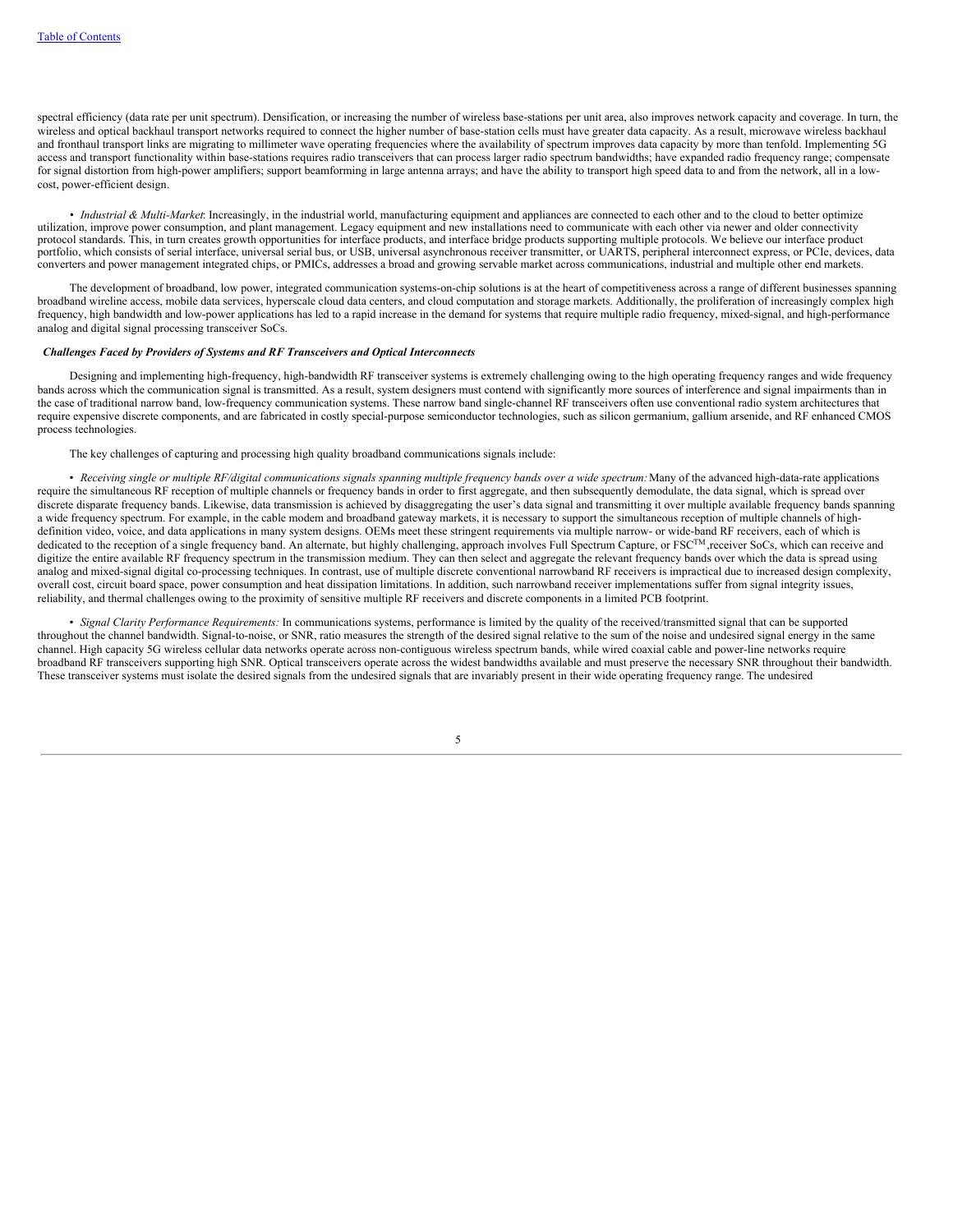signals not only include the noise generated by the natural environment, but also interference produced by home appliances, enterprise communications equipment, and other wireless networking systems. For example, in 5G mobile infrastructure applications, a radio transceiver receiving a channel at 1710MHz must cope with reflections in the environment as well as interference from a neighboring channel at 1660MHz picked up by the receiving antenna. The transceiver must also compensate for distortion introduced by the strong signals out of the transmitting antenna. Analog and digital signal processing is employed to improve SNR in the received and transmitted signals. Beamforming and MIMO of radio signals also significantly improves signal-to-noise ratio, but requires sophisticated RF, analog and digital signal co-processing, and software expertise. Broadband reception and beamforming of RF signals in mobile environments are extremely difficult to implement due to the stringent size, cost, and power consumption constraints. Also, higher order modulation of communication signals requires extremely high SNR to maximize data capacity in a finite spectrum, which greatly increases the difficulty of implementing broadband systems.

• *Power Consumption:* Power consumption has become a major concern inside communication systems, including home access gateways, wireless base-stations and data center infrastructure applications. For example, inside the home, Wi-Fi capacity and bandwidth improvement require increasing the number of transceivers per access point with greater channel bandwidths. As a result, the home Wi-Fi gateway has significant heat dissipation challenges within the system due to the increase in power consumption. Likewise, within the data center, physical limitations in the ability to remove heat efficiently from network switches, and the optical transceivers plugged into them, are the main obstacles to increasing data center network bandwidth at and beyond 400Gbps speed per optical transceiver. These switches and transceivers now consume an increasingly significant fraction of total data center power. In 5G wireless access infrastructure applications, the cost of provisioning power to base-station antenna towers and the operating cost attributable to energy consumption is high. In many multiple-transceiver system designs, a majority of the system's overall power consumption can be ascribed to radio transceivers.

• Size: The size of electronic components, such as RF transceivers and digital signal processing SoCs, is a key consideration for system designers and the service providers that deploy them. In wired optical infrastructure applications inside data centers, rapidly increasing network server and switch face-plate density trends are aggressively driving reduction of the size of optical transceiver interconnects. In 5G wireless infrastructure, space on the base-station radio towers where the radios and modems are mounted, is highly constrained and is a significant portion of operating costs. The deployment of massive MIMO and antenna arrays, and cell densification for 5G wireless coverage and capacity, greatly increase the number of radio transceivers required in each base station radio tower and the number of base stations in a cell. As a result, there is a growing trend and an increasing need for highly complex integrated SoCs with greater numbers of transceivers per SoC.

There are also challenges that are specific to the processing of high-speed optical interconnect signals in our target data center markets.

◦ *Optical Fiber Channel Impairments:* The inherent optical properties of the fiber material result in impairments to the optical signal as it propagates along the fiber. These impairments degrade signal integrity due to the loss of light intensity and other adverse modal, chromatic and polarization dispersion effects on the propagating light. Further, electrical signal impairments are introduced in the process of conversion of optical signals to electrical signals, which together reduce the maximum data throughput and limit the distance over which data can propagate over fiber. Therefore, communications SoCs present inside optical modules (often referred to as digital signal processors or DSPs) are required to correct both electrical and optical signal impairments at both ends of the fiber termination.

◦ *Photonics Device Technology:* Today's state-of-the art in photonic device technology lags the rapidly increasing speed requirements of data traffic within cloud data centers and optical transport links between telecom data centers. This imposes severe limits to the high-speed conversion of electrical signals to optical signals, and vice versa, owing to the bandwidth limitations, nonlinearities, and noise properties in lasers, modulators, and photo detectors used in optical modules.

◦ *Form Factor:* Optical transceivers are required to conform to multi-source agreement, or MSA, standardized form factors, which in turn determine the number of transceiver ports that can fit in the face plates of standard server, storage, and switch rack units. Standardization of transceiver form factors and rack unit face plates allows data center operators to upgrade network speeds of existing installations by simply replacing older optical transceivers and switches with newer faster ones, rather than having to overhaul installed fiber infrastructure and floorplan. The dimensions of the standard face plate impose a severe constraint on the amount of heat that can be practically removed from a rack unit. A major challenge facing optical transceiver SoCs is to support exponentially growing data rates within the standardized form factor and thermal constraints.

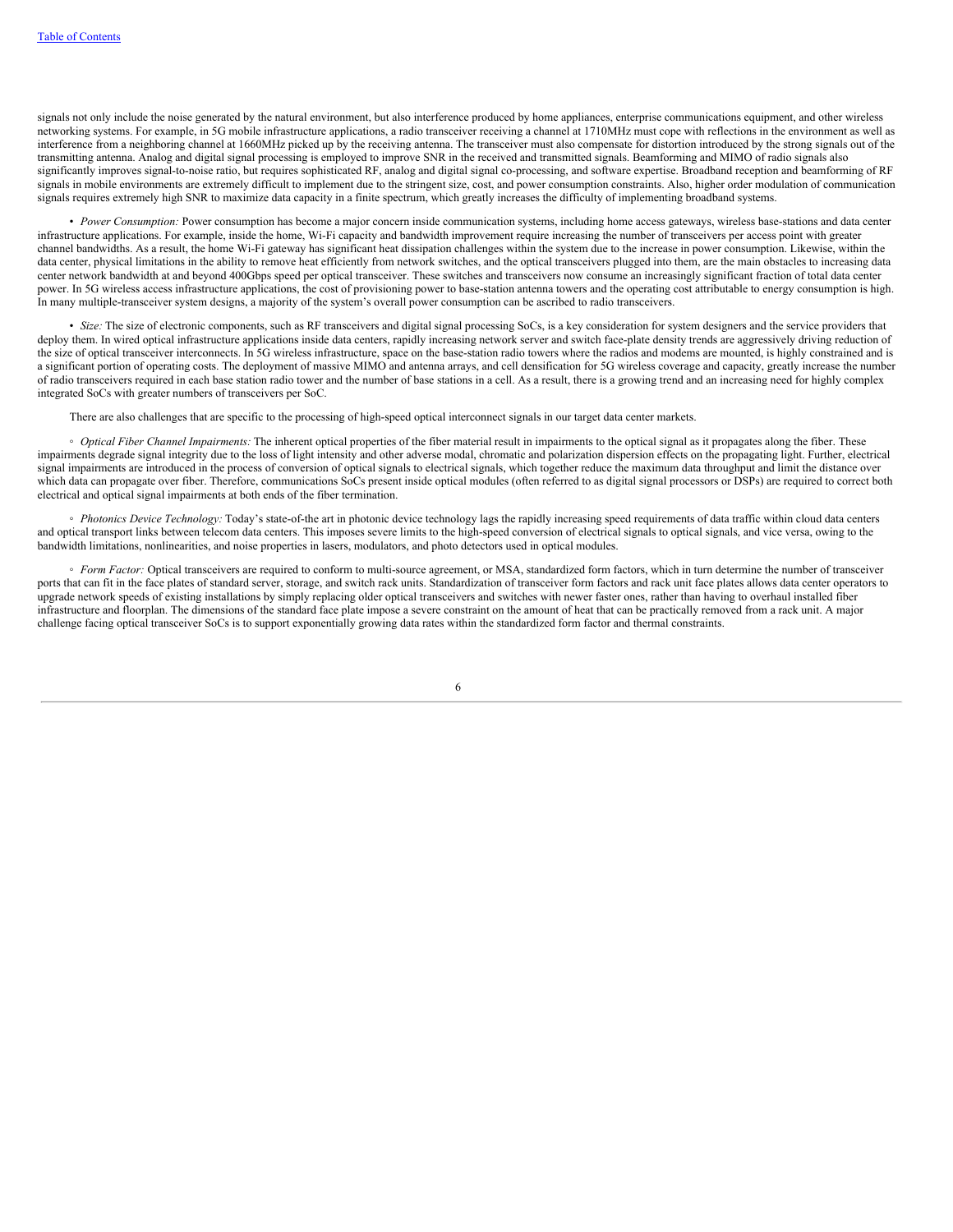# *Our RF, Mixed-Signal and Digital SoC Platform Solutions*

We are a provider of communications systems-on-chip solutions for the connected home, mobile and wireline infrastructure, data centers, and industrial and multi-market applications. Our products exemplify our core integrated circuit design and communications systems engineering capabilities:

• *Proprietary broadband/RF, analog and mixed-signal transceiver front ends:*Our analog and mixed-signal IC designers implement complex broadband radio transceiver frontends and data converters in standard silicon CMOS processes, which enables single-die integration of a complete digital signal processing communication system. This results in stateof-the-art performance, highest energy efficiency or lowest power, smallest form factor, and the lowest manufacturing cost of a target function. For example, in cable DOCSIS3.1 data gateways, our single-chip FSC receivers digitize the entire cable spectrum and aggregate multiple frequency bands or channels using analog and digital signal co-processing to enable multi-gigabit data services. There is a 100-fold reduction in power per unit bandwidth while increasing the total data throughput by an even greater factor. Our high-performance mixedsignal design capability, which involves the high-speed conversion of signals precisely and efficiently between analog and digital domains, is core to all our products and market applications, including high-speed optical interconnect applications inside data centers, 5G Access infrastructure MMIMO radios, and millimeter wave and microwave wireless backhaul transport.

• Advanced digital signal processing ASIC design and algorithms: Our signal processing algorithm and digital application-specific integrated circuits, or ASIC, design expertise is at the core of our ability to employ digital signal processing to enable breakthroughs in CMOS analog RF front-end design and vice-versa. For example, impairments introduced by analog systems such as power amplifiers and photonics devices are canceled using sophisticated digital signal processing algorithms to achieve superior signal quality, reduce power consumption, and improve the speed of operation. Communication systems across a range of our current and future target markets share common signal processing functions, such as efficient error control coding, compensation for transmission medium or channel induced impairments, and digital processing of wideband signals. As such, algorithmic breakthroughs in one application are directly applicable to other product areas.

• *Embedded systems and software architecture:* Our products contain complex integrated CPU subsystems. These subsystems typically include multiple low-power microprocessor cores, packet processor, bus and peripherals, memory controllers, and interrupt processing. In addition to signal processing and supervisory activity functions, we also implement multiple layers of real-time embedded firmware and protocol stacks on a single chip. We believe our expertise and track record of successfully developing widely deployed, reliable embedded protocols for networking applications are essential to the evolution of connected home products of the future. Our firmware design capability is critical to the ease of use of our products in end customer platforms.

• Architecture and system design for highly integrated end-to-end communication platform solutions: Our novel design techniques tradeoff individual signal path circuit level performance to optimize the overall system performance. Our holistic platform and system level design approach eliminates costly, and power-hungry overdesign of individual circuit elements. It allows us to address more complex customer problems that require a deeper understanding of the customer's end product. Our products not only integrate the entire physical layer, or PHY, but also implement complete protocol stacks along with ready-for-use product level interface functionality and associated platform software. We also provide the most efficient and cost-effective platform level power management IC solutions that regulate and monitor the power consumption for our chips and other circuits on the platform. The integration of the entire system on a single-chip or utilizing minimal number of silicon dies reduces the number of external board-level components, decreases board space, improves performance, simplifies customers' product design, and significantly reduces power consumption.

• *Low-power design methodology:* The superior energy efficiency of our products reflects our years of cumulative experience and R&D investment in system architecture, semiconductor device modeling, and integrated circuit design expertise. At extremely high data rates, when electrical signals transit on and off the chip, there is a severe penalty in speed and power consumption. Therefore, significant reduction in power consumption of a device requires minimization of signal transitions between multiple chips. Our ability to achieve the highest levels of integration of all analog/RF and digital signal processing functionality on the same chip minimizes power consumption by eliminating such signal transitions. Our solutions disproportionately impact our end-customer's product power dissipation, such as in cable modems, cable FDX fiber nodes, 400Gbps optical transceiver modules, and large 5G antenna radio transceiver arrays. Low power dissipation not only simplifies costly thermal design, but also eliminates the need for bulky fans and other cooling aids. This in turn improves end customer product reliability, increases the density of product features that can be supported in a compact footprint, and reduces overall system cost.

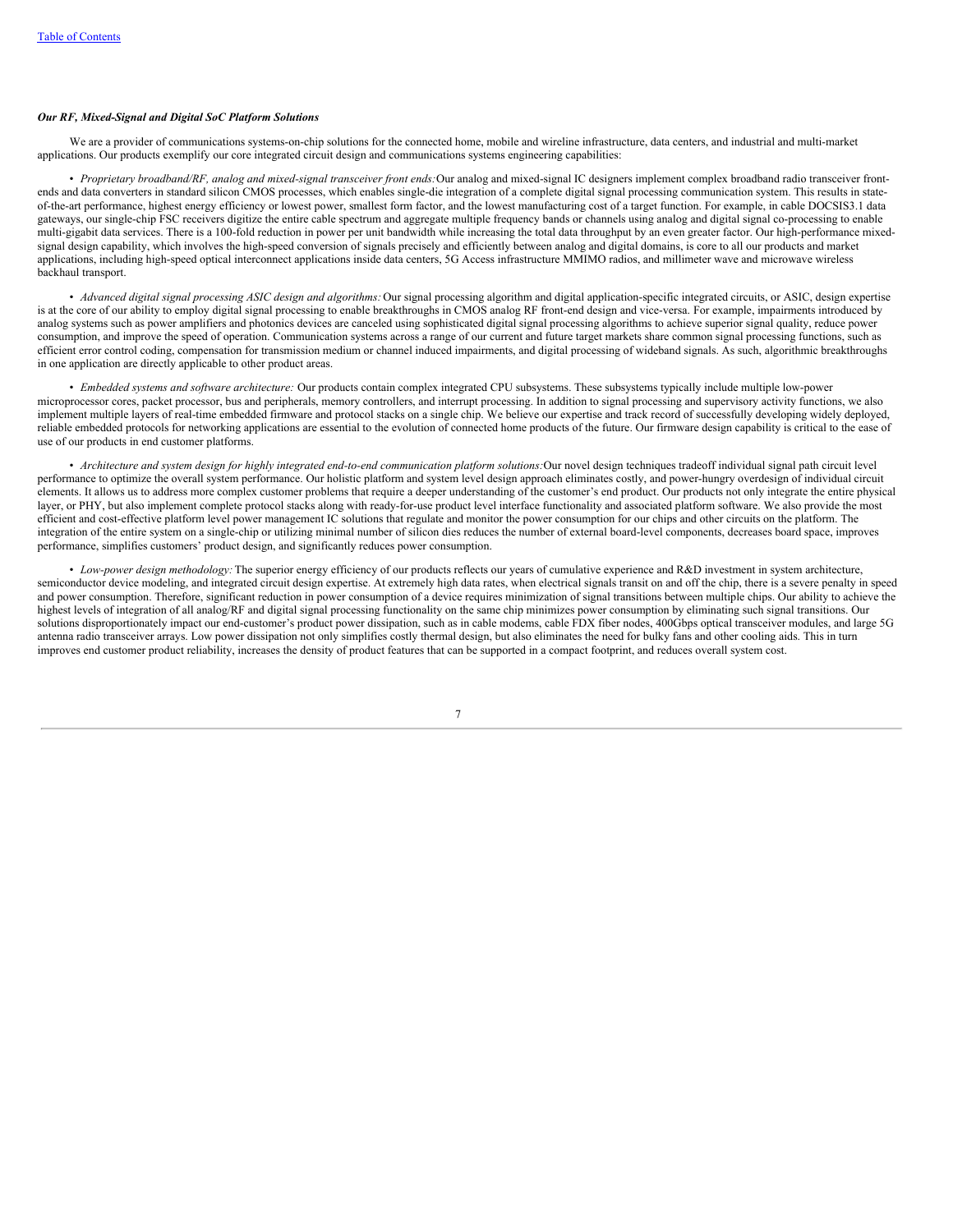• *Scalable Platform:* Our products share common, modular components such as data converters, radio architectures, signal processing algorithms, and digital signal processing circuit architectures, which enables us to offer fully integrated broadband RF transceiver based digital communication SoC solutions across a wide variety of markets while meeting the stringent performance requirements of these end market applications and standards. This contrasts to legacy solutions that require significant customization to conform to the various regional standards, technical performance and product feature requirements. As a result, our customers can minimize their design resources required to develop applications for multiple target markets using our platform solutions. In addition, we are able to deploy our engineering resources more efficiently to both diversify and address larger communications end markets.

#### *Our Strategy*

Our objective is to be the leading provider of communications SoCs for the connected home, wired and wireless infrastructure, and industrial and multi-market applications. We aim to continue to leverage our core analog and digital signal co-processing competencies to expand into other communications markets with similar performance requirements. The key elements of our strategy are:

• Extend Technology Leadership in RF Transceivers and RF Transceiver + Digital Signal Processing + Embedded Processor SoCs: We believe that our success thus far is largely attributable to a combination of our RF and mixed-signal design capability together with advanced digital design expertise. We have leveraged this core competency to develop high-performance, low-cost semiconductor solutions for broadband communications applications spanning the connected home, wireless access and backhaul network infrastructure, and high-speed fiber-optic modules for data center, metro, and long-haul infrastructure markets. We will continue to invest in this capability and strive to be an innovation leader in this market.

• *Leverage and Expand our Existing Customer Base:* We target customers who are leaders in their respective markets. We intend to continue to focus on sales to customers who are leaders in our current target markets, and to build on our relationships with these leading customers to define and enhance our product roadmap. By solving the specific problems faced by our customers, we can minimize the risks associated with our customers' adoption of our new integrated circuit products and reduce the length of time from the start of product design to customer revenue. Further, engaging with market leaders will enable us to participate in emerging technology trends and new industry standards.

• *Target Additional High-Growth Markets:* Our core competency is in RF analog and mixed-signal integrated circuit design in CMOS process technology. Several of the technological challenges involved in developing RF solutions for video broadcasting and broadband reception are common to a majority of broader communications markets. We intend to leverage our core competency in developing highly integrated RF transceiver and RF transceiver SoCs in standard CMOS process technology to address additional markets within broadband communications, communications infrastructure, and connectivity markets that we believe offer high growth potential.

• *Expand Global Presence:* Due to the global nature of our supply chain and customer locations, we intend to continue to expand our sales, design and technical support organization both in the United States and overseas. In particular, we expect to align our regional support to our customer base. We believe that our customers will increasingly expect this kind of local capability and support.

• *Attract and Retain Top Talent:* We are committed to recruiting and retaining highly talented personnel with proven expertise in the design, development, marketing and sales of communications integrated circuits. We believe that we have assembled a high-quality team in all the areas of expertise required at an integrated circuit design and communications systems company. We provide an attractive work environment for all of our employees. We believe that our ability to attract the best engineers is a critical component of our future growth and success in our chosen markets.

#### *Customers*

We sell our products, directly and indirectly, to original equipment manufacturers, or OEMs, module makers and original design manufacturers, or ODMs, and we refer to these as our end customers. By providing a highly integrated reference design solution that our customers can incorporate in their products with minimal modifications, we enable our customers to design cost-effective high-performance SoC-based solutions rapidly. A significant portion of our sales are through distributors based in Asia, who then resell our product.

A significant portion of our net revenue has historically been generated by a limited number of customers. In the years ended December 31, 2021, 2020 and 2019, ten customers accounted for approximately 69%, 68% and 63% of our net revenue,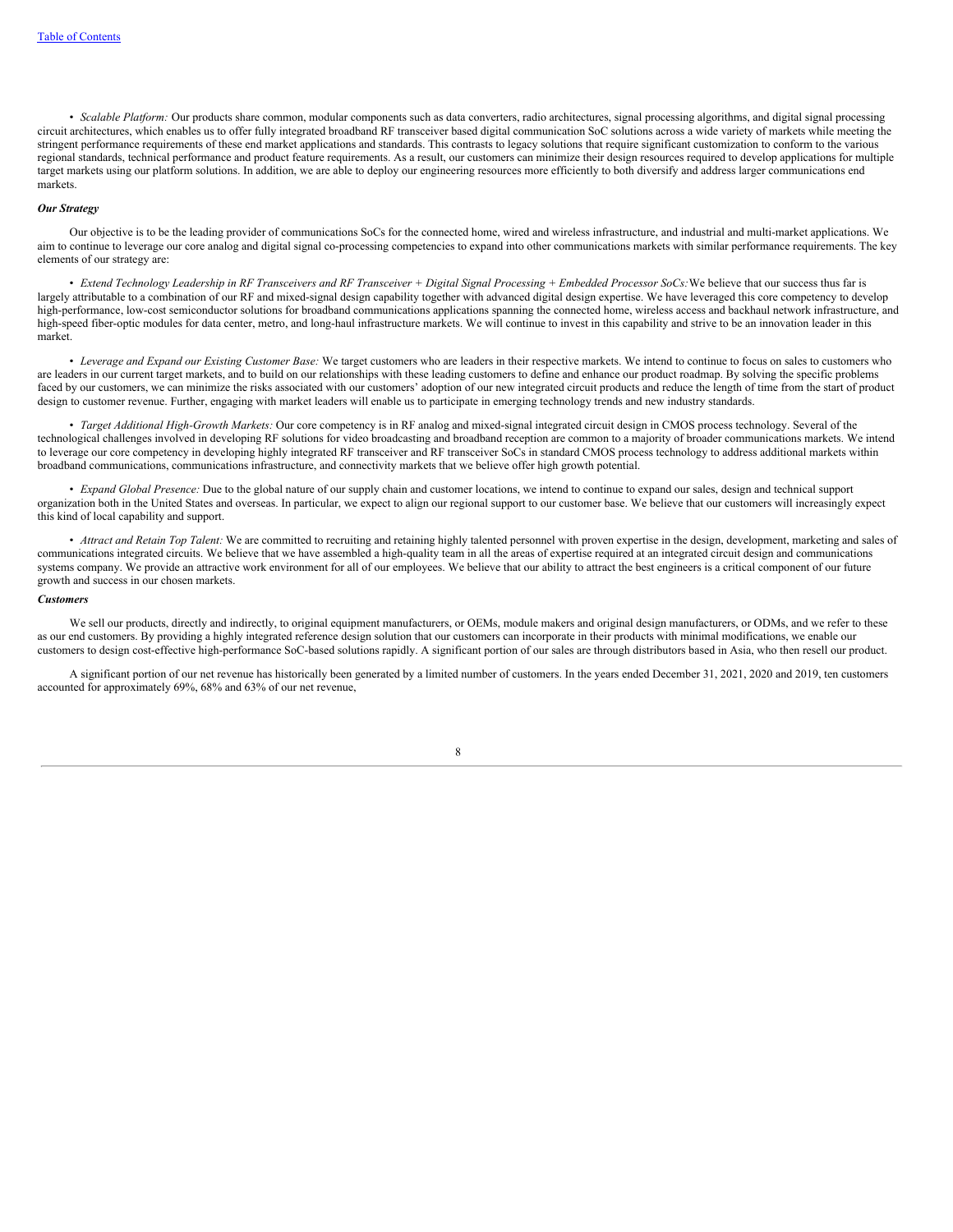respectively. In the years ended December 31, 2021 and 2020, two of our direct customers represented 26% and 28% of our net revenue, respectively. In the year ended December 31, 2019, one of our direct customers represented 14% of our net revenue.

Products shipped to Asia accounted for 83%, 82% and 84% of our net revenue in the years ended December 31, 2021, 2020 and 2019, respectively. Products shipped to Hong Kong accounted for 40%, 42%, and 46% of our net revenue in the years ended December 31, 2021, 2020 and 2019, respectively. Products shipped to China accounted for 12%, 17% and 14% of our net revenue in the years ended December 31, 2021, 2020 and 2019, respectively. Products shipped to Vietnam accounted for 13% of our net revenue in the year ended December 31, 2021. Although a large percentage of our products are shipped to Asia, we believe that a significant number of the systems designed by these customers and incorporating our semiconductor products are then sold outside Asia. For example, revenue generated from sales of our cable modem products during the years ended December 31, 2021, 2020 and 2019 related principally to sales to Asian ODM's and contract manufacturers delivering products into European and North American markets. To date, all of our sales have been denominated in United States dollars.

# *Sales and Marketing*

We sell our products worldwide through multiple channels, using our direct sales force, third party sales representatives, and a network of domestic and international distributors. We have direct sales personnel covering the United States, Europe and Asia. We also employ a staff of field applications engineers to provide direct engineering support locally to some of our customers.

Our distributors are independent entities that assist us in identifying and servicing customers in a particular territory, usually on a non-exclusive basis. Sales to distributors accounted for approximately 47%, 49%, and 52% of our net revenue in the years ended December 31, 2021, 2020 and 2019, respectively.

Our sales cycles typically require a significant amount of time and a substantial expenditure of resources before we can realize revenue from the sale of products, if any. Our typical sales cycle consists of a multi-month sales and development process involving our customers' system designers and management.

We generally receive purchase orders from our customers approximately six to twenty-six weeks prior to the scheduled product delivery date. Because of the scheduling requirements of our foundries and assembly and test contractors, we generally provide our contractors production forecasts six to twelve months in advance and place firm orders for products with our suppliers up to twenty-six weeks prior to the anticipated delivery date, in some cases without a purchase order from our own customers. Our standard warranty provides that products containing defects in materials, workmanship or product performance may be returned for a refund of the purchase price or for replacement, at our discretion.

# *Raw Materials*

As a fabless designer of integrated circuits, we do not directly procure raw materials and instead, rely on third parties to manufacture, assemble and test, or supply, our products, as described in further detail under the below heading "Manufacturing." To a lesser extent, we also purchase certain turnkey, or finished goods product, for resale. Raw materials used by third party foundries, assembly and test contractors and turnkey product vendors include silicon wafers, as well as lead frames or substrate materials, gold or copper wires, and molding compounds used in assembly/packaging and test of our products. We work closely with our vendors in providing a supplier forecast 6-12 months in advance to ensure they have an adequate supply of raw materials to cover our forecast.

#### *Manufacturing*

We use third-party foundries and assembly and test contractors to manufacture, assemble and test our products. We also rely on certain vendors to supply turnkey products, including, in particular, Intel Corporation, for certain products we sell. This outsourced manufacturing approach allows us to focus our resources on the design, sale and marketing of our products. Our engineers work closely with our foundries and other contractors to increase yield, lower manufacturing costs and improve product quality while maintaining a socially responsible supply chain.

*Wafer Fabrication.* We utilize an increasing range of process technologies to manufacture our products, from standard CMOS to more exotic processes including SiGe and GaAs. Within this range of processes, we use a variety of process technology nodes ranging from 0.18µ down to 14 nanometer. We depend on independent silicon foundry manufacturers to support our wafer fabrication requirements. Our key foundry partners include Global Foundries Inc. in Singapore, Semiconductor Manufacturing International Corporation or SMIC in China, Taiwan Semiconductor Manufacturing Corporation or TSMC in Taiwan, and United Microelectronics Corporation or UMC in Taiwan and Singapore. We generally do not depend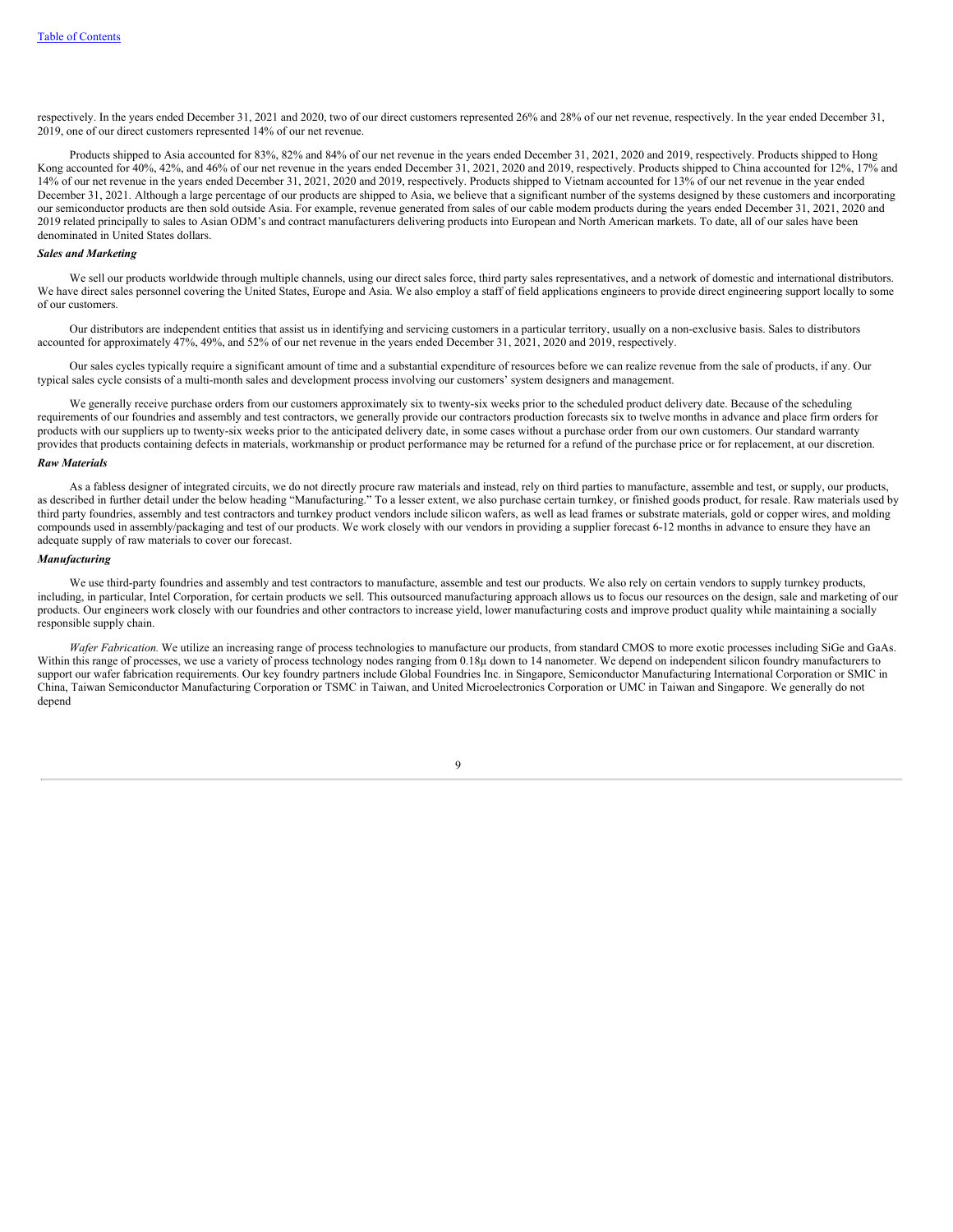on a single source for the supply of our materials. Additionally, certain of the acquired products of the Wi-Fi and Broadband assets business are supplied to us under the terms of a supply agreement with Intel.

*Assembly/packaging and Test.* Upon completion of the silicon processing at the foundry, we forward the finished silicon wafers to independent assembly/packaging and test service subcontractors. The majority of our assembly/packaging and test requirements are supported by the following independent subcontractors: Advanced Semiconductor Engineering, or ASE, Amkor Technology, Giga Solution Technology Co. Ltd., SIGURD Microelectronics Corp., Unisem (M) Berhad and United Test and Assembly Center, or UTAC Holdings Ltd.

*Quality Assurance.* We have implemented significant quality assurance procedures to assure high levels of product quality for our customers. Our operations are certified under ISO 9001:2015 standards. We closely monitor the work-in-progress information and production records maintained by our suppliers, and communicate with our third-party contractors to assure high levels of product quality and an efficient manufacturing time cycle. Upon successful completion of the quality assurance procedures, all of our products are stored and shipped to our customers or distributors directly from our third-party contractors in accordance with our shipping instructions.

#### *Corporate Social Responsibility*

As we continue to expand our presence around the world, we are mindful of our responsibility to maintain a socially responsible supply chain, reduce our carbon footprint, and give back to our local communities.

*Socially responsible supply chain.* We are committed to the use of a socially responsible supply chain to reduce the risk of human rights violations and the use of conflict minerals (tin, tungsten, tantalum and gold, or 3TG) from the Democratic Republic of Congo and certain adjoining countries. Our efforts include maintaining a supplier policy which bars the use of forced or child labor and slavery and a conflict minerals policy governing the use and distribution of 3TG minerals, as well as conducting due diligence before allowing a potential supplier to become a preferred supplier. We request the return of reporting forms related to conflict minerals from our suppliers under the Responsible Minerals Initiative, or RMI, Conflict Minerals Survey. Further, we seek to remove any suppliers that continue to fail to meet our supplier and conflict minerals policies after being provided the opportunity to remedy non-compliance via implementation of a corrective action plan. We also conduct recurring internal trainings for all employees and certain select contractors on export compliance, anti-corruption and anti-slavery, and insider trading.

*Reduce our carbon footprint*. We aim to reduce the environmental impact of our products. We provide products to our customers that use approved environmentally-friendly materials, prevent pollution by minimizing waste and promoting recycling of reusable materials, and provide customer satisfaction through compliance with global environmental regulations as they relate to our products and operations.

*Contributing to community.*We encourage our employees to contribute to local communities. In 2021, the Company's U.S. employees organized a fund-raising campaign to stop the cycle of child abuse and help at-risk youth in the community. Together with a matching corporate contribution from the Company, the campaign raised in excess of \$50 thousand, benefiting Olive Crest, a U.S. child abuse prevention and treatment charitable organization.

#### *Research and Development*

We believe that our future success depends on our ability to both improve our existing products and to develop new products for both existing and new markets. We direct our research and development efforts largely to the development of new high-performance, mixed-signal RF transceivers and SOCs for the connected home, wired and wireless infrastructure, and industrial and multi-market applications. We target applications that require stringent overall system performance and low power consumption. As new and challenging communication applications proliferate, we believe that many of these applications may benefit from our SoC solutions combining analog and mixed-signal processing with digital signal processing functions. We have assembled a team of highly skilled semiconductor and embedded software design engineers with expertise in broadband RF, mixed-signal and high-performance analog integrated circuit design, digital signal processing, communications systems and SoC design. As of December 31, 2021, we had approximately 1,125 employees in our research and development group. Our engineering design teams are located in Carlsbad, Irvine, and San Jose in California; Boston, Massachusetts; Singapore; Shanghai, and Shenzhen in China; Taipei and Hsinchu in Taiwan; Bangalore and Chennai in India; and Austria, Germany, Israel, Spain, and Canada.

#### *Competition*

We compete with both established and development-stage semiconductor companies that design, manufacture and market analog and mixed-signal broadband RF receivers, optical interconnects, high-performance interface, data and video compression and encryption, and power management products. Our competitors include companies with much longer operating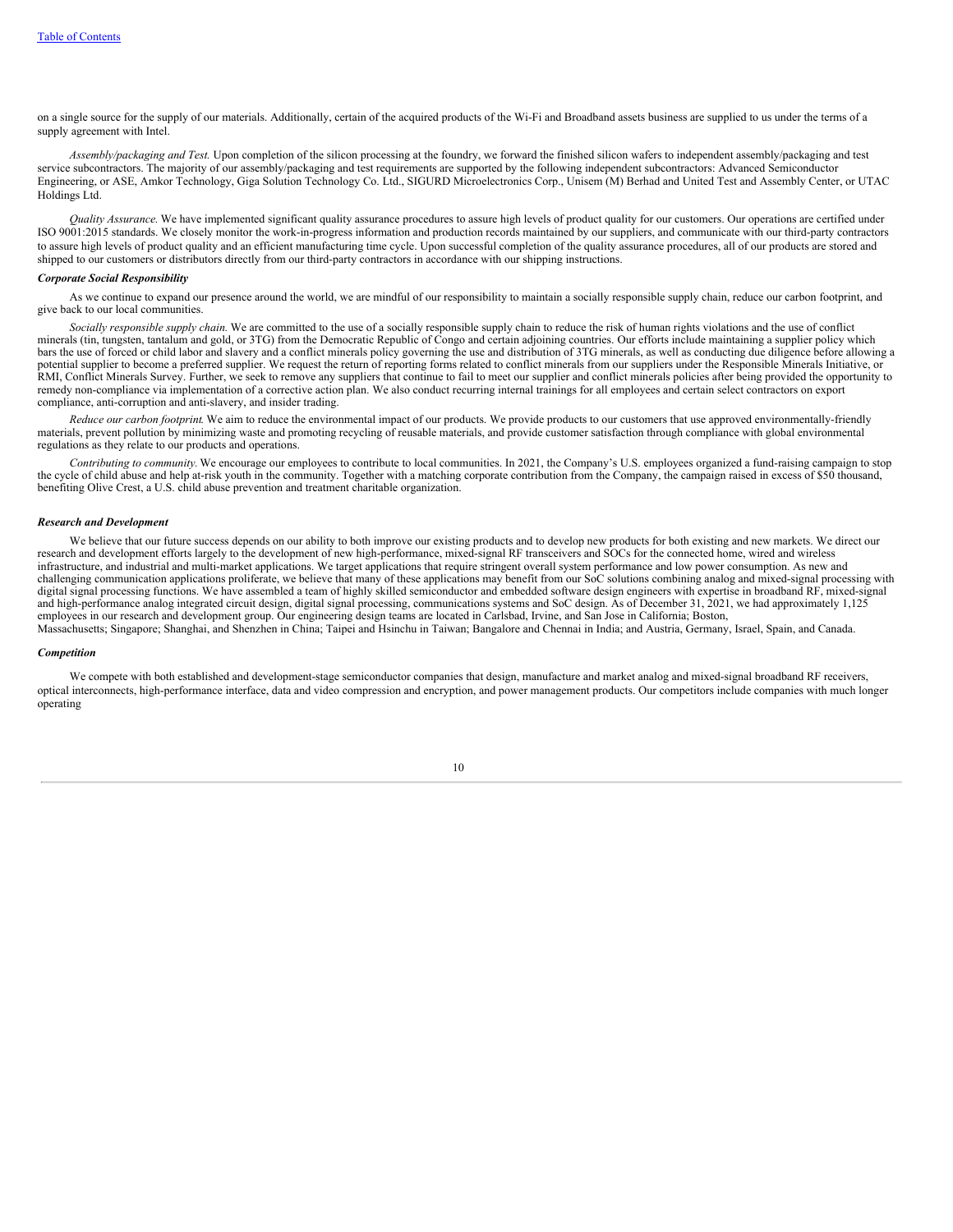histories, greater name recognition, access to larger customer bases and substantially greater financial, technical and operational resources, as well as smaller companies specializing in narrow markets, to internal or vertically integrated engineering groups within certain of our customers. In addition, our industry is experiencing substantial consolidation. As a result, our competitors are increasingly large multi-national semi-conductor companies with substantial market influence. Our competitors may develop products that are similar or superior to ours. We consider our primary competitors to be companies with a proven track record of supporting market leaders and the technical capability to develop and bring to market competing broadband RF receiver and RF receiver SoC, modem, and optical interconnect products. Our primary merchant semiconductor competitors include Silicon Laboratories, Inc., NXP Semiconductors N.V., MediaTek, Inc., Broadcom Ltd, Rafael Microelectronics, Inc., Marvell Technology Group Ltd., M/A-COM Technology Solutions Holdings, Inc., Semtech Corporation, Qorvo Inc., Texas Instruments Incorporated, HiSilicon Technologies Co., Ltd., Analog Devices, Inc., Renesas Electronics Corporation, Monolithic Power Systems, Inc., Microchip Technology, Inc., Ambarella, Inc., and Infineon Technologies AG. Because our products often are building block semiconductors which provide functions that in some cases can be integrated into more complex integrated circuits, we also face competition from manufacturers of integrated circuits, some of which may be existing customers or platform partners that develop their own integrated circuit products. If we cannot offer an attractive solution for applications where our competitors offer more fully integrated products, we may lose significant market share to our competitors. Some of our targeted customers for our optical interconnect solutions are module makers who are vertically integrated, where we compete with internally supplied components, and we compete with much larger analog and mixed-signal catalog competitors in the multi-market high-performance analog markets.

The market for RF, mixed-signal and high-performance analog semiconductor products is highly competitive, and we believe that it will grow more competitive as a result of continued technological advances. We believe that the principal competitive factors in our markets include the following:

- product performance;
- features and functionality;
- energy efficiency;
- size<sup>.</sup>
- ease of system design;
- customer support;
- product roadmap;
- reputation;
- reliability; and
- price.

We believe that we compete favorably as measured against each of these criteria. However, our ability to compete in the future will depend upon the successful design, development and marketing of compelling RF, analog, digital, and mixed-signal semiconductor integrated solutions for high growth communications markets. In addition, our competitive position will depend on our ability to continue to attract and retain talent while protecting our intellectual property.

## *Intellectual Property Rights*

Our success and ability to compete depend, in part, upon our ability to establish and adequately protect our proprietary technology and confidential information. To protect our technology and confidential information, we rely on a combination of intellectual property rights, including patents, trade secrets, copyrights and trademarks. We also protect our proprietary technology and confidential information through the use of internal and external controls, including contractual protections with employees, contractors, business partners, consultants and advisors. Protecting mask works, or the "topography" or semiconductor material designs, of our integrated circuit products is of particular importance to our business and we seek to prevent or limit the ability of others to copy, reproduce or distribute our mask works.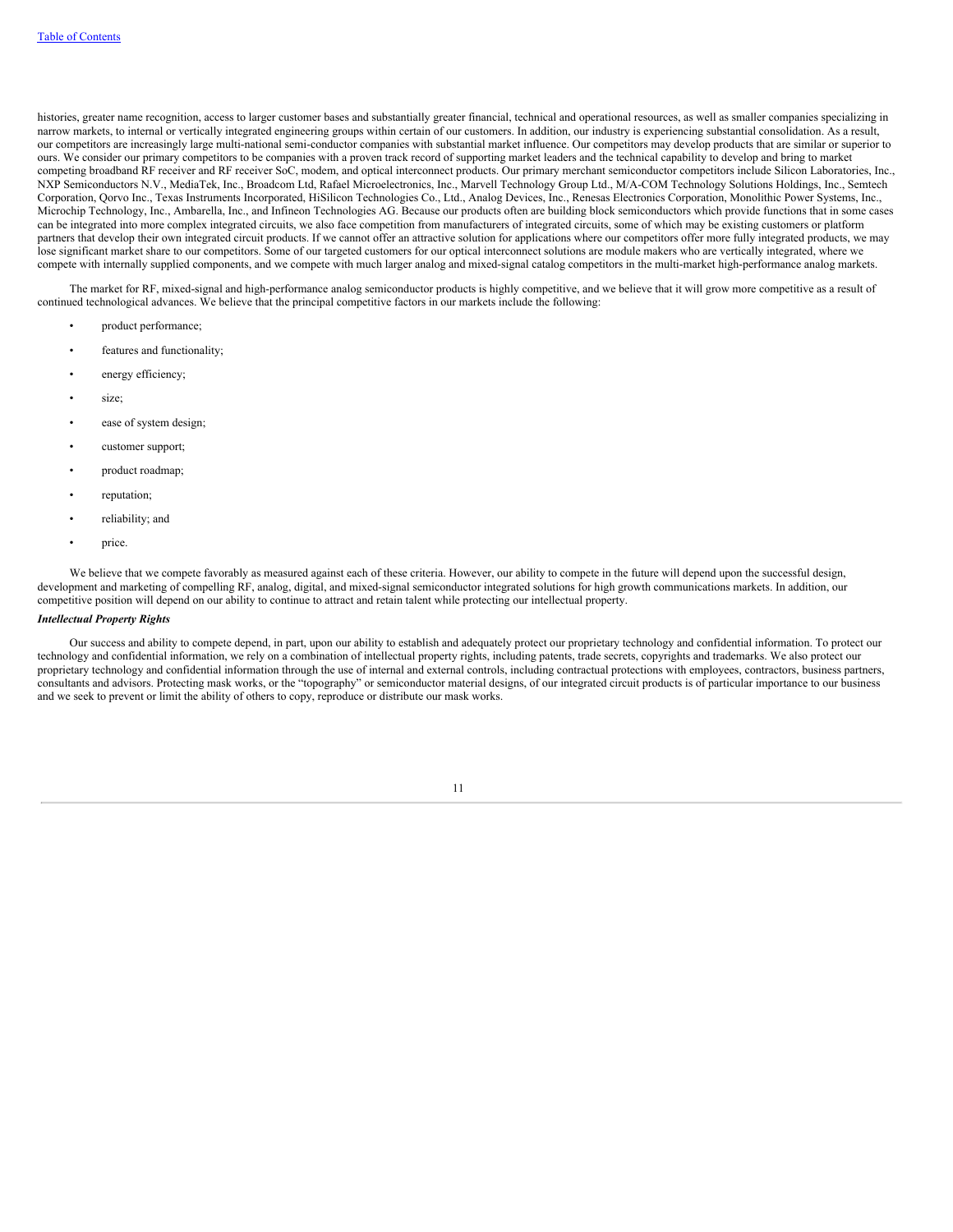We have 1,748 issued patents and 104 patent applications pending in the United States. We also have 360 issued foreign patents and 83 other pending foreign patent applications, based on our issued patents and pending patent applications in the United States.

We are the owner of approximately 12 trademarks that have been registered in the United States. We own foreign counterparts (including approximately 43 foreign registrations) of certain of these registered trademarks in Canada, Chile, China, the EU, Germany, Great Britain, India, Israel, Japan, Korea, Singapore, and Taiwan. We also claim common law rights in certain other trademarks that are not registered.

We may not gain any competitive advantages from our patents and other intellectual property rights. Our existing and future patents may be circumvented, designed around, blocked or challenged as to inventorship, ownership, scope, validity or enforceability. It is possible that we may be provided with information in the future that could negatively affect the scope or enforceability of either our present or future patents. Furthermore, our pending and future patent applications may or may not be granted under the scope of the claims originally submitted in our patent applications. The scope of the claims submitted or granted may or may not be sufficiently broad to protect our proprietary technologies. Moreover, we have adopted a strategy of seeking limited patent protection with respect to the technologies used in or relating to our products.

We are a party to a number of license agreements for various technologies, such as a license agreement with Intel Corporation relating to demodulator technologies that are licensed specifically for use in our products for cable gateways. The license agreement with Intel Corporation has a perpetual term, but Intel Corporation may terminate the agreement for any uncured material breach or in the event of bankruptcy. If the agreement is terminated, we would not be able to manufacture or sell products that contain the demodulator technology licensed from Intel Corporation, and there would be a delay in the shipment of our products containing the technology until we found a replacement for the demodulator technology in the marketplace on commercially reasonable terms or we developed the demodulator technology itself. We believe we could find a substitute for the currently licensed demodulator technology in the marketplace on commercially reasonable terms or develop the demodulator technology ourselves. In either case, obtaining new licenses or replacing existing technology could have a material adverse effect on our business, as described in "Risk Factors — Risks Related to Intellectual Property — *We utilize a significant amount of* intellectual property in our business. If we are unable to protect our intellectual property, our business could be adversely affected."

The semiconductor industry is characterized by frequent litigation and other vigorous offensive and protective enforcement actions over rights to intellectual property. Moreover, there are numerous patents in the semiconductor industry, and new patents are being granted rapidly worldwide. Our competitors may obtain patents that block or limit our ability to develop new technology and/or improve our existing products. If our products were found to infringe any patents or other intellectual property rights held by third parties, we could be prevented from selling our products or be subject to litigation fees, statutory fines and/or other significant expenses. We may be required to initiate litigation in order to enforce any patents issued to us, or to determine the scope or validity of a third-party's patent or other proprietary rights. We may in the future be contacted by third parties suggesting that we seek a license to intellectual property rights that they may believe we are infringing. In addition, in the future, we may be subject to lawsuits by third parties seeking to enforce their own intellectual property rights, as described in "Risk Factors — Risks Related to Intellectual Property — We have settled in the past intellectual property litigation and may face additional claims of intellectual property infringement. Current litigation and any future litigation could be time-consuming, costly to defend or settle and result in the loss of significant rights" and in "Item 3 — Legal Proceedings."

# *Governmental Regulation*

Our business and operations around the world are subject to government regulation at the national, state, provincial, or local level addressing, among other matters, applicable environmental laws; health and safety laws and regulations adopted by government agencies such as the Occupational Safety and Health Administration; laws relating to export controls and economic sanctions; and the rules of industrial standards bodies such as the International Standards Organization and governmental agencies such as the Federal Trade Commission.

We believe that our properties and operations comply in all material respects with applicable laws protecting the environment and worker health and safety. We do not manufacture our own products but do maintain laboratory space at certain of our facilities to facilitate the development, evaluation, and testing of our products. These laboratories may maintain quantities of hazardous materials. While we believe we are in material compliance with applicable law concerning the safeguarding of these materials and with respect to other matters relating to health, safety, and the environment, the risk of liability relating to hazardous conditions or materials cannot be eliminated completely. To date, we have not incurred significant

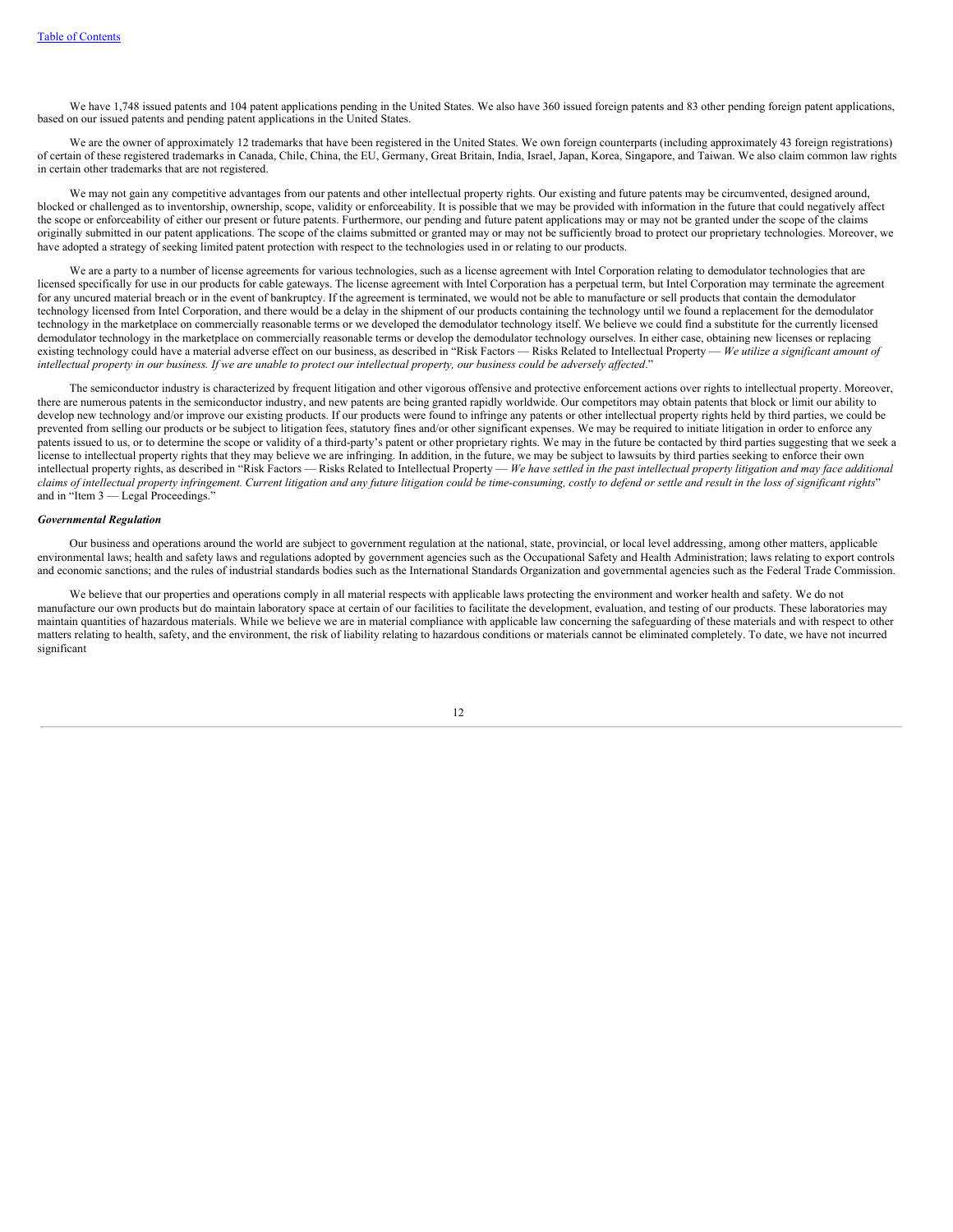expenditures relating to environmental compliance at our facilities nor have we experienced any material issues relating to employee health and safety. We cannot provide assurances, however, that issues will not arise in the future or that applicable law will not require us to incur significant compliance expenditures.

In addition to environmental laws, our business is subject to various rules and regulations and executive orders relating to export controls and trade sanctions. Certain of our products are subject to the Export Administration Regulations (EAR), which are administered by the United States Department of Commerce's Bureau of Industry and Security (BIS), and we are periodically required to obtain an export license before we can export certain controlled products or technology to specified countries or customers. In addition, the EAR imposes broad controls on entities listed on sanctioned persons lists, including the BIS "Denied Persons" list and BIS Entity list. If one of our customers is listed on the BIS Entity List, BIS List of Denied Persons, or other U.S. government sanctioned persons list, then subject to certain limited exceptions, we will, as a general rule, be precluded from doing business with that customer. We cannot guarantee that export control restrictions or imposition of sanctions imposed in the future will not prevent, or materially limit, our ability to conduct business certain customers or in certain countries. Any failure to comply with these laws could result in governmental enforcement actions, including substantial monetary penalties and denial of export privileges.

# *Employees and Human Capital*

Our future success depends on our ability to retain, attract and motivate qualified personnel, especially our design and technical personnel, but also our senior management and support personnel. As the source of our technological and product innovations, our design and technical personnel represent a significant asset. We emphasize our core values of Excellence, People, Integrity, and Compassion (EPIC) in our hiring and human resources practices as well as our customer service. We have a diverse workforce that represents many cultures and we celebrate our diversity by fostering inclusion across our multi-national organization. We acknowledge that we, along with the semiconductor and technology industry as a whole, can do more to advance gender and racial equality by increasing representation of underrepresented minorities as well as females in leadership and technical positions including engineering and other roles.

As of December 31, 2021, we had approximately 1,503 employees, including 1,125 in research and development, 216 in sales and marketing, 43 in operations and semiconductor technology and 119 in administration. We have employees across 18 countries: 41% are in Asia, 29% in the Americas, 18% in Europe and 12% in the Middle East. Our workforce is represented by the following race/ethnicities: 57% Asian, 36% White or Middle Eastern, 7% Latinx or Hispanic origin, with 35% Asian, 61% White or Middle Eastern and 4% two or more races in senior management. Females represented 25% of our outside directors, 9% of senior management, 12% of our technical roles, and 17% of our total workforce. Of our total employee workforce, 12% is represented by Work Councils in Austria and Germany. The Work Council groups, common to these countries, are comprised of employees elected by the general employee base. We consider our global employee relations to be good. In 2021, our employee voluntary turnover rate was 11%.

Our human capital resources objectives include, as applicable, attracting and retaining talented and experienced employees, advisors, and consultants. We utilize multiple online search tools, specialized recruiting firms, employee referral programs and university hires to ensure a varied outreach approach for candidates. We aim to reduce the gender pay gap that is pervasive in our industry. We offer this via a combination of competitive base salary, time-based equity incentives and bonus plans linked to financial performance that are designed to motivate and reward personnel with annual grants of stock-based and cash-based incentive compensation awards to our employees, some of which vest over a period of four years, plus other benefits, in order to increase stockholder value and the success of our company by motivating such individuals to perform to the best of their abilities and achieve both our short and long-term objectives. We offer competitive benefits tailored to local markets and laws and designed to support employee health, welfare and retirement; examples of such benefits may include paid time off; 401(k), pension or other retirement plans; employee stock purchase plan; basic and voluntary life, disability and supplemental insurance; medical, dental and vision insurance; health savings and flexible spending accounts; relocation assistance; and employee assistance programs. Our global training and development program focuses on harassment-free workplace and diversity topics, as well as ethics and export compliance.

Our executive compensation structure aligns executive incentives with the long-term growth objectives of MaxLinear, including long-term share price appreciation. In that regard, our executive compensation programs have tended to place a relatively heavier weighting on equity compensation than our peers and include a performance-based metric to executives' equity incentives in addition to other forms of compensation offered to all employees. For more details regarding our executive compensation, refer to information incorporated by reference from the information set forth under the captions "Executive Compensation" and "Compensation Discussion and Analysis" in either an amendment to this Annual Report on Form 10-K or our 2022 Proxy Statement.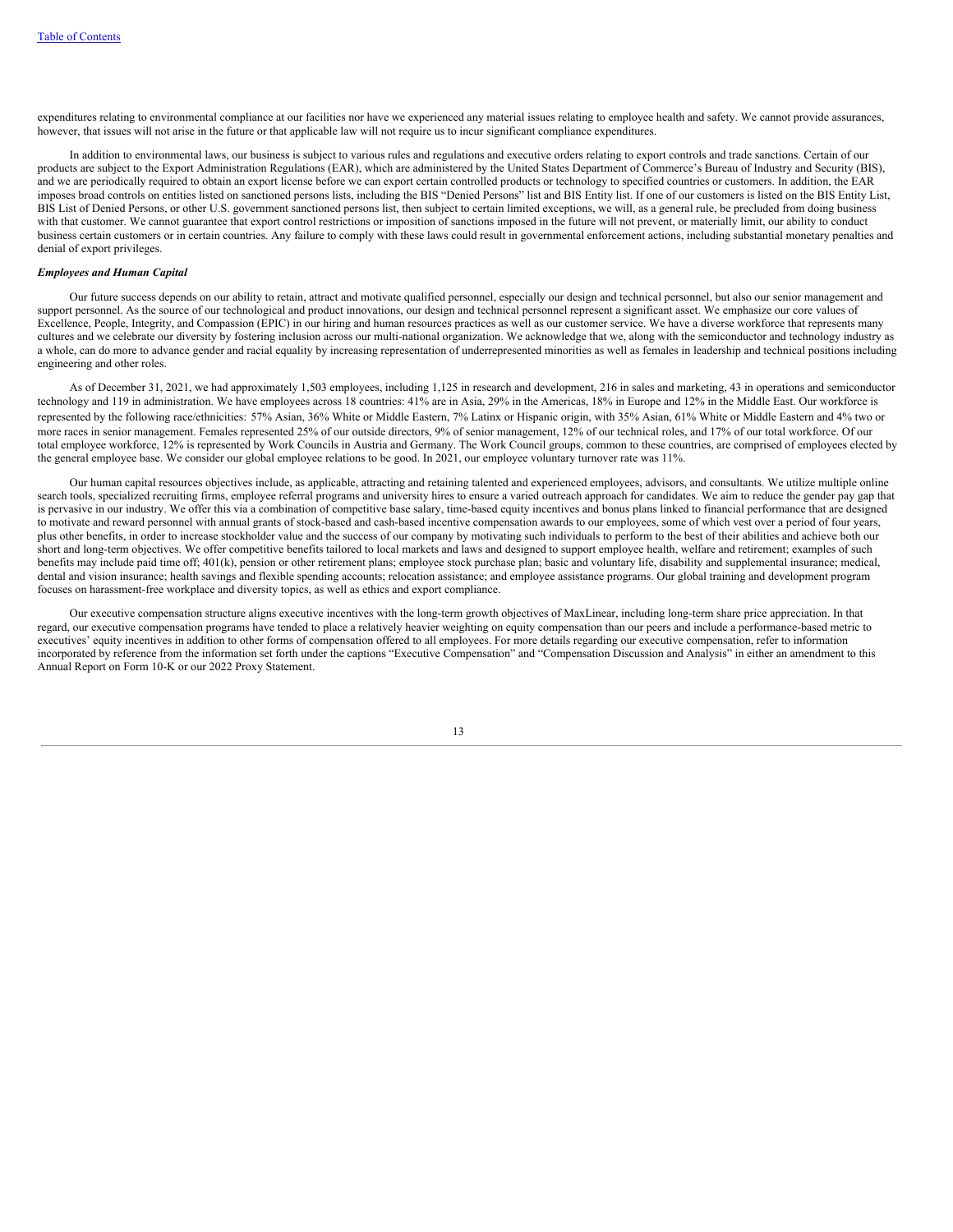In 2021, our ongoing focus on workplace safety and compliance to applicable regulations has enabled us to preserve business continuity while ensuring a safe work environment during the COVID-19 pandemic, requiring masks plus vaccinations or weekly testing for those that have returned to in-person work in our offices, adhering to local health authority guidelines or work-from-home arrangements for the rest of our workforce. We also comply with applicable laws and regulations regarding workplace safety and are subject to audits by entities such as the Occupational Safety and Health Administration, or OSHA, in the United States. We rely on third parties to manufacture our products and require our suppliers to maintain a safe work environment, as described in further detail under the above heading "Manufacturing."

# *Seasonality*

The semiconductor industry is highly cyclical and is characterized by constant and rapid technological change, rapid product obsolescence and price erosion, evolving technical standards, short product life cycles and wide fluctuations in product supply and demand. From time to time, these and other factors, together with changes in general economic conditions, cause significant upturns and downturns in the industry, and in our business in particular.

In addition, our operating results are subject to substantial quarterly and annual fluctuations due to a number of factors, such as the overall demand volatility for semiconductor solutions across a diverse range of communications, industrial and multimarket applications, the timing of receipt, reduction or cancellation of significant orders, the gain or loss of significant customers, market acceptance of our products and our customers' products, our ability to timely develop, introduce and market new products and technologies, the availability and cost of products from our suppliers, new product and technology introductions by competitors, intellectual property disputes and the timing and extent of product development costs.

# <span id="page-13-0"></span>**ITEM 1A. RISK FACTORS**

This Annual Report on Form 10-K, or Form 10-K, including any information incorporated by reference herein, contains forward-looking statements within the meaning of Section 27A of the Securities Act of 1933, as amended, referred to as the Securities Act, and Section 21E of the Securities Exchange Act of 1934, as amended, referred to as the "Exchange Act. In some cases, you can identify forward-looking statements by terms such as "may," "will," "should," "expect," "plan," "intend," "forecast," "anticipate," "believe," "estimate," "predict," "potential," "continue" or the negative of these terms or other comparable terminology. The forward-looking statements contained in this Form 10-K involve known and unknown risks, uncertainties and situations that may cause our or our industry's actual results, level of activity, performance or achievements to be materially different from any future results, levels of activity, performance or achievements expressed or implied by these statements. These factors include those listed below in this Item 1A and those discussed elsewhere in this Form 10-K. We encourage investors to review these factors carefully. We may from time to time make additional written and oral forward-looking statements, including statements contained in our filings with the SEC. However, we do not undertake to update any forward-looking statement that may be made from time to time by or on behalf of us, whether as a result of new information, future events or otherwise, except as required by law.

Before you invest in our securities, you should be aware that our business faces numerous financial and market risks, including those described below, as well as general economic and business risks. The following discussion provides information concerning the material risks and uncertainties that we have identified and believe may adversely affect our business, our financial condition and our results of operations. Before you decide whether to invest in our securities, you should carefully consider these risks and uncertainties, together with all of the other information included in this Form 10-K and in our other public filings, which could materially affect our business, financial condition or future results.

# **Risk Factor Summary**

#### **Risks Related to Our Business**

- We face intense competition expected to increase in the future, which could have an adverse effect on our revenue, revenue growth rate, if any, and market share.
- Impacts of the global semiconductor supply shortage could adversely affect our business, financial condition, and results of operations.
- Our business, financial condition and results of operations could be adversely affected by political and economic conditions and other factors related to our international operations.

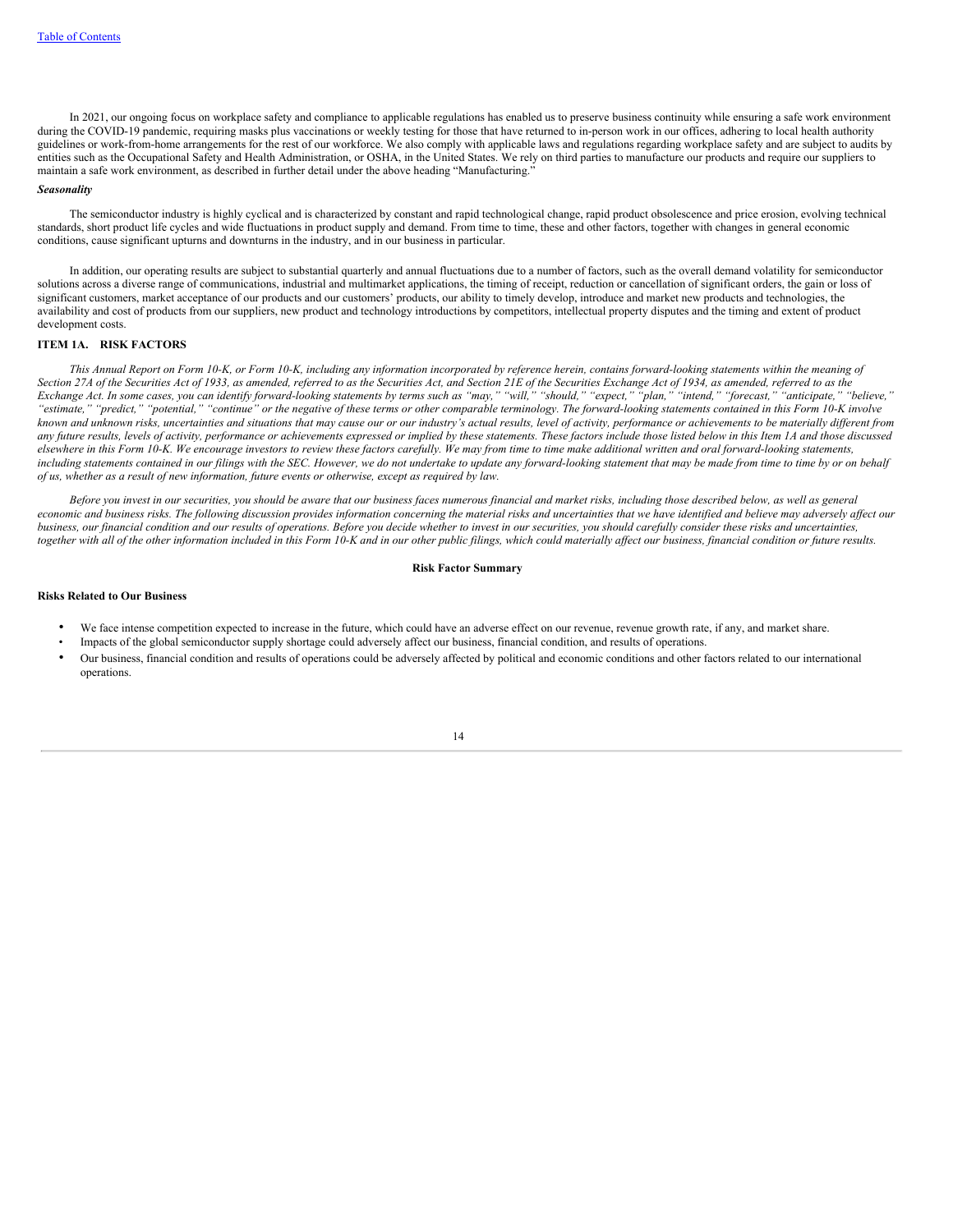- We depend on a limited number of customers for a substantial portion of our revenue, and the loss of, or a significant reduction in orders from our major customers could have a material adverse effect on our revenue and operating results.
- Average selling prices of our products could decrease rapidly, which would have a material adverse effect on our revenue and gross margins.
- If we fail to penetrate new applications and markets, our revenue, revenue growth rate, if any, and financial condition could be materially and adversely affected.
- A significant portion of our revenue is attributable to demand for our products in markets for broadband (previously connected home) solutions, and development delays and consolidation trends among cable and satellite Pay-TV and broadband operators could adversely affect our future revenues and operating results.
- We may be unable to make the substantial and productive research and development investments that are required to remain competitive in our business.
- A significant variance in our operating results or rates of growth, if any, could lead to substantial volatility in our stock price. We may not sustain our current growth rate, and we may not be able to manage future growth effectively.
- The complexity of our products could result in unforeseen delays or expenses caused by undetected defects or bugs, which could reduce the market acceptance of our new products, damage our reputation and adversely affect our operating costs.
- If we are unable to attract, train and retain qualified design and technical personnel, we may not be able to execute our business strategy effectively.
- If we fail to develop and introduce new or enhanced products on a timely basis, our ability to attract and retain customers could be impaired and our competitive position could be harmed.
- We are subject to order and shipment uncertainties, and differences between our estimates of customer demand and product mix and our actual results could negatively affect our inventory levels, sales and operating results.
- We may have difficulty accurately predicting our future revenue and appropriately budgeting our expenses particularly as we seek to enter new markets where we may not have prior experience.
- Our business would be adversely affected by the departure of existing members of our senior management team.
- Our customers require our products and our third-party contractors to undergo a lengthy and expensive qualification process which does not assure product sales.
- Winning business is subject to lengthy competitive selection processes that require us to incur significant expenditures and customers may decide to cancel or change their product plans, which could cause us to generate no revenue from a product and adversely affect our results of operations.
- Our operating results are subject to substantial quarterly and annual fluctuations due to a number of factors that could adversely affect our business and our stock price.
- We are subject to the cyclical nature of the semiconductor industry.
- Our business is subject to various governmental regulations, and if we fail to maintain compliance, we may be forced to recall products and cease their manufacture and distribution, and we could be subject to civil or criminal penalties.
- We have incurred material secured term loan indebtedness which adversely affects our operating results and cash-flows and contains covenants that could adversely affect our operational freedom and ability to pursue strategic transactions.

# **Risks Relating to Intellectual Property**

- We may face future claims of intellectual property infringement, which could be time-consuming, costly to defend or settle and result in the loss of significant rights.
- If we are unable to protect our significant amount of intellectual property, our business could be adversely affected.
- We have been and may be subject to future information technology failures, including data protection breaches and cyber-attacks, that could disrupt our operations, damage our reputation and adversely affect our business, operations, and financial results.

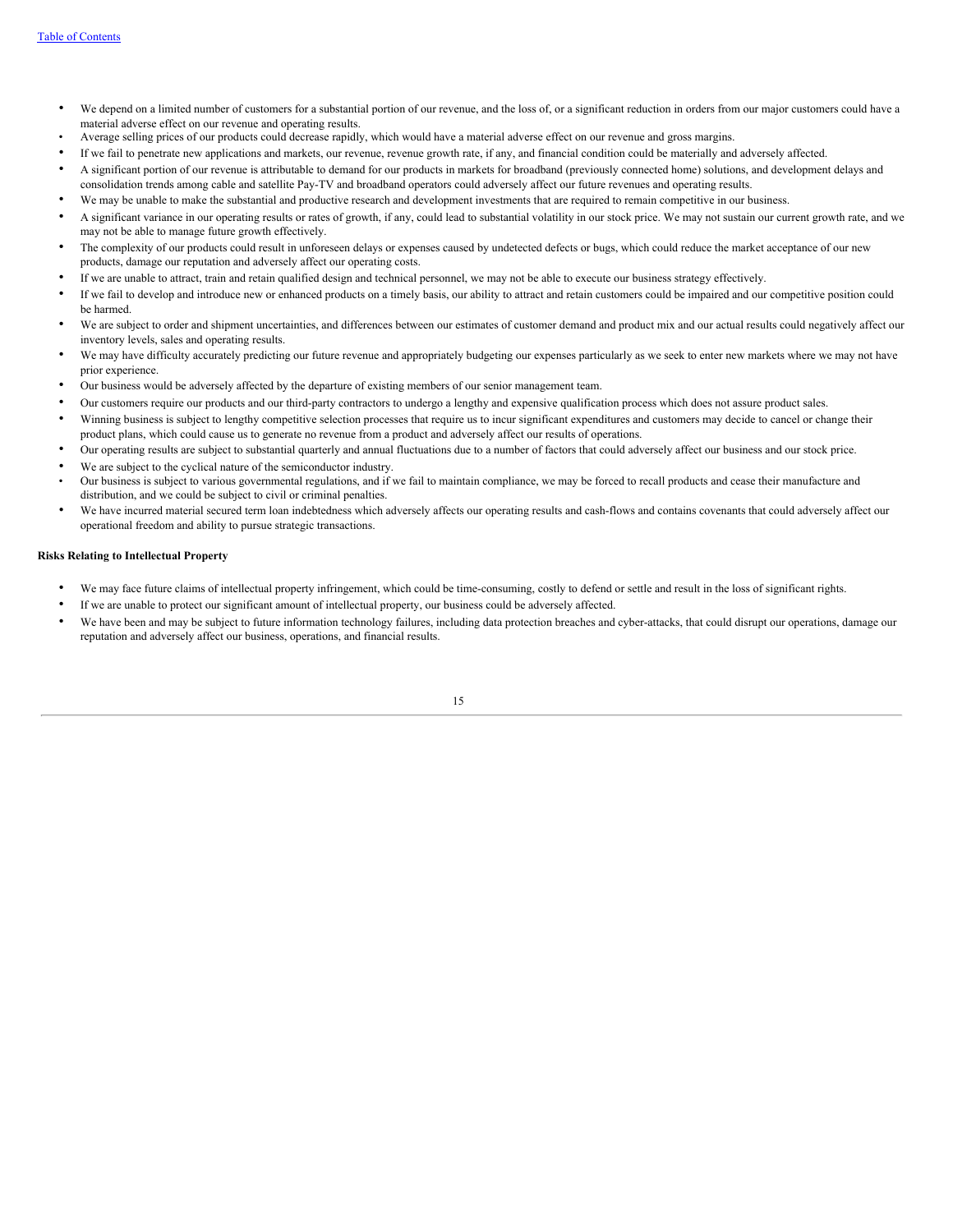#### **Risks Relating to Reliance on Third Parties**

- We rely on a limited number of third parties to manufacture, assemble, and test our products, and the failure to manage our relationships with our third-party contractors successfully, or impacts from natural disasters, public health crises, or other labor stoppages in the regions where such contractors operate, could adversely affect our ability to market and sell our products.
- Should any of our distributors cease or be forced to stop distributing our products, our business would suffer.
- We do not have any long-term supply contracts with our contract manufacturers or suppliers, and any disruption in our supply of products or materials could have a material adverse effect on our business, revenue and operating results.
- We rely on third parties to provide services and technology necessary for the operation of our business. Any failure of one or more of our partners, vendors, suppliers or licensors to provide these services or technology could have a material adverse effect on our business.

#### **Risks Relating to Our Common Stock**

- Our management team may use our available cash and cash equivalents in ways with which you may not agree or in ways which may not yield a return.
- Anti-takeover provisions in our charter documents and under Delaware law could make an acquisition of us more difficult, limit attempts by our stockholders to replace or remove our current management and limit the market price of our common stock.
- Our share price may be volatile as a result of various factors.

#### *Risks Related to Our Business*

We face intense competition and expect competition to increase in the future, which could have an adverse effect on our revenue, revenue growth rate, if any, and market share.

The global semiconductor market in general, and the connected home, wired and wireless infrastructure, and broader industrial and communications analog and mixed-signal markets in particular, are highly competitive. We compete in different target markets to various degrees on the basis of a number of principal competitive factors, including our products' performance, features and functionality, energy efficiency, size, ease of system design, customer support, product roadmap, reputation, reliability and price. We expect competition to increase and intensify as a result of industry consolidation and the resulting creation of larger semiconductor companies. Large semiconductor companies resulting from industry consolidation could enjoy substantial market power, which they could exert through, among other things, aggressive pricing that could adversely affect our customer relationships and revenues. In addition, we expect the internal resources of large, integrated original equipment manufacturers, or OEMs, may continue to enter our markets. Increased competition could result in price pressure, reduced profitability and loss of market share, any of which could materially and adversely affect our business, revenue, revenue growth rates, if any, and operating results.

As our products are integrated into a variety of communications and industrial platforms, our competitors range from large, international merchant semiconductor companies offering a wide range of semiconductor products to smaller companies specializing in narrow markets, to internal or vertically integrated engineering groups within certain of our customers. Our primary merchant semiconductor competitors include Silicon Laboratories, Inc., NXP Semiconductors N.V., MediaTek, Inc., Broadcom Ltd, Rafael Microelectronics, Inc., Marvell Technology Group Ltd., M/A-COM Technology Solutions Holdings, Inc., Semtech Corporation, Qorvo Inc., Texas Instruments Incorporated, HiSilicon Technologies Co., Ltd., Analog Devices, Inc., Renesas Electronics Corporation, Monolithic Power Systems, Inc., Microchip Technology, Inc., Ambarella, Inc., and Infineon Technologies AG. It is quite likely that competition in the markets in which we participate will increase in the future as existing competitors improve or expand their product offerings. In addition, it is quite likely that a number of other public and private companies are in the process of developing competing products for our current and target markets. Because our products often are building block semiconductors which provide functions that in some cases can be integrated into more complex integrated circuits, we also face competition from manufacturers of integrated circuits, some of which may be existing customers or platform partners that develop their own integrated circuit products. If we cannot offer an attractive solution for applications where our competitors offer more fully integrated products, we may lose significant market share to our competitors. Some of our targeted customers for our optical interconnect solutions are module makers who are vertically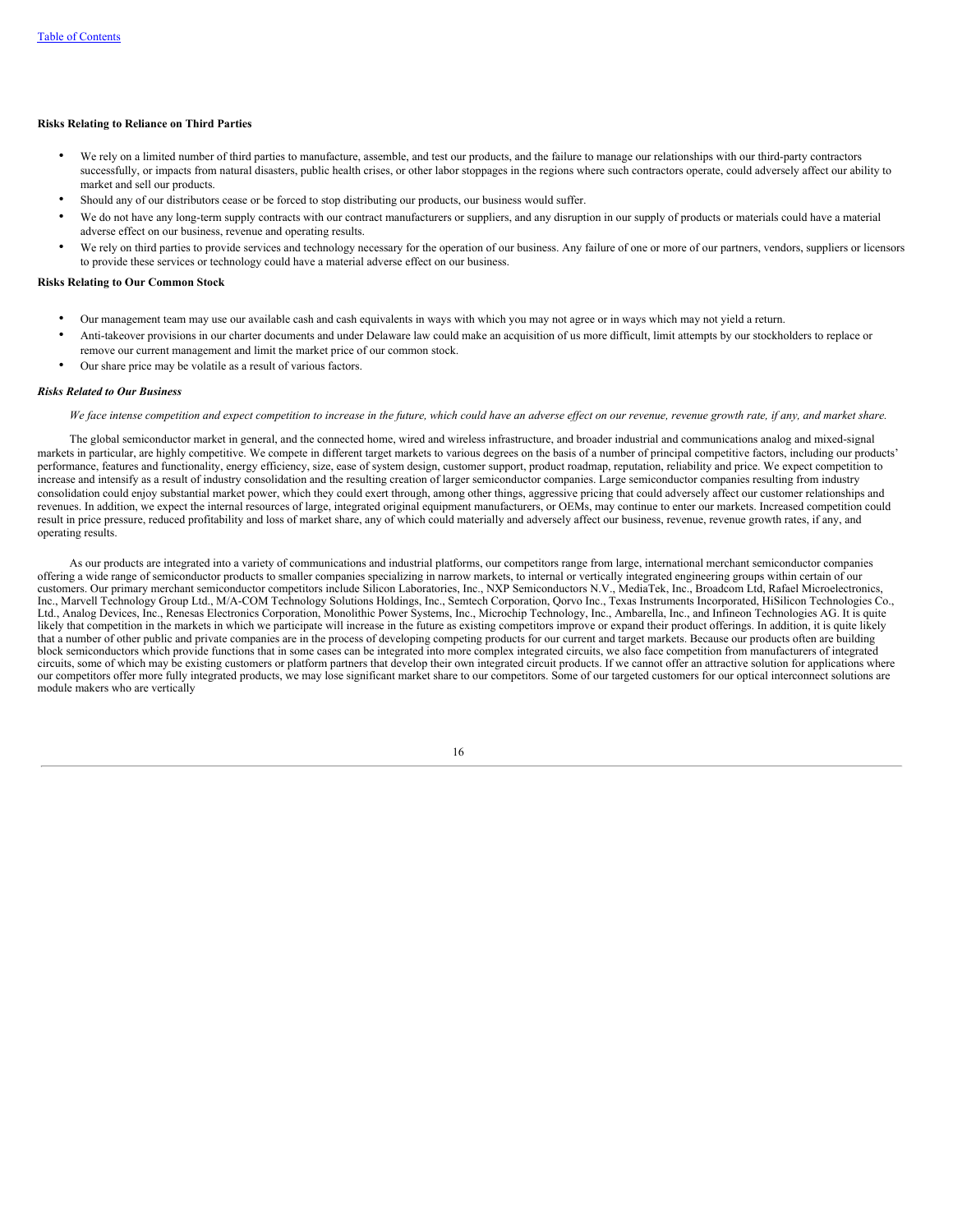integrated, where we compete with internally supplied components, and we compete with much larger analog and mixed-signal catalog competitors in the multi-market highperformance analog markets.

Our ability to compete successfully depends on factors both within and outside of our control, including industry and general economic trends. During past periods of downturns in our industry, competition in the markets in which we operate intensified as manufacturers of semiconductors reduced prices in order to combat production overcapacity and high inventory levels. Many of our competitors have substantially greater financial and other resources with which to withstand similar adverse economic or market conditions in the future. Moreover, the competitive landscape is changing as a result of intense consolidation within our industry as some of our competitors have merged with or been acquired by other competitors, and other competitors have begun to collaborate with each other. In addition, changes in government trade policies, including the imposition of tariffs and export restrictions, could limit our ability to sell our products to certain customers and adversely affect our ability to compete successfully. These developments may materially and adversely affect our current and future target markets and our ability to compete successfully in those markets.

# Impacts of the global semiconductor supply shortage could adversely affect our business, financial condition, and results of operations.

On March 11, 2020, the World Health Organization declared a global pandemic regarding COVID-19. During the pandemic, which is still ongoing, various COVID-19 restrictions were put in place causing a temporary decline in demand for certain items such as automobiles. As restrictions began easing across the world, a sudden increase in demand for electronics containing semiconductor chips and stockpiling of chips by certain firms in China blacklisted by the U.S. has exacerbated bottlenecks in the supply chain, resulting in a global semiconductor supply shortage impacting our industry. Some chip manufacturers are estimating this supply shortage may continue into 2023. While these chip manufacturers are working to increase capacity in the future, and we are continuing to work closely with our suppliers and customers to minimize the potential adverse impacts of the supply shortage, such shortage may have a near-term impact on our ability to meet increased demand on certain products and have a negative impact on our operating results, which may continue into 2023. Further, global financial markets reacted negatively to the COVID-19 pandemic's impacts causing significant declines in the stock price and market capitalization of many companies across all industries, although some have recovered. Heightened volatility, global supply shortages, and uncertainty in customer demand and the worldwide economy in general has continued as a result of the COVID-19 pandemic, and we may experience increased volatility in sales and revenues in the near future. However, the magnitude of such volatility on our business and its duration is uncertain and cannot be reasonably estimated at this time. The COVID-19 pandemic has reached all of the countries and states in which we operate, including in California where our headquarters and central engineering team are located, as well as Spain, India, Singapore, Taiwan, Canada, Japan, South Korea, Hong Kong, Israel, Germany, and Austria, where additional engineering, sales, and administrative personnel are located. In many of these jurisdictions, local authorities have instituted various COVID-19 restrictions. To protect the health and safety of our employees, we adopted social distancing policies including suspending employee travel and implementing remote work arrangements for substantially all of our workforce worldwide. As of December 31, 2021, much of our workforce has received COVID-19 vaccinations and subsequently, most of our employees have returned to the office at full or reduced capacity adhering to local health authority guidelines in the jurisdictions in which we operate.

Other areas of our business which could be disrupted or subject to negative impacts may include, but may not be limited to, the following:

- Further supply constraints, including prolonged global semiconductor supply shortages, foundry, assembly or test capacity limitations, and delays in production from temporary facility closures;
- Disruptions in product shipments from travel and shipping restrictions imposed in response to local outbreaks;
- Governmental closures beyond our control;
- Reduced ability to accurately predict our future revenue and budget future expenses;
- Inefficiencies, delays and additional costs in design win, product development, production and fulfillment which may be exacerbated by measures against the spread of COVID-19;
- Accounts receivable collection issues should any of our limited and significant customers experience liquidity concerns;
- Material impacts to the value of our common stock, which may result in impairment of our goodwill;

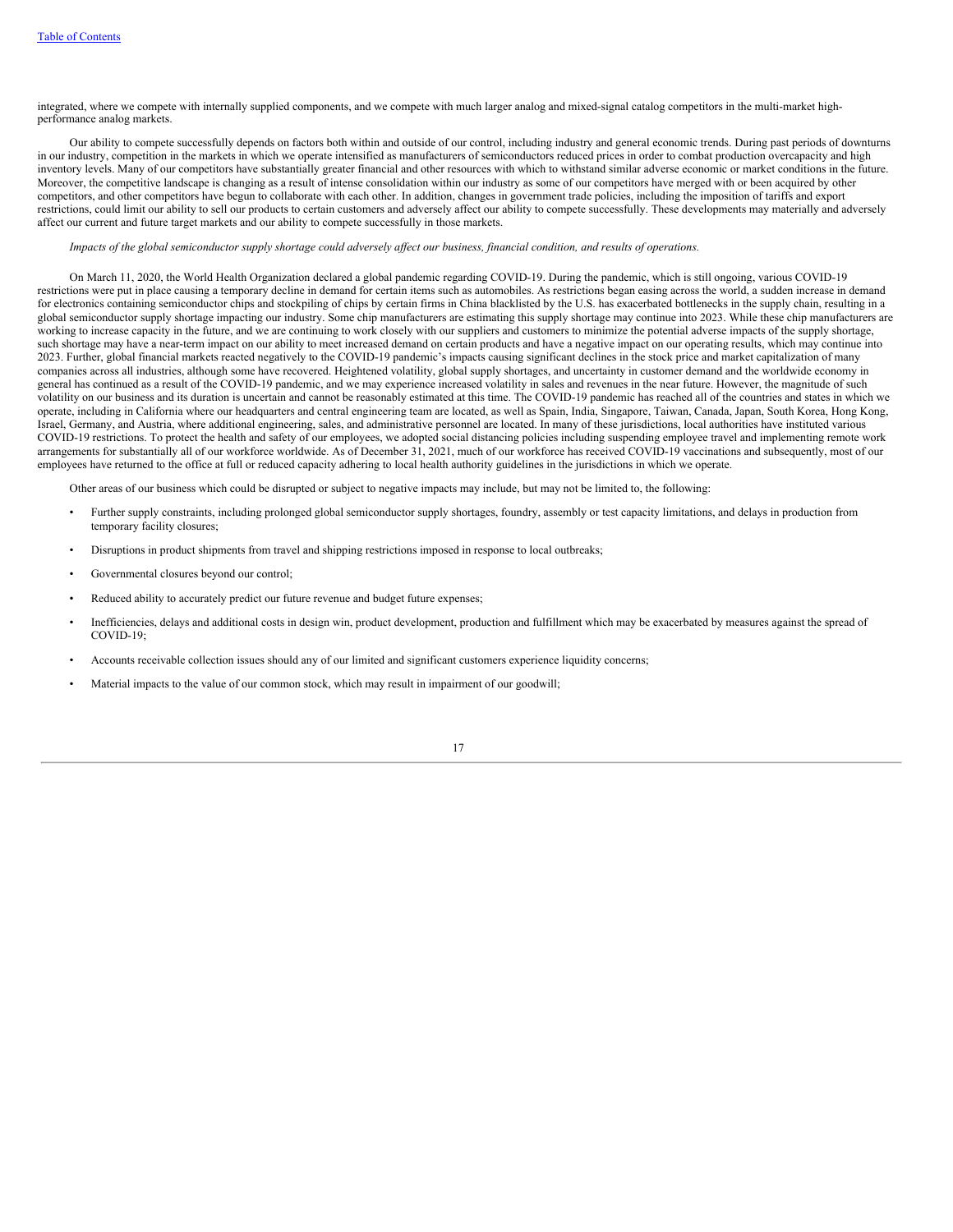- Material impairment of our assets, if recoverability thereof becomes a concern;
- Decreased availability of capital or access thereto in the United States and from other jurisdictions in which we operate; and
- Increased data and system security risks from remote working arrangements of our customers and vendors.

Although we currently expect that our present cash and cash equivalent balances and cash flows that are generated from operations will be sufficient to meet our operating requirements for at least the next twelve months, a material adverse impact from the global semiconductor supply shortages could result in a need to raise additional capital or incur additional indebtedness to fund strategic initiatives or operating activities, particularly if we pursue additional acquisitions. Additional funds may not be available on terms favorable to us or at all. If we are unable to raise additional funds when needed, we may not be able to sustain our operations or execute our strategic plans.

Our business, financial condition and results of operations could be adversely affected by the political and economic conditions of the countries in which we conduct business *and other factors related to our international operations.*

We sell our products throughout the world. Products shipped to Asia accounted for 83% of our net revenue in the year ended December 31, 2021. In addition, as of December 31, 2021, approximately 73% of our employees are located outside of the United States. The majority of our products are manufactured, assembled and tested in Asia, and all of our major distributors are located in Asia. Multiple factors relating to our international operations and to particular countries in which we operate could have a material adverse effect on our business, financial condition and results of operations. These factors include:

- changes in political, regulatory, legal or economic conditions;
- restrictive governmental actions, such as restrictions on the transfer or repatriation of funds and foreign investments and trade protection measures, including export duties and quotas and customs duties and tariffs;
- disruptions of capital and trading markets;
- changes in import or export licensing requirements;
- transportation delays;
- civil disturbances or political instability;
- geopolitical turmoil, including terrorism, war or political or military coups;
- public health emergencies, including the COVID-19 pandemic;
- differing employment practices and labor standards;
- limitations on our ability under local laws to protect our intellectual property;
- local business and cultural factors that differ from our customary standards and practices;
- nationalization and expropriation;
- changes in tax laws;
- currency fluctuations relating to our international operating activities; and
- difficulty in obtaining distribution and support.

In addition to a significant portion of our wafer supply coming from Taiwan, Singapore, and China, substantially all of our products undergo packaging and final testing in Taiwan, Singapore, China, South Korea, and Thailand. Any conflict or uncertainty in these countries, including due to natural disaster or public health or safety concerns, could have a material adverse effect on our business, financial condition and results of operations. In addition, if the government of any country in which our products are manufactured or sold sets technical standards for products manufactured in or imported into their country that are not widely shared, it may lead some of our customers to suspend imports of their products into that country,

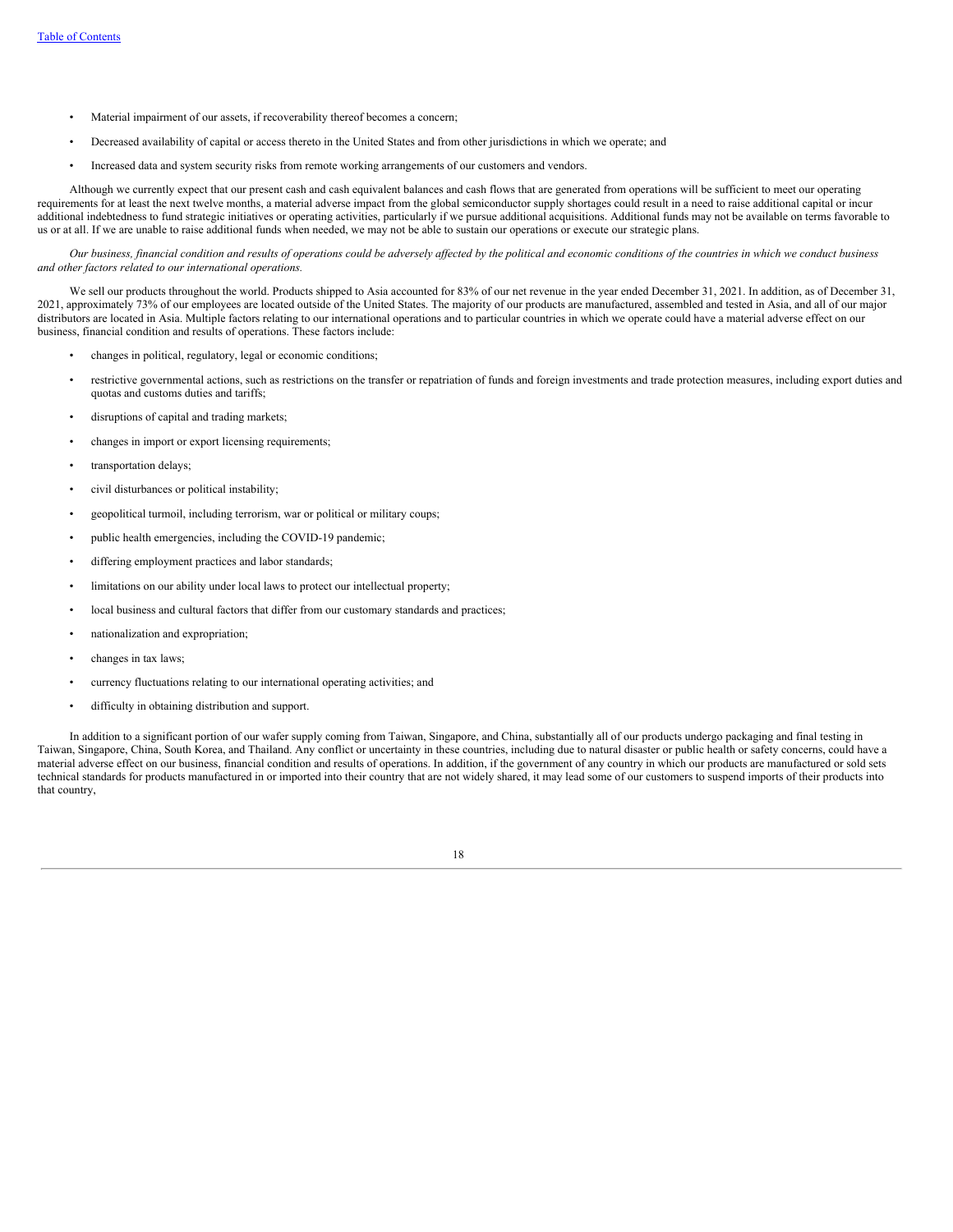require manufacturers in that country to manufacture products with different technical standards and disrupt cross-border manufacturing relationships which, in each case, could have a material adverse effect on our business, financial condition and results of operations.

#### We also are subject to risks associated with international political conflicts involving the U.S. and potentially other governments.

In recent years, diplomatic and trade relationships between the U.S. government and China have been frayed. Events in Hong Kong and the threat of a takeover of Taiwan by China have also prompted other governments such as that of the United Kingdom to reconsider its trade and business relationships with China and with certain Chinese companies. Difficulties in these relationships have in a number of cases required us to take actions adverse to our business to comply with governmental restrictions on business and trade with China. In May 2019 and subsequently, we ceased business operations that were prohibited with entities affiliated with Huawei Technologies Co., Ltd., or Huawei and certain other entities, when the Bureau of Industry and Security at the U.S. Department of Commerce, or BIS, amended the Export Administration Regulations, or EAR, to add such entities to the Restricted Entity List for acting contrary to the national security or foreign policy interests of the United States. In September 2020, we further ceased business operations that were prohibited with additional entities affiliated with Huawei when the BIS again amended the EAR to add such entities to the Restricted Entity List. We are required to obtain special licenses to conduct business with Restricted Entities, and in 2021 the BIS continues to add entities which may be potential customers on the Restricted Entity List. Similarly, we ceased business operations with entities affiliated with ZTE Corp. when the BIS imposed an export licensing requirement, which was subsequently suspended through March 28, 2017. Such suspension was lifted as of March 29, 2017, however on April 17, 2018 the U.S. Department of Commerce imposed a seven-year export ban on ZTE, which was subsequently lifted as of July 13, 2018. Although we have not had significant sales to ZTE and certain other entities, we did have increasing sales to Huawei in the prior year, and we believe the imposition of governmental prohibitions on selling our products to Huawei will adversely affect our revenues and operating results in the near term. We cannot provide assurances that similar disruptions of distribution arrangements in the future or the imposition of governmental prohibitions on selling our products to particular customers will not also adversely affect our revenues and operating results. Loss of a key distributor or customer under similar circumstances could have an adverse effect on our business, revenues and operating results.

# We depend on a limited number of customers for a substantial portion of our revenue, and the loss of, or a significant reduction in orders from one or more of our major *customers could have a material adverse ef ect on our revenue and operating results.*

In the year ended December 31, 2021, our top two customers accounted for 26% of our net revenue, and our ten largest customers collectively accounted for 69% of our net revenue, of which distributor customers accounted for 27% of our net revenue. We expect that our operating results for the foreseeable future will continue to show a substantial percentage of sales dependent on a relatively small number of customers. In the future, these customers may decide not to purchase our products at all, may purchase fewer products than they did in the past, or may defer or cancel purchases or otherwise alter their purchasing patterns. Factors that could affect our revenue from these large customers include the following:

- substantially all of our sales to date have been made on a purchase order basis, which permits our customers to cancel, change or delay product purchase commitments with little or no notice to us and without penalty;
- some of our customers have sought or are seeking relationships with current or potential competitors which may affect their purchasing decisions;
- service provider and OEM consolidation across cable, satellite, and fiber markets could result in significant changes to our customers' technology development and deployment priorities and roadmaps, which could affect our ability to forecast demand accurately and could lead to increased volatility in our business; and
- technological changes in our markets could lead to substantial volatility in our revenues based on product transitions, and particularly in our broadband markets, we face risks based on changes in the way consumers are accessing and using broadband and cable services, which could affect operator demand for our products.

In addition, delays in development could impair our relationships with our strategic customers and negatively impact sales of the products under development. Moreover, it is possible that our customers may develop their own products or adopt a competitor's solution for products that they currently buy from us. If that happens, our sales would decline and our business, financial condition and results of operations could be materially and adversely affected.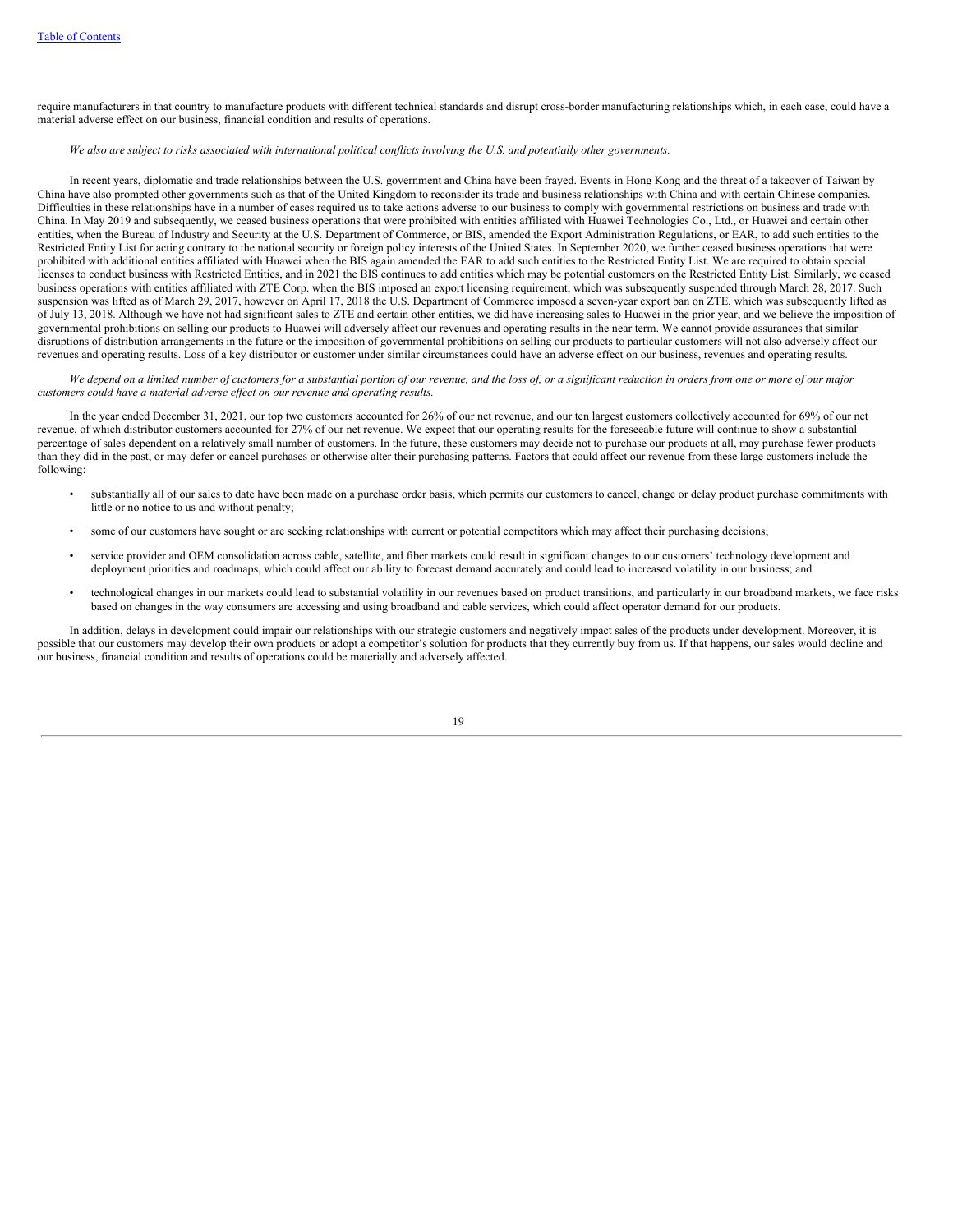Our relationships with some customers may deter other potential customers who compete with these customers from buying our products. To attract new customers or retain existing customers, we may offer these customers favorable prices on our products. In that event, our average selling prices and gross margins would decline. The loss of a key customer, a reduction in sales to any key customer or our inability to attract new significant customers could seriously impact our revenue and materially and adversely affect our results of operations.

A significant portion of our revenues are from sales of product to distributors, who then resell our product. Our agreements with certain of these distributors provide protection against price reduction on their inventories of our products. The loss of certain distributors could have a material adverse effect on our business and results of operations, and price reductions associated with their inventories of our products could have a substantial adverse effect on our operating results in the event of a dramatic decline in selling prices for these products.

In addition, the current situation relating to trade with China and governmental and regulatory concerns relating to specific Chinese companies continue to remain fluid and unpredictable. Our current and future operating results could be materially and adversely affected by limitations on our ability to sell to one or more Chinese customers and by tariffs and other trade barriers that may be implemented by governmental authorities.

# Despite a relatively short-term positive pricing environment, average selling prices of our products could decrease rapidly, which would have a material adverse effect on our *revenue and gross margins.*

We may experience substantial period-to-period fluctuations in future operating results due to the erosion of our average selling prices. From time to time, we have reduced the average unit price of our products due to competitive pricing pressures, new product introductions by us or our competitors, and for other reasons, and we expect that we will have to do so again in the future, despite a relatively short-term positive pricing environment. In particular, we believe that industry consolidation has provided a number of larger semiconductor companies with substantial market power, which has had an adverse impact on selling prices in some of our markets. If we are unable to offset any reductions in our average selling prices by increasing our sales volumes or introducing new products with higher margins, our revenue and gross margins will suffer. To support our gross margins, we must develop and introduce new products and product enhancements on a timely basis and continually reduce our and our customers' costs. Our inability to do so would cause our revenue and gross margins to decline. In addition, under certain of our agreements with key distributors, we provide protection for reductions in selling prices of the distributors' inventory, which could have a significant adverse effect on our operating results if the selling prices for those products fell dramatically.

# If we fail to penetrate new applications and markets, our revenue, revenue growth rate, if any, and financial condition could be materially and adversely affected.

We sell a significant portion of our products to manufacturers of cable broadband voice and data modems and gateways, Pay-TV set-top boxes and gateways into cable and satellite operator markets, satellite outdoor units or LNB's, optical modules for long-haul and metro telecommunications markets, and RF transceivers and modem solutions for wireless infrastructure markets. Our product offerings also include broadband data access, power management and interface technologies which are ubiquitous functions in new and existing markets such as wireless and wireline communications infrastructure, broadband access, industrial, enterprise network, and automotive applications. We have further expanded our product offerings to include Wi-Fi, ethernet and broadband gateway processor SoCs and intellectual property that utilizes patented machine learning techniques to improve signal integrity and power efficiency in SoCs, ASICs, and field-programmable gate arrays, or FPGAs, used in next-generation communication and artificial intelligence systems. Our future revenue growth, if any, will depend in part on our ability to further penetrate into, and expand beyond, these markets with analog, digital and mixed-signal solutions targeting the markets for Wi-Fi and broadband, high-speed optical interconnects for data center, metro, and long-haul optical modules, telecommunications wireless infrastructure, and cable DOCSIS 3.1 network infrastructure products. Each of these markets presents distinct and substantial risks. If any of these markets do not develop as we currently anticipate, or if we are unable to penetrate them successfully, it could materially and adversely affect our revenue and revenue growth rate, if any.

Broadband data modems and gateways and Pay-TV and satellite set-top boxes and video gateways continue to represent a significant North American and European revenue generator. The North American and European Pay-TV market is dominated by only a few OEMs, including Technicolor, Commscope Holding Company, Inc., Hitron Technologies, Inc., Compal Broadband Networks, Humax Co., Ltd., and Samsung Electronics Co., Ltd. These OEMs are large multinational corporations with substantial negotiating power relative to us and are undergoing significant consolidation. Securing design wins with any of these companies requires a substantial investment of our time and resources. Even if we succeed, additional testing and operational certifications will be required by the OEMs' customers, which include large Pay-TV television

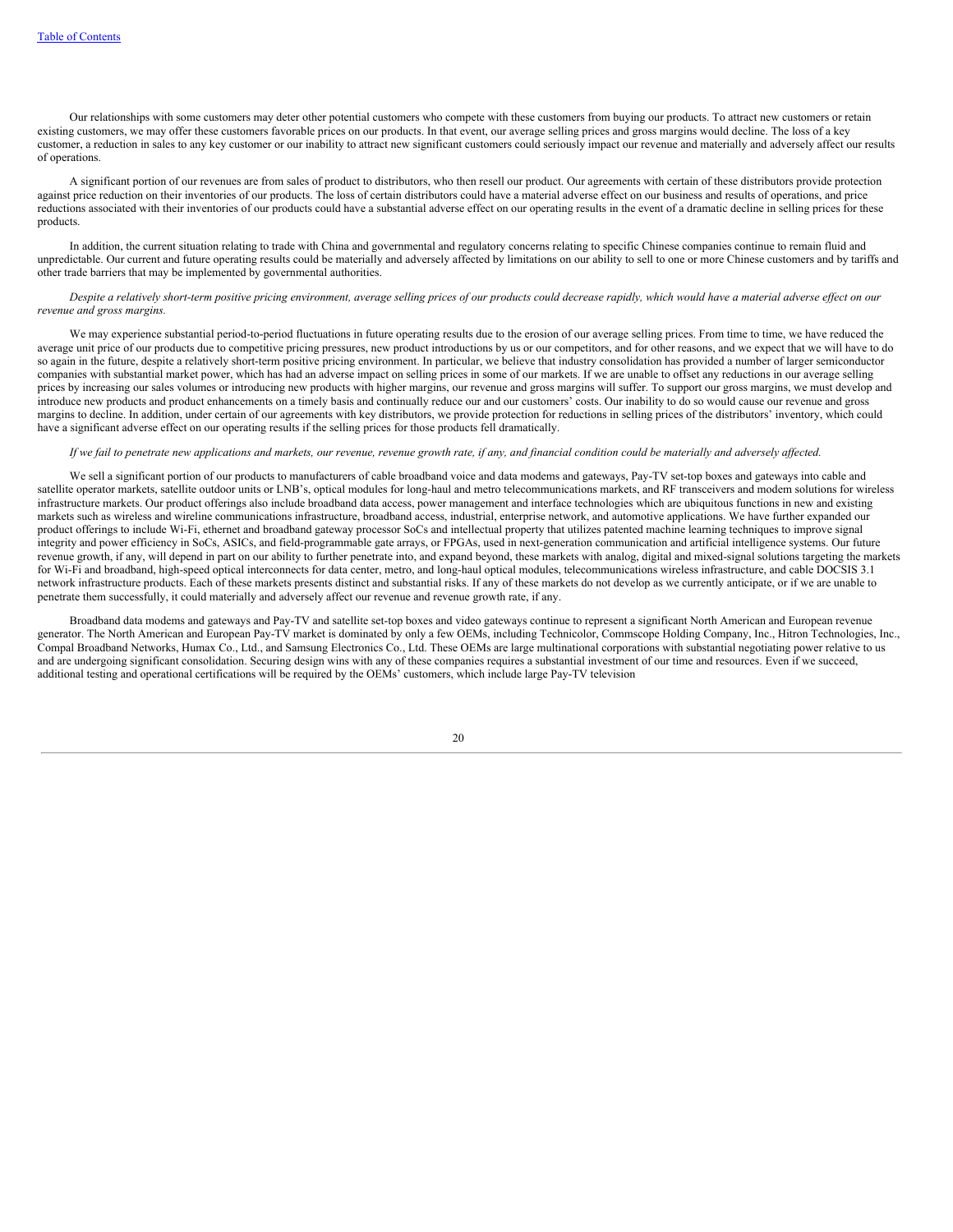companies such as Comcast Corporation, Liberty Global plc, Spectrum, Sky, AT&T and EchoStar Corporation. In addition, our products will need to be compatible with other components in our customers' designs, including components produced by our competitors or potential competitors. There can be no assurance that these other companies will support or continue to support our products.

If we fail to penetrate these or other new markets upon which we target our resources, our revenue and revenue growth rate, if any, likely will decrease over time and our financial condition could suffer.

A significant portion of our revenue is attributable to demand for our products in markets for broadband (previously connected home) solutions, and development delays and consolidation trends among cable and satellite Pay-TV and broadband operators could adversely affect our future revenues and operating results.

For the year ended December 31, 2021 and 2020, revenue directly attributable to broadband (previously connected home) applications accounted for approximately 55% and 51% of our net revenue, respectively. Delays in the development of, or unexpected developments in the broadband markets could have an adverse effect on order activity by original equipment manufacturers in these markets and, as a result, on our business, revenue, operating results and financial condition. In addition, consolidation trends among Pay-TV and broadband operators may continue, which could have a material adverse effect on our future operating results and financial condition.

We may be unable to make the substantial and productive research and development investments that are required to remain competitive in our business.

The semiconductor industry requires substantial investment in research and development in order to develop and bring to market new and enhanced technologies and products. Many of our products originated with our research and development efforts, which we believe have provided us with a significant competitive advantage. For fiscal years 2021, 2020 and 2019, our research and development expense was \$278.4 million, \$180.0 million and \$98.3 million, respectively. We monitor such expenditures as part of our strategy of devoting focused research and development efforts on the development of innovative and sustainable product platforms. We are committed to investing in new product development internally in order to stay competitive in our markets and plan to maintain research and development and design capabilities for new solutions in advanced semiconductor process nodes such as 16nm and 5nm and beyond. However, we do not know whether we will have sufficient resources to maintain the level of investment in research and development required to remain competitive as semiconductor process nodes continue to shrink and become increasingly complex. In addition, we cannot assure you that the technologies that are the focus of our research and development expenditures will become commercially successful.

We are currently benefiting from an uptick in demand for certain products due in part to the work-from-home environment caused by the COVID-19 pandemic. A significant variance in our operating results or rates of growth, if any, could lead to substantial volatility in our stock price. We may not sustain our current growth rate, and we may not be able to *manage future growth ef ectively.*

Our net revenue increased from \$478.6 million in the year ended December 31, 2020 to \$892.4 million in the year ended December 31, 2021 due in part to full year contribution from our 2020 acquisitions and also from market strength attributed to the work-from-home environment that is driving an increase in demand for certain of our products, particularly those in our broadband market. The COVID-19 pandemic could result in increased volatility in our sales and revenues. You should not rely on our operating results for any prior quarterly or annual periods as an indication of our future operating performance. Please refer to the Risk Factor entitled "Our operating results are subject to substantial quarterly and annual fluctuations and may fluctuate significantly due to a number of factors that could adversely affect our business and our stock price" for a discussion of factors contributing to variances in our operating results or rates of growth. If we are unable to sustain adequate revenue growth, our financial results could suffer and our stock price could decline.

To sustain and manage any future growth successfully, we believe we must effectively, among other things:

- successfully develop new products and penetrate new applications and markets;
- recruit, hire, train and manage additional qualified engineers for our research and development activities, especially in the positions of design engineering, product and test engineering and applications engineering;
- add sales personnel and expand customer engineering support offices;
- implement and improve our administrative, financial and operational systems, procedures and controls; and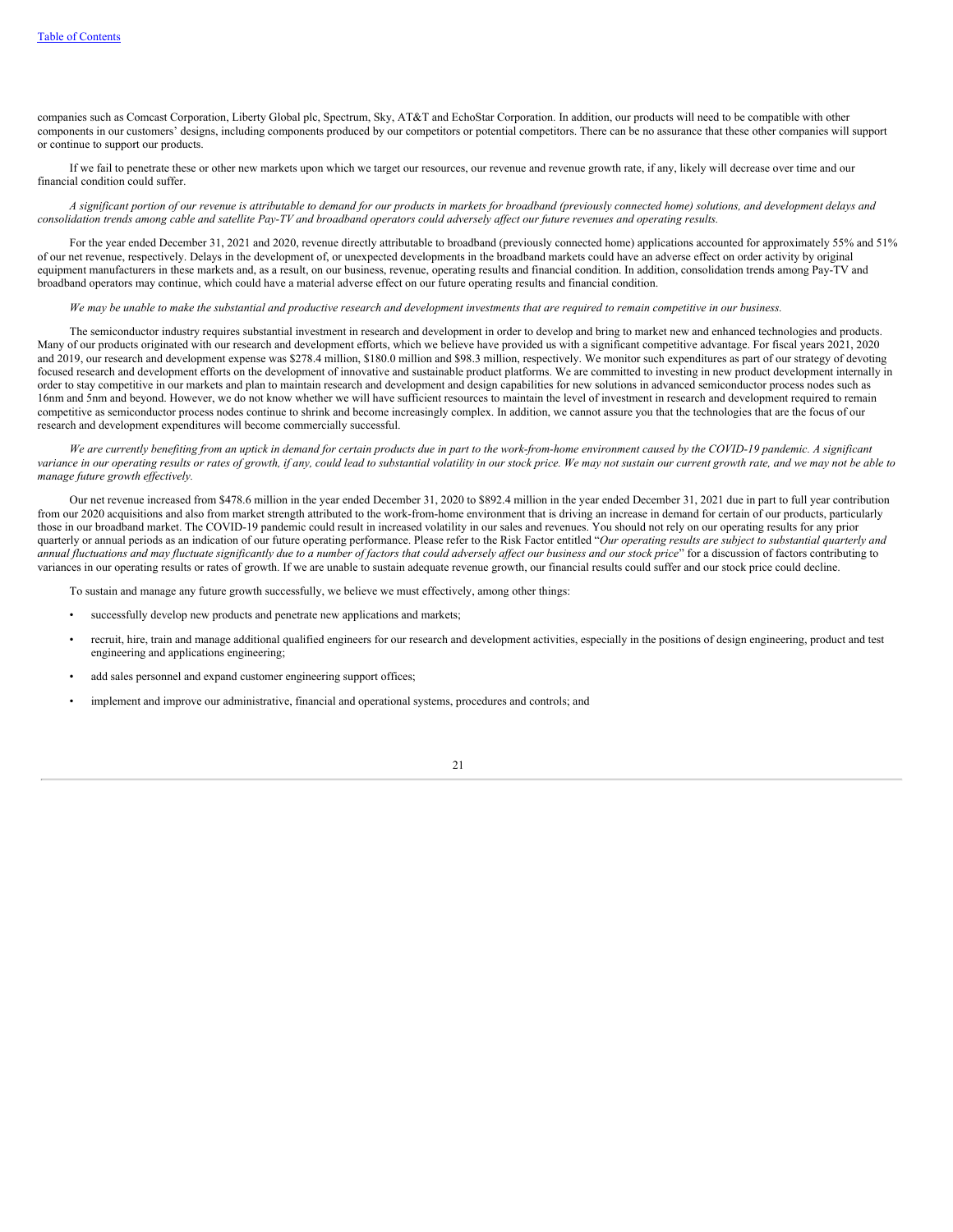• enhance our information technology support for enterprise resource planning and design engineering by adapting and expanding our systems and tool capabilities, and properly training new hires as to their use.

If we are unable to sustain and manage our growth effectively, we may not be able to take advantage of market opportunities or develop new products and we may fail to satisfy customer requirements, maintain product quality, execute our business plan, or respond to competitive pressures.

The complexity of our products could result in unforeseen delays or expenses caused by undetected defects or bugs, which could reduce the market acceptance of our new *products, damage our reputation with current or prospective customers and adversely af ect our operating costs.*

Highly complex products like our Wi-Fi and broadband RF receivers and RF receiver SoCs, physical medium devices for optical modules, RF transceiver and modem solutions for wireless infrastructure markets, and high-performance analog solutions may contain defects and bugs when they are first introduced or as new versions are released. Where any of our products, including legacy acquired products, contain defects or bugs, or have reliability, quality or compatibility problems, we may not be able to successfully correct these problems. Consequently, our reputation may be damaged and customers may be reluctant to buy our products, which could materially and adversely affect our ability to retain existing customers and attract new customers, and our financial results. In addition, these defects or bugs could interrupt or delay sales to our customers. If any of these problems are not found until after we have commenced commercial production of a new product, we may be required to incur additional development costs and product recall, repair or replacement costs, and our operating costs could be adversely affected. These problems may also result in warranty or product liability claims against us by our customers or others that may require us to make significant expenditures to defend these claims or pay damage awards. In the event of a warranty claim, we may also incur costs if we compensate the affected customer. We maintain product liability insurance, but this insurance is limited in amount and subject to significant deductibles. There is no guarantee that our insurance will be available or adequate to protect against all claims. We also may incur costs and expenses relating to a recall of one of our customers' products containing one of our devices. The process of identifying a recalled product in devices that have been widely distributed may be lengthy and require significant resources, and we may incur significant replacement costs, contract damage claims from our customers and reputational harm. Costs or payments made in connection with warranty and product liability claims and product recalls could materially affect our financial condition and results of operations.

#### If we are unable to attract, train and retain qualified personnel, especially our design and technical personnel, we may not be able to execute our business strategy effectively.

Our future success depends on our ability to retain, attract and motivate qualified personnel, including our management, sales and marketing and finance, and especially our design and technical personnel. We do not know whether we will be able to attract and retain all of these personnel as we continue to pursue our business strategy. Historically, we have encountered difficulties in hiring and retaining qualified engineers because there is a limited pool of engineers with the expertise required in our field. Competition for these personnel is intense in the semiconductor industry. As the source of our technological and product innovations, our design and technical personnel represent a significant asset. The loss of the services of one or more of our key employees, especially our key design and technical personnel, or our inability to retain, attract and motivate qualified design and technical personnel, could have a material adverse effect on our business, financial condition and results of operations.

If we fail to develop and introduce new or enhanced products on a timely basis, our ability to attract and retain customers could be impaired and our competitive position could *be harmed.*

We operate in a dynamic environment characterized by rapidly changing technologies and industry standards and technological obsolescence. To compete successfully, we must design, develop, market and sell new or enhanced products that provide increasingly higher levels of performance and reliability and meet the cost expectations of our customers. The introduction of new products by our competitors, the market acceptance of products based on new or alternative technologies, or the emergence of new industry standards could render our existing or future products obsolete. Our failure to anticipate or timely develop new or enhanced products or technologies in response to technological shifts could result in decreased revenue and our competitors winning more competitive bid processes, known as "design wins." In particular, we may experience difficulties with product design, manufacturing, marketing or certification that could delay or prevent our development, introduction or marketing of new or enhanced products. If we fail to introduce new or enhanced products that meet the needs of our customers or penetrate new markets in a timely fashion, we will lose market share and our operating results will be adversely affected.

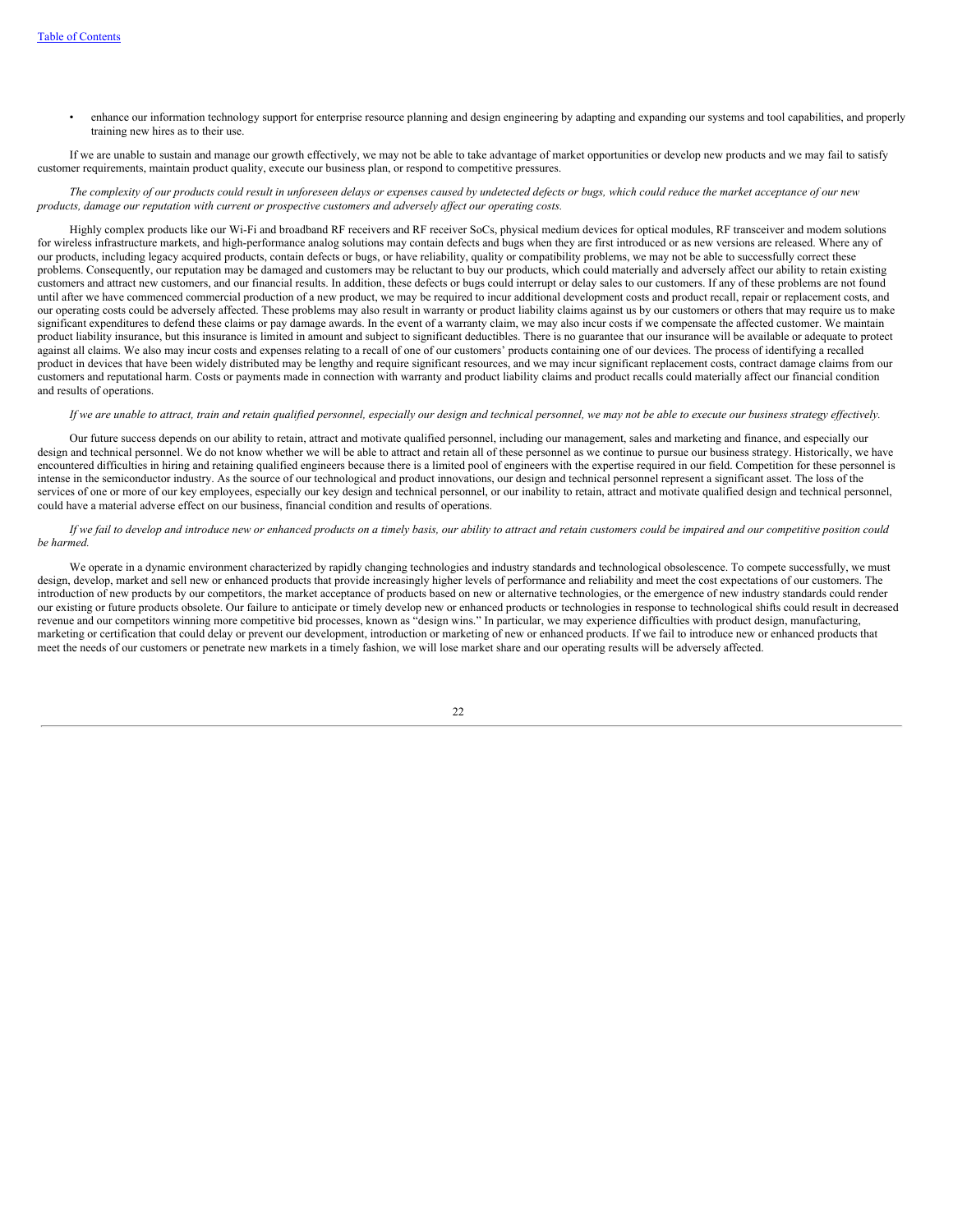In particular, we believe that we will need to develop new products in part to respond to changing dynamics and trends in our end user markets, including (among other trends) consolidation among cable and satellite operators, potential industry shifts away from the hardware devices and other technologies that incorporate certain of our products, and changes in consumer television viewing habits and how consumers access and receive broadcast content and digital broadband services. We cannot predict how these trends will continue to develop or how or to what extent they may affect our future revenues and operating results. We believe that we will need to continue to make substantial investments in research and development in an attempt to ensure a product roadmap that anticipates these types of changes; however, we cannot provide any assurances that we will accurately predict the direction in which our markets will evolve or that we will be able to develop, market, or sell new products that respond to such changes successfully or in a timely manner, if at all.

We are subject to order and shipment uncertainties, and differences between our estimates of customer demand and product mix and our actual results could negatively affect *our inventory levels, sales and operating results.*

Our revenue is generated on the basis of shipments of products under purchase orders with our customers rather than long-term purchase commitments. In addition, our customers can cancel purchase orders or defer the shipments of our products under certain circumstances. Our products are manufactured using a silicon foundry according to our estimates of customer demand, which requires us to make separate demand forecast assumptions for every customer, each of which may introduce significant variability into our aggregate estimate. We have limited visibility into future customer demand and the product mix that our customers will require, which could adversely affect our revenue forecasts and operating margins. Moreover, because our target markets are relatively new, many of our customers have difficulty accurately forecasting their product requirements and estimating the timing of their new product introductions, which ultimately affects their demand for our products. Historically, because of this limited visibility, actual results have been different from our forecasts of customer demand. Some of these differences have been material, leading to excess inventory or product shortages and revenue and margin forecasts above those we were actually able to achieve. These differences may occur in the future, and the adverse impact of these differences between forecasts and actual results could grow if we are successful in selling in and expanding the customer base for our products. In addition, the rapid pace of innovation in our industry could render significant portions of our inventory obsolete. Excess or obsolete inventory levels could result in unexpected expenses or increases in our reserves that could adversely affect our business, operating results and financial condition. Conversely, if we were to underestimate customer demand or if sufficient manufacturing capacity were unavailable, we could forego revenue opportunities, potentially lose market share and damage our customer relationships. In addition, any significant future cancellations or deferrals of product orders or the return of previously sold products due to manufacturing defects could materially and adversely impact our profit margins, increase our write-offs due to product obsolescence and restrict our ability to fund our operations.

We may have difficulty accurately predicting our future revenue and appropriately budgeting our expenses particularly as we seek to enter new markets where we may not have *prior experience.*

Our operating history had previously focused on developing integrated circuits for specific terrestrial, cable and satellite television, and broadband voice and data applications, satellite set-top and gateway boxes and outdoor units and physical medium devices for the optical interconnect markets, and as part of our strategy, we seek to expand our addressable market into new product categories. For example, we expanded into the markets for the wired whole-home broadband connectivity market and entered the markets for wireless telecommunications infrastructure and power management and interface technologies which are ubiquitous functions in wireless and wireline communications infrastructure, broadband access, industrial, enterprise network, and automotive applications. We have also expanded into the markets for Wi-Fi, Ethernet and Broadband Gateway Processor SoCs and intellectual property that utilizes patented machine learning techniques to improve signal integrity and power efficiency in SoCs, ASICs, and FPGAs used in next-generation communication and artificial intelligence systems. Our limited operating experience in these new markets or potential markets we may enter, combined with the rapidly evolving nature of our markets in general, substantial uncertainty concerning how these markets may develop and other factors beyond our control reduces our ability to accurately forecast quarterly or annual revenue. If our revenue does not increase as anticipated, we could incur significant losses due to our higher expense levels if we are not able to decrease our expenses in a timely manner to offset any shortfall in future revenue.

### Our business would be adversely affected by the departure of existing members of our senior management team.

Our success depends, in large part, on the continued contributions of our senior management team. None of our senior management team is bound by written employment contracts to remain with us for a specified period. In addition, we have not entered into non-compete agreements with members of our senior management team. We are fortunate that many members of our executive management team have long tenures with us, but from time to time we also have been required to recruit new executive officers. With respect to executive officer recruitment and retention, we need to ensure that our executive compensation programs provide sufficient recruitment and retention incentives as well as incentives to achieve our long-term

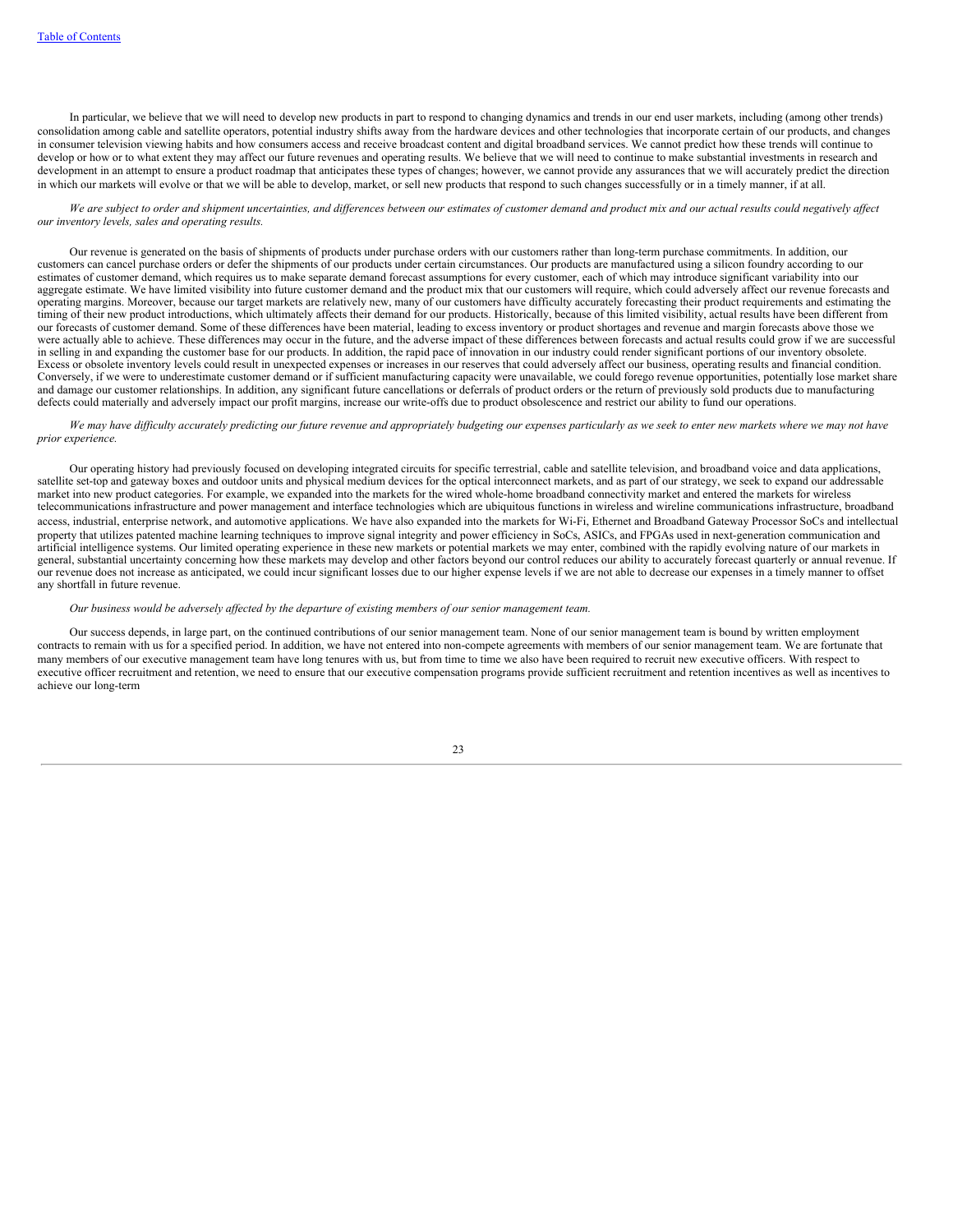strategic business and financial objectives. We expect competition for individuals with our required skill sets, particularly technical and engineering skills, to remain intense even in weak global macroeconomic environments. The loss of any member of our senior management team could harm our ability to implement our business strategy and respond to the rapidly changing market conditions in which we operate.

# Our customers require our products and our third-party contractors to undergo a lengthy and expensive qualification process which does not assure product sales.

Prior to purchasing our products, our customers require that both our products and our third-party contractors undergo extensive qualification processes, which involve testing of the products in the customer's system and rigorous reliability testing. This qualification process may continue for six months or more. However, qualification of a product by a customer does not assure any sales of the product to that customer. Even after successful qualification and sales of a product to a customer, a subsequent revision to our solutions, or changes in our customer's manufacturing process or our selection of a new supplier may require a new qualification process, which may result in delays and in us holding excess or obsolete inventory. After our products are qualified, it can take six months or more before the customer commences volume production of components or devices that incorporate our products. Despite these uncertainties, we devote substantial resources, including design, engineering, sales, marketing and management efforts, to qualifying our products with customers in anticipation of sales. If we are unsuccessful or delayed in qualifying any of our products with a customer, sales of this product to the customer may be precluded or delayed, which may result in a decrease in our revenue and cause our business to suffer.

Winning business is subject to lengthy competitive selection processes that require us to incur significant expenditures. Even if we begin a product design, customers may decide to cancel or change their product plans, which could cause us to generate no revenue from a product and adversely affect our results of operations.

We are focused on securing design wins to develop RF receivers and RF receiver SoCs, MoCA and G.hn SoCs, DBS-ODU SoCs, physical medium devices for optical modules, interface and power management devices, and SoC solutions targeting infrastructure opportunities within the telecommunications, wireless, industrial and multimarket and Wi-Fi and broadband operator markets for use in our customers' products. These selection processes typically are lengthy and can require us to incur significant design and development expenditures and dedicate scarce engineering resources in pursuit of a single customer opportunity. We may not win the competitive selection process and may never generate any revenue despite incurring significant design and development expenditures. These risks are exacerbated by the fact that some of our customers' products likely will have short life cycles. Although this has not occurred to date, failure to obtain a design win could prevent us from offering an entire generation of a product. This could cause us to lose revenue and require us to write off obsolete inventory, and could weaken our position in future competitive selection processes. After securing a design win, we may experience delays in generating revenue from our products as a result of the lengthy development cycle typically required. Our customers generally take a considerable amount of time to evaluate our products. The typical time from early engagement by our sales force to actual product introduction runs from nine to twelve months for the consumer market, to as much as 18 to 24 months for the satellite markets, and 36 months or longer for industrial, wired and wireless infrastructure markets. The delays inherent in these lengthy sales cycles increase the risk that a customer will decide to cancel, curtail, reduce or delay its product plans, causing us to lose anticipated sales. In addition, any delay or cancellation of a customer's plans could materially and adversely affect our financial results, as we may have incurred significant expense and generated no revenue. Finally, our customers' failure to successfully market and sell their products could reduce demand for our products and materially and adversely affect our business, financial condition and results of operations. If we were unable to generate revenue after incurring substantial expenses to develop any of our products, our business would suffer.

Our operating results are subject to substantial quarterly and annual fluctuations and may fluctuate significantly due to a number of factors that could adversely affect our *business and our stock price.*

Our revenue and operating results have fluctuated in the past and are likely to fluctuate in the future. These fluctuations may occur on a quarterly and on an annual basis and are due to a number of factors, many of which are beyond our control. These factors include, among others:

- changes in end-user demand for the products manufactured and sold by our customers;
- the receipt, reduction or cancellation of significant orders by customers;
- fluctuations in the levels of component inventories held by our customers;
- the gain or loss of significant customers;

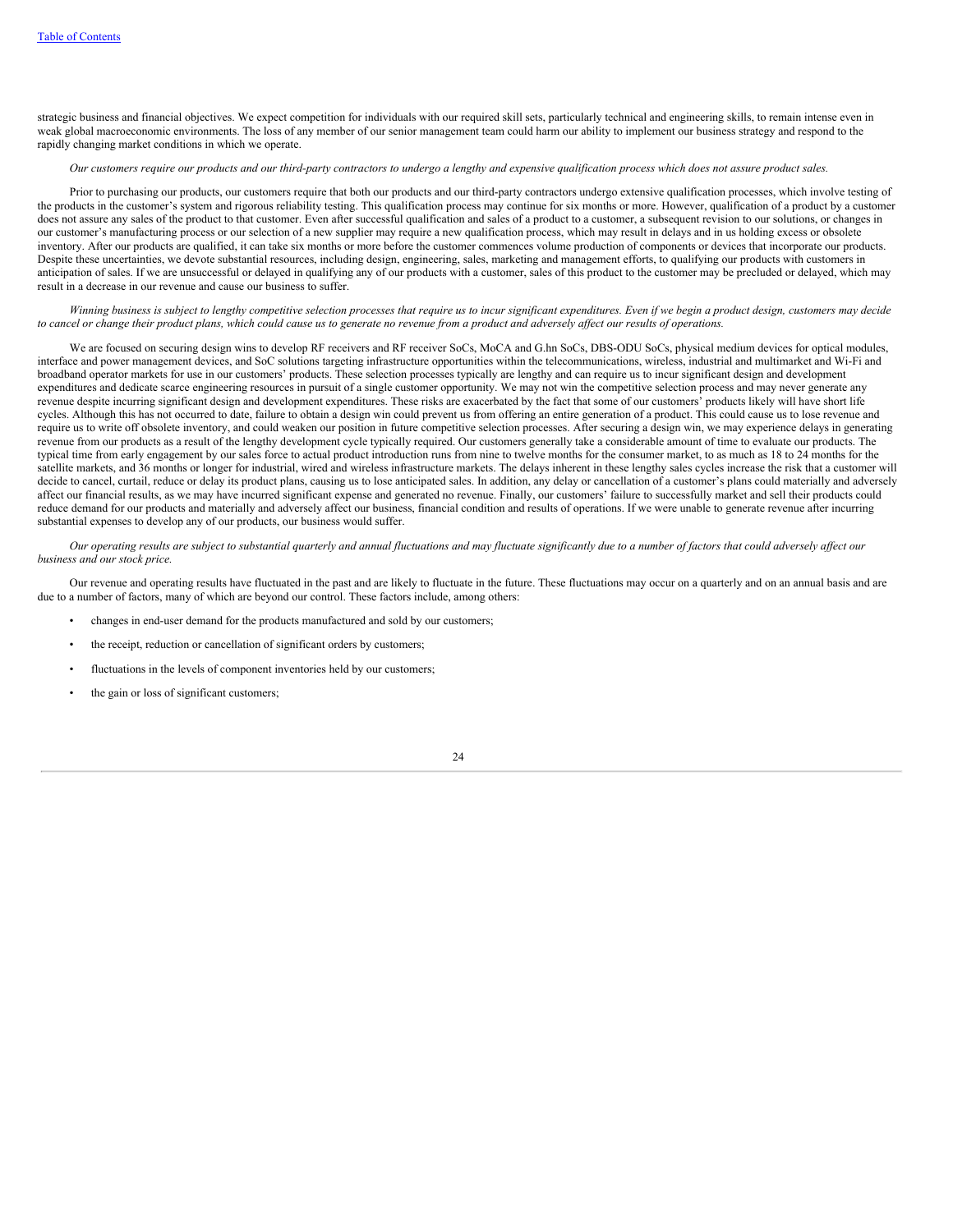- market acceptance of our products and our customers' products;
- our ability to develop, introduce, and market new products and technologies on a timely basis;
- the timing and extent of product development costs;
- new product announcements and introductions by us or our competitors;
- incurrence of research and development and related new product expenditures;
- seasonality or cyclical fluctuations in our markets;
- government actions, by the United States, China or other countries, that impose barriers or restrictions that would impact our ability to sell or ship products to customers;
- currency fluctuations;
- fluctuations in IC manufacturing yields;
- significant warranty claims, including those not covered by our suppliers;
- changes in our product mix or customer mix;
- intellectual property disputes;
- loss of key personnel or the shortage of available skilled workers;
- impairment of long-lived assets, including masks and production equipment;
- the effects of competitive pricing pressures, including decreases in average selling prices of our products; and
- uncertainties arising from the impact of the COVID-19 pandemic on the market and our business operations.

These factors are difficult to forecast, and these, as well as other factors, could materially adversely affect our quarterly or annual operating results. We typically are required to incur substantial development costs in advance of a prospective sale with no certainty that we will ever recover these costs. A substantial amount of time may pass between a design win and the generation of revenue related to the expenses previously incurred, which can potentially cause our operating results to fluctuate significantly from period to period. In addition, a significant amount of our operating expenses are relatively fixed in nature due to our significant sales, research and development costs. Any failure to adjust spending or our operations quickly enough to compensate for a revenue shortfall could magnify its adverse impact on our results of operations.

#### *We are subject to the cyclical nature of the semiconductor industry.*

The semiconductor industry is highly cyclical and is characterized by constant and rapid technological change, rapid product obsolescence and price erosion, evolving standards, short product life cycles and wide fluctuations in product supply and demand. Any future downturns may result in diminished product demand, production overcapacity, high inventory levels and accelerated erosion of average selling prices. Furthermore, any upturn in the semiconductor industry could result in increased competition for access to third-party foundry and assembly capacity. We are dependent on the availability of this capacity to manufacture and assemble all of our products. None of our third-party foundry or assembly contractors has provided assurances that adequate capacity will be available to us in the future. A significant downturn or upturn could have a material adverse effect on our business and operating results.

Our business is subject to various governmental regulations, and compliance with these regulations may cause us to incur significant expenses. If we fail to maintain compliance with applicable regulations, we may be forced to recall products and cease their manufacture and distribution, and we could be subject to civil or criminal penalties.

Our business is subject to various international and U.S. laws and other legal requirements, including packaging, product content, labor, import/export control regulations, the Foreign Corrupt Practices Act, and other anticorruption laws. These regulations are complex, change frequently and have generally become more stringent over time. We may be required to incur significant costs to comply with these regulations or to remedy violations. Any failure by us to comply with applicable government regulations could result in cessation of our operations or portions of our operations, product recalls or impositions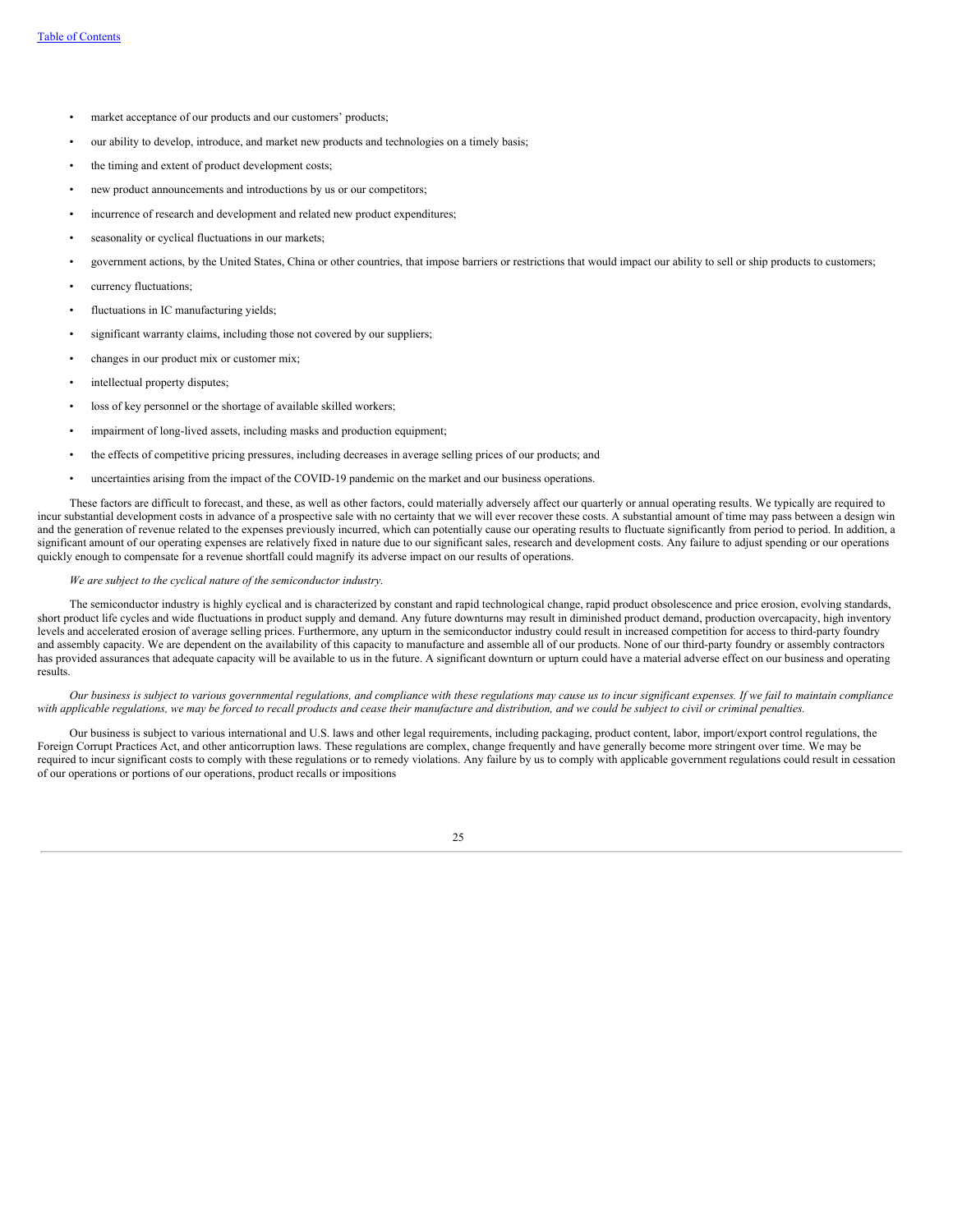of fines and restrictions on our ability to conduct our operations. In addition, because many of our products are regulated or sold into regulated industries, we must comply with additional regulations in marketing our products.

Our products and operations are also subject to the rules of industrial standards bodies, like the International Standards Organization, as well as regulation by other agencies, such as the U.S. Federal Communications Commission. If we fail to adequately address any of these rules or regulations, our business could be harmed.

For example, as indicated elsewhere in this report, we do a substantial portion of our business in Asia and particularly in China. In recent years, there has been a substantial focus by regulators in the United States and Europe on the business practices of major Chinese technology companies such as Huawei and ZTE. ZTE is our current customer, but in May 2019 and subsequent months, and again in September 2020 with additional affiliated entities, we ceased prohibited business operations with Huawei and its affiliates and certain other restricted entities. While we intend to continue to conduct our businesses in compliance with all applicable laws, including laws relating to export controls and anti-corruption, it is possible that the nature of our business and customers could result in a review of our relationships and practices by regulatory authorities. We could incur increased administrative and legal costs in order to respond to any inquiries, and any failure to comply with applicable laws could adversely affect our business and operating results. We have implemented policies and procedures, including adoption of an anti-corruption policy and procedures to ensure compliance with applicable export control laws, but there can be no assurance that these policies and procedures will prove effective.

We must conform the manufacture and distribution of our semiconductors to various laws and adapt to regulatory requirements in all countries as these requirements change. If we fail to comply with these requirements in the manufacture or distribution of our products, we could be required to pay civil penalties, face criminal prosecution and, in some cases, be prohibited from distributing our products in commerce until the products or component substances are brought into compliance.

#### Our products must conform to industry standards in order to be accepted by end users in our markets.

Generally, our products comprise only a part or parts of a communications device. All components of these devices must uniformly comply with industry standards in order to operate efficiently together. We depend on companies that provide other components of the devices to support prevailing industry standards. Many of these companies are significantly larger and more influential in driving industry standards than we are. Some industry standards may not be widely adopted or implemented uniformly, and competing standards may emerge that may be preferred by our customers or end users. If larger companies do not support the same industry standards that we do, or if competing standards emerge, market acceptance of our products could be adversely affected, which would harm our business.

Products for communications applications are based on industry standards that are continually evolving. Our ability to compete in the future will depend on our ability to identify and ensure compliance with these evolving industry standards. The emergence of new industry standards could render our products incompatible with products developed by other suppliers. As a result, we could be required to invest significant time and effort and to incur significant expense to redesign our products to ensure compliance with relevant standards. If our products are not in compliance with prevailing industry standards for a significant period of time, we could miss opportunities to achieve crucial design wins. We may not be successful in developing or using new technologies or in developing new products or product enhancements that achieve market acceptance. Our pursuit of necessary technological advances may require substantial time and expense.

As of December 31, 2021, our aggregate indebtedness was \$310.0 million. Such indebtedness adversely affects our operating results and cash-flows as we satisfy our underlying interest and principal payment obligations and contains financial and operational covenants that could adversely affect our operational freedom or ability to pursue strategic transactions that we would otherwise consider to be in the best interests of stockholders, including obtaining additional indebtedness to finance such transactions.

As of December 31, 2021, our aggregate indebtedness was \$310.0 million from an initial term loan under the June 23, 2021 Credit Agreement. The June 23, 2021 Credit Agreement also provides for the Revolving Facility of up to \$100.0 million, which remains undrawn as of December 31, 2021. The credit agreement also permits the Company to request incremental loans in an aggregate principal amount not to exceed the sum of an amount equal to the greater of (x) \$175.0 million and (y) 100% of "Consolidated EBITDA" (as defined in such agreement), plus the amount of certain voluntary prepayments, plus an unlimited amount that is subject to pro forma compliance with certain first lien net leverage ratio, secured net leverage ratio and total net leverage ratio tests.

The Initial Term Loan under the June 23, 2021 Credit Agreement has a seven-year term expiring in June 2028 and bears interest at either an Adjusted LIBOR plus a fixed applicable margin of 2.25% or an Adjusted Base Rate plus a fixed applicable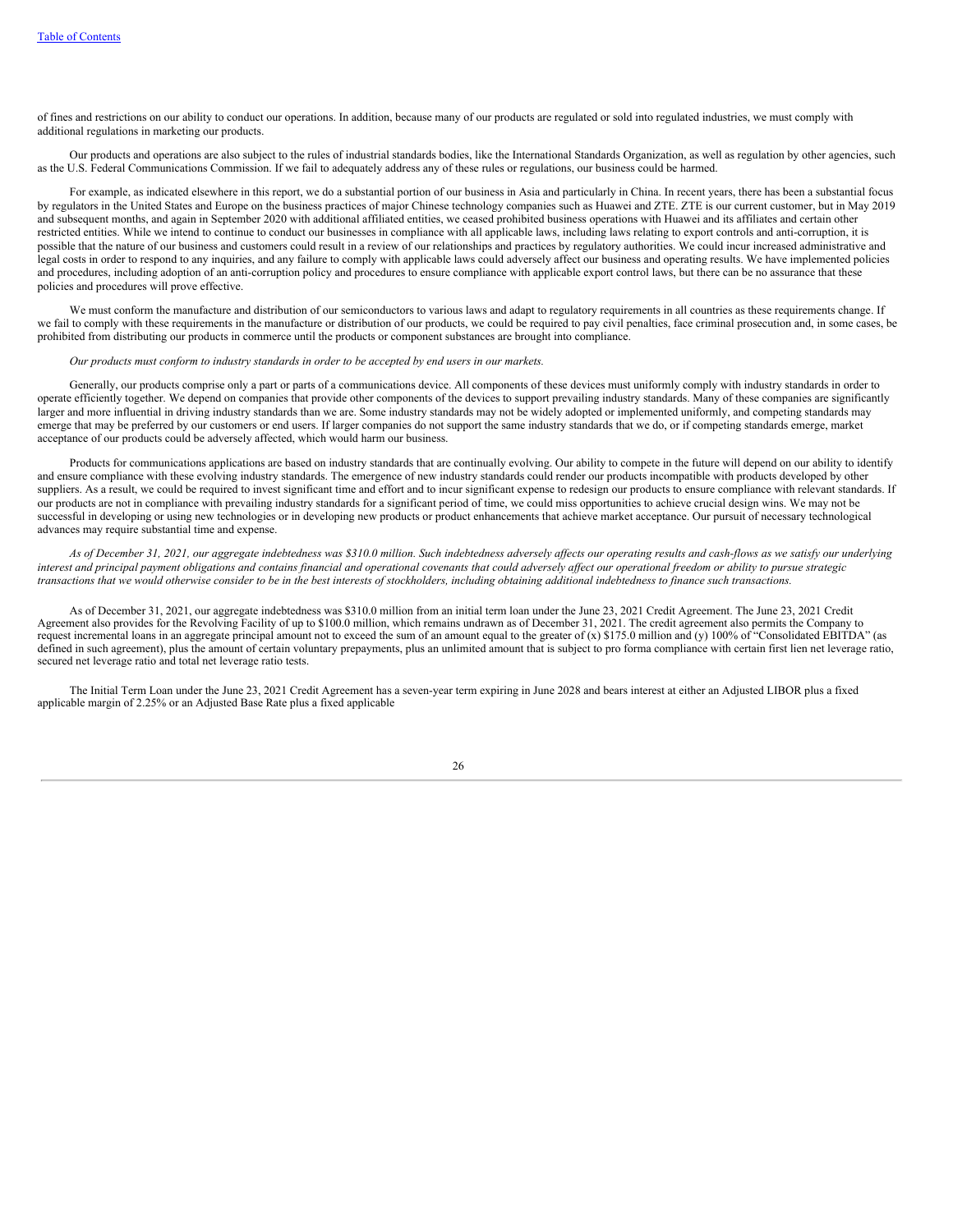margin of 1.25%, at our option. Commencing on September 30, 2021, the Initial Term Loan under the June 23, 2021 Credit Agreement will amortize in equal quarterly installments equal to 0.25% of the original principal amount, with the balance payable on June 23, 2028. The Company is subject to commitment fees ranging from 0.175% to 0.25% on the undrawn portion of the revolving facility, and any outstanding loans under the revolving facility will bear interest at either an Adjusted LIBOR plus a margin of 1.00% to 1.75% or an Adjusted Base Rate plus a margin of 0% to 0.75%. The Company's obligations under the June 23, 2021 Credit Agreement are required to be guaranteed by certain of its domestic subsidiaries meeting materiality thresholds set forth in the credit agreement. Such obligations, including the guaranties, are secured by substantially all of the assets of the Company and the subsidiary guarantors.

Our material indebtedness adversely affects our operating expenses through increased interest payment obligations and adversely affects our ability to use cash generated from operations as we repay interest and principal under the term loans. In addition, the revolving credit facility provisions under the June 23, 2021 Credit Agreement include financial covenants such as an initial maximum secured net leverage ratio of 3.5 to 1, which temporarily increases to 3.75 to 1 following the consummation of certain material permitted acquisitions, and operational covenants that may adversely affect our ability to engage in certain activities, including obtaining additional financing, granting liens, undergoing certain fundamental changes, or making investments or certain restricted payments, and selling assets, and similar transactions, without obtaining the consent of the lenders, which may or may not be forthcoming. The initial secured term loan under the June 23, 2021 Credit Agreement is only subject to operational covenants. Lastly, our borrowing costs can be affected by periodic credit ratings from independent rating agencies. Such ratings are largely based on our performance, which may be measured by credit metrics such as leverage and interest coverage ratios. Accordingly, outstanding indebtedness could adversely affect our operational freedom or ability to pursue strategic transactions that we would otherwise consider to be in the best interests of stockholders, including obtaining additional indebtedness to finance such transactions.

Specifically, our indebtedness has important consequences to investors in our common stock, including the following:

- we are subject to variable interest rate risk because our interest rate under Initial Term Loan under the June 23, 2021 Credit Agreement varies based on a fixed margin of 2.25% per annum over an adjusted LIBOR rate or 1.25% per annum over an adjusted base rate and our interest rate for any outstanding principal under the revolving credit facility varies based a margin of 0% to 0.75% over adjusted base rate or a margin of 1.00% to 1.75% over an adjusted LIBOR rate, and we are also subject to commitment fees ranging from 0.175% to 0.25% on the undrawn portion of the revolving facility. If interest rates were to increase substantially, it would adversely affect our operating results and could affect our ability to service our indebtedness;
- a portion of our cash flows is dedicated to the payment of interest and when applicable, principal, on our indebtedness and other obligations and will not be available for use in our business;
- our level of indebtedness could limit our flexibility in planning for, or reacting to, changes in our business and the markets in which we operate; and
- our high degree of indebtedness may make us more vulnerable to changes in general economic conditions and/or a downturn in our business, thereby making it more difficult for us to satisfy our obligations.

If we fail to make required debt payments, or if we fail to comply with financial or other covenants in our debt service agreements, which include a maximum leverage ratio, we would be in default under the terms of these agreements. Subject to customary cure rights, any default would permit the holders of the indebtedness to accelerate repayment of this debt and could cause defaults under other indebtedness that we have, any of which could have a material adverse effect on the trading price of our common stock.

#### *Risks Relating to Intellectual Property*

We have settled in the past intellectual property litigation and may face additional claims of intellectual property infringement. Any future litigation could be time-consuming, *costly to defend or settle and result in the loss of significant rights.*

The semiconductor industry is characterized by companies that hold large numbers of patents and other intellectual property rights and that vigorously pursue, protect and enforce intellectual property rights. Third parties have in the past and may in the future assert against us and our customers and distributors their patent and other intellectual property rights to technologies that are important to our business. In particular, from time to time, we receive correspondence from competitors seeking to engage us in discussions concerning potential claims against us, and we receive correspondence from customers seeking indemnification for potential claims related to infringement claims asserted against down-stream users of our products.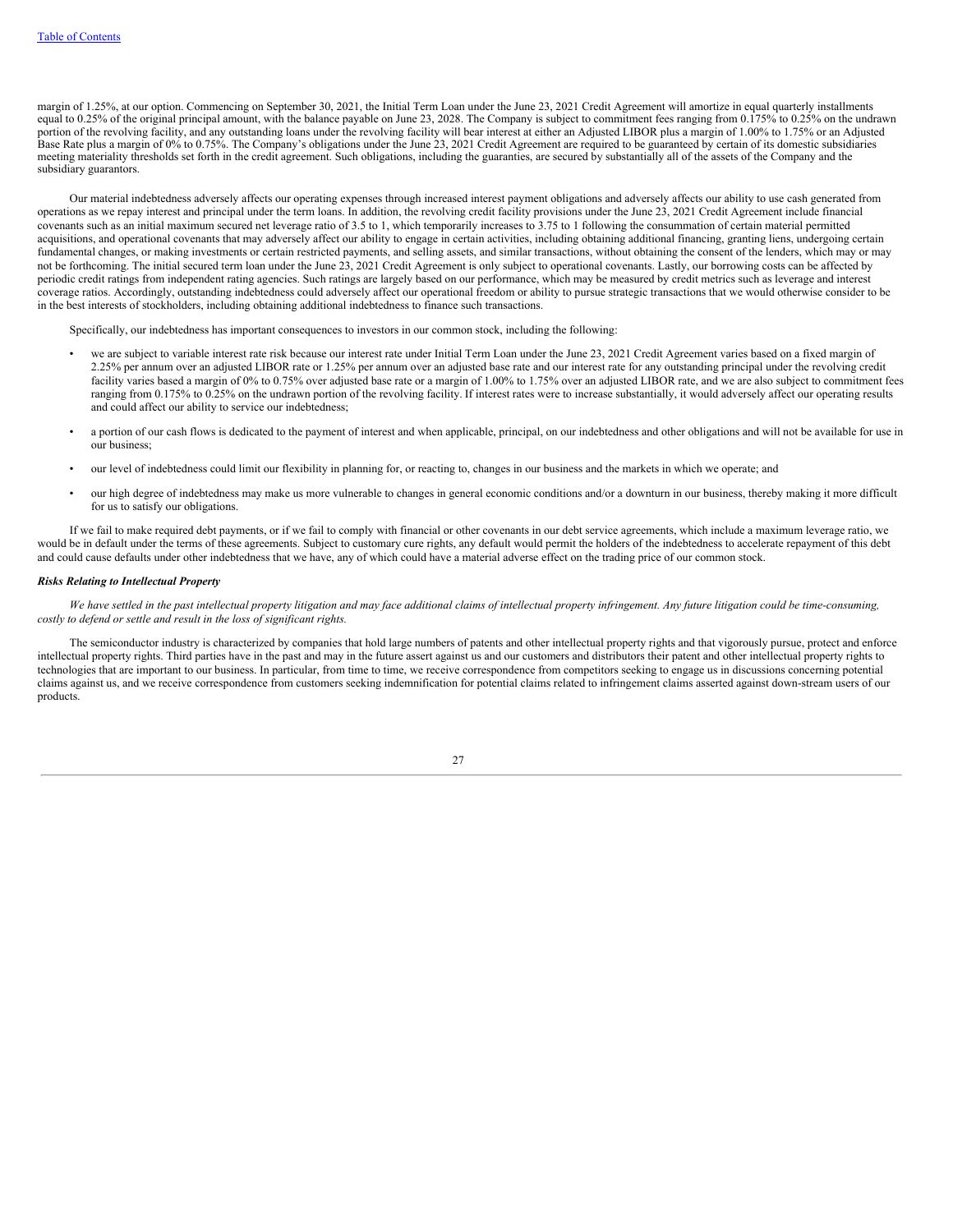We investigate these requests as received and could be required to enter license agreements with respect to third party intellectual property rights or indemnify third parties, either of which could have an adverse effect on our future operating results.

Claims that our products, processes or technology infringe third-party intellectual property rights, regardless of their merit or resolution are costly to defend or settle and could divert the efforts and attention of our management and technical personnel. In addition, many of our customer and distributor agreements require us to indemnify and defend our customers or distributors from third-party infringement claims and pay damages in the case of adverse rulings. Claims of this sort also could harm our relationships with our customers or distributors and might deter future customers from doing business with us. In order to maintain our relationships with existing customers and secure business from new customers, we have been required from time to time to provide additional assurances beyond our standard terms. If any future proceedings result in an adverse outcome, we could be required to:

- cease the manufacture, use or sale of the infringing products, processes or technology;
- pay substantial damages for infringement;
- expend significant resources to develop non-infringing products, processes or technology;
- license technology from the third-party claiming infringement, which license may not be available on commercially reasonable terms, or at all;
- cross-license our technology to a competitor to resolve an infringement claim, which could weaken our ability to compete with that competitor; or
- pay substantial damages to our customers or end users to discontinue their use of or to replace infringing technology sold to them with non-infringing technology.

Any of the foregoing results could have a material adverse effect on our business, financial condition, and results of operations.

We utilize a significant amount of intellectual property in our business. If we are unable to protect our intellectual property, our business could be adversely affected.

Our success depends in part upon our ability to protect our intellectual property. To accomplish this, we rely on a combination of intellectual property rights, including patents, copyrights, trademarks and trade secrets in the United States and in selected foreign countries where we believe filing for such protection is appropriate. Effective patent, copyright, trademark and trade secret protection may be unavailable, limited or not applied for in some countries. Some of our products and technologies are not covered by any patent or patent application. We cannot guarantee that:

- any of our present or future patents or patent claims will not lapse or be invalidated, circumvented, challenged or abandoned;
- our intellectual property rights will provide competitive advantages to us;
- our ability to assert our intellectual property rights against potential competitors or to settle current or future disputes will not be limited by our agreements with third parties;
- any of our pending or future patent applications will be issued or have the coverage originally sought;
- our intellectual property rights will be enforced in jurisdictions where competition may be intense or where legal protection may be weak;
- any of the trademarks, copyrights, trade secrets or other intellectual property rights that we presently employ in our business will not lapse or be invalidated, circumvented, challenged or abandoned; or
- we will not lose the ability to assert our intellectual property rights against or to license our technology to others and collect royalties or other payments.

In addition, our competitors or others may design around our protected patents or technologies. Effective intellectual property protection may be unavailable or more limited in one or more relevant jurisdictions relative to those protections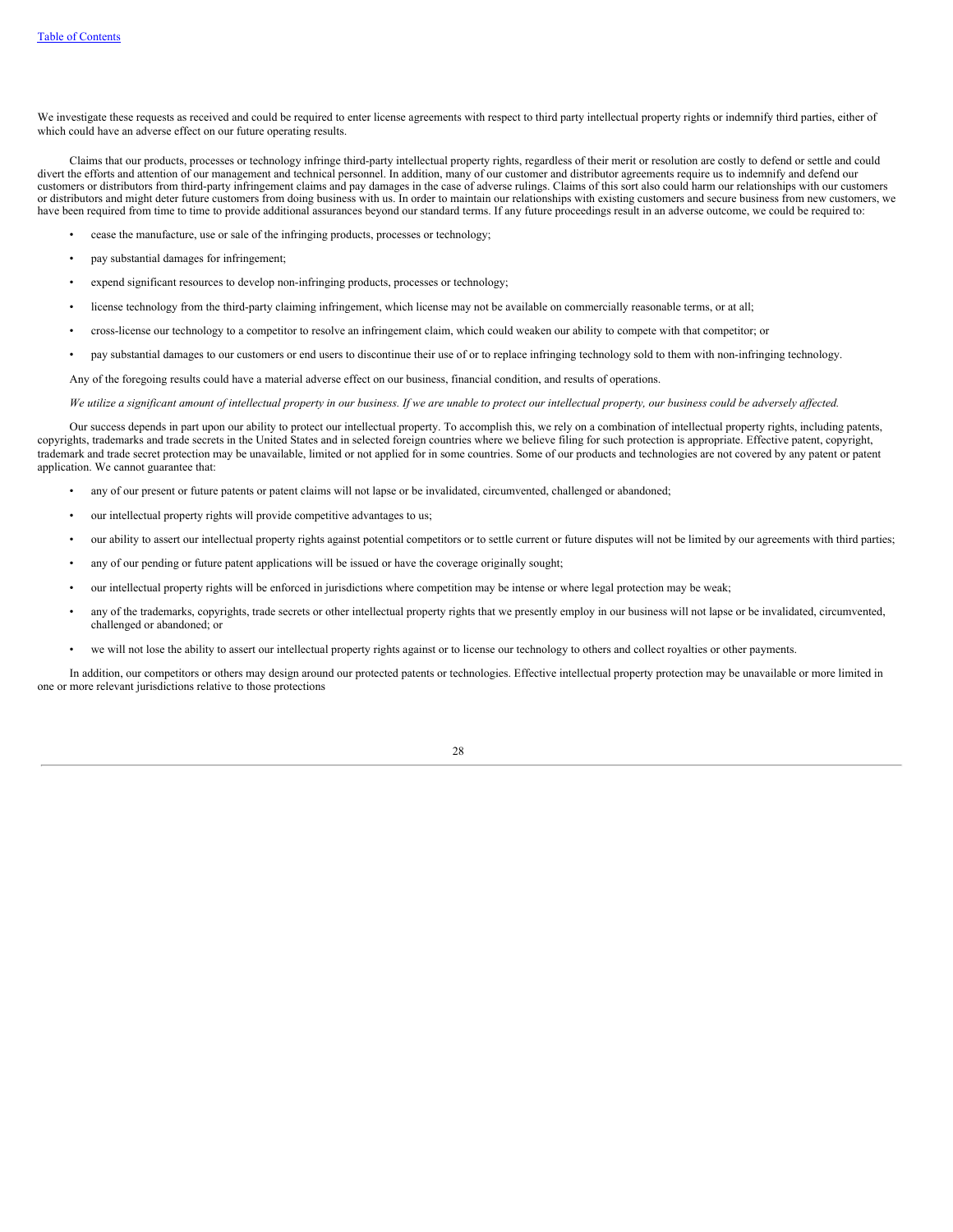available in the United States, or may not be applied for in one or more relevant jurisdictions. If we pursue litigation to assert our intellectual property rights, an adverse decision in any of these legal actions could limit our ability to assert our intellectual property rights, limit the value of our technology or otherwise negatively impact our business, financial condition and results of operations.

Monitoring unauthorized use of our intellectual property is difficult and costly. Unauthorized use of our intellectual property may have occurred or may occur in the future. Although we have taken steps to minimize the risk of this occurring, any such failure to identify unauthorized use and otherwise adequately protect our intellectual property would adversely affect our business. Moreover, if we are required to commence litigation, whether as a plaintiff or defendant, as has occurred in the past, not only will this be time-consuming, but we will also be forced to incur significant costs and divert our attention and efforts of our employees, which could, in turn, result in lower revenue and higher expenses.

We also rely on customary contractual protections with our customers, suppliers, distributors, employees and consultants, and we implement security measures to protect our trade secrets. We cannot assure you that these contractual protections and security measures will not be breached, that we will have adequate remedies for any such breach or that our suppliers, employees or consultants will not assert rights to intellectual property arising out of such contracts.

In addition, we have a number of third-party patent and intellectual property license agreements. Some of these license agreements require us to make one-time payments or ongoing royalty payments. Also, a few of our license agreements contain most-favored nation clauses or other price restriction clauses which may affect the amount we may charge for our products, processes or technology. We cannot guarantee that the third-party patents and technology we license will not be licensed to our competitors or others in the semiconductor industry. In the future, we may need to obtain additional licenses, renew existing license agreements or otherwise replace existing technology. We are unable to predict whether these license agreements can be obtained or renewed or the technology can be replaced on acceptable terms, or at all.

When we settled a trademark dispute with Linear Technology Corporation, we agreed not to register the "MAXLINEAR" mark or any other marks containing the term "LINEAR". We may continue to use "MAXLINEAR" as a corporate identifier, including to advertise our products and services, but may not use that mark on our products. The agreement does not affect our ability to use our registered trademark "MxL", which we use on our products. Due to our agreement not to register the "MAXLINEAR" mark, our ability to effectively prevent third parties from using the "MAXLINEAR" mark in connection with similar products or technology may be affected. If we are unable to protect our trademarks, we may experience difficulties in achieving and maintaining brand recognition and customer loyalty.

We have been and may in the future be subject to information technology failures, including data protection breaches and cyber-attacks, that could disrupt our operations, *damage our reputation and adversely af ect our business, operations, and financial results.*

We rely on our information technology systems for the effective operation of our business and for the secure maintenance and storage of confidential data relating to our business and third-party businesses. In June 2020, we announced a security incident resulting from a Maze ransomware attack affecting certain but not all operational systems within our information technology infrastructure. Because we did not satisfy the attacker's monetary demands, on June 15, 2020, the attacker released online certain proprietary information obtained from our network. Although our internal information technology team, supplemented by a leading cyber defense firm, has been actively taking steps to contain and assess this incident, including implementing enhanced security controls to protect our information technology systems, experienced programmers or hackers may further be able to penetrate our security controls, and develop and deploy viruses, worms and other malicious software programs that compromise our confidential information or that of third parties and cause another disruption or failure of our information technology systems. In addition, we have in the past and may in the future be subject to "phishing" attacks in which third parties send emails purporting to be from reputable companies in order to obtain personal information and infiltrate our systems to initiate wire transfers or otherwise obtain proprietary or confidential information. A number of large, public companies have recently experienced losses based on phishing attacks and other cyber-attacks. Any future security incident or compromise of our information technology systems could result in unauthorized publication of our confidential business or proprietary information, result in the unauthorized release of customer, supplier or employee data, result in violations of privacy or other laws, expose us to a risk of litigation, cause us to incur direct losses if attackers access our bank or investment accounts, or damage our reputation. The cost and operational consequences of implementing further data protection measures either as a response to specific breaches or as a result of evolving risks could be significant. In addition, our inability to use or access our information systems at critical points in time could adversely affect the timely and efficient operation of our business. Any delayed sales, significant costs or lost customers resulting from these technology failures could adversely affect our business, operations and financial results.

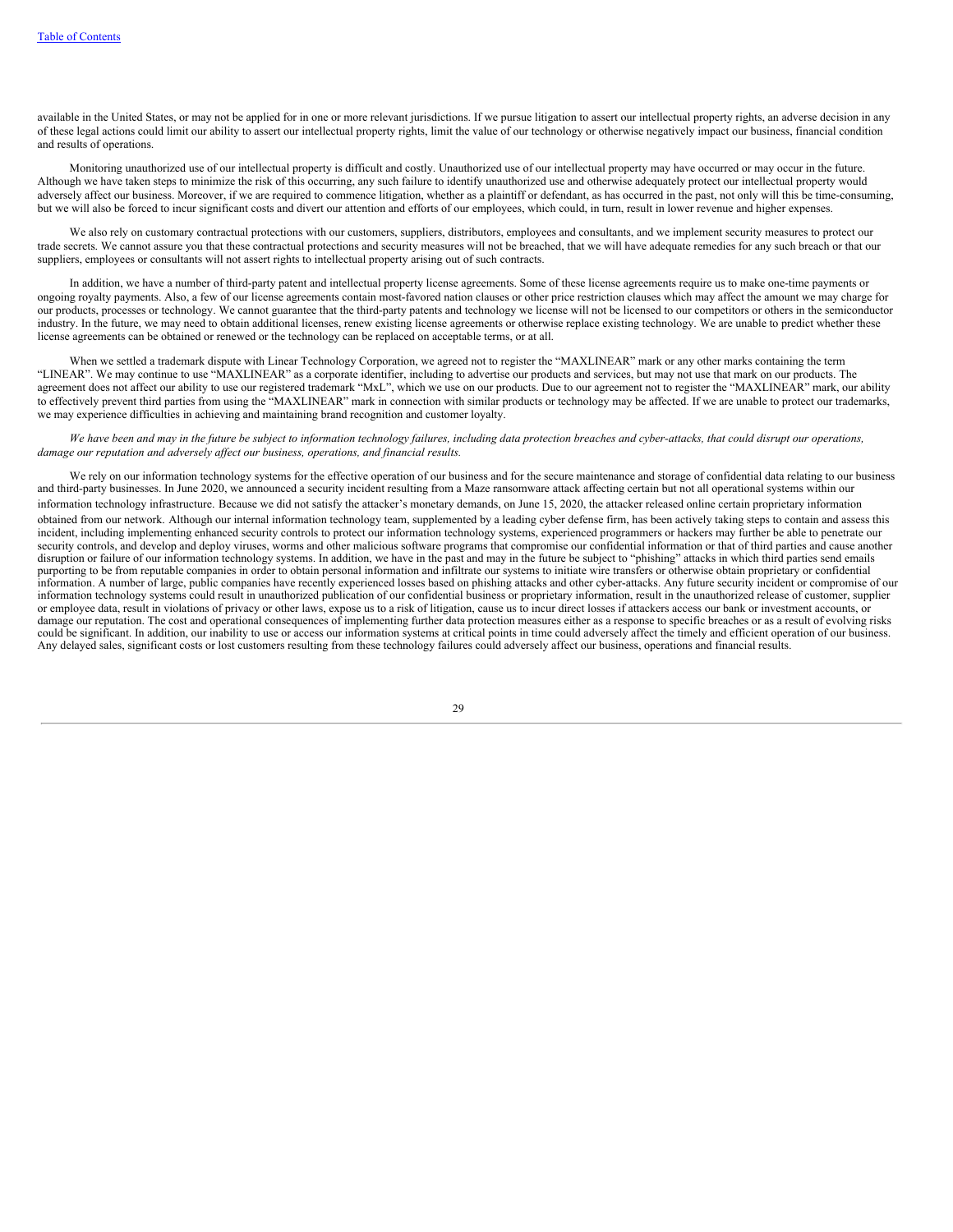Third parties with which we conduct business, such as foundries, assembly and test contractors, and distributors, have access to certain portions of our sensitive data. In the event that these third parties do not properly safeguard our data that they hold, security breaches could result and negatively impact our business, operations and financial results.

The use of open source software in our products, processes and technology may expose us to additional risks and harm our intellectual property.

Our products, processes and technology sometimes utilize and incorporate software that is subject to an open source license. Open source software is typically freely accessible, usable and modifiable. Certain open source software licenses require a user who intends to distribute the open source software as a component of the user's software to disclose publicly part or all of the source code to the user's software. In addition, certain open source software licenses require the user of such software to make any derivative works of the open source code available to others on unfavorable terms or at no cost. This can subject previously proprietary software to open source license terms.

While we monitor the use of all open source software in our products, processes and technology and try to ensure that no open source software is used in such a way as to require us to disclose the source code to the related product, processes or technology when we do not wish to do so, such use could inadvertently occur. Additionally, if a third party software provider has incorporated certain types of open source software into software we license from such third party for our products, processes or technology, we could, under certain circumstances, be required to disclose the source code to our products, processes or technology. This could harm our intellectual property position and have a material adverse effect on our business, results of operations and financial condition.

#### *Risks Relating to Reliance on Third-Parties*

We rely on a limited number of third parties to manufacture, assemble, and test our products, and the failure to manage our relationships with our third-party contractors successfully, or impacts from global supply shortages, natural disasters, public health crises, or other labor stoppages in the regions where such contractors operate, could adversely *af ect our ability to market and sell our products.*

We do not have our own manufacturing facilities. We operate an outsourced manufacturing business model that utilizes third-party foundry and assembly and test capabilities. As a result, we rely on third-party foundry wafer fabrication, including sole sourcing for many components or products. Currently, the majority of our products are manufactured by Global Foundries, Semiconductor Manufacturing International Corporation, or SMIC, Taiwan Semiconductor Manufacturing Corp, or TSMC, and United Microelectronics Corporation, or UMC, at foundries located in Taiwan, Singapore, and China. We also rely on Intel Corporation, or Intel, for certain products on a turnkey basis under a supply agreement with an initial term of five years. Foundries and other third-parties we rely upon are currently experiencing bottlenecks caused by a sudden increase in demand for electronics containing semiconductor chips and stockpiling of chips by certain firms in China blacklisted by the U.S., resulting in a global semiconductor chip shortage impacting our industry. We also use third-party contractors for all of our assembly and test operations.

Relying on third party manufacturing, assembly and testing presents significant risks to us, including the following:

- capacity shortages during periods of high demand or from events beyond our control, including from the current global semiconductor chip shortage;
- failure by us, our customers, or their end customers to qualify a selected supplier;
- reduced control over delivery schedules and quality;
- shortages of materials;
- misappropriation of our intellectual property;
- limited warranties on wafers or products supplied to us; and
- potential increases in prices.

The ability and willingness of our third-party contractors to perform is largely outside our control. If one or more of our contract manufacturers or other outsourcers fails to perform its obligations in a timely manner or at satisfactory quality levels, our ability to bring products to market and our reputation could suffer. For example, in the event that manufacturing capacity is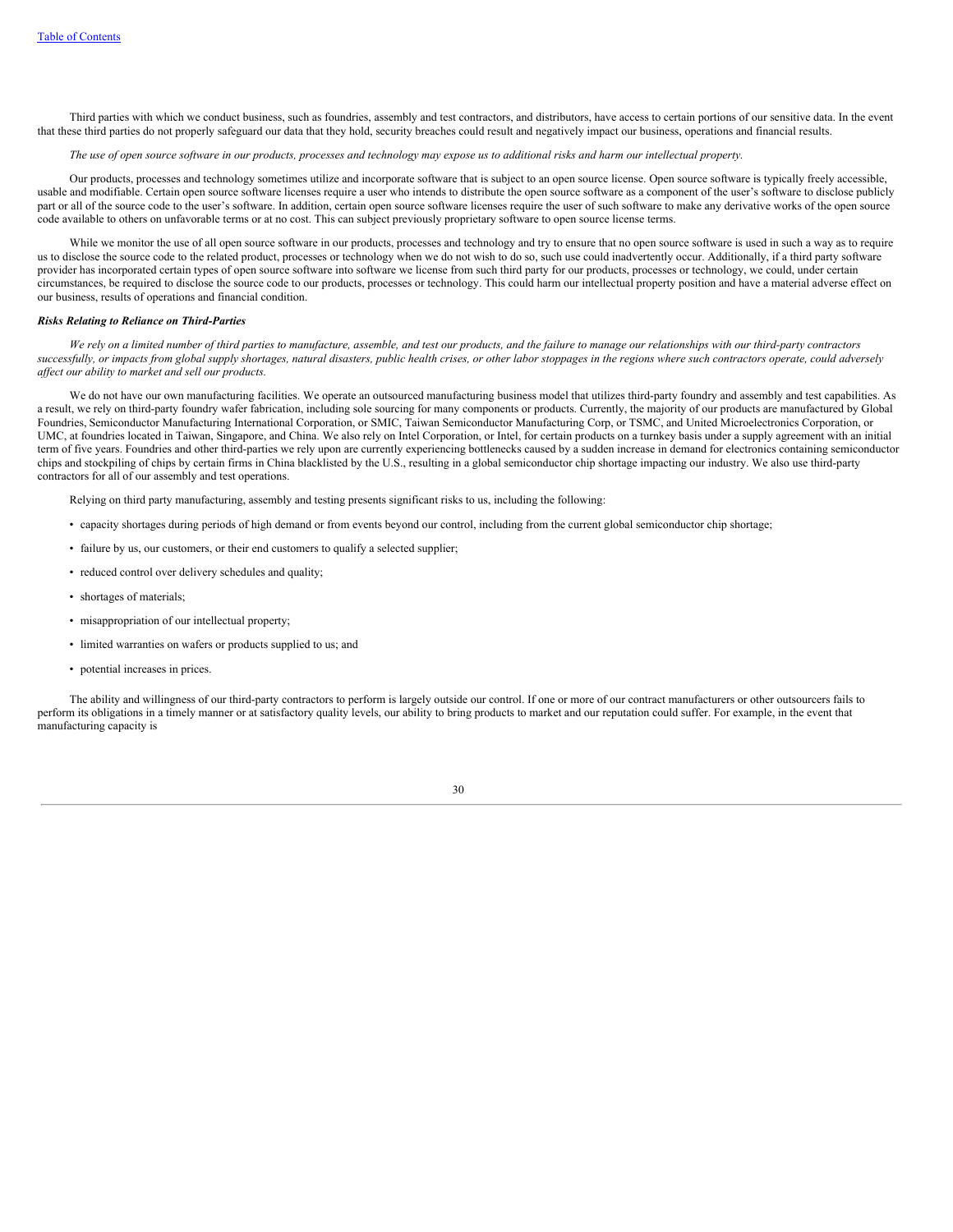reduced or eliminated at one or more facilities, manufacturing could be disrupted, we could have difficulties fulfilling our customer orders and our net revenue could decline. In addition, if these third parties fail to deliver quality products and components on time and at reasonable prices, we could have difficulties fulfilling our customer orders, our net revenue could decline and our business, financial condition and results of operations would be adversely affected.

Additionally, our product shipment and manufacturing capacity may be similarly reduced or eliminated at one or more facilities due to the fact that the majority of our fabrication and assembly and test contractors are all located in the Pacific Rim region, principally in China, Taiwan, and Singapore. The risk of earthquakes in these geographies is significant due to the proximity of major earthquake fault lines, and Taiwan in particular is also subject to typhoons and other Pacific storms, and more recently, a drought impacting the water supply which chip manufacturers rely upon to fabricate chip products. Earthquakes, fire, flooding, drought, or other natural disasters in Taiwan or the Pacific Rim region, or political unrest, war, labor strikes, work stoppages or public health crises, such as the outbreak of COVID-19, in countries where our contractors' facilities are located could result in the disruption of our product shipments, foundry, assembly, or test capacity. For example, as a result of the extension of the lunar new year holidays due to the outbreak of COVID-19, certain of our product shipments from China were temporarily delayed earlier in the first quarter of 2020. Although we continue to monitor the situation, it is currently unknown whether any resurgence of the outbreak will occur and disrupt our product shipments or impact manufacturing in the region over future periods. If such disruption were to recur over a prolonged period, it could have a material impact on our revenues and our business. Any disruption resulting from similar events on a larger scale or over a prolonged period could cause significant delays in shipments of our products until we are able to resume such shipments, or shift our manufacturing, assembly, or test from the affected contractor to another thirdparty vendor, if needed. There can be no assurance that alternative capacity could be obtained on favorable terms, if at all.

We are subject to risks associated with our distributors' product inventories and product sell-through. Should any of our distributors cease or be forced to stop distributing our *products, our business would suf er.*

We currently sell a large portion of our products to customers through our distributors, who maintain their own inventories of our products. Sales to distributors accounted for approximately 47%, 49% and 52% of our net revenue in the years ended December 31, 2021, 2020, and 2019, respectively. Upon shipment of product to these distributors, title to the inventory transfers to the distributor and the distributor is invoiced, generally with 30 to 60 day terms. Distributor sales are also recognized upon shipment to the distributor and estimates of future pricing credits and/or stock rotation rights reduce revenue recognized to the net amount before the actual amounts are known. If our estimates of such credits and rights are materially understated it could cause subsequent adjustments that negatively impact our revenues and gross profits in a future period.

If our distributors are unable to sell an adequate amount of their inventories of our products in a given quarter to manufacturers and end users or if they decide to decrease their inventories of our products for any reason, our sales through these distributors and our revenue may decline. In addition, if some distributors decide to purchase more of our products than are required to satisfy end customer demand in any particular quarter, inventories at these distributors would grow in that quarter. These distributors could then reduce future orders until inventory levels realign with end customer demand, which could adversely affect our product revenue.

Our reserve estimates with respect to the products stocked by our distributors are based principally on reports provided to us by our distributors, typically on a weekly basis. To the extent that this resale and channel inventory data is inaccurate or not received in a timely manner, we may not be able to make reserve estimates accurately or at all.

We do not have any long-term supply contracts with our contract manufacturers or suppliers, and any disruption in our supply of products or materials could have a material *adverse ef ect on our business, revenue and operating results.*

While certain products are supplied to us by Intel on a turnkey basis under the terms of a supply agreement with an initial term of five years, currently we do not have long-term supply contracts with any other third-party vendors, including but, not limited to Global Foundries, SMIC, TSMC, and UMC. We make substantially all of our purchases on a purchase order basis, and our contract manufacturers are not required to supply us products for any specific period or in any specific quantity. Foundry capacity may not be available when we need it or at reasonable prices. Availability of foundry capacity has in the past been reduced from time to time due to strong demand. Foundries can allocate capacity to the production of other companies' products and reduce deliveries to us on short notice. It is possible that foundry customers that are larger and better financed than we are, or that have long-term agreements with our foundry, may induce our foundry to reallocate capacity to them. This reallocation could impair our ability to secure the supply of components that we need. We generally place orders for products with some of our suppliers approximately four to five months prior to the anticipated delivery date, with order volumes based on our forecasts of demand from our customers. Accordingly, if we inaccurately forecast demand for our products, we may be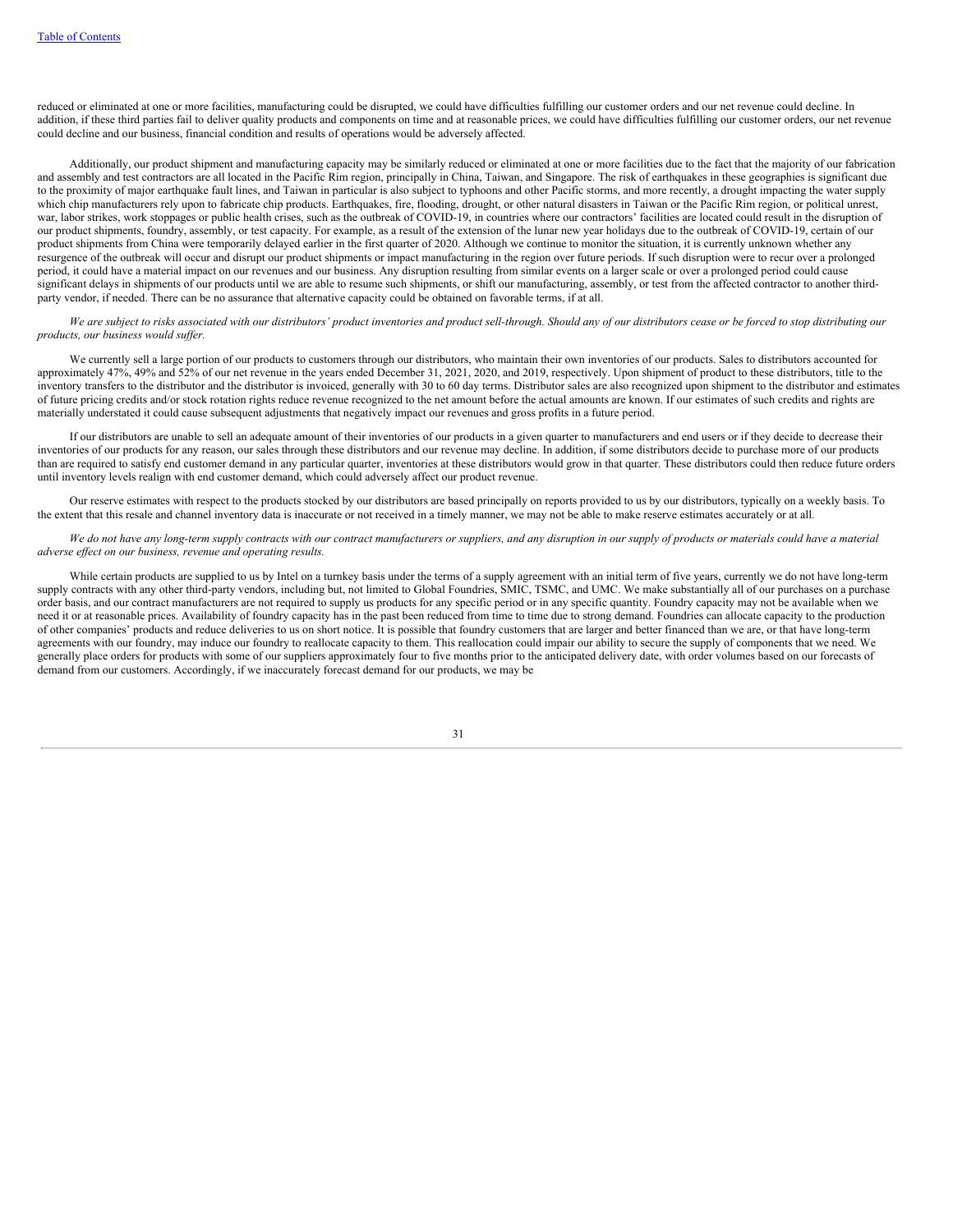unable to obtain adequate and cost-effective foundry or assembly capacity from our third-party contractors to meet our customers' delivery requirements, or we may accumulate excess inventories. On occasion, we have been unable to adequately respond to unexpected increases in customer purchase orders and therefore were unable to benefit from this incremental demand. None of our third-party contractors has provided any assurance to us that adequate capacity will be available to us within the time required to meet additional demand for our products.

We rely on third parties to provide services and technology necessary for the operation of our business. Any failure of one or more of our partners, vendors, suppliers or *licensors to provide these services or technology could have a material adverse ef ect on our business.*

We rely on third-party vendors to provide critical services, including, among other things, services related to accounting, billing, human resources, information technology, network development, network monitoring, in-licensing and intellectual property that we cannot or do not create or provide ourselves. We depend on these vendors to ensure that our corporate infrastructure will consistently meet our business requirements. The ability of these third-party vendors to successfully provide reliable and high quality services is subject to technical and operational uncertainties that are beyond our control. While we may be entitled to damages if our vendors fail to perform under their agreements with us, our agreements with these vendors limit the amount of damages we may receive. In addition, we do not know whether we will be able to collect on any award of damages or that these damages would be sufficient to cover the actual costs we would incur as a result of any vendor's failure to perform under its agreement with us. Any failure of our corporate infrastructure could have a material adverse effect on our business, financial condition and results of operations. Upon expiration or termination of any of our agreements with third-party vendors, we may not be able to replace the services provided to us in a timely manner or on terms and conditions, including service levels and cost, that are favorable to us and a transition from one vendor to another vendor could subject us to operational delays and inefficiencies until the transition is complete.

Additionally, we incorporate third-party technology into and with some of our products, and we may do so in future products. The operation of our products could be impaired if errors occur in the third-party technology we use. It may be more difficult for us to correct any errors in a timely manner if at all because the development and maintenance of the technology is not within our control. There can be no assurance that these third parties will continue to make their technology, or improvements to the technology, available to us, or that they will continue to support and maintain their technology. Further, due to the limited number of vendors of some types of technology, it may be difficult to obtain new licenses or replace existing technology. Any impairment of the technology or our relationship with these third parties could have a material adverse effect on our business.

#### *Risks Relating to Our Common Stock*

Our management team may use our available cash and cash equivalents in ways with which you may not agree or in ways which may not yield a return.

We use our cash and cash equivalents for general corporate purposes, including working capital and for repayment of outstanding long-term debt. In the year ended December 31, 2021, we used a portion of cash assets to make \$35 million in payments to NanoSemi shareholders, which were previously deferred under the merger agreement, and acquire a business using cash proceeds of \$5 million. We may also, in the future, use a portion of our assets to acquire other complementary businesses, products, services or technologies. Our management has considerable discretion in the application of our cash and cash equivalents, and resources, and you will not have the opportunity to assess whether these liquid assets are being used in a manner that you deem best to maximize your return. We may use our available cash and cash equivalents and resources for corporate purposes that do not increase our operating results or market value. In addition, in the future our cash and cash equivalents, and resources may be placed in investments that do not produce significant income or that may lose value.

Anti-takeover provisions in our charter documents and under Delaware law could make an acquisition of us more difficult, limit attempts by our stockholders to replace or *remove our current management and limit the market price of our common stock.*

Provisions in our certificate of incorporation and bylaws, as amended and restated, may have the effect of delaying or preventing a change of control or changes in our management. These provisions provide for the following:

• authorize our Board of Directors to issue, without further action by the stockholders, up to 25,000,000 shares of undesignated preferred stock;

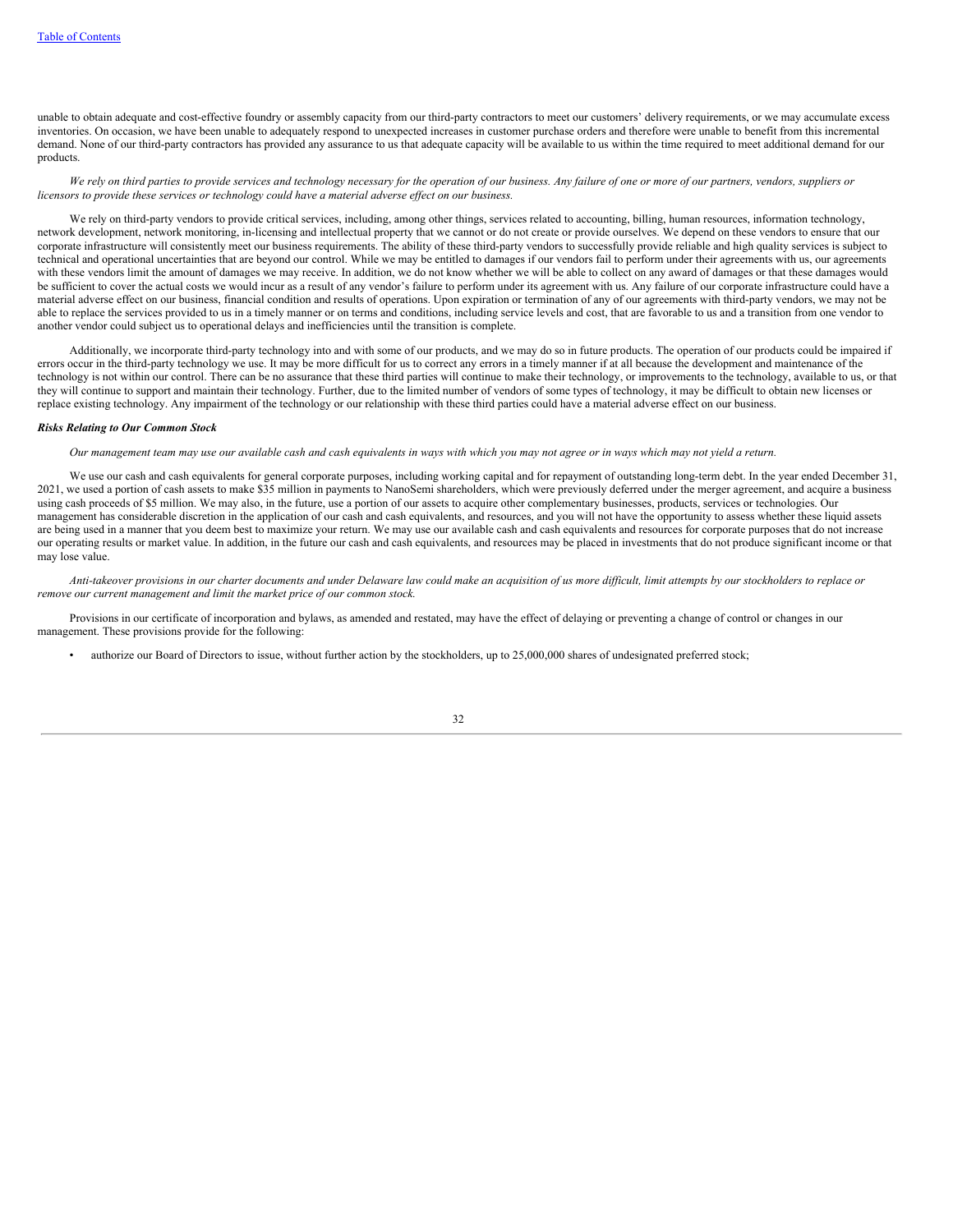- require that any action to be taken by our stockholders be effected at a duly called annual or special meeting and not by written consent;
- specify that special meetings of our stockholders can be called only by our Board of Directors, our Chairman of the Board of Directors, or our President;
- establish an advance notice procedure for stockholder approvals to be brought before an annual meeting of our stockholders, including proposed nominations of persons for election to our Board of Directors;
- establish that our Board of Directors is divided into three classes, Class I, Class II and Class III, with each class serving staggered terms;
- provide that our directors may be removed only for cause;
- provide that vacancies on our Board of Directors may be filled only by a majority of directors then in office, even though less than a quorum;
- specify that no stockholder is permitted to cumulate votes at any election of directors; and
- require supermajority votes of the holders of our common stock to amend specified provisions of our charter documents.

These provisions may frustrate or prevent any attempts by our stockholders to replace or remove our current management by making it more difficult for stockholders to replace members of our Board of Directors, which is responsible for appointing the members of our management. In addition, because we are incorporated in Delaware, we are governed by the provisions of Section 203 of the Delaware General Corporation Law, which generally restricts a Delaware corporation from engaging in any of a broad range of business combinations with any "interested" stockholder for a period of three years following the date on which the stockholder became an "interested" stockholder.

#### *Our share price may be volatile as a result of various factors.*

The trading price of our common stock is highly volatile and could be subject to wide fluctuations in response to various factors, some of which are beyond our control. For example, in 2021, the trading price of our common stock ranged from a low of \$30.47 to a high of \$77.89. These factors include those discussed in this "Risk Factors" section of the Annual Report on Form 10-K and others such as:

- actual or anticipated fluctuations in our financial condition and operating results;
- overall conditions in the semiconductor market;
- addition or loss of significant customers;
- changes in laws or regulations applicable to our products;
- actual or anticipated changes in our growth rate relative to our competitors;
- announcements of technological innovations by us or our competitors;
- announcements by us or our competitors of significant acquisitions, strategic partnerships, joint ventures, or capital commitments;
- additions or departures of key personnel;
- competition from existing products or new products that may emerge;
- issuance of new or updated research or reports by securities analysts;
- fluctuations in the valuation of companies perceived by investors to be comparable to us;
- disputes or other developments related to proprietary rights, including patents, litigation matters, and our ability to obtain intellectual property protection for our technologies;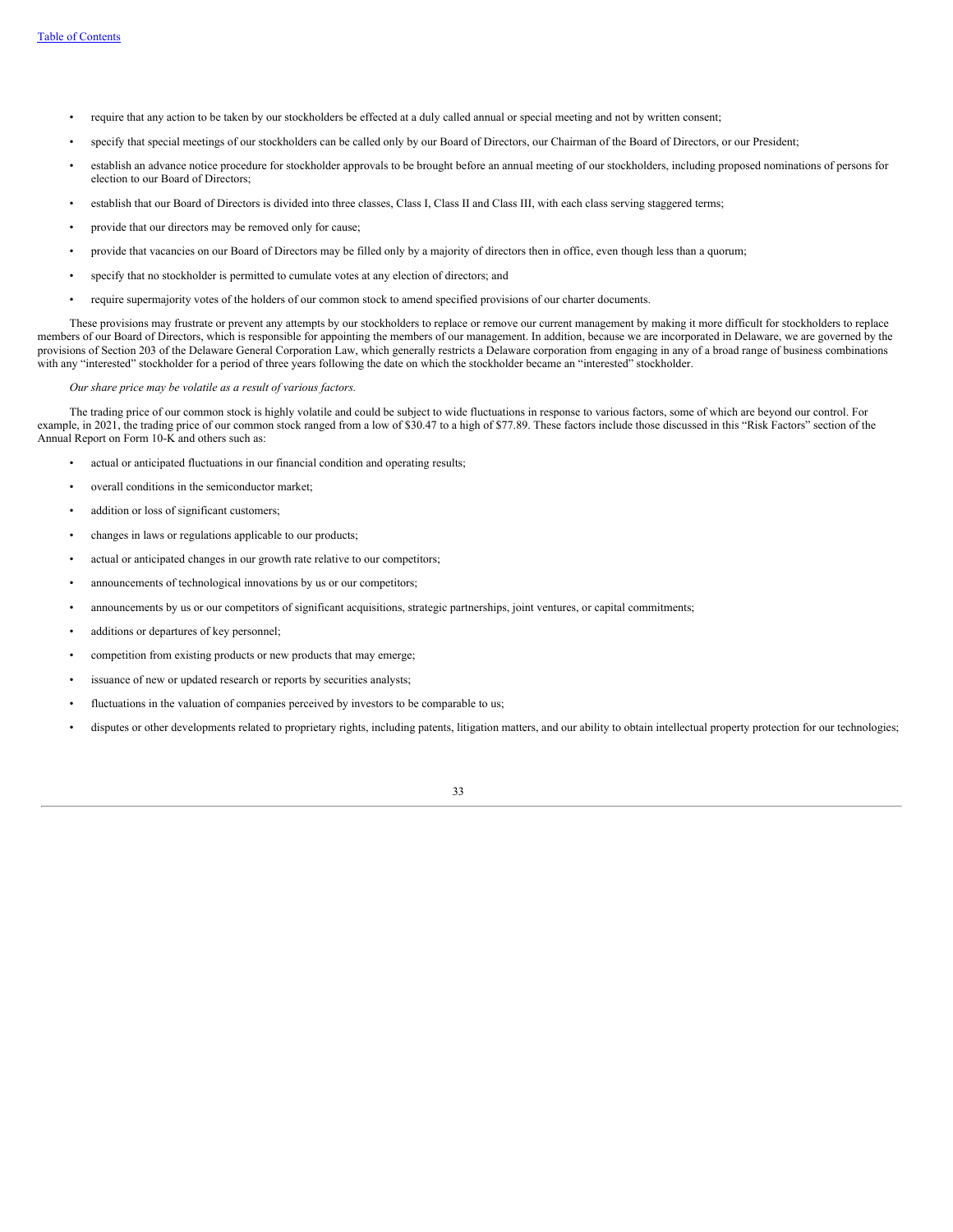- acquisitions may not be accretive and may cause dilution to our earnings per share;
- announcement or expectation of additional financing efforts;
- sales of our common stock by us or our stockholders; and
- general economic and market conditions, including the global COVID-19 pandemic.

Furthermore, the stock markets have experienced extreme price and volume fluctuations that have affected the market prices of equity securities of many companies. These fluctuations often have been unrelated or disproportionate to the operating performance of those companies. These broad market and industry fluctuations, as well as general economic, political, and market conditions such as recessions, interest rate changes or international currency fluctuations, may negatively impact the market price of our common stock. In the past, companies that have experienced volatility in the market price of their stock have been subject to securities class action litigation. We have been and may continue to be the target of this type of litigation in the future. Securities litigation against us could result in substantial costs and divert our management's attention from other business concerns, which could seriously harm our business.

If securities or industry analysts do not publish research or reports about our business, or publish negative reports about our business, our share price and trading volume could *decline.*

The trading market for our common stock depends in part on the research and reports that securities or industry analysts publish about us or our business. We do not have any control over these analysts. If one or more of the analysts who cover us downgrade our shares or change their opinion of our shares, our share price would likely decline. If one or more of these analysts cease coverage of our Company or fail to regularly publish reports on us, we could lose visibility in the financial markets, which could cause our share price or trading volume to decline.

#### *Future sales of our common stock in the public market could cause our share price to decline.*

Sales of a substantial number of shares of our common stock in the public market, or the perception that these sales might occur, could depress the market price of our common stock and could impair our ability to raise capital through the sale of additional equity securities. As of December 31, 2021, we had approximately 76.8 million shares of common stock outstanding.

All shares of common stock are freely tradable without restrictions or further registration under the Securities Act of 1933, as amended, or the Securities Act, unless held by our "affiliates," as that term is defined under Rule 144 of the Securities Act.

Our Executive Incentive Bonus Plan permits the settlement of awards under the plan in the form of shares of our common stock. We have issued shares of our common stock to settle such bonus awards for our employees, including executives, for the 2014 to 2021 performance periods, and we intend to continue this practice in the foreseeable future. We issued 0.5 million shares of our common stock for the 2020 performance period in February 2021. If we issue additional shares of our common stock to settle bonus awards in the future, such shares may be freely sold in the public market immediately following the issuance of such shares, subject to the applicable conditions of Rule 144 and our insider trading policy, and the issuance of such shares may have an adverse effect on our share price once they are issued.

# *We do not intend to pay dividends for the foreseeable future.*

We have never declared or paid any cash dividends on our common stock and do not intend to pay any cash dividends in the foreseeable future. We anticipate that we will retain all of our future earnings for use in the development of our business and for general corporate purposes. Any determination to pay dividends in the future will be at the discretion of our Board of Directors. Accordingly, investors must rely on sales of their common stock after price appreciation, which may never occur, as the only way to realize any future gains on their investments.

#### *General Risk Factors*

Global economic conditions, including factors that adversely affect consumer spending for the products that incorporate our integrated circuits, could adversely affect our *revenues, margins, and operating results.*

Our products are incorporated in numerous consumer devices, and demand for such products will ultimately be driven by consumer demand for products such as televisions, personal computers, automobiles, cable modems, and set-top boxes. Many

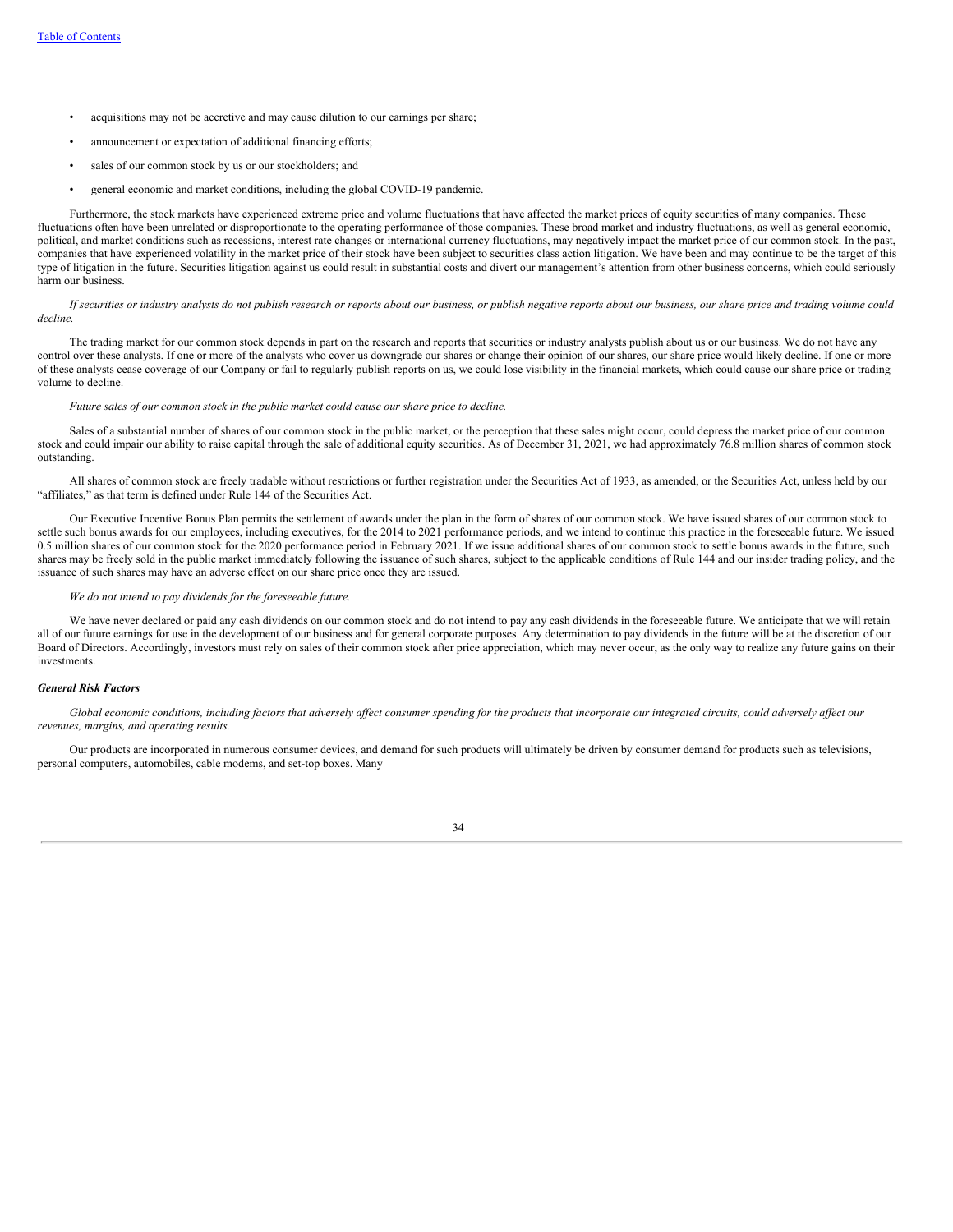of these purchases are discretionary. Global economic volatility and economic volatility in the specific markets in which the devices that incorporate our products are ultimately sold can cause extreme difficulties for our customers and third-party vendors in accurately forecasting and planning future business activities. This unpredictability could cause our customers to reduce spending on our products, which would delay and lengthen sales cycles. Furthermore, during challenging economic times our customers may face challenges in gaining timely access to sufficient credit, which could impact their ability to make timely payments to us. These events, together with economic volatility that may face the broader economy and, in particular, the semiconductor and communications industries, may adversely affect, our business, particularly to the extent that consumers decrease their discretionary spending for devices deploying our products.

Changes in trade policies among the United States and other countries, in particular the imposition of new or higher tariffs, could place pressure on our average selling prices as our customers seek to offset the impact of increased tariffs on their own products. Increased tariffs or the imposition of other barriers to international trade could have a material *adverse ef ect on our revenues and operating results.*

The United States has imposed or proposed new or higher tariffs on certain products exported by a number of U.S. trading partners, including China, Europe, Canada, and Mexico. In response, many of those trading partners, including China, have imposed or proposed new or higher tariffs on American products. Continuing changes in government trade policies create a heightened risk of further increased tariffs that impose barriers to international trade. Our business and operating results are substantially dependent on international trade. Many of our manufacturers sell products incorporating our integrated circuits into international markets.

Tariffs on our customers' products may adversely affect our gross profit margins in the future due to the potential for increased pressure on our selling prices by customers seeking to offset the impact of tariffs on their own products. In addition, tariffs could make our OEM and ODM customers' products less attractive relative to products offered by their competitors, which may not be subject to similar tariffs. Some OEM and ODMs in our industry have already implemented short-term price adjustments to offset such tariffs and transitioned their production and supply chain to locations outside of China. We believe that increases in tariffs on imported goods or the failure to resolve current international trade disputes could have a material adverse effect on our business and operating results.

If we suffer losses to our facilities or distribution system due to catastrophe, our operations could be seriously harmed.

Our facilities and distribution system, and those of our third-party contractors, are subject to risk of catastrophic loss due to fire, flood, drought or other natural or man-made disasters. A number of our facilities and those of our contract manufacturers are located in areas with above average seismic activity. The risk of an earthquake in the Pacific Rim region or Southern California is significant due to the proximity of major earthquake fault lines. Any catastrophic loss to any of these facilities would likely disrupt our operations, delay production, shipments and revenue and result in significant expenses to repair or replace the facility. The majority of the factories we use for foundry, assembly and test, and warehousing services, are located in Asia, principally in China, Taiwan, and Singapore. Our corporate headquarters is located in Southern California. Our operations and financial condition could be seriously harmed in the event of a major earthquake, fire, or other natural or man-made disaster.

We have recorded goodwill and other intangible assets in connection with business acquisitions. Goodwill and other acquired intangible assets could become impaired and *adversely af ect our future operating results.*

We account for business acquisitions as business combinations under the acquisition method of accounting in accordance with accounting principles generally accepted in the United States. Under the acquisition method of accounting, the total purchase price is allocated to net tangible assets and identifiable intangible assets of acquired businesses based on their fair values as of the date of completion of the acquisition. The excess of the purchase price over those fair values is recorded as goodwill. Our acquisitions have resulted in the creation of goodwill and recording of a large amount of intangible assets based upon the application of the acquisition method of accounting. To the extent the value of goodwill or other intangible assets become impaired, we may be required to incur material charges relating to such impairment. We conduct our annual goodwill and indefinite-lived intangible asset impairment analysis on October 31 each year, or more frequently if we believe indicators of impairment exist. Our reported financial condition and results of operations reflect the balances and results of the acquired businesses but are not restated retroactively to reflect the historical financial position or results of operations of acquired businesses for periods prior to the acquisitions. As a result, comparisons of future results against prior period results will be more difficult for investors. In addition, there can be no guarantee that acquired intangible assets, particularly in-process research and development, will generate revenues or profits that we include in our forecast that is the basis for their fair values as of the acquisition date. Any such impairment charges relating to goodwill or other intangible assets could have a material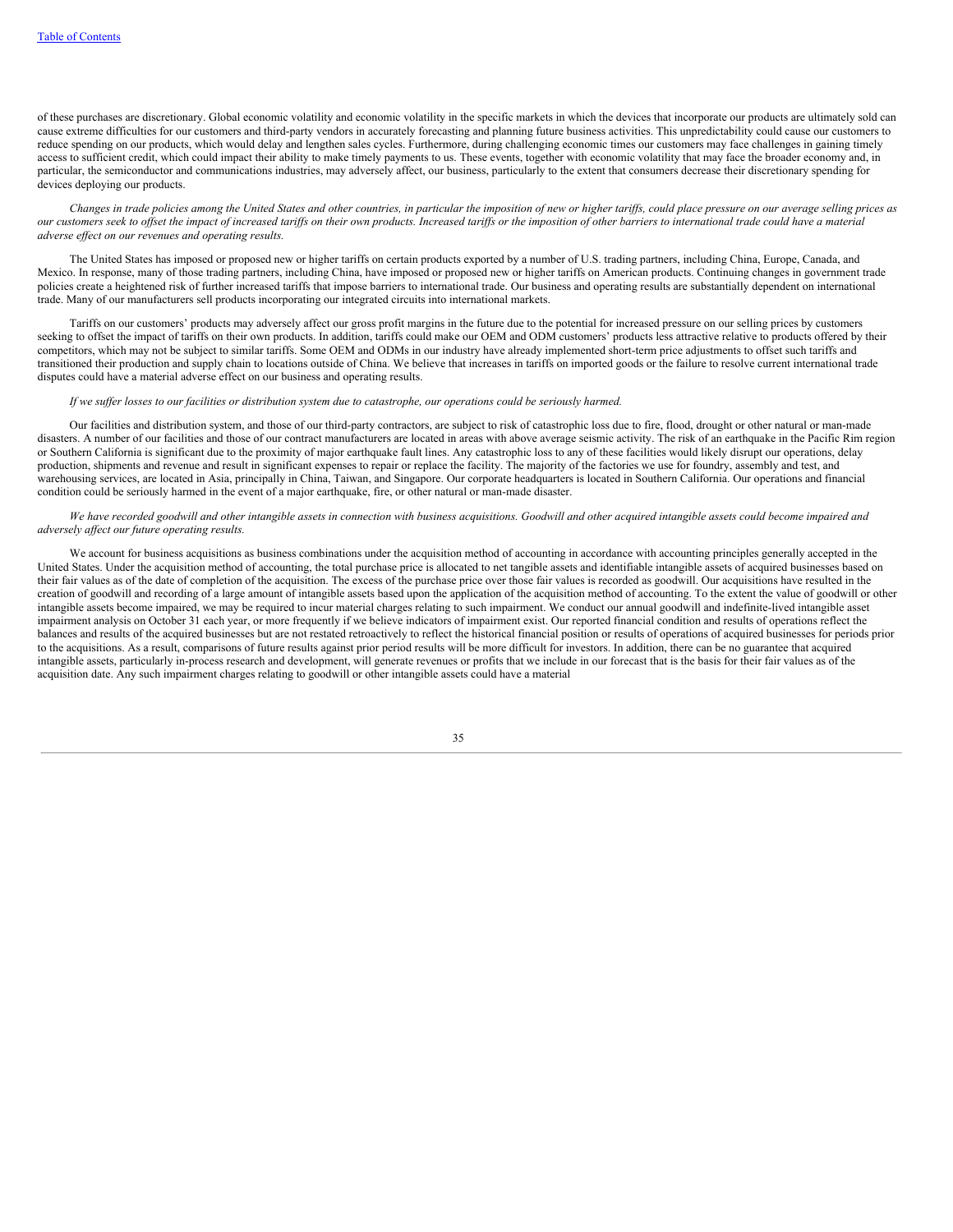impact on our operating results in future periods, and the announcement of a material impairment could have an adverse effect on the trading price and trading volume of our common stock. As of December 31, 2021, our balance sheet reflected goodwill of \$306.7 million and other intangible assets of \$152.5 million. Consequently, we could recognize material impairment charges in the future.

# *Unanticipated changes in our tax rates or unanticipated tax obligations could af ect our future results.*

We are subject to income taxes in the United States, Singapore and various other foreign jurisdictions.The amount of income taxes we pay is subject to our interpretation and application of tax laws in jurisdictions in which we file. Changes in current or future laws or regulations, the imposition of new or changed tax laws or regulations or new interpretations by taxing authorities or courts could affect our results of operations and lead to volatility with respect to tax expenses and liabilities from period to period. The application of tax laws and related regulations is subject to legal and factual interpretation, judgment and uncertainty. We cannot determine whether any legislative proposals may be enacted into law or what, if any, changes may be made to such proposals prior to their being enacted into law. If U.S. or international tax laws change in a manner that increases our tax obligation, it could result in a material adverse impact on our results of operations and our financial position.

We are subject to examinations and tax audits. There can be no assurance that the outcome from these audits will not have an adverse effect on our operating results or financial *position.*

Excess tax benefits associated with employee stock-based compensation are included in income tax expense. However, since the amount of such excess tax benefits and deficiencies depend on the fair market value of our common stock, our income tax provision is subject to volatility in our stock price and in the future, could unfavorably affect our future effective tax rate.

Our future effective tax rate could be unfavorably affected by unanticipated changes in the valuation of our deferred tax assets and liabilities, and the ultimate use and depletion of these various tax credits and net operating loss carryforwards. Changes in our effective tax rate could have a material adverse impact on our results of operations. We record a valuation allowance to reduce our net deferred tax assets to the amount that we believe is more likely than not to be realized. In making such determination, we consider all available positive and negative evidence quarterly, including scheduled reversals of deferred tax liabilities, projected future taxable income, tax planning strategies, and recent financial performance. To the extent we believe it is more likely than not that some portion of our deferred tax assets will not be realized, we record a valuation allowance against the deferred tax asset. Realization of our deferred tax assets is dependent primarily upon future taxable income in the applicable jurisdiction. On a periodic basis we evaluate our deferred tax assets for realizability. During the quarter ended December 31, 2021, we released the beginning of the year valuation allowance of \$8.3 million against Singapore deferred tax assets. This release is a result of our Singapore operations showing cumulative profits for the prior three years, use of prior year carry forward attributes in the current period, as well as profits going forward. Based upon our review of all positive and negative evidence, as of December 31, 2021, we continue to have a valuation allowance on state deferred tax assets, certain federal deferred tax assets, and certain foreign deferred tax assets in jurisdictions where we have cumulative losses or otherwise are not expected to utilize certain tax attributes. The impact of releasing some or all of such valuation allowance in a future period could be material in the period in which such release occurs.

## Our corporate income tax liability could materially increase if tax incentives we have negotiated in Singapore cease to be effective or applicable or if we are challenged on our *use of such incentives.*

We operate under certain favorable tax incentives in Singapore which are effective through March 2022 and may be extended through March 2027, and generally are dependent on our meeting certain headcount and investment thresholds. Such incentives allow certain qualifying income earned in Singapore to be taxed at reduced rates and are conditional upon our meeting certain employment and investment thresholds over time. If we fail to satisfy the conditions for receipt of these tax incentives, or to the extent U.S. or other tax authorities challenge our operation under these favorable tax incentive programs or our intercompany transfer pricing agreements, our taxable income could be taxed at higher federal or foreign statutory rates and our income tax liability and expense could materially increase beyond our projections. Each of our Singapore tax incentives is separate and distinct from the others, and may be granted, withheld, extended, modified, truncated, complied with or terminated independently without any effect on the other incentives. Absent these tax incentives, our corporate income tax rate in Singapore would generally be the 17% statutory tax rate. We are also subject to operating and other compliance requirements to maintain our favorable tax incentives. If we fail to comply with such requirements, we could lose the tax benefits and could possibly be required to refund previously realized material tax benefits. Additionally, in the future, we may fail to qualify for renewal of our favorable tax incentives or such incentives may not be available to us, which could also cause our future taxable income to increase and be taxed at higher statutory rates. Loss of one more of our tax incentives could cause us to modify our tax strategies and our operational structure, which could cause disruption in our business and have a material adverse impact on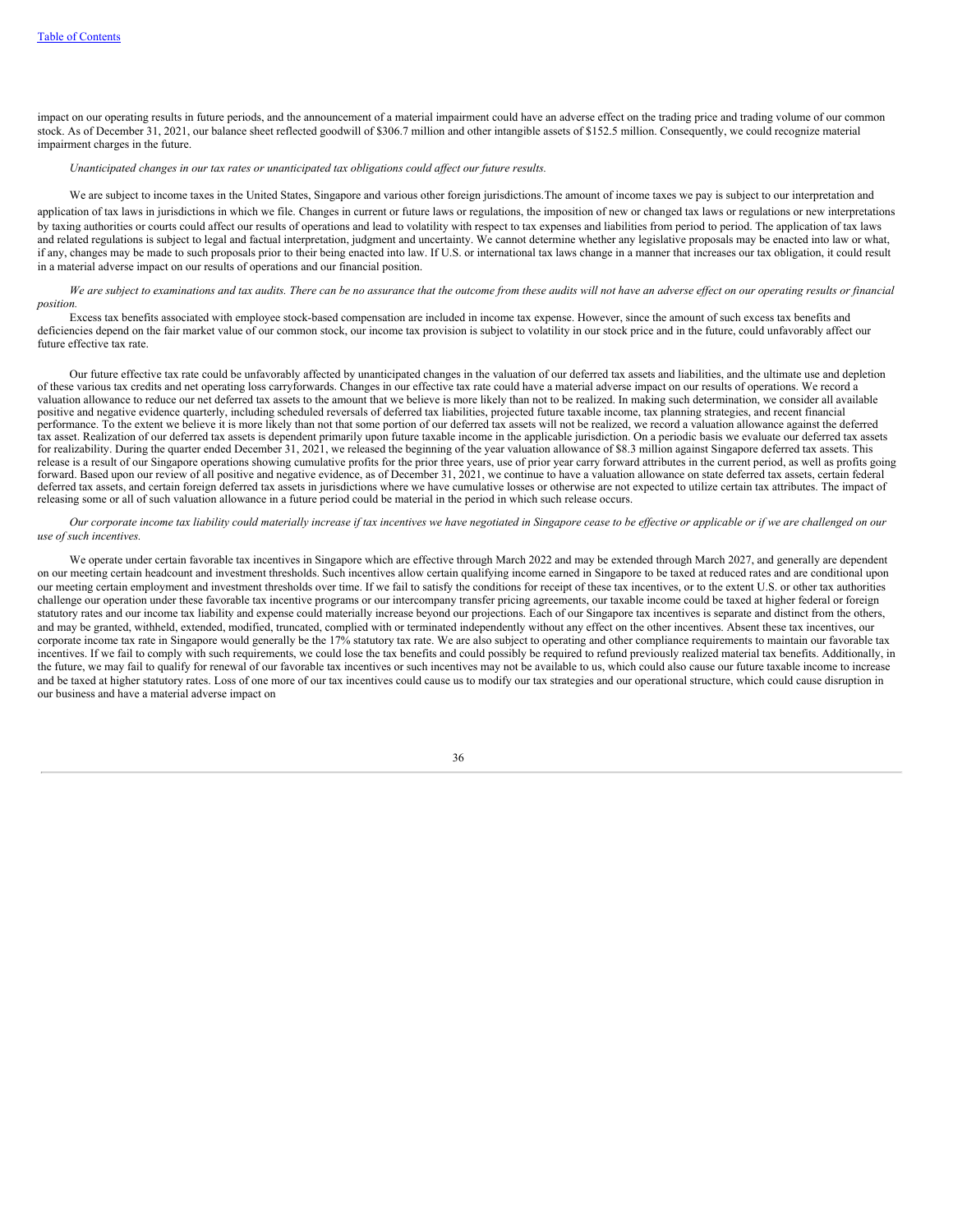our results of operations. Further, there can be no guarantee that such modification in our tax strategy will yield tax incentives as favorable as those we have negotiated with Singapore. Our interpretations and conclusions regarding the tax incentives are not binding on any taxing authority, and if our assumptions about tax and other laws are incorrect or if these tax incentives are substantially modified or rescinded we could suffer material adverse tax and other financial consequences, which would increase our expenses, reduce our profitability and adversely affect our cash flows.

We have assumed certain unfunded defined benefit retirement plan obligations in an acquisition. Such obligations may require a significant amount of cash to fund in the future, and changes in assumptions underlying the obligation and return on plan assets may adversely affect our earnings, equity and contributions in future.

We assumed an obligation associated with certain defined benefit retirement plans, including a pension plan, which cover certain employees of the Wi-Fi and Broadband assets business and generally provide benefits based on negotiated amounts for each year of service. These plans were underfunded by \$4.5 million as of December 31, 2021 based on current projections and plan assets. We have never managed defined benefit plans in our operating history. We are required to make contributions to the pension plan. Additionally, with respect to certain other defined benefit plans, if the unfunded status reaches certain levels, we could be required to make contributions to cover the shortfall. Our obligation to make contributions may be impacted by a number of factors, many of which are beyond our control, including but not limited to, performance of plan assets and legislative changes. The net benefit obligation and cost is materially affected by the discount rate used to measure pension obligations, level of plan assets available to fund such obligations and long-term rate of return on plan assets. While such plans have not had a material impact on our results of operations, future changes in the discount rate used to measure the defined benefit obligation could result in a significant increase or decrease in the valuation of such obligations, affecting the reported funded status of our defined benefit plans as well as the net periodic pension cost in the following years. Similarly, changes in the expected return on plan assets, which may be significantly impacted by changes in investment performance or a change in portfolio mix, can result in significant changes in the net periodic pension cost in the subsequent years.

Investor confidence may be adversely impacted if we are unable to comply with Section 404 of the Sarbanes-Oxley Act of 2002, and as a result, our stock price could decline.

We are subject to rules adopted by the Securities Exchange Commission, or SEC, pursuant to Section 404 of the Sarbanes-Oxley Act of 2002, or Sarbanes-Oxley Act, which require us to include in our Annual Report on Form 10-K our management's report on, and assessment of the effectiveness of, our internal controls over financial reporting.

If we fail to maintain the adequacy of our internal controls, there is a risk that we will not comply with all of the requirements imposed by Section 404. Moreover, effective internal controls, particularly those related to revenue recognition, are necessary for us to produce reliable financial reports and are important to helping prevent financial fraud. Any of these possible outcomes could result in an adverse reaction in the financial marketplace due to a loss of investor confidence in the reliability of our consolidated financial statements and could result in investigations or sanctions by the SEC, the Nasdaq Stock Market LLC, or NASDAQ, or other regulatory authorities or in stockholder litigation. Any of these factors ultimately could harm our business and could negatively impact the market price of our securities. Ineffective control over financial reporting could also cause investors to lose confidence in our reported financial information, which could adversely affect the trading price of our common stock.

Our disclosure controls and procedures are designed to provide reasonable assurance of achieving their objectives. However, our management, including our principal executive officer and principal financial officer, does not expect that our disclosure controls and procedures will prevent all error and all fraud. A control system, no matter how well conceived and operated, can provide only reasonable, not absolute, assurance that the objectives of the control system are met. Further, the design of a control system must reflect the fact that there are resource constraints, and the benefits of controls must be considered relative to their costs. Because of the inherent limitations in all control systems, no evaluation of controls can provide absolute assurance that all control issues and instances of fraud, if any, have been detected.

## **ITEM 1B. UNRESOLVED STAFF COMMENTS**

None.

## **ITEM 2. PROPERTIES**

Our corporate headquarters occupy approximately 68,000 square feet in Carlsbad, California under a lease that expires in June 2022. We are currently in the process of renewing this lease. A full range of business and engineering functions are represented at our corporate headquarters, including a laboratory for research and development and manufacturing operations.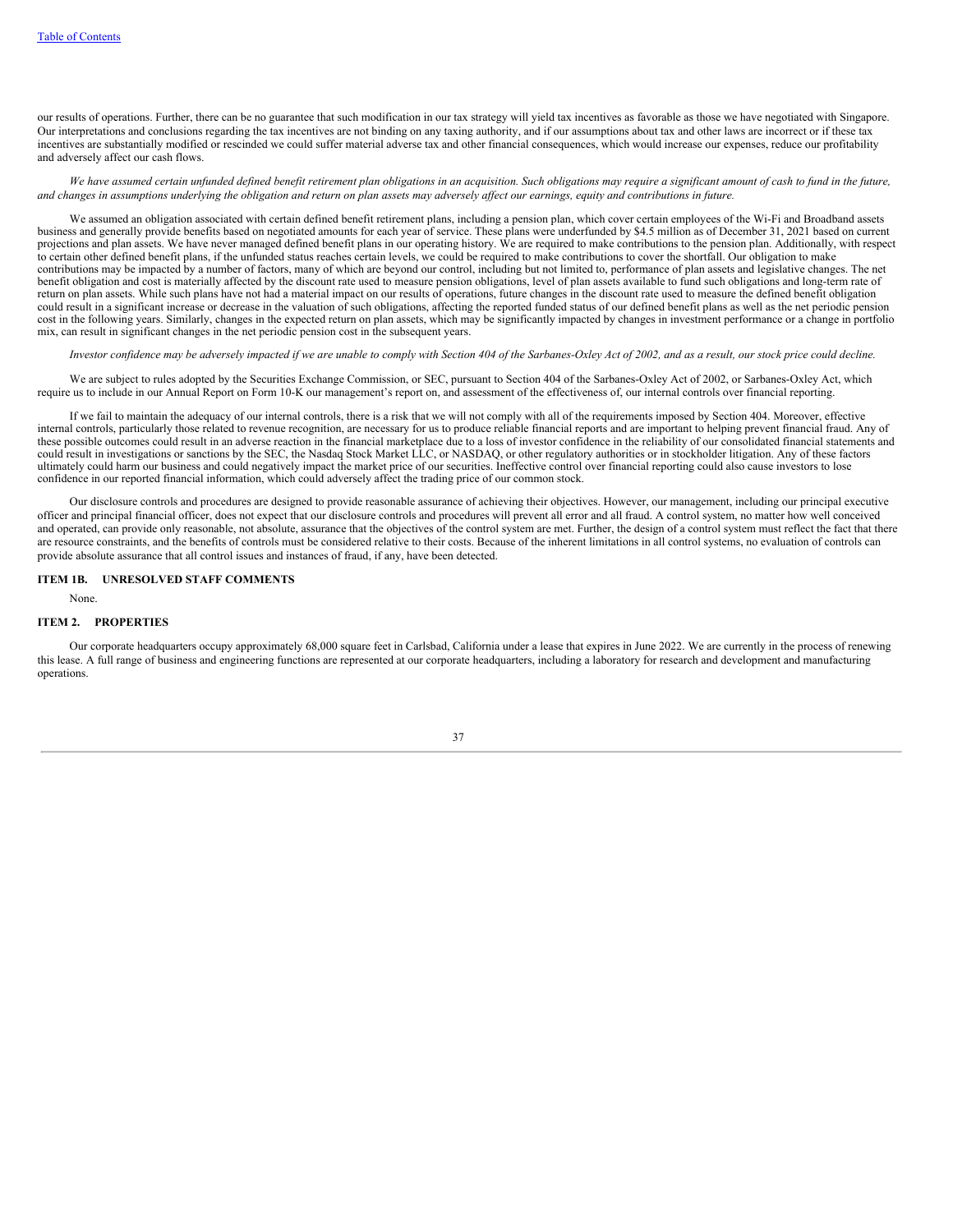In addition to our principal office spaces in Carlsbad, we have active leased facilities in Irvine, California; San Jose, California; Boston, Massachusetts; Burnaby, Canada; Bangalore and Chennai, India; Singapore; Taipei and Hsinchu, Taiwan; Shenzhen, Shanghai, and Hong Kong, China; Seoul, South Korea; Tokyo, Japan; Paterna, Spain; Villach, Austria; Munich, Germany; and in Petah Tikva, Israel.

# **ITEM 3. LEGAL PROCEEDINGS**

From time to time, we are subject to threats of litigation or actual litigation in the ordinary course of business, some of which may be material. We believe that there are no currently pending litigation matters that, if determined adversely to our interests, would have a material effect on our financial position, results of operations, or cash flows or that would not be covered by our existing liability insurance.

# **ITEM 4. MINE SAFETY DISCLOSURES**

Not applicable.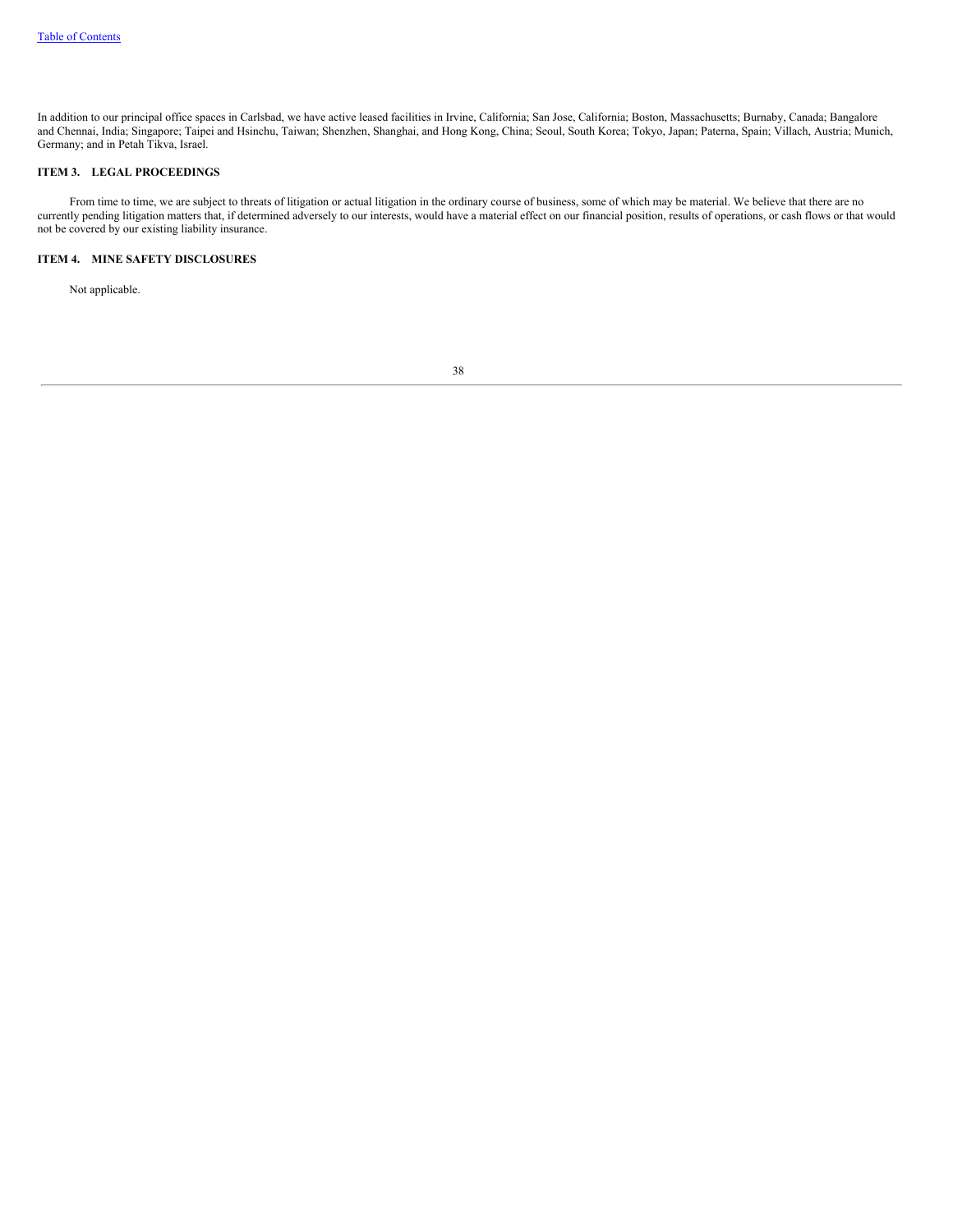## **PART II — FINANCIAL INFORMATION**

# ITEM 5. MARKET FOR REGISTRANT'S COMMON EQUITY, RELATED STOCKHOLDER MATTERS AND ISSUER PURCHASES OF EQUITY SECURITIES

#### *Market Information and Holders*

Our common stock is traded on the NASDAQ Stock Market LLC, or the NASDAQ, under the symbol MXL.

According to our transfer agent, as of January 26, 2022, there were 61 record holders of our common stock. We believe we have approximately 27,000 beneficial holders of our common stock.

### *Dividend Policy*

We have never declared or paid cash dividends on our common stock. We currently intend to retain all available funds and any future earnings for use in the operation of our business and do not anticipate paying any dividends on our common stock in the foreseeable future. Any future determination to declare dividends will be made at the discretion of our Board of Directors and will depend on our financial condition, operating results, capital requirements, general business conditions and other factors that our Board of Directors may deem relevant.

#### *Stock Performance Graph*

Notwithstanding any statement to the contrary in any of our previous or future filings with the SEC, the following information relating to the price performance of our common stock shall not be deemed "filed" with the SEC or "Soliciting Material" under the Exchange Act, or subject to Regulation 14A or 14C, or to liabilities of Section 18 of the Exchange Act except to the extent we specifically request that such information be treated as soliciting material or to the extent we specifically incorporate this information by reference.

The graph below compares the cumulative total stockholder return on our common stock with the cumulative total return on The NYSE Composite Index and The Philadelphia Semiconductor Index. The period shown commences on December 31, 2016 and ends on December 31, 2021, the end of our last fiscal year. The graph assumes an investment of \$100 on December 31, 2016, and the reinvestment of any dividends. We selected the NYSE Composite Index because our common stock was listed on The New York Stock Exchange from December 31, 2016 until December 10, 2021, at which time it became listed on the NASDAQ.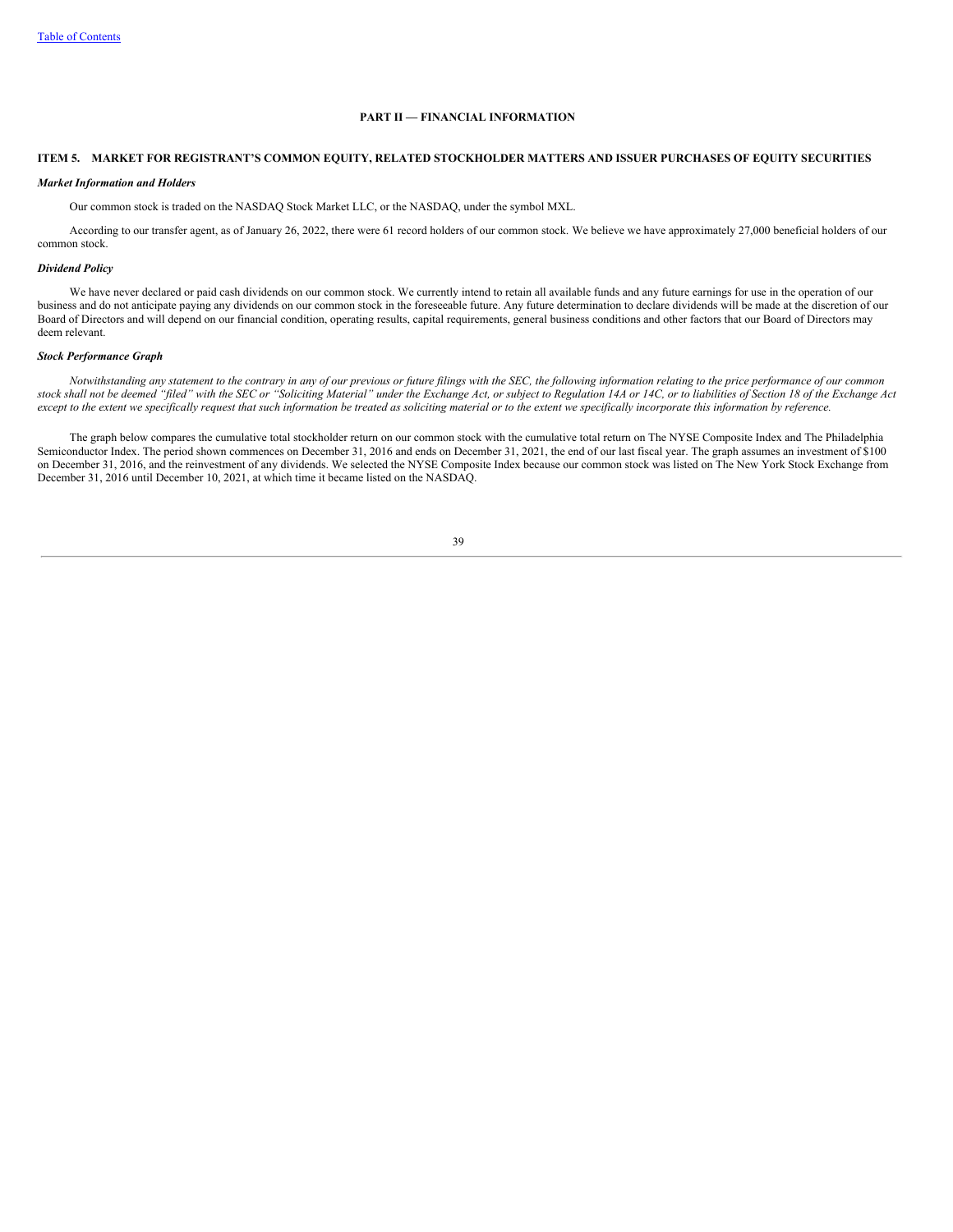The comparisons in the graph below are required by the Securities and Exchange Commission and are not intended to forecast or be indicative of possible future performance of our common stock.

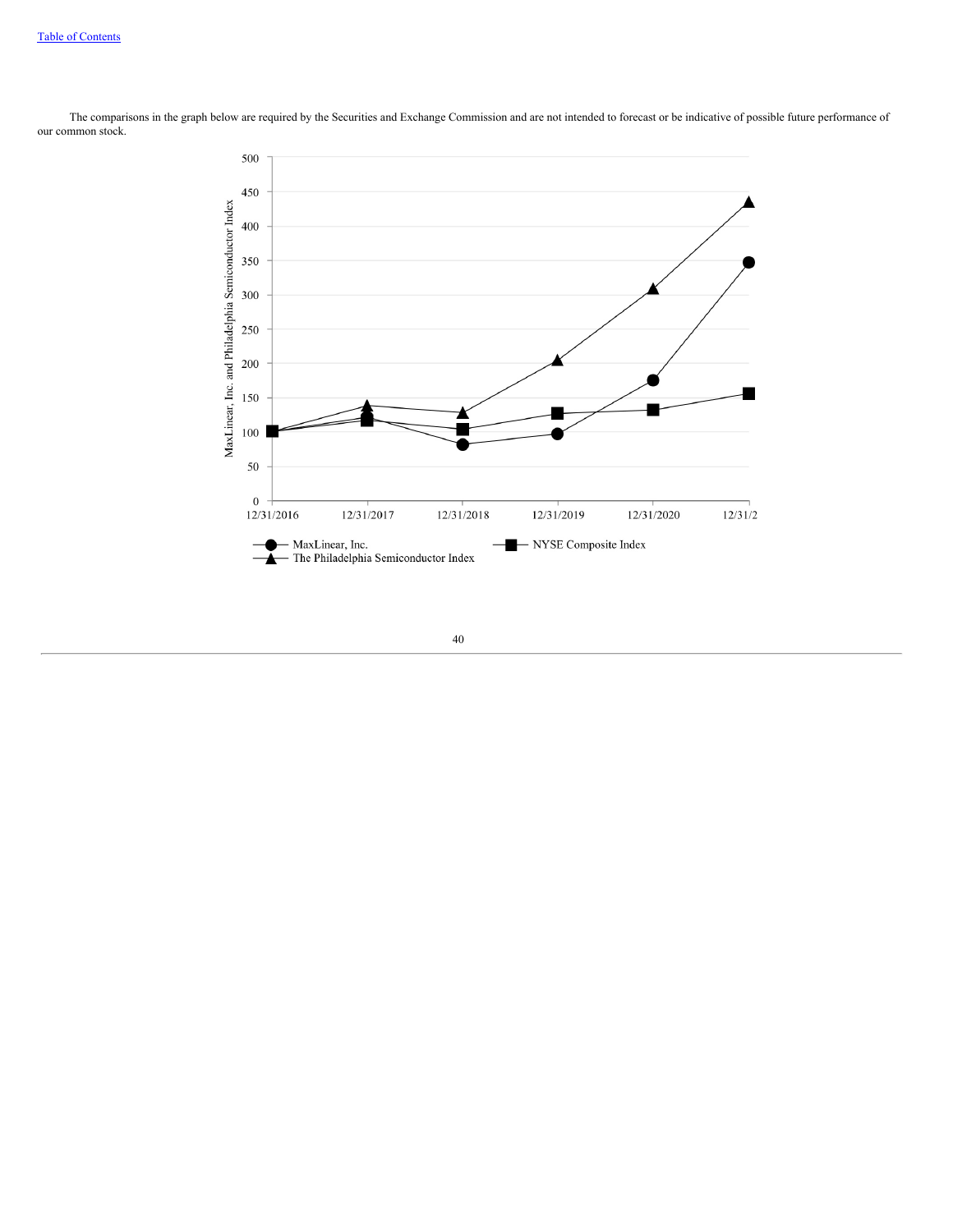## *Recent Sales of Unregistered Securities*

### None.

# *Recent Repurchases of Equity Securities*

| Period                                       | <b>Total Number of Shares</b><br>Repurchased |     | <b>Average Price</b><br>Paid Per Share | <b>Total Number of Shares</b><br><b>Purchased as Part of</b><br><b>Publicly Announced</b><br>Program <sup>(1)</sup> | <b>Maximum Dollar Value</b><br>of Shares that May Yet<br><b>Be Purchased Under the</b><br>Program <sup>(1)</sup> |             |  |
|----------------------------------------------|----------------------------------------------|-----|----------------------------------------|---------------------------------------------------------------------------------------------------------------------|------------------------------------------------------------------------------------------------------------------|-------------|--|
| Fiscal 2021                                  |                                              |     |                                        |                                                                                                                     |                                                                                                                  |             |  |
| February 23, 2021 through February 28, 2021  |                                              | \$  |                                        |                                                                                                                     |                                                                                                                  | 100,000,000 |  |
| March 1, 2021 through March 31, 2021         | 75,000                                       | S.  | 35.62                                  | 75,000                                                                                                              |                                                                                                                  | 97,328,822  |  |
| April 1, 2021 through April 30, 2021         | 27,000                                       | S   | 37.66                                  | 27,000                                                                                                              |                                                                                                                  | 96,311,889  |  |
| May 1, 2021 through May 31, 2021             | 50,900                                       | S.  | 35.48                                  | 50,900                                                                                                              | S.                                                                                                               | 94,506,043  |  |
| June 1, 2021 through June 30, 2021           | 42,000                                       | \$  | 39.01                                  | 42,000                                                                                                              |                                                                                                                  | 92,867,547  |  |
| July 1, 2021 through July 31, 2021           | 24,200                                       | S.  | 41.67                                  | 24,200                                                                                                              |                                                                                                                  | 91,859,022  |  |
| August 1, 2021 through August 31, 2021       |                                              |     |                                        |                                                                                                                     |                                                                                                                  | 91,859,022  |  |
| September 1, 2021 through September 30, 2021 |                                              |     |                                        |                                                                                                                     |                                                                                                                  | 91,859,022  |  |
| October 1, 2021 through October 31, 2021     | 58,500                                       | \$. | 52.49                                  | 58,500                                                                                                              |                                                                                                                  | 88,788,577  |  |
| November 1, 2021 through November 30, 2021   | 93,624                                       | \$  | 68.38                                  | 93,624                                                                                                              |                                                                                                                  | 82,386,841  |  |
| December 1, 2021 through December 31, 2021   | 83,148                                       | \$  | 71.24                                  | 83,148                                                                                                              | S                                                                                                                | 76,463,616  |  |
| Total                                        | 454,372                                      |     |                                        | 454,372                                                                                                             |                                                                                                                  |             |  |

 $(1)$  On February 24, 2021, the Company publicly announced that its board of directors authorized a plan to repurchase up to \$100 million of the Company's common stock over a period ending February 16, 2024. The amount and timing of repurchases are subject to a variety of factors including liquidity, share price, market conditions, and legal requirements. Any purchases will be funded from available working capital and may be effected through open market purchases, block transactions, and privately negotiated transactions. The share repurchase program does not obligate the Company to make any repurchases and may be modified, suspended, or terminated by the Company at any time without prior notice.

## **ITEM 6. [RESERVED]**

**\_\_\_\_\_\_\_\_\_\_\_\_\_\_\_\_\_\_\_\_\_\_**

# **ITEM 7. MANAGEMENT'S DISCUSSION AND ANALYSIS OF FINANCIAL CONDITION AND RESULTS OF OPERATIONS**

## *Forward-Looking Statements*

The following discussion and analysis of the financial condition and results of our operations should be read in conjunction with the consolidated financial statements and related notes included elsewhere in this report. This discussion contains forward-looking statements that involve risks and uncertainties. Our actual results could differ materially from those discussed below. Factors that could cause or contribute to such differences include, but are not limited to, those identified below, and those discussed in the section titled "Risk *Factors" included elsewhere in this report.*

#### *Overview*

We are a provider of communications systems-on-chip solutions used in broadband, mobile and wireline infrastructure, data center, and industrial and multi-market applications. We are a fabless integrated circuit design company whose products integrate all or substantial portions of a high-speed communication system, including radio frequency (RF), highperformance analog, mixed-signal, digital signal processing, security engines, data compression and networking layers, and power management. In most cases, these products are designed on a single silicon-die, using standard digital complementary metal oxide semiconductor (CMOS) processes and conventional packaging technologies. We believe this approach enables our

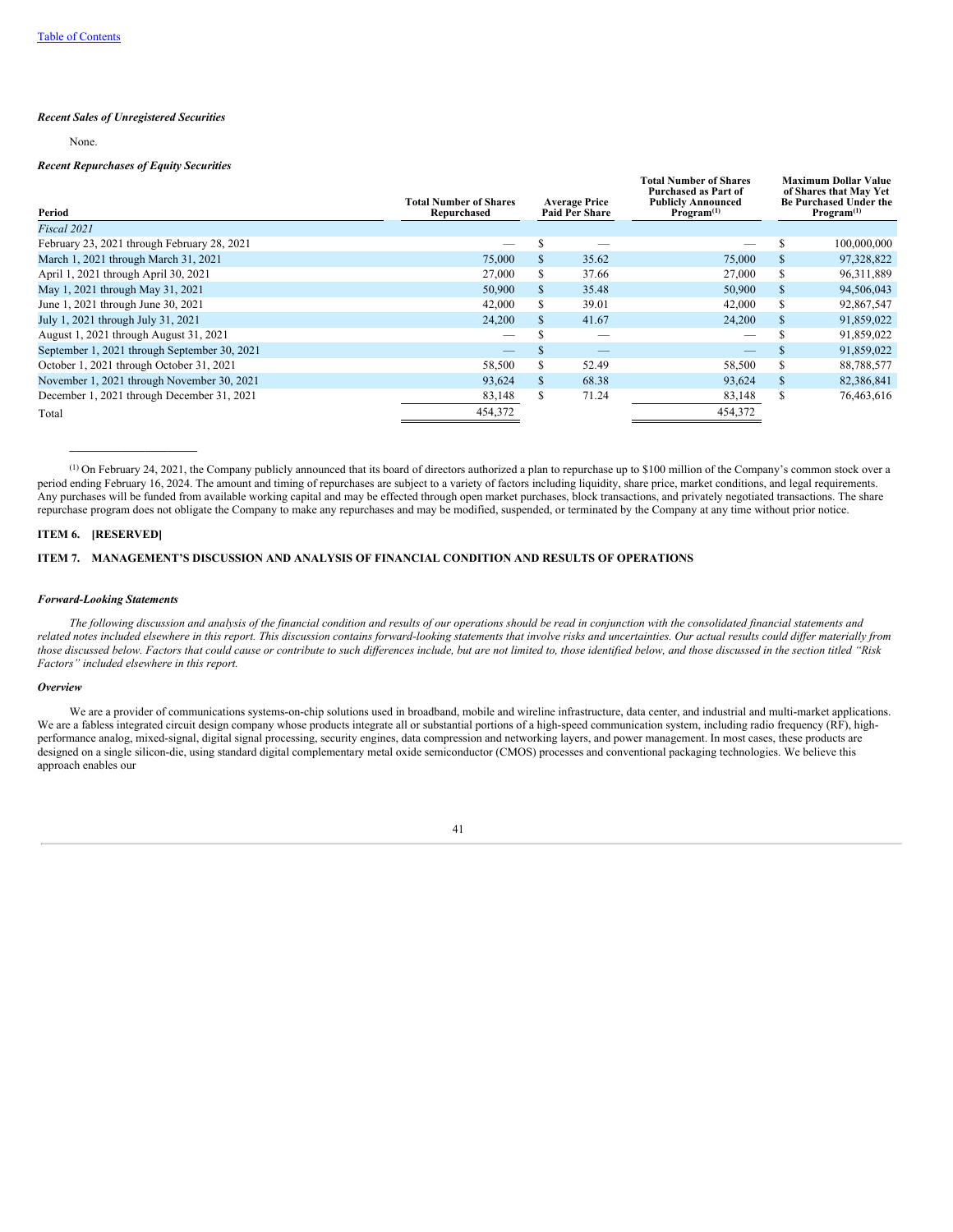solutions to achieve superior power, performance, and cost relative to our industry competition. Our customers include electronics distributors, module makers, original equipment manufacturers (OEMs), and original design manufacturers (ODMs), who incorporate our products in a wide range of electronic devices. Examples of such devices include cable Data Over Cable Service Interface Specifications (DOCSIS), fiber and DSL broadband modems and gateways; Wi-Fi and wireline routers for home networking; radio transceivers and modems for 4G/5G base-station and backhaul infrastructure; fiber-optic modules for data center, metro, and long-haul transport networks; as well as power management and interface products used in these and many other markets.

Our highly integrated semiconductor devices and platform-level solutions are primarily manufactured using low-cost CMOS process technology. CMOS processes are ideally suited for large digital logic implementations targeting high-volume and low-cost consumer applications. Importantly, our ability to design analog and mixed-signal circuits in CMOS allows us to efficiently combine analog functionality and complex digital signal processing logic in the same integrated circuit. As a result, our solutions have exceptional levels of functional integration and performance, low manufacturing cost, and reduced power consumption. In addition, our proprietary CMOS-based radio and digital system architectures also enable shorter design cycles, significant design flexibility and low system-level cost across a wide range of broadband communications, wired and wireless infrastructure, and industrial and multi-market customer applications.

In the year ended December 31, 2021, net revenue was \$892.4 million, which was derived in part from sales of RF receivers and RF receiver systems-on-chip and connectivity solutions into broadband operator voice and data modems and gateways and connectivity adapters, global analog and digital RF receiver products, radio and modem solutions into wireless carrier access and backhaul infrastructure platforms, high-speed optical interconnect solutions sold into optical modules for data-center, metro and long-haul networks, and high-performance interface and power management solutions into a broad range of communications, industrial, automotive and multi-market applications. Our ability to achieve revenue growth in the future will depend, among other factors, on our ability to further penetrate existing markets; our ability to expand our target addressable markets by developing new and innovative products; changes in government trade policies; and our ability to obtain design wins with device manufacturers, in particular manufacturers of set-top boxes, data modems, and gateways for the broadband service provider, storage networking market, cable infrastructure market, industrial and automotive markets, and optical module and telecommunications infrastructure markets.

Products shipped to Asia accounted for 83%, 82% and 84% of net revenue during the years ended 2021, 2020 and 2019, respectively, including 40%, 42% and 46%, respectively, from products shipped to Hong Kong and 12%, 17% and 14%, respectively, from products shipped to mainland China and 13% from products shipped to Vietnam in 2021. Although a large percentage of our products is shipped to Asia, we believe that a significant number of the systems designed by these customers and incorporating our semiconductor products are then sold outside Asia. For example, revenue generated from sales of our products during the years ended December 31, 2021, 2020 and 2019 related principally to sales to Asian ODMs and contract manufacturers delivering products into European and North American markets. To date, all of our sales have been denominated in United States dollars.

A significant portion of our net revenue has historically been generated by a limited number of customers. Sales to customers comprise both direct sales to customers and indirect sales through distributors. In the year ended December 31, 2021, our top two customers accounted for 26% of our net revenue, and our ten largest customers collectively accounted for 69% of our net revenue, of which distributor customers accounted for 27% of our net revenue. In the year ended December 31, 2020, two of our direct customers accounted for 28% of our net revenue, and our ten largest customers collectively accounted for 68% of our net revenue, of which distributor customers comprised 41% of our net revenue. In the year ended December 31, 2019, one of our direct customers accounted for 14% of our net revenue, and our ten largest customers collectively accounted for 63% of our net revenue, of which distributor customers comprised 38% of our net revenue. For certain customers, we sell multiple products into disparate end user applications such as cable modems, satellite set-top boxes and broadband gateways.

Our business depends on winning competitive bid selection processes, known as design wins, to develop integrated circuits for use in our customers' products. These selection processes are typically lengthy, and as a result, our sales cycles will vary based on the specific market served, whether the design win is with an existing or a new customer and whether our product being designed in our customer's device is a first generation or subsequent generation product. Our customers' products can be complex and, if our engagement results in a design win, can require significant time to define, design and result in volume production. Because the sales cycle for our products is long, we can incur significant design and development expenditures in circumstances where we do not ultimately recognize any revenue. We do not have any long-term purchase commitments with any of our customers, all of whom purchase our products on a purchase order basis. Once one of our products is incorporated into a customer's design, however, we believe that our product is likely to remain a component of the customer's product for its life cycle because of the time and expense associated with redesigning the product or substituting an alternative chip. Product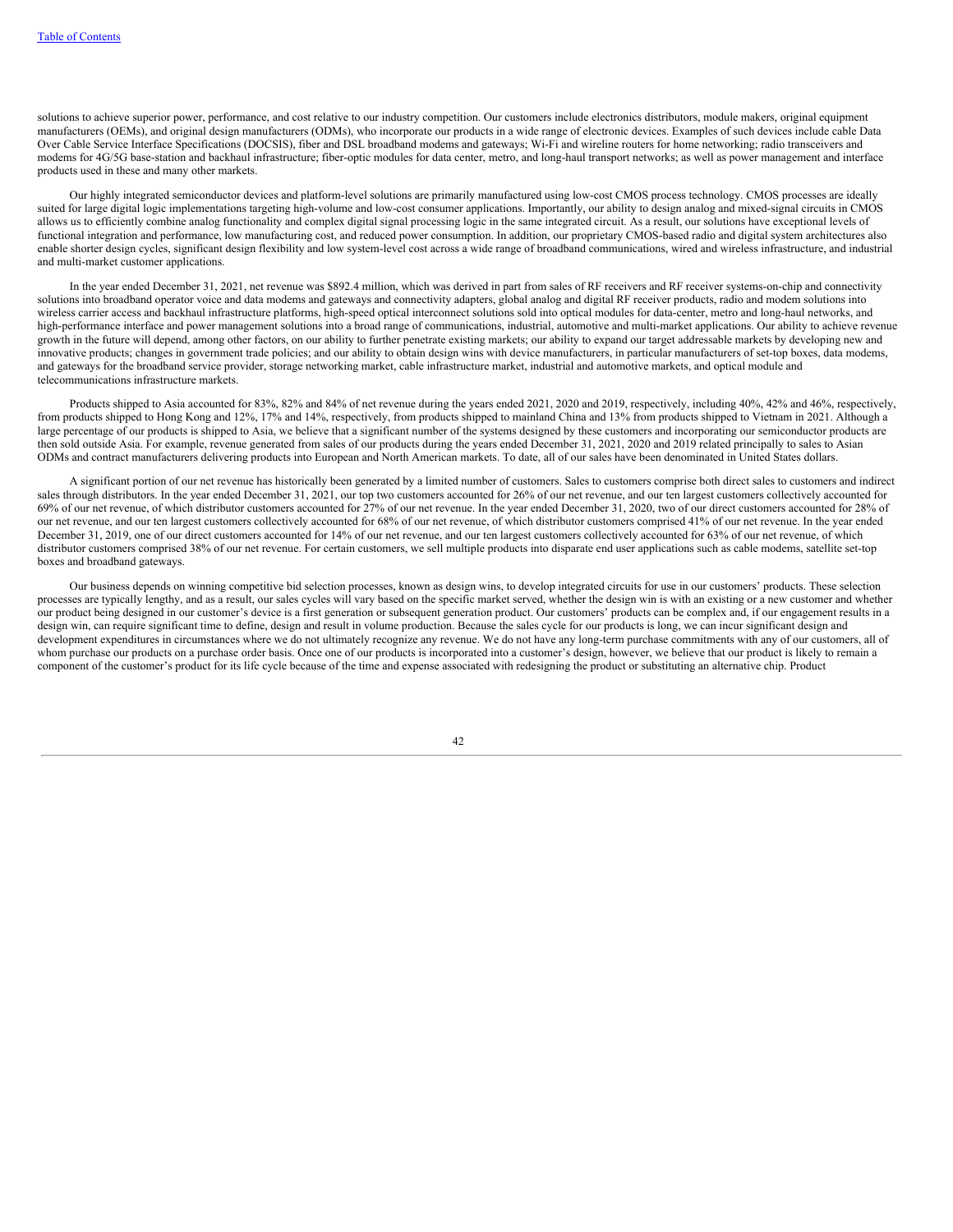life cycles in our target markets will vary by application. For example, in the cable operator modem and gateway sectors, a design-in can have a product life cycle of 24 to 48 months. In the industrial and wired and wireless infrastructure markets, a design-in can have a product life cycle of 24 to 60 months and beyond.

## *Impact of COVID-19 and the Global Semiconductor Chip Shortage*

In late January 2020 and early February 2020, in response to a severe outbreak of the novel coronavirus disease, or COVID-19, the government of China instituted mandatory quarantines in Wuhan, China, extended lunar new year holiday closures, and restricted shipments out of the country. This resulted in a temporary delay in our product shipments in the first quarter of 2020. On March 11, 2020, the World Health Organization declared a global pandemic regarding COVID-19. The COVID-19 pandemic has reached all of the countries and states in which we operate, including in California where our headquarters and central engineering team are located, as well as Massachusetts, Spain, India, Singapore, Taiwan, Canada, France, Japan, South Korea, Hong Kong, Israel, Germany, and Austria, where additional engineering, sales, and administrative personnel are located. In many of these jurisdictions, local authorities have instituted various restrictions relating to COVID-19. To protect the health and safety of our employees, we adopted social distancing policies including suspending employee travel and implementing remote work arrangements for substantially all of our workforce worldwide.

As of December 31, 2021, much of our workforce has received COVID-19 vaccinations and subsequently, most of our employees have returned to the office at full or reduced capacity adhering to local health authority guidelines in the jurisdictions in which we operate.

While we experienced some negative impact to our net revenue and gross profits in the first half of 2020 due to several industry-wide dynamics related to COVID-19, including the supply constraints described below, as well as certain customer order push-out requests, since then, we have been benefiting from the work-from-home environment that is driving an increase in demand for certain of our products. However, a sudden increase in demand for electronics containing semiconductor chips and stockpiling of chips by certain firms in China blacklisted by the U.S. has exacerbated bottlenecks in the supply chain, resulting in a global semiconductor chip shortage impacting our industry. Some chip manufacturers are estimating this supply shortage may continue into 2023. While these chip manufacturers are working to increase capacity in the future, and we are continuing to work closely with our suppliers and customers to minimize the potential adverse impacts of the supply shortage, such shortage may have a near-term impact on our ability to meet increased demand on certain products which may continue into 2023.

Further, global financial markets reacted negatively to the COVID-19 pandemic's impacts causing significant declines or volatility in the stock price and market capitalization of many companies across all industries. Heightened volatility, global supply shortages, and uncertainty in customer demand and the worldwide economy has continued as a result of the COVID-19 pandemic, and we may experience increased volatility in our sales and revenues and our stock price in the near future. However, the magnitude of such volatility on our business and its duration is uncertain and cannot be reasonably estimated at this time.

#### *Acquisition of Home Gateway Platform Division of Intel Corporation*

On July 31, 2020, we completed our acquisition of the Home Gateway Platform Division, which we refer to as the Wi-Fi and Broadband assets business, pursuant to an Asset Purchase Agreement with Intel, dated April 5, 2020, and related agreements. We paid cash consideration of \$150.0 million for the purchase of certain assets of the Wi-Fi and Broadband assets business, and assumed certain liabilities related to specified employment matters. The transaction was funded with a portion of the proceeds from a secured incremental term loan with an aggregate principal amount of \$350.0 million (Note 8).

### *Acquisition of NanoSemi, Inc.*

On September 9, 2020, we completed our acquisition of NanoSemi, Inc. pursuant to a merger agreement. The initial closing transaction consideration consisted of \$10 million in cash and 804,163 shares of our common stock. In addition, the NanoSemi stockholders received \$35 million in deferred cash payments in 2021, and certain NanoSemi stockholders may also receive up to an additional \$35 million in potential contingent consideration, subject to the acquired business's satisfying certain financial objectives from July 1, 2020 through December 31, 2022. The stock consideration was issued in reliance on exemptions from the registration requirements of the Securities Act of 1933, as amended. In connection with the acquisition, on

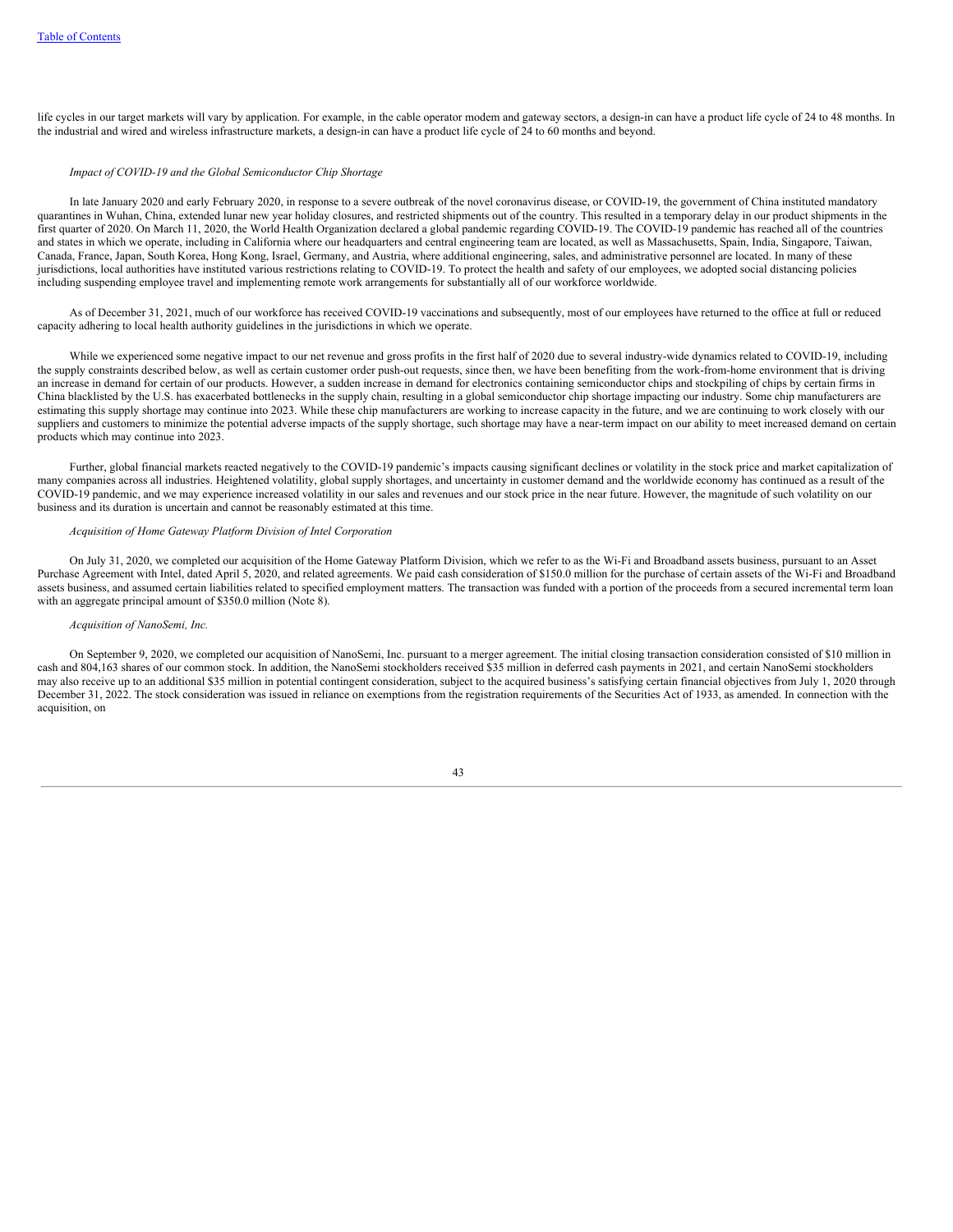September 9, 2020, we filed a registration statement registering the resale of the shares of our common stock received by the NanoSemi stockholders in the acquisition.

For more information, please refer to Note 3 of our consolidated financial statements.

#### *Stock Repurchase Program*

On February 23, 2021, our board of directors authorized a plan to repurchase up to \$100 million of our common stock over a period ending February 16, 2024. The amount and timing of repurchases are subject to a variety of factors including liquidity, share price, market conditions, and legal requirements. Any purchases will be funded from available working capital and may be effected through open market purchases, block transactions, and privately negotiated transactions. The share repurchase program does not obligate us to make any repurchases and may be modified, suspended, or terminated by us at any time without prior notice.

For more information, please refer to Note 16 of our consolidated financial statements.

#### *Debt*

On June 23, 2021, the Company entered into a Credit Agreement, or the June 23, 2021 Credit Agreement, by and among the Company, the lenders from time to time party thereto, and Wells Fargo Bank, National Association, as administrative agent and collateral agent, that provides for a senior secured term B loan facility, or the Initial Term Loan under the June 23, 2021 Credit Agreement, in an aggregate principal amount of \$350.0 million and a senior secured revolving credit facility, or the Revolving Facility, in an aggregate principal amount of up to \$100.0 million.

The proceeds of the Initial Term Loan under the June 23, 2021 Credit Agreement were used (i) to repay in full all outstanding indebtedness under that certain Credit Agreement dated May 12, 2017, by and among the Company, MUFG Bank Ltd., as administrative agent and MUFG Union Bank, N.A., as collateral agent and the lenders from time to time party thereto or as amended by Amendment No. 1, dated July 31, 2020 and as further amended, amended and restated, waived, supplemented or otherwise modified from time to time, the May 12, 2017 Credit Agreement and (ii) to pay fees and expenses incurred in connection therewith. The remaining proceeds of the Initial Term Loan under the June 23, 2021 Credit Agreement are available for general corporate purposes and the proceeds of the Revolving Facility may be used to finance the working capital needs and other general corporate purposes of the Company and its subsidiaries. As of December 31, 2021, the Revolving Facility was undrawn. In connection with the settlement of the indebtedness under the May 12, 2017 Credit Agreement, during the year ended December 31, 2021, the Company recognized an aggregate loss on debt extinguishment of \$5.2 million consisting of unamortized debt issuance costs and discounts.

For more information, please refer to Note 8 of our consolidated financial statements.

#### *Recent Developments*

*Business Acquisition*

On December 8, 2021, we completed our acquisition of a business pursuant to a purchase agreement. The initial closing transaction consideration consisted of \$5 million in cash. In addition, the agreement provides for an additional \$3 million to be paid out in cash if certain financial and personnel targets are met by March 31, 2023.

For more information, please refer to Note 3 of our consolidated financial statements.

#### *Critical Accounting Estimates*

Management's discussion and analysis of our financial condition and results of operations is based upon our consolidated financial statements which are prepared in accordance with accounting principles that are generally accepted in the United States. The preparation of these consolidated financial statements requires us to make estimates and judgments that affect the reported amounts of assets and liabilities, related disclosure of contingent assets and liabilities at the date of the consolidated financial statements, and the reported amounts of revenues and expenses during the reporting period. We continually evaluate our estimates and judgments, the most critical of which are those related to business combinations, revenue recognition, inventory valuation, production masks, goodwill and other intangible assets valuation, and income taxes. We base our estimates and judgments on historical experience and other factors that we believe to be reasonable under the circumstances. Materially different results can occur as circumstances change and additional information becomes known.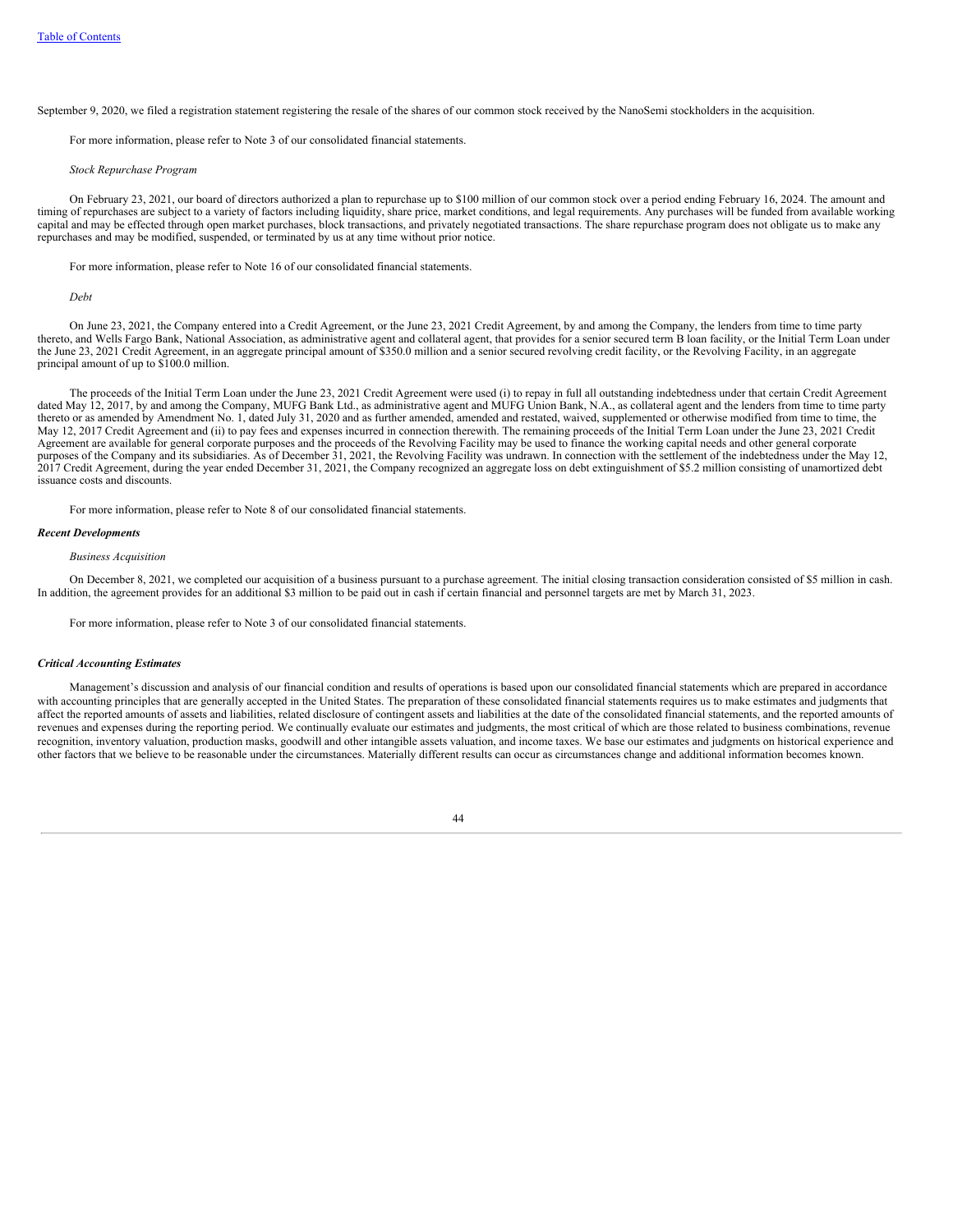We believe that the following accounting estimates we have identified as critical involve a greater degree of judgment and complexity than our other accounting policies. Accordingly, these are the estimates we believe are the most critical to understanding and evaluating our consolidated financial condition and results of operations. Refer to Note 1 to our consolidated financial statements included elsewhere in this report for a summary of each of the related accounting policies.

#### *Business Combinations*

Estimates in our business combination accounting that involve a significant level of estimation uncertainty include the valuation of identifiable intangible and tangible assets such as inventory, property and equipment, and intangible assets including IPR&D and contingent consideration, which involve the use of forecasted financial information available at the acquisition date, including application of revenue growth rates and margin percentages, and use of a discount rate and various other assumptions as described in more detail in the notes 1 and 3 to our consolidated financial statements. The reported amounts are sensitive to changes to certain assumptions used in the valuation. For example, if the discount rate used in our valuations increased by 1%, it would result in a decrease to the valuation of intangible assets of \$3.8M for our 2020 acquisitions and \$0.1M for our 2021 acquisition. The amortization and depreciation of such assets, and change in fair value of contingent consideration, impact our consolidated financial results in periods subsequent to the acquisition, and such amounts are disclosed in our consolidated financial statements. During the years ended December 31, 2021 and 2020, we have not recorded any material adjustments to the valuation of such assets, goodwill, or subsequent period adjustments to the consolidated statements of operations associated with our 2020 and 2021 business combinations, including impairment.

#### *Revenue Recognition*

Estimates in our revenue recognition that involve a significant level of estimation uncertainty include the estimates of price adjustments and returns under contractual stock rotation rights based on our analysis of expected value of actual price adjustment claims by distributors and product and historical return rates. Any changes to such estimates, for example differences in actual sell-through activity versus our estimate of sell-through activity in our price adjustments, or actual ys. historical return rates, may impact our consolidated financial results in periods subsequent to recording those estimates, and such amounts are disclosed in our consolidated financial statements. Other than our estimates of sell-through activity and customer return rates, there are no assumptions inherent in our estimates in the valuation of inventory that would result in sensitivity of reported amounts to such assumptions. During the years ended December 31, 2021, 2020, and 2019 we have not recorded any material adjustments to such estimates.

#### *Inventory Valuation*

Estimates in the valuation of inventory that involve a significant level of estimation uncertainty include our estimates of excess and obsolete inventory based on forecasts of future demand for our products in inventory. Any changes to such estimates, for example differences in actual sales versus our estimates of demand, or conversely, the ultimate sellthrough of fully reserved inventory for which we did not anticipate any future demand, impact our consolidated financial results in periods subsequent to recording those estimates. Other than our forecasts of future demand, there are no assumptions inherent in our estimates in the valuation of inventory that would result in sensitivity of reported amounts to such assumptions. During the years ended December 31, 2021, 2020, and 2019, we have not recorded any material net adjustments for such changes in estimates.

#### *Production Masks*

Estimates in the capitalization of production masks that involve a significant level of estimation uncertainty include our judgment of whether the technology underlying the product to be produced using the production masks will have future benefit based on our forecasts of future demand for such technology. Any changes in circumstances affecting capitalization, for example, a decision to abandon a project associated with those production masks, may result in impairment of the production mask and therefore impact our consolidated financial results in periods subsequent to capitalizing a production mask. Other than our forecasts of future demand, there are no assumptions inherent in our estimates in the capitalization of production masks that would result in sensitivity of reported amounts to such assumptions. During the years ended December 31, 2021, 2020, and 2019, we have not recorded any material impairment of production masks.

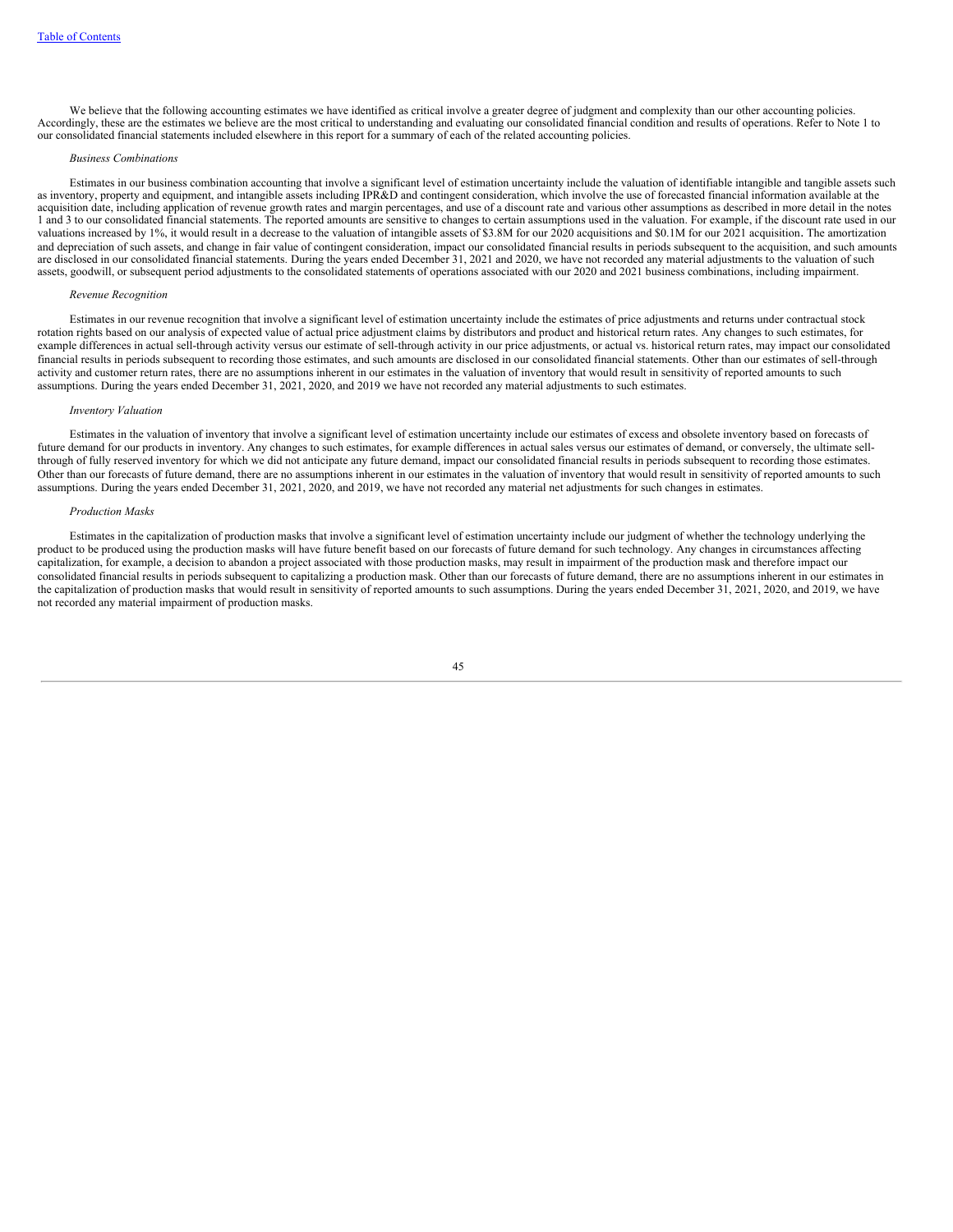### *Impairment of Goodwill and Long-Lived Assets*

Estimates in our assessment of impairment of goodwill and long-lived assets that involve a significant level of estimation uncertainty and management judgment include the comparison of our market capitalization as of the annual impairment assessment date to the carrying value of goodwill, use of forecasted financial information for our projects remaining in IPR&D, including growth rates and margin percentages, and a discount rate as of the annual IPR&D impairment assessment date, and our quarterly assessment of whether indicators of impairment exist with respect to all of our goodwill and long-lived assets. For example, a decision to abandon a project involving the technology underlying developed technology and IPR&D may result in immediate impairment of such assets in the quarter such decision is made. As of the October 31 assessment date, the valuation of IPR&D was not sensitive to changes in the underlying discount rate used in our impairment analysis; for example, if our discount rate increased by 10%, it would not result in impairment of IPR&D. Impairment of goodwill and long-lived assets impact our consolidated financial results in periods subsequent to their acquisition, and such amounts are disclosed in our consolidated financial statements. During the years ended December 31, 2021, 2020 and 2019, we have not recorded any material adjustments to the valuation of such assets.

### *Income Taxes*

Estimates in our assessment of realizability of deferred tax assets that involve a significant level of estimation uncertainty and management judgment include projected future taxable income. For example, we continue to have a valuation allowance against state deferred tax assets, certain federal deferred tax assets, and certain foreign deferred tax assets in jurisdictions where we have cumulative losses or otherwise are not expected to utilize certain tax attributes. If projected future taxable income in the U.S., for example, were to increase from what we assumed in our estimates, in periods subsequent to recording valuation allowances, it may be more likely than not that a proportional amount of the valuation against deferred tax assets will be released, resulting in an impact to our tax provision (benefit).

#### *Recently Adopted Accounting Pronouncements*

In December 2019, the FASB issued ASU No. 2019-12Income Taxes (Topic 740)—Simplifying the Accounting for Income Taxes to remove certain exceptions related to the approach for intraperiod tax allocation, recognition of deferred tax liabilities for outside basis differences and requiring that an entity reflect the effect of an enacted change in tax laws or rates in the annual effective tax rate computation in the interim period that includes the enactment date. The amendments in this update are effective for us beginning with fiscal year 2021. Most amendments within the standard are required to be applied on a prospective basis, while certain amendments must be applied on a retrospective or modified retrospective basis. The adoption of the amendments in this update did not have a material impact on our consolidated financial position and results of operations as of and for the year ended December 31, 2021.

In October 2020, the FASB issued ASU No. 2020-10*Codification Improvements*, to make incremental improvements to GAAP and address stakeholder suggestions, including, among other things, clarifying that the requirement to provide comparative information in the financial statements extends to the corresponding disclosures section. The amendments in this update are effective for us beginning with fiscal year 2021. The amendments in this update should be applied retrospectively and at the beginning of the period that includes the adoption date. The adoption of the amendments in this update did not have a material impact on our financial disclosures as of and for the year ended December 31, 2021.

#### *Recently Issued Accounting Pronouncements*

In October 2021, the FASB issued ASU No. 2021-08 Business Combinations (Topic 805): Accounting for Contract Assets and Contract Liabilties from Contracts with *Customers*, to provide specific guidance to eliminate diversity in practice on how to recognize and measure acquired contract assets and contract liabilities from revenue contracts from customers in a business combination consistent with revenue contracts with customers not acquired in an acquisition. The amendments in this update provide that the acquirer should consider the terms of the acquired contracts, such as timing of payment, identify each performance obligation in the contracts, and allocate the total transaction price to each identified performance obligation on a relative standalone selling price basis as of contract inception (that is, the date the acquiree entered into the contracts) or contract modification to determine what should be recorded at the acquisition date. These amendments are effective for us beginning with fiscal year 2023. The impact of the adoption of the amendments in this update will depend on the magnitude of any customer contracts assumed in a business combination in 2023 and beyond.

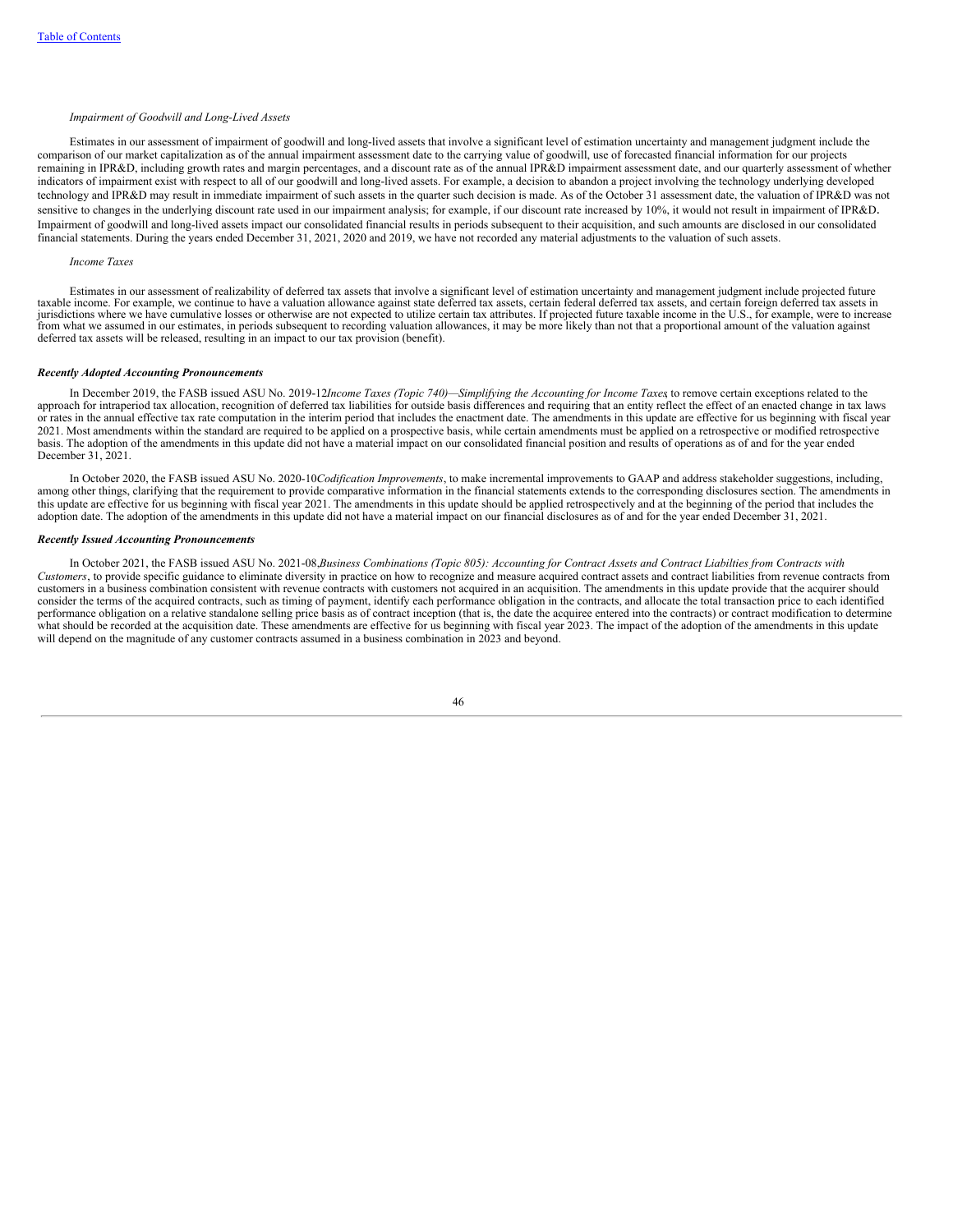### *Results of Operations*

The following describes the line items set forth in our consolidated statements of operations. A discussion of changes in our results of operations during the year ended December 31, 2020 compared to the year ended December 31, 2019 has been omitted from this Annual Report on Form 10-K, but may be found in "Item 7. Management's Discussion and Analysis of Financial Condition and Results of Operations" in our Annual Report on Form 10-K for the year ended December 31, 2020, filed with the SEC on February 11, 2021, which discussion is incorporated herein by reference and which is available free of charge on the SEC's website at www.sec.gov.

*Net Revenue.* Net revenue is generated from sales of radio-frequency, analog, digital, and mixed-signal integrated circuits for access and connectivity, wired and wireless infrastructure, and industrial and multi-market applications. A significant portion of our sales are to distributors, who then resell our products.

*Cost of Net Revenue.* Cost of net revenue includes the cost of finished silicon wafers processed by third-party foundries; costs associated with our outsourced packaging and assembly, test and shipping; costs of personnel, including stock-based compensation, and equipment associated with manufacturing support, logistics and quality assurance; amortization of acquired developed technology and purchased licensed technology intangible assets; inventory fair value adjustments; amortization of certain production mask costs and computer-aided design software license costs; cost of production load boards and sockets; and an allocated portion of our occupancy costs.

*Research and Development.* Research and development expense includes personnel-related expenses, including stock-based compensation, new product engineering mask costs, prototype integrated circuit packaging and test costs, computer-aided design software license costs, intellectual property license costs, reference design development costs, development testing and evaluation costs, depreciation expense and allocated occupancy costs. Research and development activities include the design of new products, refinement of existing products and design of test methodologies to ensure compliance with required specifications. All research and development costs are expensed as incurred.

*Selling, General and Administrative.* Selling, general and administrative expense includes personnel-related expenses, including stock-based compensation, amortization of certain acquired intangible assets, merger, acquisition and integration costs, third-party sales commissions, field application engineering support, travel costs, professional and consulting fees, legal fees, depreciation expense and allocated occupancy costs.

*Impairment Losses.* Impairment losses consist of charges resulting from the impairment of intangible assets.

*Restructuring Charges*. Restructuring charges consist of severance, lease and leasehold impairment charges, and other charges related to restructuring plans.

*Loss on Extinguishment of Debt.* Loss on extinguishment of debt consists of the charge-off of remaining unamortized debt discount and issuance cost on debt we repaid early with a majority of the proceeds from a new term loan.

*Interest and Other Income (Expense), Net.*Interest and other income (expense), net includes interest income, interest expense and other income (expense). Interest income consists of interest earned on our cash, cash equivalents and restricted cash balances. Interest expense consists of interest accrued on debt. Other income (expense) generally consists of income (expense) generated from non-operating transactions.

*Income tax provision (benefit)*. We make certain estimates and judgments in determining income taxes for financial statement purposes. These estimates and judgments occur in the calculation of certain tax assets and liabilities, which arise from differences in the timing of recognition of revenue and expenses for tax and financial statement purposes and the realizability of assets in future years.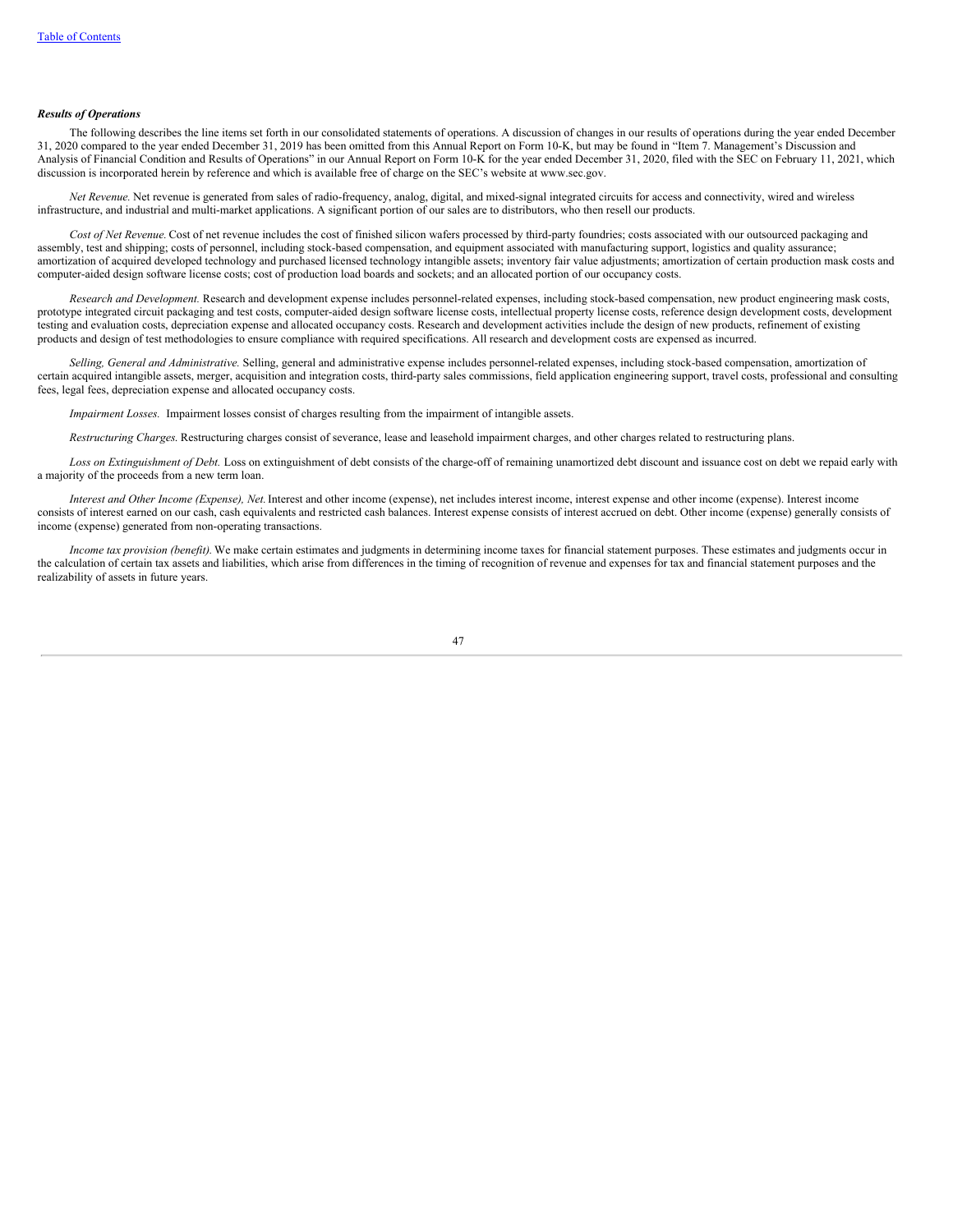# The following table sets forth our consolidated statement of operations data as a percentage of net revenue for the periods indicated:

|                                     |                | Year Ended December 31,                |
|-------------------------------------|----------------|----------------------------------------|
|                                     | 2021           | 2020                                   |
| Net revenue                         | 100            | $\frac{0}{0}$<br>$\frac{0}{0}$<br>100  |
| Cost of net revenue                 | 44             | 56                                     |
| Gross profit                        | 56             | 44                                     |
| Operating expenses:                 |                |                                        |
| Research and development            | 31             | 38                                     |
| Selling, general and administrative | 17             | 27                                     |
| Impairment losses                   |                |                                        |
| Restructuring charges               | __             |                                        |
| Total operating expenses            | 48             | 66                                     |
| Income (loss) from operations       | $\overline{7}$ | (21)                                   |
| Interest income                     |                |                                        |
| Interest expense                    | (1)            | (3)                                    |
| Loss on extinguishment of debt      | (1)            |                                        |
| Other income (expense), net         |                |                                        |
| Total other income (expense), net   | (2)            | (3)                                    |
| Income (loss) before income taxes   | 5              | (24)                                   |
| Income tax provision (benefit)      |                | (3)                                    |
| Net income (loss)                   | 5              | $\frac{0}{0}$<br>$\frac{0}{0}$<br>(21) |

*Net Revenue*

|                             |                        |         |               | <b>Year Ended December 31.</b> |         |      |   |           |          |               |
|-----------------------------|------------------------|---------|---------------|--------------------------------|---------|------|---|-----------|----------|---------------|
|                             | 2021                   |         |               | 2020                           |         |      |   | \$ Change | % Change |               |
|                             | (dollars in thousands) |         |               |                                |         |      |   |           |          |               |
| Broadband                   |                        | 492,482 |               |                                | 244,424 |      | ъ | 248,058   | 101      | $\frac{0}{0}$ |
| $%$ of net revenue          |                        | 55      | $\frac{0}{0}$ |                                | 51      | $\%$ |   |           |          |               |
| Connectivity                |                        | 149,285 |               |                                | 70,739  |      |   | 78,546    | 111      | $\frac{0}{0}$ |
| $%$ of net revenue          |                        | 17      | $\frac{0}{0}$ |                                | 15      | $\%$ |   |           |          |               |
| Infrastructure              |                        | 119,421 |               |                                | 76,166  |      |   | 43,255    | 57       | $\frac{0}{0}$ |
| $%$ of net revenue          |                        | 13      | $\frac{0}{0}$ |                                | 16      | $\%$ |   |           |          |               |
| Industrial and multi-market |                        | 131,210 |               |                                | 87,267  |      |   | 43,943    | 50       | $\frac{0}{0}$ |
| $\%$ of net revenue         |                        | 15      | $\frac{0}{0}$ |                                | 18      | $\%$ |   |           |          |               |
| Total net revenue           |                        | 892,398 |               |                                | 478,596 |      |   | 413,802   | 86       | $\frac{0}{0}$ |

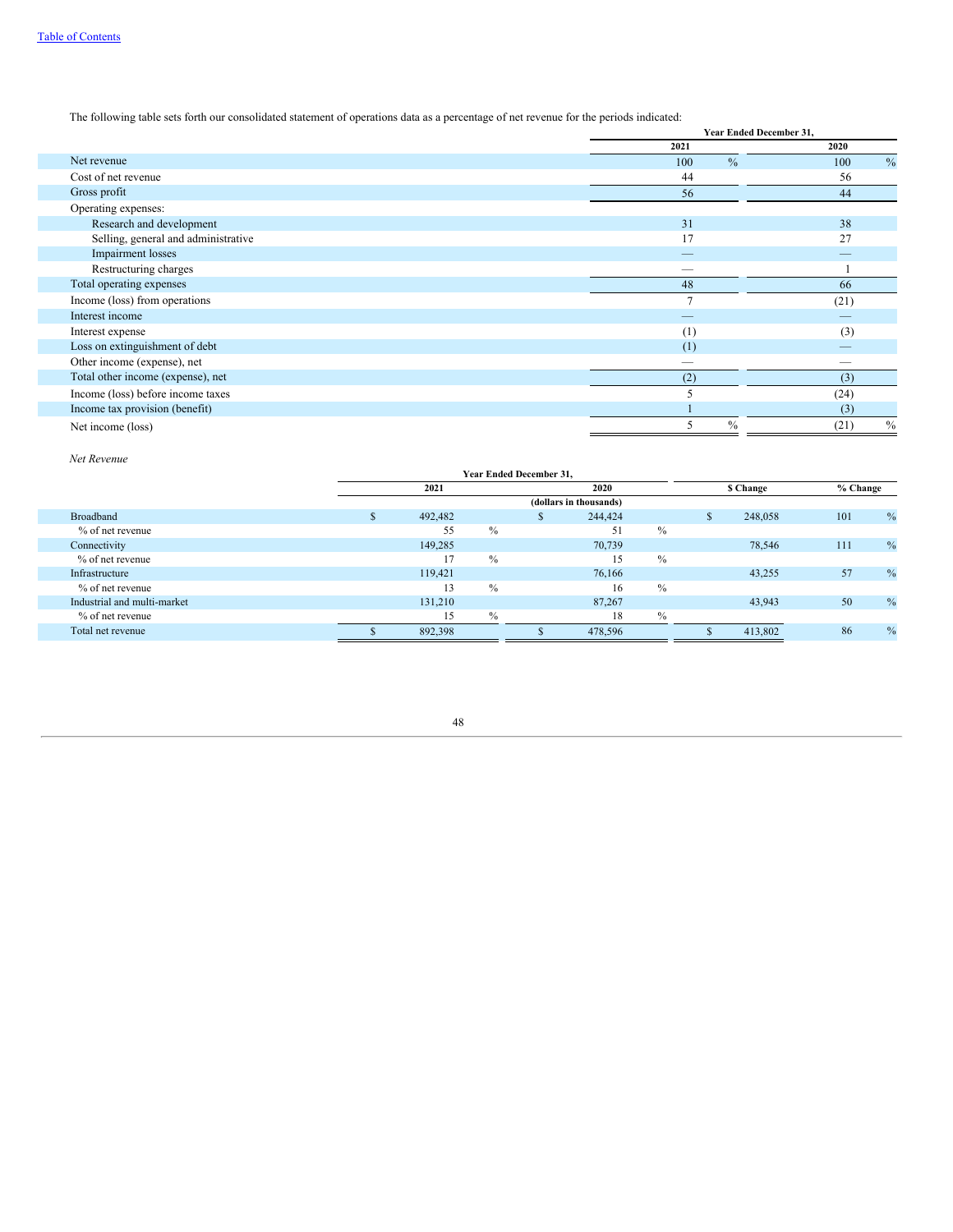Net revenue increased \$413.8 million to \$892.4 million for the year ended December 31, 2021, as compared to \$478.6 million for the year ended December 31, 2020. The increase in broadband net revenue of \$248.1 million was primarily the result of a full-year contribution of gateway revenues attributable to our acquisition of the Wi-Fi and Broadband assets business on July 31, 2020 compared to partial-year contribution in the prior year, and, to a lesser extent, improvements in cable front-end, tuner and satellite shipments. The increase in connectivity revenue of \$78.5 million was primarily driven by a full-year contribution of Wi-Fi and ethernet revenues attributable to our Wi-Fi and Broadband assets business acquisition compared to partial-year contribution in the prior year, further supplemented by increases in MoCA and G.hn product shipments. The increase in infrastructure revenues of \$43.3 million was primarily driven by an increase in shipments of high-performance analog, wireless backhaul and wireless access deployments driven by the ramp-up of 5G, and to a lesser extent, increased MoCA and G.hn last-mile Access product shipments in this category. The revenues in this category in part increased due to recovery in demand for highperformance analog and wireless backhaul, which saw weaker demand in 2020 during the first year of the COVID-19 pandemic. The increase in industrial and multi-market revenue of \$43.9 million was related to increased shipments of high-performance analog products and component products attributable to our Wi-Fi and Broadband assets business acquisition.

We currently expect that revenue will fluctuate in the future, from period-to-period, based on evolving customer demand for existing products, the pace of adoption of newer products, and macroeconomic conditions. Further, due to heightened volatility and uncertainty in customer demand resulting from the COVID-19 pandemic, as well as uncertainty in supply from the global semiconductor chip shortage, we may experience increased volatility in our sales and revenues.

*Cost of Net Revenue and Gross Profit*

|                     |                        | <b>Year Ended December 31.</b> |         |               |           |          |               |  |  |  |  |  |
|---------------------|------------------------|--------------------------------|---------|---------------|-----------|----------|---------------|--|--|--|--|--|
|                     | 2021<br>2020           |                                |         |               | \$ Change | % Change |               |  |  |  |  |  |
|                     | (dollars in thousands) |                                |         |               |           |          |               |  |  |  |  |  |
| Cost of net revenue | 396,566                |                                | 265,798 |               | 130,768   | 49       | $\frac{0}{0}$ |  |  |  |  |  |
| $\%$ of net revenue | 44                     | $\frac{0}{0}$                  | 56      | $\%$          |           |          |               |  |  |  |  |  |
| Gross profit        | 495,832                |                                | 212,798 |               | 283,034   | 133      | $\frac{0}{0}$ |  |  |  |  |  |
| $\%$ of net revenue | 56                     | $\frac{0}{0}$                  | 44      | $\frac{0}{0}$ |           |          |               |  |  |  |  |  |

Cost of net revenue increased \$130.8 million to \$396.6 million for the year ended December 31, 2021, as compared to \$265.8 million for the year ended December 31, 2020. The increase was primarily driven by higher sales and incremental expenses, primarily driven by our acquisition of the Wi-Fi and Broadband assets business. Gross profit percentage improved for the year ended December 31, 2021, as compared to the year ended December 31, 2020, due primarily to a reduction in acquisition-related amortization of inventory fair value adjustments of \$32.9 million and improved absorption of amortization of intangible costs.

We currently expect that gross profit percentage will fluctuate in the future, from period-to-period, based on changes in product mix, average selling prices, and average manufacturing costs. Further, due to heightened volatility and uncertainty in customer demand resulting from the COVID-19 pandemic and global semiconductor chip shortages, we may experience increased volatility in our cost of net revenues and gross profit as a result.

*Research and Development*

|                          |                        |  | <b>Year Ended December 31.</b> |         |               |  |                 |          |               |  |  |
|--------------------------|------------------------|--|--------------------------------|---------|---------------|--|-----------------|----------|---------------|--|--|
|                          | 2021                   |  |                                | 2020    |               |  | <b>S</b> Change | % Change |               |  |  |
|                          | (dollars in thousands) |  |                                |         |               |  |                 |          |               |  |  |
| Research and development | 278,440                |  |                                | 179,993 |               |  | 98,447          | ر ر      | $\frac{0}{0}$ |  |  |
| $%$ of net revenue       |                        |  |                                | 38      | $\frac{0}{0}$ |  |                 |          |               |  |  |

Research and development expense increased \$98.4 million to \$278.4 million for the year ended December 31, 2021 from \$180.0 million in the year ended December 31, 2020. The increase was primarily due to a full year impact from our 2020 business acquisitions, which resulted in added engineering headcount, facilities, and related expenses, as well as an increase in bonuses and performance stock-based compensation expenses, compared to a partial year impact in 2020. There were increases in personnel-related expense of \$66.8 million, of which \$19.7 million is from performance-based bonus accruals and stock-based compensation expense, outside services of \$14.6 million which primarily includes consulting and computer aided design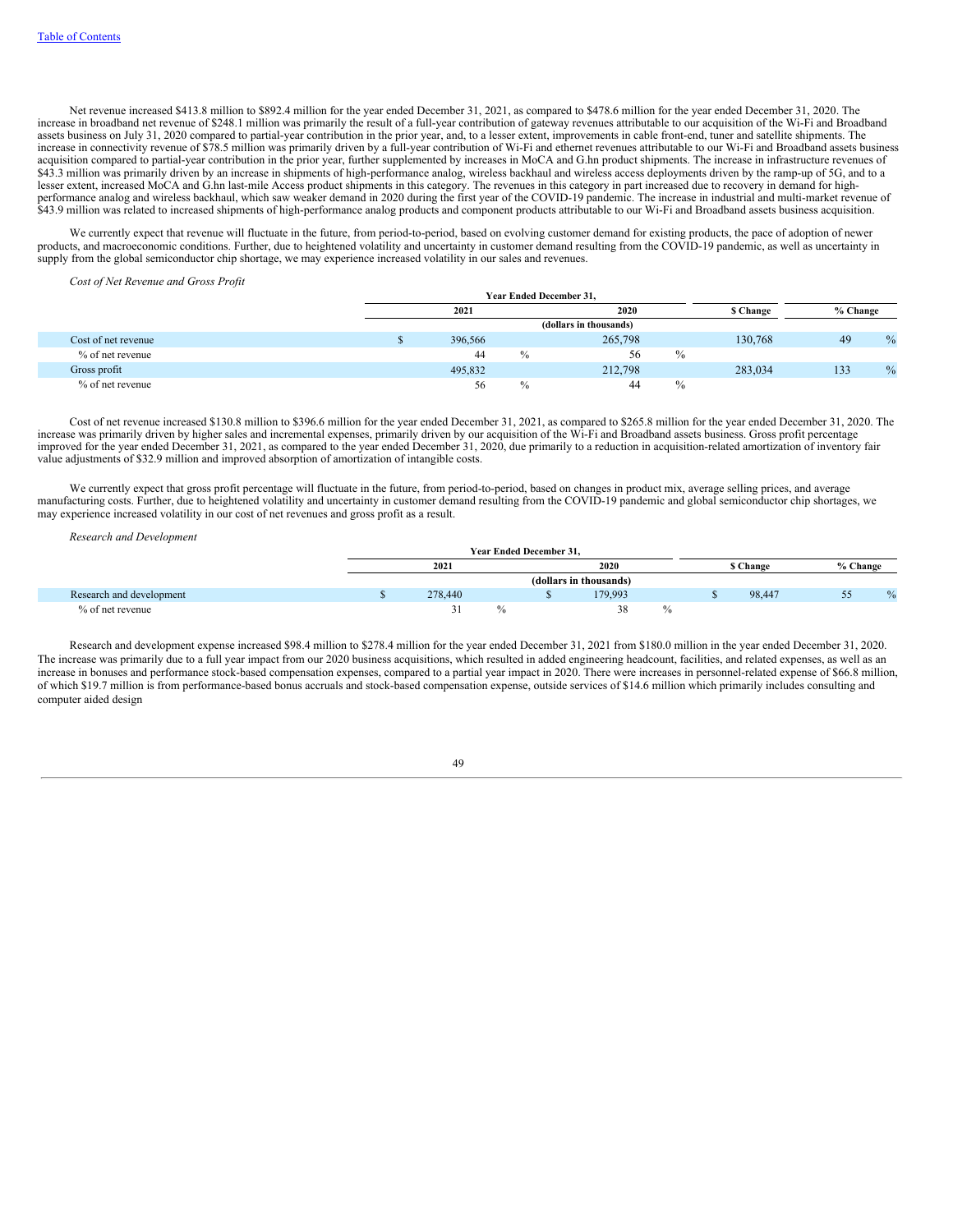expense of \$9.2 million and consulting expense of \$4.1 million, prototype expense of \$7.1 million, depreciation expense of \$4.5 million, occupancy expenses of \$4.3 million, and supplies expenses totaling \$0.6 million.

We expect our research and development expenses to increase in future years as we continue to expand our product portfolio and enhance existing products.

|                                     |                        |  | <b>Year Ended December 31.</b> |               |               |  |           |          |               |  |  |
|-------------------------------------|------------------------|--|--------------------------------|---------------|---------------|--|-----------|----------|---------------|--|--|
|                                     | 2021                   |  |                                | 2020          |               |  | \$ Change | % Change |               |  |  |
|                                     | (dollars in thousands) |  |                                |               |               |  |           |          |               |  |  |
| Selling, general and administrative | 149,943                |  |                                | 130,025       |               |  | 19,918    |          | $\frac{0}{0}$ |  |  |
| $\%$ of net revenue                 |                        |  |                                | $\sim$<br>، ت | $\frac{0}{0}$ |  |           |          |               |  |  |

Selling, general and administrative expense increased \$19.9 million to \$149.9 million for the year ended December 31, 2021, as compared to \$130.0 million for the year ended December 31, 2020. The increase was primarily due to a full year impact from our 2020 business acquisitions, which resulted in added personnel, facilities, and related expenses as well as an increase in performance-based bonuses and stock-based compensation expenses, compared to a partial year impact in 2020. There were increases in personnel expense of \$21.9 million, including \$8.2 million from performance-based bonus accruals and stock-based compensation expenses, outside services of \$3.4 million primarily consisting of consulting fees, occupancy expenses of \$2.3 million, professional fees of \$2.1 million, supplies expense of \$1.3 million, depreciation expense of \$0.5 million. These increases were partially offset by a decrease in acquisition transaction and integration expenses of \$12.4 million.

We expect selling, general and administrative expenses to increase in future years as we grow our sales and marketing organization to expand into existing and new markets.

| <b>Impairment Losses</b> |                                |                         |    |               |           |           |  |  |  |  |  |
|--------------------------|--------------------------------|-------------------------|----|---------------|-----------|-----------|--|--|--|--|--|
|                          |                                | Year Ended December 31, |    |               |           |           |  |  |  |  |  |
|                          | 2020<br>2021                   |                         |    |               | \$ Change | % Change  |  |  |  |  |  |
|                          | (dollars in thousands)         |                         |    |               |           |           |  |  |  |  |  |
| Impairment losses        |                                |                         | 86 |               | \$(86)    | $(100)\%$ |  |  |  |  |  |
| $%$ of net revenue       | $\overbrace{\hspace{25mm}}^{}$ | $\frac{0}{0}$           |    | $\frac{0}{0}$ |           |           |  |  |  |  |  |

Impairment losses in the year ended December 31, 2020 related to abandonment of a license of intellectual property.

| <b>Restructuring Charges</b> |                          |  |                         |       |               |           |          |  |  |  |  |
|------------------------------|--------------------------|--|-------------------------|-------|---------------|-----------|----------|--|--|--|--|
|                              |                          |  | Year Ended December 31, |       |               |           |          |  |  |  |  |
|                              | 2021                     |  |                         | 2020  |               | \$ Change | % Change |  |  |  |  |
|                              | (dollars in thousands)   |  |                         |       |               |           |          |  |  |  |  |
| Restructuring charges        | 2,204                    |  |                         | 3,833 |               | \$(1,629) | (42)%    |  |  |  |  |
| $\%$ of net revenue          | $\overline{\phantom{a}}$ |  |                         |       | $\frac{0}{0}$ |           |          |  |  |  |  |

Restructuring charges decreased \$1.6 million to \$2.2 million for the year ended December 31, 2021, compared to \$3.8 million for the year ended December 31, 2020. Restructuring charges for the year ended December 31, 2021 primarily consisted of \$1.3 million in employee severance-related charges and \$0.6 million of lease-related charges, which primarily consisted of impairment of leased right-of-use assets and leasehold improvements. Restructuring charges in the year ended December 31, 2020 primarily consisted of lease restructuring charges of \$2.0 million, which included impairment of leased right-of-use assets of \$1.5 million, and \$1.6 million in employee severance-related charges.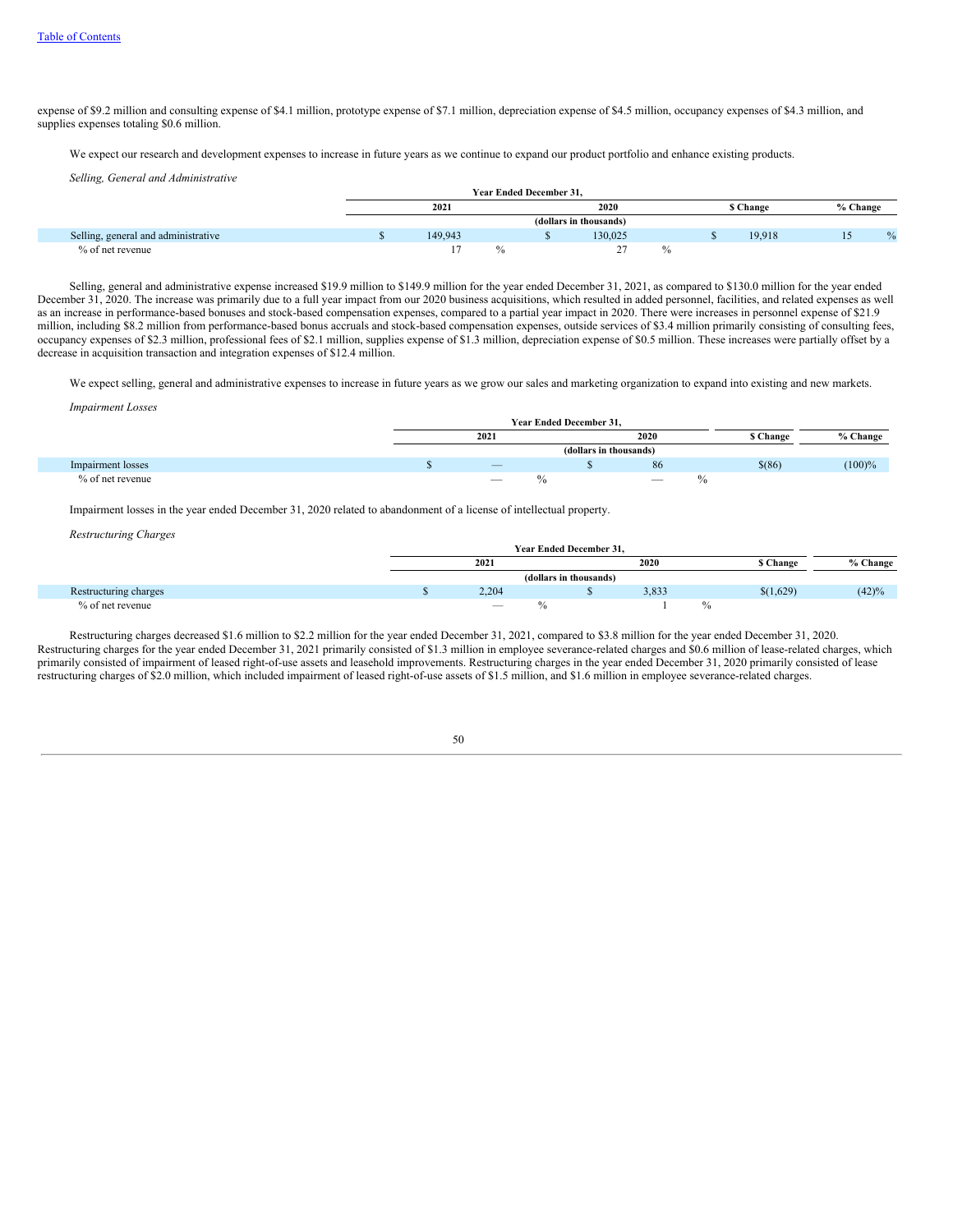### *Loss on Extinguishment of Debt*

|                                | <b>Year Ended December 31.</b> |      |                                              |                 |          |  |  |  |  |  |
|--------------------------------|--------------------------------|------|----------------------------------------------|-----------------|----------|--|--|--|--|--|
|                                | 2021                           | 2020 |                                              | <b>S</b> Change | % Change |  |  |  |  |  |
|                                | (dollars in thousands)         |      |                                              |                 |          |  |  |  |  |  |
| Loss on extinguishment of debt | (5,221)                        |      | $\hspace{0.1mm}-\hspace{0.1mm}$              | \$(5,221)       | N/A      |  |  |  |  |  |
| $%$ of net revenue             | (1)%                           |      | $\sim$ 0/<br>$\hspace{0.1mm}-\hspace{0.1mm}$ |                 |          |  |  |  |  |  |

Loss on extinguishment of debt in the year ended December 31, 2021 consists of the charge-off of remaining unamortized debt discount and issuance costs on debt under our prior term loan which we repaid early with proceeds from a new term loan in June 2021.

*Interest and Other Income (Expense*)

|                                          |      | <b>Year Ended December 31.</b> |  |           |                 |       |           |  |  |  |
|------------------------------------------|------|--------------------------------|--|-----------|-----------------|-------|-----------|--|--|--|
|                                          | 2021 |                                |  | 2020      | <b>S</b> Change |       | % Change  |  |  |  |
|                                          |      | (dollars in thousands)         |  |           |                 |       |           |  |  |  |
| Interest and other income (expense), net |      | (12, 154)                      |  | (13, 713) |                 | 1,559 | $(11) \%$ |  |  |  |
| $\%$ of net revenue                      |      | (1)%                           |  | $(3)\%$   |                 |       |           |  |  |  |

Interest and other income (expense), net changed by \$1.6 million from a net expense of \$13.7 million in the year ended December 31, 2020 to a net expense of \$12.2 million for the year ended December 31, 2021. The change in interest and other income (expense), net was primarily due to the impact of a non-recurring gain on sale of a privately held investment of \$1.9 million, partially offset by impacts from foreign currency exchange rate fluctuations.

*Income Tax Provision (Benefit)*

|                                |                        | <b>Year Ended December 31.</b> |           |           |          |        |       |               |  |  |  |
|--------------------------------|------------------------|--------------------------------|-----------|-----------|----------|--------|-------|---------------|--|--|--|
|                                | 2020<br>2021           |                                | \$ Change |           | % Change |        |       |               |  |  |  |
|                                | (dollars in thousands) |                                |           |           |          |        |       |               |  |  |  |
| Income tax provision (benefit) |                        | 5,901                          |           | (16, 259) |          | 22,160 | (136) | $\frac{0}{0}$ |  |  |  |

The income tax provision for the year ended December 31, 2021 was \$5.9 million compared to an income tax benefit of \$16.3 million for the year ended December 31, 2020.

The difference between our effective tax rate and the 21.0% U.S. federal statutory rate for the year ended December 31, 2021 resulted primarily from a tax on global intangible low-taxed income ("GILTI") and non-deductible foreign stock-based compensation, offset by a benefit related to research and development tax credits, foreign earnings taxed at rates other than the federal statutory rate and the effect of a release of valuation allowance against certain Singapore deferred tax assets pertaining to usage of net operating losses.

The difference between our effective tax rate and the 21.0% U.S. federal statutory rate for the year ended December 31, 2020 resulted primarily from foreign earnings taxed at rates other than the federal statutory rate, a benefit related to release of uncertain tax positions under ASC 740-10, and excess tax benefits related to stock-based compensation. Also included in income tax benefit for the year ended December 31, 2020 was a tax benefit related to the Coronavirus Aid, Relief and Economic Security Act, or CARES Act, enacted effective March 27, 2020, and a tax provision related to a change in judgment regarding the final outcome of the Altera tax case. Such tax benefit relates to our ability to carry back our 2019 net operating loss, originally valued at a 21% federal tax rate, to offset income taxes paid in prior periods at the 35% federal tax rate in effect at that time.

We continue to maintain a valuation allowance to offset state and certain federal and foreign deferred tax assets, as realization of such assets does not meet the more-likely-thannot threshold required under accounting guidelines. In making such determination, we consider all available positive and negative evidence quarterly, including scheduled reversals of deferred tax liabilities, projected future taxable income, tax planning strategies, and recent financial performance. During the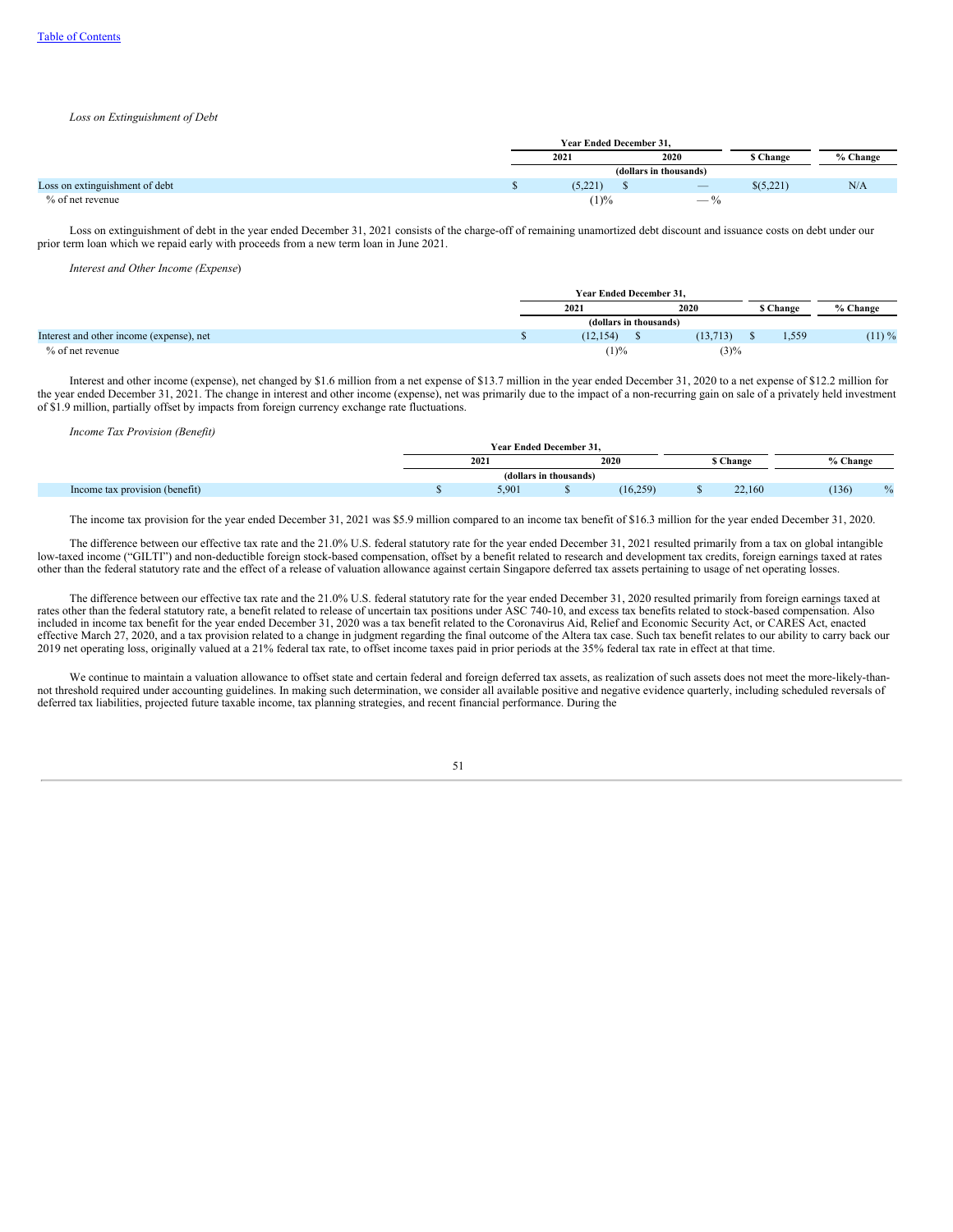quarter ended December 31, 2021, we released the beginning of the year valuation allowance of \$8.3 million against our Singapore deferred tax assets. This release is a result of our Singapore operations showing cumulative profits for the prior three years, and the use of prior year carry forward attributes in the current period. Based upon our review of all positive and negative evidence, we continue to have a valuation allowance on state deferred tax assets, certain federal deferred tax assets, and certain foreign deferred tax assets in jurisdictions where we have cumulative losses or otherwise are not expected to utilize certain tax attributes. We do not incur income tax expense or benefit in certain tax-free jurisdictions in which we operate.

Our subsidiary in Singapore operates under certain tax incentives in Singapore, which are generally effective through March 2022 and may be extended through March 2027. Under these incentives, qualifying income derived from certain sales of our integrated circuits is taxed at a concessionary rate over the incentive period. We also receive a reduced withholding tax rate on certain intercompany royalty payments made by our Singapore subsidiary during the incentive period. Such incentives are conditional upon our meeting certain minimum employment and investment thresholds within Singapore over time, and we may be required to return certain tax benefits in the event we do not achieve compliance related to that incentive period. We currently believe that we will be able to satisfy these conditions without material risk.

#### *Liquidity and Capital Resources*

As of December 31, 2021, we had cash and cash equivalents of \$130.6 million, restricted cash of \$1.2 million and net accounts receivable of \$119.7 million. Additionally, as of December 31, 2021, our working capital, which we define as current assets less current liabilities, was \$196.7 million.

Our primary uses of cash are to fund operating expenses and purchases of inventory, property and equipment, and from time to time, the acquisition of businesses. We also use cash to pay down outstanding debt, repurchase our common stock under our stock repurchase plan, and from time to time, make investments. In June 2021, the Company used a portion of funds from a new senior secured term B loan facility or the "Initial Term Loan under the June 23, 2021 Credit Agreement," in an aggregate principal amount of \$350.0 million to repay in full all outstanding indebtedness under the May 12, 2017 Credit Agreement and related fees and expenses incurred. The remaining proceeds of \$11.0 million of the Initial Term Loan under the June 23, 2021 Credit Agreement are available for general corporate purposes. The Company also entered into a senior secured revolving credit facility, in an aggregate principal amount of up to \$100.0 million which remained undrawn as of December 31, 2021. The proceeds of the revolving facility may be used to finance the working capital needs and other general corporate purposes of the Company and its subsidiaries. In July 2020, we funded our \$150.0 million acquisition of the Wi-Fi and Broadband assets business with a portion of the net proceeds of an \$175.0 million incremental term loan under the May 12, 2017 Credit Agreement, which loan we repaid with the proceeds under the Initial Term Loan under the June 23, 2021 Credit Agreement as described above. In September 2020, we paid \$10.0 million in cash to acquire NanoSemi and in the year ended December 31, 2021, we paid an aggregate of \$35.0 million in additional cash payments to stockholders of NanoSemi, which were previously deferred under the terms of the merger agreement. In December 2021, we paid \$5.0 million in cash to acquire a business.

Commencing on September 30, 2021, the Initial Term Loan under the June 23, 2021 Credit Agreement amortizes in equal quarterly installments equal to 0.25% of the original principal amount of the Initial Term Loan under the June 23, 2021 Credit Agreement. We have exercised our right to prepay a portion of the principal amount due. As of December 31, 2021, the debt outstanding of \$310.0 million is due and payable on June 23, 2028.

Heightened volatility, global semiconductor chip shortages, and uncertainty in customer demand and the worldwide economy in general continues to impact business and financial markets as a result of the COVID-19 pandemic, and we may experience decreased sales and revenues in the near future. A material adverse impact from COVID-19 and the global semiconductor chip shortage could result in a need to raise additional capital or incur additional indebtedness to fund strategic initiatives or operating activities, particularly if we pursue additional acquisitions. Our future capital requirements will depend on many factors, including changes in revenue, the expansion of our engineering, sales and marketing activities, the timing and extent of our expansion into new territories, the timing of introductions of new products and enhancements to existing products, the continuing market acceptance of our products and potential material investments in, or acquisitions of, complementary businesses, services or technologies. Additional funds may not be available on terms favorable to us or at all. If we are unable to raise additional funds when needed, we may not be able to sustain our operations or execute our strategic plans.

Our cash and cash equivalents are impacted by the timing of when we pay expenses as reflected in the change in our outstanding accounts payable and accrued expenses. Cash used to fund operating expenses in our consolidated statements of cash flows excludes the impact of non-cash items such as amortization and depreciation of acquired intangible assets and leased right-of-use assets and property and equipment, inventory fair value adjustments, stock-based compensation, loss on extinguishment of debt and impairment of leased rightof-use assets and related leasehold improvements. Cash used to fund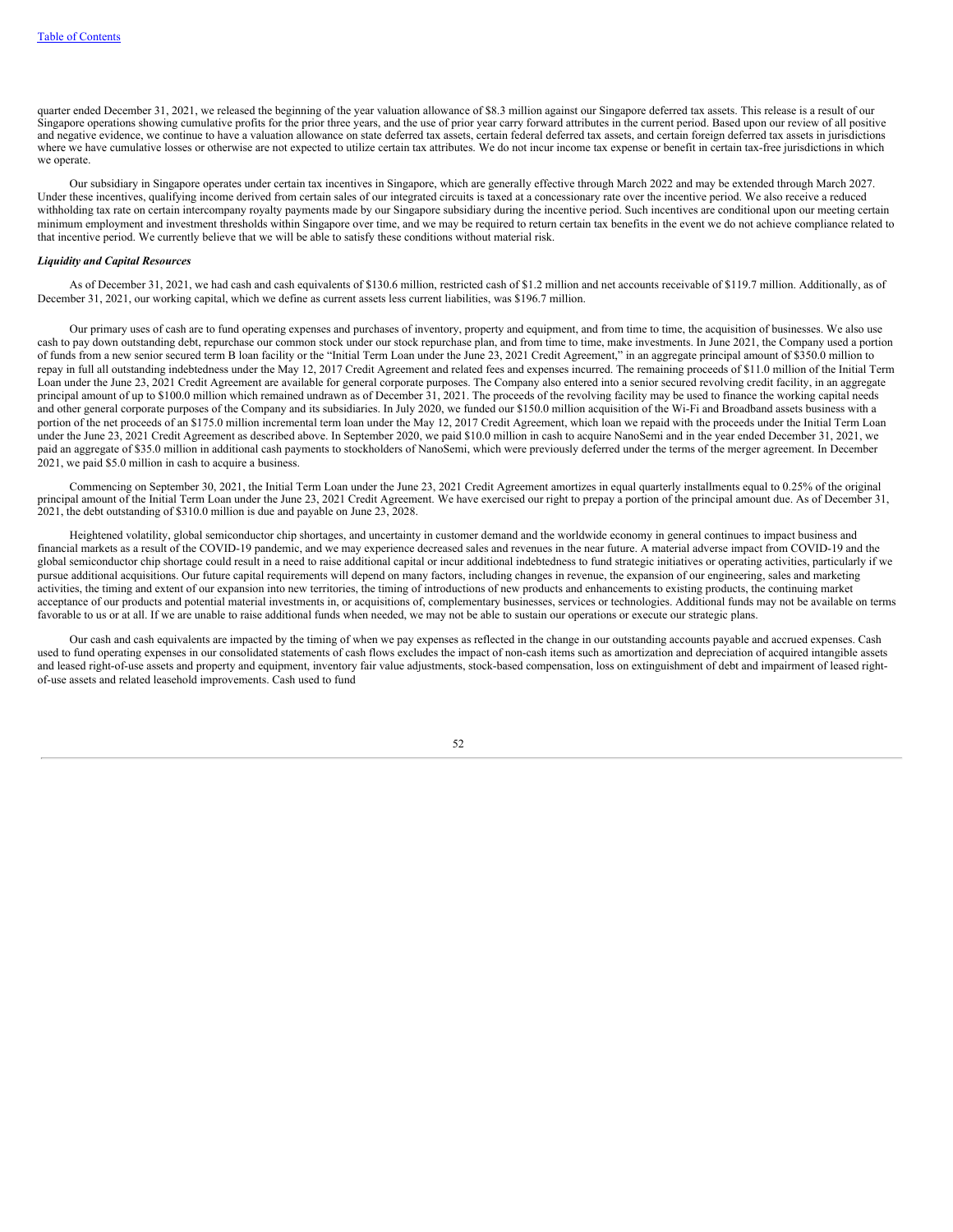capital purchases and acquisitions of businesses and investments are included in investing activities in our consolidated statements of cash flows. Cash proceeds from debt and issuance of common stock and cash used to pay down outstanding debt or repurchase common stock is included in financing activities in our consolidated statements of cash flows.

As of December 31, 2021, our material cash requirements include long-term debt, non-cancelable operating leases, inventory purchase obligations and other obligations, which primarily consist of contractual payments due for computer-aided design software, as follows:

|                             |         |                  | Payments due                   |                                |                   |
|-----------------------------|---------|------------------|--------------------------------|--------------------------------|-------------------|
|                             | Total   | Less than 1 year | 1-3 years                      | 3-5 years                      | More than 5 years |
|                             |         |                  | (in thousands)                 |                                |                   |
| Long term debt obligations  | 310,000 | $\qquad \qquad$  | $\overbrace{\hspace{25mm}}^{}$ | $\overbrace{\hspace{25mm}}^{}$ | 310,000           |
| Operating lease obligations | 36,234  | 9.930            | 13,060                         | 9.987                          | 3,257             |
| Purchase obligations        | 141,401 | 141,401          |                                | $\overbrace{\hspace{25mm}}^{}$ |                   |
| Other obligations           | 44.984  | 28,758           | 16.115                         | 111                            |                   |
| Total                       | 532,619 | 180.089          | 29,175                         | 10.098                         | 313,257           |

Our planned capital expenditures as of December 31, 2021 were not material. Our consolidated balance sheet at December 31, 2021 included \$6.0 millionin other long-term liabilities for uncertain tax positions, some of which may result in cash payment, and \$2.7 million in contingent consideration associated with a business acquisition (see Note 3 for details). The future payments related to uncertain tax positions recorded as other long-term liabilities and the contingent consideration have not been presented in the table above due to the uncertainty of the amounts and timing of cash settlement with the taxing authorities and shareholders of the acquired business.

Our primary sources of cash are cash receipts on accounts receivable from our shipment of products to distributors and direct customers, and through January 2021, from billings made on our behalf to customers for products sold by Intel under a transition services agreement. Aside from the amounts billed to our customers, net cash collections of accounts receivable are impacted by the efficiency of our cash collections process, which can vary from period to period depending on the payment cycles of our major distributor customers, and relative linearity of shipments period-to-period. Additionally, the June 23, 2021 Credit Agreement, under which we entered into a senior secured term B loan facility and a \$100.0 million revolving credit facility (undrawn as of December 31, 2021), permits us to request incremental loans in an aggregate principal amount not to exceed the sum of an amount equal to the greater of  $(x)$  \$175.0 million and  $(y)$  100% of "Consolidated EBITDA," (as defined in such agreement), plus the amount of certain voluntary prepayments, plus an unlimited amount that is subject to pro forma compliance with certain first lien net leverage ratio, secured net leverage ratio and total net leverage ratio tests.

Following is a summary of our working capital, cash and cash equivalents, and restricted cash for the periods indicated:

|                                                   | December 31, |                | December 31, |
|---------------------------------------------------|--------------|----------------|--------------|
|                                                   | 2021         |                | 2020         |
|                                                   |              | (in thousands) |              |
| Working capital                                   | 196,709      |                | 128,057      |
| Cash and cash equivalents                         | 130,572      |                | 148,901      |
| Short-term restricted cash                        | 105          |                | 115          |
| Long-term restricted cash                         | 1.061        |                | 1,018        |
| Total cash, cash equivalents, and restricted cash | 131,738      |                | 150,034      |
|                                                   |              |                |              |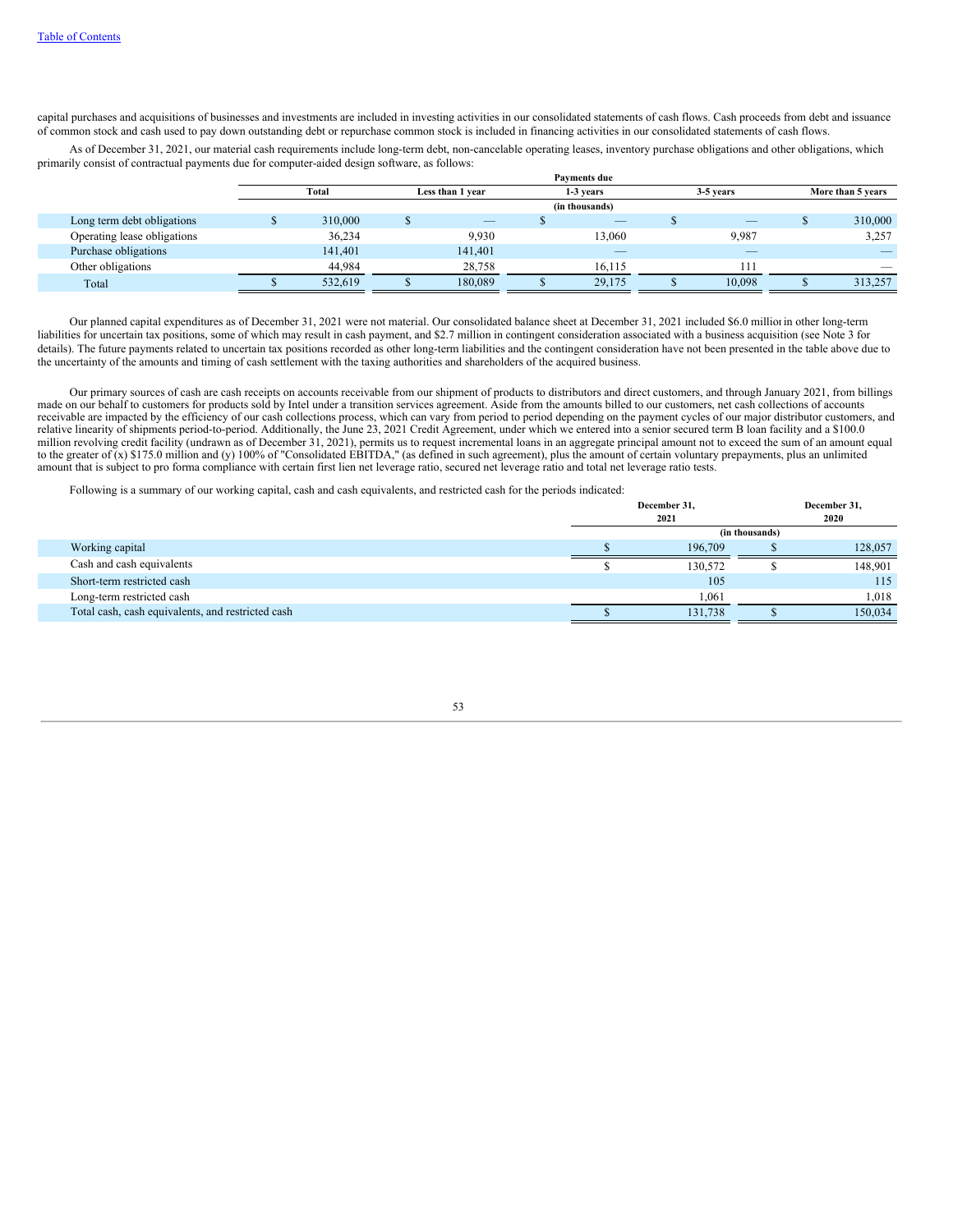Following is a summary of our cash flows provided by (used in) operating activities, investing activities and financing activities for the periods indicated:

|                                                                               | <b>Year Ended December 31.</b> |           |                |            |  |
|-------------------------------------------------------------------------------|--------------------------------|-----------|----------------|------------|--|
|                                                                               |                                | 2021      |                | 2020       |  |
|                                                                               |                                |           | (in thousands) |            |  |
| Net cash provided by operating activities                                     |                                | 168,233   |                | 73,593     |  |
| Net cash used in investing activities                                         |                                | (91, 757) |                | (175, 286) |  |
| Net cash provided by (used in) financing activities                           |                                | (91,903)  |                | 159,649    |  |
| Effect of exchange rate changes on cash, cash equivalents and restricted cash |                                | (2.869)   |                | (1,039)    |  |
| Increase (decrease) in cash, cash equivalents and restricted cash             |                                | (18.296)  |                | 56.917     |  |

## *Cash Flows from Operating Activities*

Net cash provided by operating activities was \$168.2 million for the year ended December 31, 2021 and consisted of positive impact of net income of \$42.0 million and non-cash items of \$161.2 million, partially offset by changes in operating assets and liabilities of \$24.3 million, excess tax benefits and deferred income taxes totaling \$10.7 million. Non-cash items included in net income for the year ended December 31, 2021 primarily consisted of depreciation and amortization of property, equipment, acquired intangible assets and leased right-of-use assets of \$91.8 million, stock-based compensation of \$59.4 million, loss on extinguishment of debt of \$5.2 million, and amortization of debt issuance costs and discounts of \$3.0 million.

Net cash provided by operating activities was \$73.6 million for the year ended December 31, 2020 and primarily consisted of the positive impact from \$162.5 million in non-cash items and \$28.9 million in changes in operating assets and liabilities, partially offset by the negative impact of net loss of \$98.6 million and deferred income taxes and excess tax benefits totaling \$19.2 million. Non-cash items included in net loss for the year ended December 31, 2020 primarily consisted of depreciation and amortization of property, equipment, acquired intangible assets and leased right-of-use assets of \$76.5 million, stock-based compensation of \$47.6 million, and inventory fair value adjustments of \$32.9 million.

#### *Cash Flows from Investing Activities*

Net cash used in investing activities was \$91.8 million for the year ended December 31, 2021 and consisted of \$40.0 million in cash used for acquisitions, comprising \$35.0 million in payments of purchase price from our 2020 acquisition of NanoSemi that were previously deferred under the terms of the merger agreement and \$5.0 million to purchase a business, \$39.2 million in purchases of property and equipment, \$7.6 million in purchases of intangible assets, and \$5.0 million in purchases of long-term investments in a private entity.

Net cash used in investing activities was \$175.3 million for the year ended December 31, 2020 and consisted of \$160.0 million in cash used in the acquisitions, comprising \$150.0 million for the WiFi and Broadband assets business and \$10.0 million in initial cash for NanoSemi, \$12.5 million in purchases of property and equipment, and \$2.8 million in purchase of intangible assets.

#### *Cash Flows from Financing Activities*

Net cash used in financing activities was \$91.9 million for the year ended December 31, 2021. Net cash used in financing activities consisted of \$409.8 million in repayments of debt, \$23.5 million in common stock repurchases, \$13.1 million in minimum tax withholding paid on behalf of employees for restricted stock units, and \$4.2 million in debt issuance costs, partially offset by cash inflows from net proceeds from the issuance of debt of \$350.0 million and from issuance of common stock upon exercise of stock options of \$8.8 million.

Net cash provided by financing activities was \$159.6 million for the year ended December 31, 2020. Net cash provided by financing activities consisted primarily of \$175.0 million in proceeds from borrowings under an incremental term loan we entered into in July 2020 in part in connection with the acquisition of the WiFi and Broadband assets business, and cash inflows from net proceeds from issuance of common stock upon exercise of stock options of \$8.1 million, partially offset by aggregate repayments of principal on outstanding debt of \$17.2 million, minimum tax withholding paid on behalf of employees for restricted stock units of \$3.5 million, and payments of debt issuance costs of \$2.7 million.

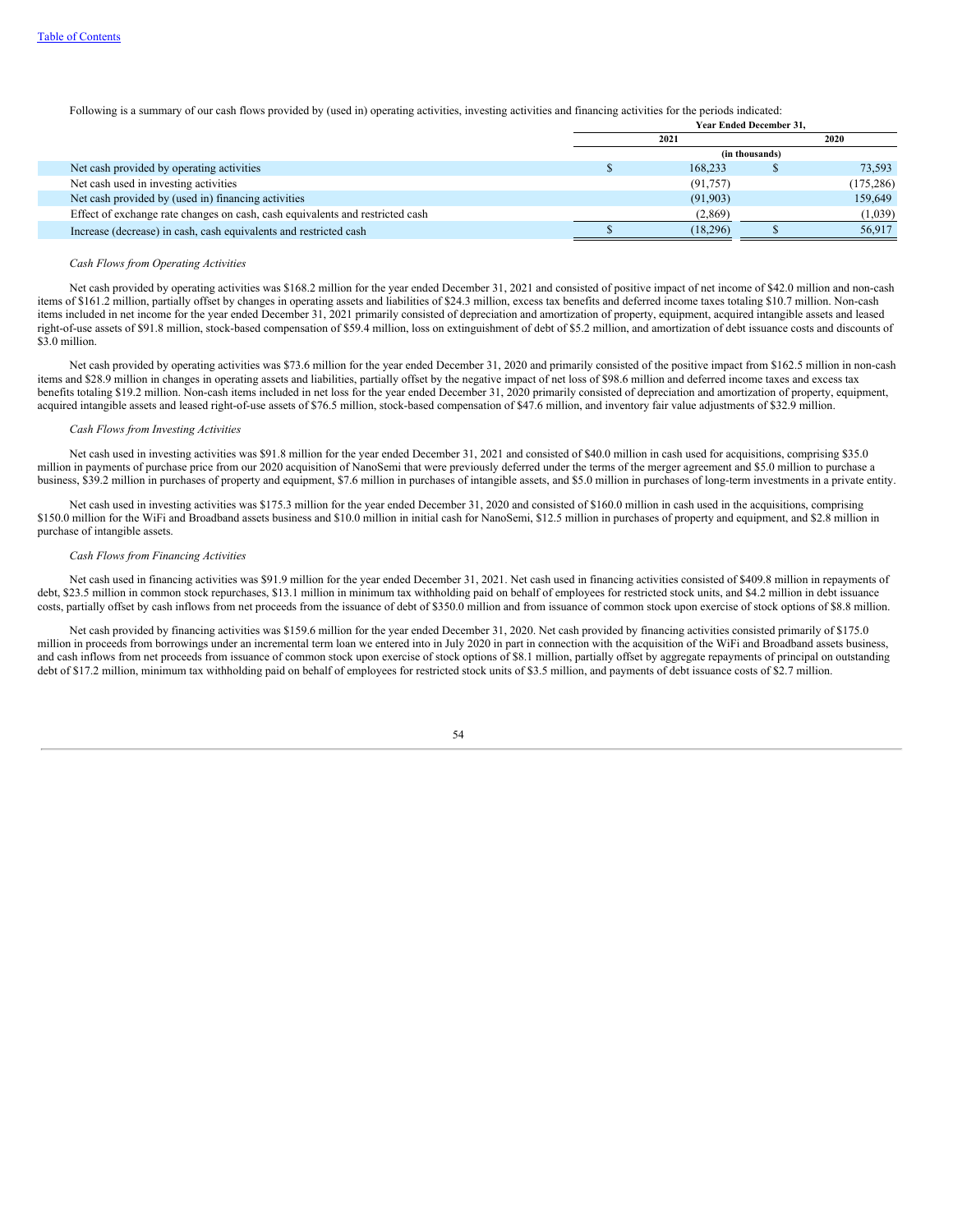We believe that our \$130.6 million of cash and cash equivalents at December 31, 2021 will be sufficient to fund our projected operating requirements for at least the next twelve months. As of December 31, 2021, our indebtedness totaled \$310.0 million, which consists of outstanding principal under the Initial Term Loan under the June 23, 2021 Credit Agreement. The June 23, 2021 Credit Agreement also provides the Company with the Revolving Facility in an aggregate principal amount of up to \$100.0 million. The Initial Term Loan under the June 23, 2021 Credit Agreement has a seven-year term expiring in June 2028 and bears interest, at the Company's option, at a per annum rate equal to either (i) a base rate equal to the highest of (x) the federal funds rate, plus 0.50%, (y) the prime rate then in effect and (z) an adjusted LIBOR rate determined on the basis of a one-month interest period plus 1.00%, in each case, plus an applicable margin of 1.25% or (ii) an adjusted LIBOR rate, subject to a floor of 0.50%, plus an applicable margin of 2.25%. Loans under the Revolving Facility initially bear interest, at a per annum rate equal to either (i) a base rate (as calculated above) plus an applicable margin of 0.00%, or (ii) an adjusted LIBOR rate (as calculated above) plus an applicable margin of 1.00%. Following delivery of financial statements for the Company's fiscal quarter ending June 30, 2021, the applicable margin for loans under the Revolving Facility will range from 0.00% to 0.75% in the case of base rate loans and 1.00% to 1.75% in the care of LIBOR rate loans, in each case, depending on the Company's secured net leverage ratio as of the most recently ended fiscal quarter. The Company is required to pay commitment fees ranging from 0.175% to 0.25% per annum on the daily undrawn commitments under the Revolving Facility, depending on the Company's secured net leverage ratio as of the most recently ended fiscal quarter. Commencing on September 30, 2021, the Initial Term Loan under the June 23, 2021 Credit Agreement amortizes in equal quarterly installments equal to 0.25% of the original principal amount, with the balance payable at maturity on June 23, 2028. The June 23, 2021 Credit Agreement contains customary provisions specifying alternative interest rate calculations to be employed at such time as LIBOR ceases to be available as a benchmark for establishing the interest rate on floating interest rate borrowings.

Our cash and cash equivalents in recent years have been favorably affected by our implementation of an equity-based bonus program for our employees, including executives. In connection with that bonus program, in February 2021, we issued 0.5 million freely-tradable shares of our common stock in settlement of bonus awards for the 2020 performance period. We expect to implement a similar equity-based plan for fiscal 2021, but our compensation committee retains discretion to effect payment in cash, stock, or a combination of cash and stock.

### *Warranties and Indemnifications*

In connection with the sale of products in the ordinary course of business, we often make representations affirming, among other things, that our products do not infringe on the intellectual property rights of others, and agree to indemnify customers against third-party claims for such infringement. Further, our certificate of incorporation and bylaws require us to indemnify our officers and directors against any action that may arise out of their services in that capacity, and we have also entered into indemnification agreements with respect to all of our directors and certain controlling persons.

#### *Of -Balance Sheet Arrangements*

As part of our ongoing business, we do not participate in transactions that generate relationships with unconsolidated entities or financial partnerships, such as entities often referred to as structured finance or special purpose entities, or SPEs, which would have been established for the purpose of facilitating off-balance sheet arrangements or other contractually narrow or limited purposes. As of December 31, 2021, we were not involved in any unconsolidated SPE transactions.

## **ITEM 7A. QUANTITATIVE AND QUALITATIVE DISCLOSURES ABOUT MARKET RISK**

Market risk represents the risk of loss that may impact our financial position due to adverse changes in financial market prices and rates. Our market risk exposure is primarily a result of fluctuations in foreign currency exchange rates and interest rates. We do not hold or issue financial instruments for trading purposes.

#### *Foreign Currency Risk*

To date, our international customer and vendor agreements have been denominated mostly in United States dollars. Accordingly, we have limited exposure to foreign currency exchange rates and do not enter into foreign currency hedging transactions. The functional currency of certain foreign subsidiaries is the local currency. Accordingly, the effects of exchange rate fluctuations on the net assets of these foreign subsidiaries' operations are accounted for as translation gains or losses in accumulated other comprehensive income within stockholders' equity. A hypothetical change of 100 basis points in such foreign currency exchange rates during the year ended December 31, 2021 would result in a change to translation gain in accumulated other comprehensive income of approximately \$0.8 million.

#### *Interest Rate Risk*

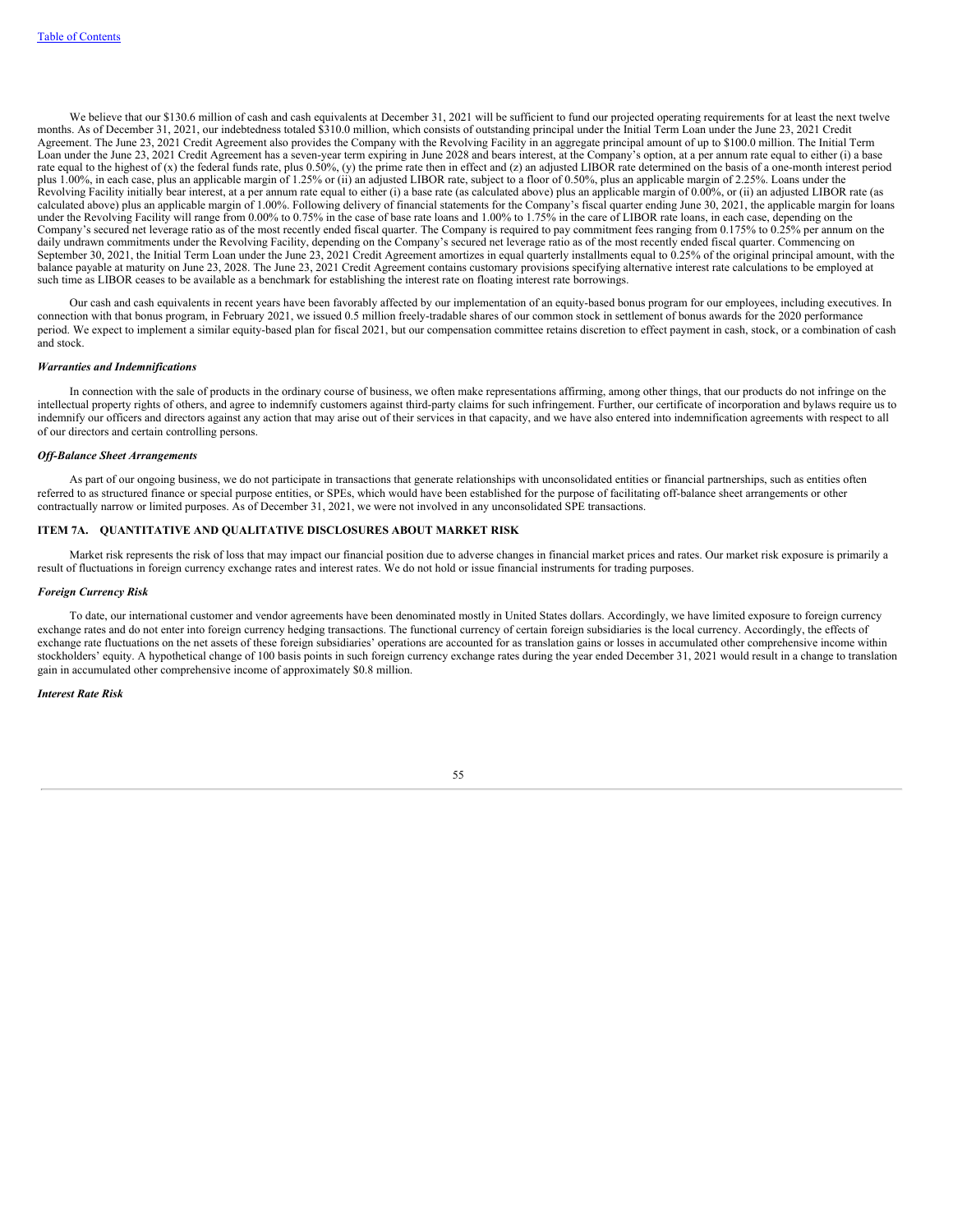We are subject to a variable amount of interest on the principal balance of our credit agreements described above and could be adversely impacted by rising interest rates in the future. If LIBOR interest rates had increased by 10% during the periods presented, the rate increase would have resulted in an immaterial increase to interest expense.

### **ITEM 8. FINANCIAL STATEMENTS AND SUPPLEMENTARY DATA**

The financial statements and supplementary data required by this item are included in Part IV, Item 15 of this Report.

# **ITEM 9. CHANGES IN AND DISAGREEMENTS WITH ACCOUNTANTS ON ACCOUNTING AND FINANCIAL DISCLOSURE**

None.

**ITEM 9A. CONTROLS AND PROCEDURES**

### *Evaluation of Disclosure and Procedures*

We maintain disclosure controls and procedures that are designed to ensure that information required to be disclosed in our periodic reports filed with the SEC is recorded, processed, summarized and reported within the time periods specified in the rules and forms of the SEC and that such information is accumulated and communicated to our management, including our principal executive officer and principal financial officer, as appropriate, to allow for timely decisions regarding required disclosure. In designing and evaluating the disclosure controls and procedures, management recognizes that any controls and procedures, no matter how well designed and operated, can provide only reasonable assurance of achieving the desired control objectives, and no evaluation of controls and procedures can provide absolute assurance that all control issues and instances of fraud, if any, within a company have been detected. Management is required to apply its judgment in evaluating the cost-benefit relationship of possible controls and procedures.

As required by Rule 13a-15(b) of the Securities Exchange Act of 1934, as amended, or the Exchange Act, prior to filing this Form 10-K, we carried out an evaluation, under the supervision and with the participation of our management, including our principal executive officer and principal financial officer, of the effectiveness of the design and operation of our disclosure controls and procedures (as defined in Rules 13a-15(e) and 15d-15(e) of the Exchange Act) as of the end of the period covered by this Form 10-K. Based on their evaluation, our principal executive officer and principal financial officer concluded that our disclosure controls and procedures were effective as of the end of the period covered by this Form 10-K.

#### *Management's Annual Report on Internal Controls over Financial Reporting*

Our management, including our principal executive officer and principal financial officer, is responsible for establishing and maintaining adequate internal control over financial reporting, as defined in Rules 13a-15(f) and 15d-15(f) under the Exchange Act. Our management, including our principal executive officer and principal financial officer, evaluated the effectiveness of our internal control over financial reporting based on criteria established in the Internal Control — Integrated Framework (2013) issued by the Committee of Sponsoring Organizations of the Treadway Commission (COSO). Based upon that evaluation, management concluded that our internal control over financial reporting was effective as of December 31, 2021. The effectiveness of our internal control over financial reporting as of December 31, 2021 has been audited by Grant Thornton LLP, an independent registered public accounting firm, and Grant Thornton LLP has issued a report on our internal control over financial reporting, which is included herein.

#### *Changes in Internal Control over Financial Reporting*

An evaluation was performed under the supervision and with the participation of our management, including our principal executive officer and principal financial officer, to determine whether any change in our internal control over financial reporting occurred during the fiscal quarter ended December 31, 2021 that materially affected, or is reasonably likely to materially affect, our internal control over financial reporting. There were no changes in our internal control over financial reporting identified in connection with the evaluation required by paragraph (d) of Rule 13a-15 or Rule 15d-15 of the Securities Exchange Act of 1934, as amended, that has materially affected, or is reasonably likely to materially affect, our internal control over financial reporting.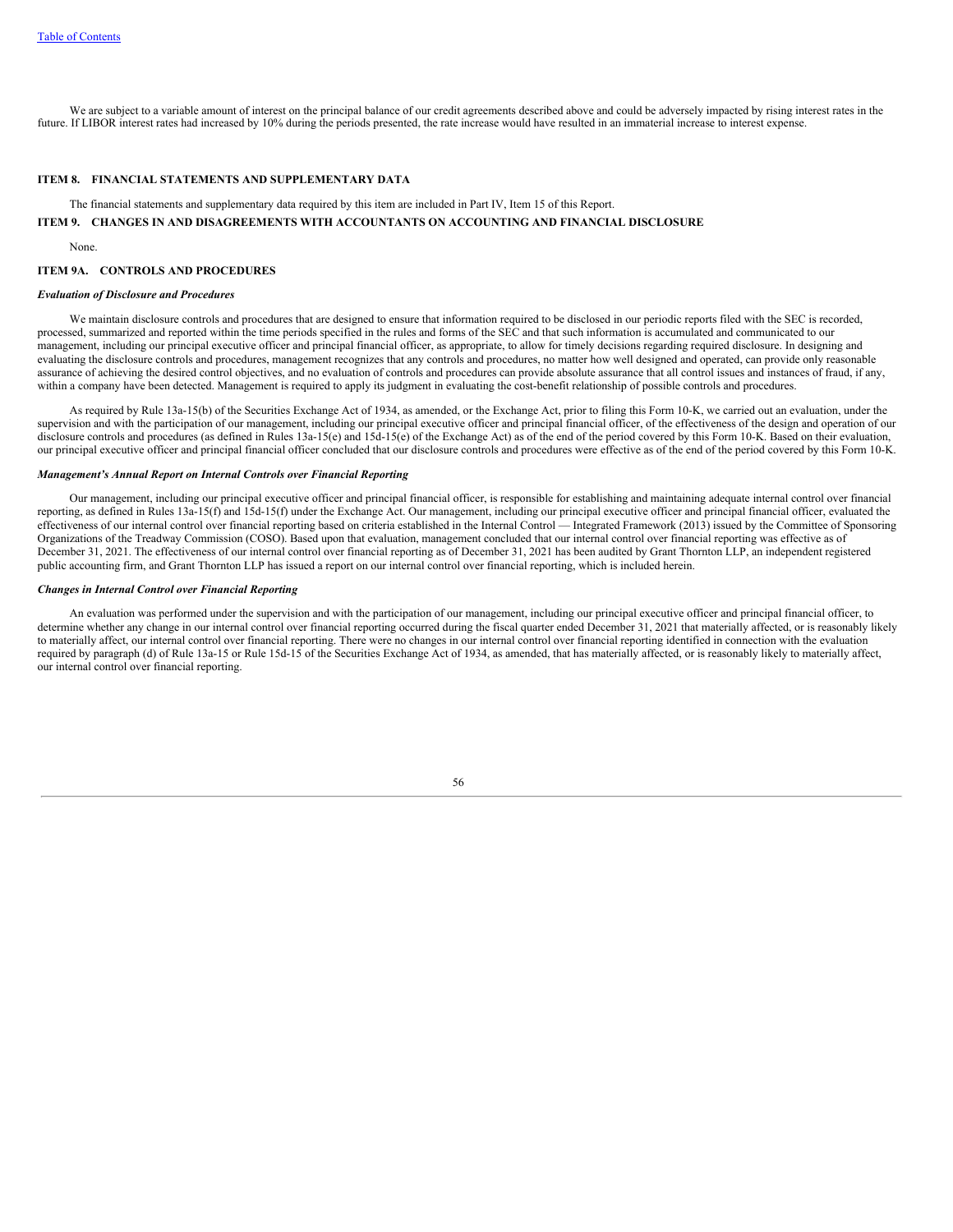### **REPORT OF INDEPENDENT REGISTERED PUBLIC ACCOUNTING FIRM**

Board of Directors and Stockholders MaxLinear, Inc.

#### **Opinion on internal control over financial reporting**

We have audited the internal control over financial reporting of MaxLinear, Inc. (a Delaware corporation) and subsidiaries (the "Company") as of December 31, 2021, based on criteria established in the 2013 *Internal Control—Integrated Framework* issued by the Committee of Sponsoring Organizations of the Treadway Commission ("COSO"). In our opinion, the Company maintained, in all material respects, effective internal control over financial reporting as of December 31, 2021, based on criteria established in the 2013 *Internal Control— Integrated Framework* issued by COSO.

We also have audited, in accordance with the standards of the Public Company Accounting Oversight Board (United States) ("PCAOB"), the consolidated financial statements of the Company as of and for the year ended December 31, 2021, and our report dated February 2, 2022 expressed an unqualified opinion on those financial statements.

#### **Basis for opinion**

The Company's management is responsible for maintaining effective internal control over financial reporting and for its assessment of the effectiveness of internal control over financial reporting, included in the accompanying Management's Annual Report on Internal Control over Financial Reporting ("Management's Report"). Our responsibility is to express an opinion on the Company's internal control over financial reporting based on our audit. We are a public accounting firm registered with the PCAOB and are required to be independent with respect to the Company in accordance with the U.S. federal securities laws and the applicable rules and regulations of the Securities and Exchange Commission and the PCAOB.

We conducted our audit in accordance with the standards of the PCAOB. Those standards require that we plan and perform the audit to obtain reasonable assurance about whether effective internal control over financial reporting was maintained in all material respects. Our audit included obtaining an understanding of internal control over financial reporting, assessing the risk that a material weakness exists, testing and evaluating the design and operating effectiveness of internal control based on the assessed risk, and performing such other procedures as we considered necessary in the circumstances. We believe that our audit provides a reasonable basis for our opinion.

## **Definition and limitations of internal control over financial reporting**

A company's internal control over financial reporting is a process designed to provide reasonable assurance regarding the reliability of financial reporting and the preparation of financial statements for external purposes in accordance with generally accepted accounting principles. A company's internal control over financial reporting includes those policies and procedures that (1) pertain to the maintenance of records that, in reasonable detail, accurately and fairly reflect the transactions and dispositions of the assets of the company; (2) provide reasonable assurance that transactions are recorded as necessary to permit preparation of financial statements in accordance with generally accepted accounting principles, and that receipts and expenditures of the company are being made only in accordance with authorizations of management and directors of the company; and (3) provide reasonable assurance regarding prevention or timely detection of unauthorized acquisition, use, or disposition of the company's assets that could have a material effect on the financial statements.

Because of its inherent limitations, internal control over financial reporting may not prevent or detect misstatements. Also, projections of any evaluation of effectiveness to future periods are subject to the risk that controls may become inadequate because of changes in conditions, or that the degree of compliance with the policies or procedures may deteriorate.

/s/ Grant Thornton LLP

Newport Beach, California February 2, 2022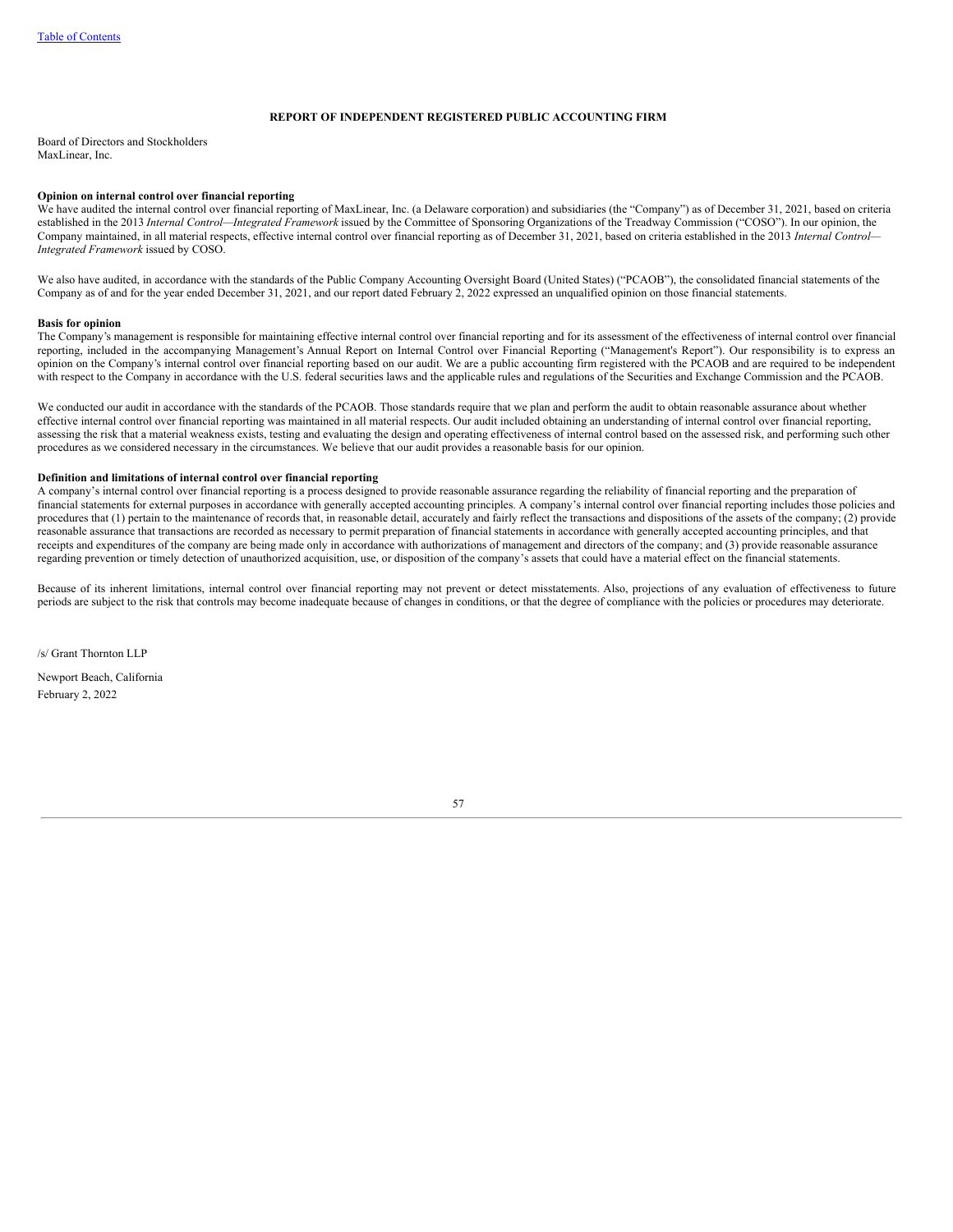# **ITEM 9B. OTHER INFORMATION**

# None.

# **ITEM 9C. DISCLOSURE REGARDING FOREIGN JURISDICTIONS THAT PREVENT INSPECTION**

Not applicable.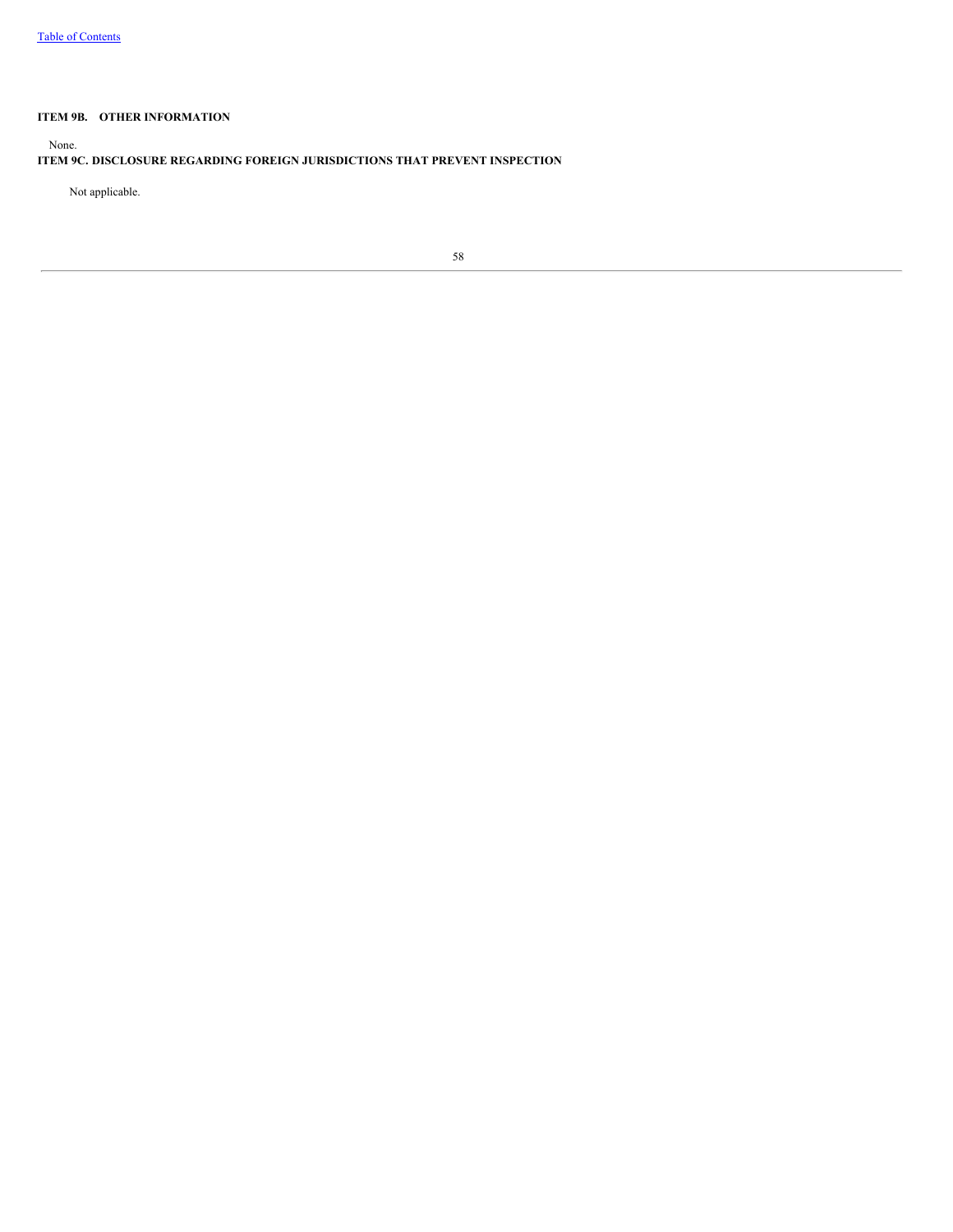# **PART III**

## **ITEM 10. DIRECTORS, EXECUTIVE OFFICERS AND CORPORATE GOVERNANCE**

The information required by Item 10 with respect to our directors and executive officers will be either (i) included in an amendment to this Annual Report on Form 10-K or (ii) incorporated by reference to our Definitive Proxy Statement to be filed in connection with our 2022 Annual Meeting of Stockholders, or the 2022 Proxy Statement. Such amendment in the 2022 Proxy Statement will be filed with the Securities and Exchange Commission no later than 120 days after December 31, 2021.

Item 405 of Regulation S-K calls for disclosure of any known late filing or failure by an insider to file a report required by Section 16(a) of the Exchange Act. This information will be contained under the caption "Related Person Transactions and Section 16(a) Beneficial Ownership Reporting Compliance" in either an amendment to this Annual Report on Form 10-K or the 2022 Proxy Statement and is incorporated herein by reference.

#### **Code of Conduct**

We have adopted a code of ethics and employee conduct that applies to our board of directors and all of our employees, including our chief executive officer and principal financial officer.

Our code of conduct is available at our website by visiting www.maxlinear.com and clicking through "Investors," "Corporate Governance," "Governance," "Governance," "Governance," Documents," and "Code of Conduct." When required by the rules of the NASDAQ Stock Market LLC, or NASDAQ, or the Securities and Exchange Commission, or SEC, we will disclose any future amendment to, or waiver of, any provision of the code of conduct for our chief executive officer and principal financial officer or any member or members of our board of directors on our website within four business days following the date of such amendment or waiver.

The information required by Item 10 with respect to our audit committee is incorporated by reference from the information set forth under the caption "Corporate Governance and Board of Directors — Board Committees" in either an amendment to this Annual Report on Form 10-K or the 2022 Proxy Statement.

#### **ITEM 11. EXECUTIVE COMPENSATION**

The information required by Item 11 is incorporated by reference from the information set forth under the captions "Compensation of Non-Employee Directors" and "Executive Compensation" in either an amendment to this Annual Report on Form 10-K or our 2022 Proxy Statement.

## **ITEM 12. SECURITY OWNERSHIP OF CERTAIN BENEFICAL OWNERS AND MANAGEMENT AND RELATED STOCKHOLDER MATTERS**

The information required by Item 12 is incorporated by reference from the information set forth under the captions "Executive Compensation — Equity Compensation Plan Information" and "Security Ownership" in either an amendment to this Annual Report on Form 10-K or our 2022 Proxy Statement.

#### **ITEM 13. CERTAIN RELATIONSHIPS AND RELATED TRANSACTIONS, AND DIRECTOR INDEPENDENCE**

The information required by Item 13 is incorporated by reference from the information set forth under the captions "Corporate Governance and Board of Directors — Director Independence" and "Related Person Transactions and Section 16(a) Beneficial Ownership Reporting Compliance" in either an amendment to this Annual Report on Form 10-K or our 2022 Proxy Statement.

### **ITEM 14. PRINCIPAL ACCOUNTING FEES AND SERVICES**

The information required by Item 14 is incorporated by reference from the information set forth under the caption "Proposal Number 3 - Ratification of Appointment of Independent Registered Public Accounting Firm" in either an amendment to this Annual Report on Form 10-K or our 2022 Proxy Statement.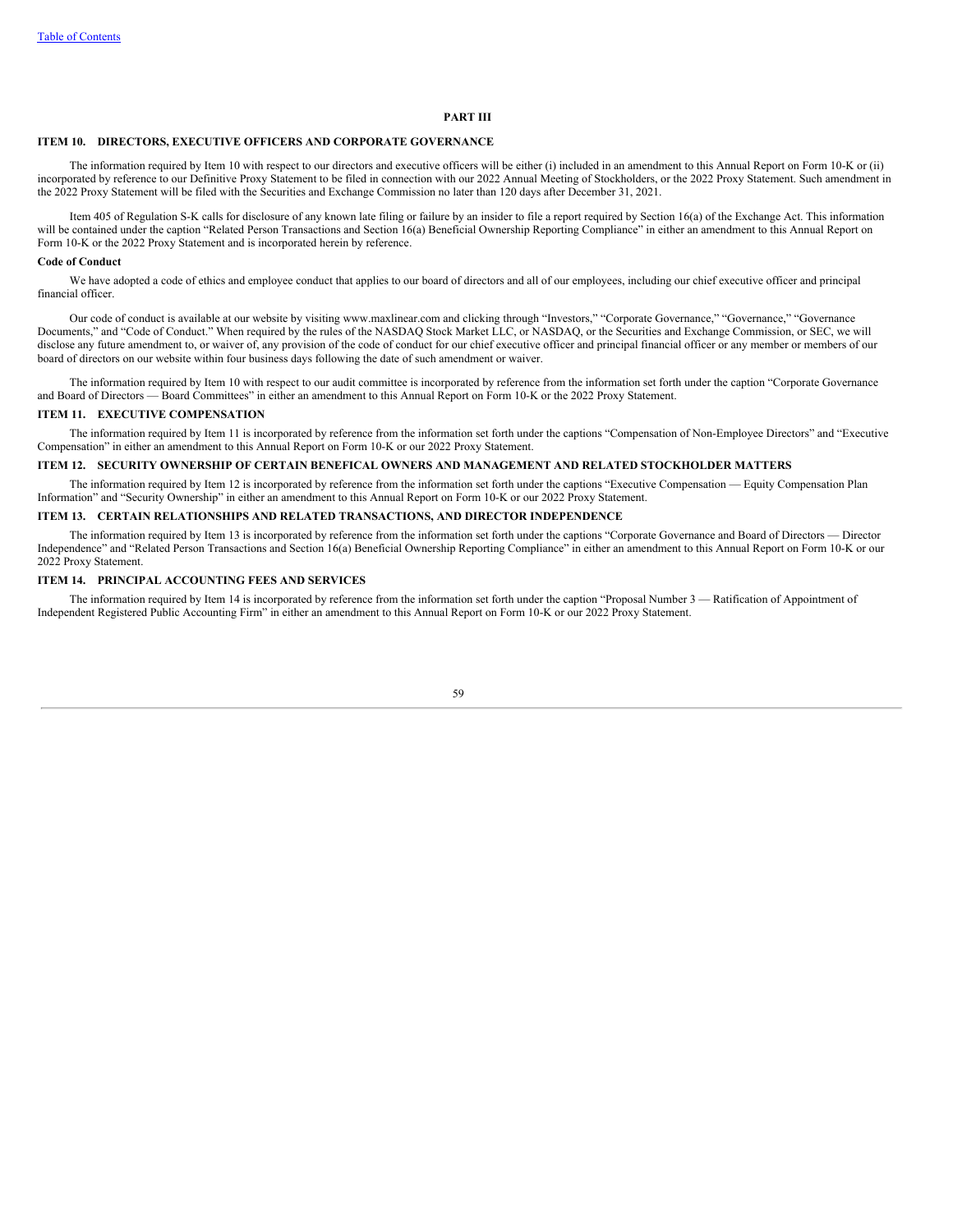# **PART IV — FINANCIAL INFORMATION**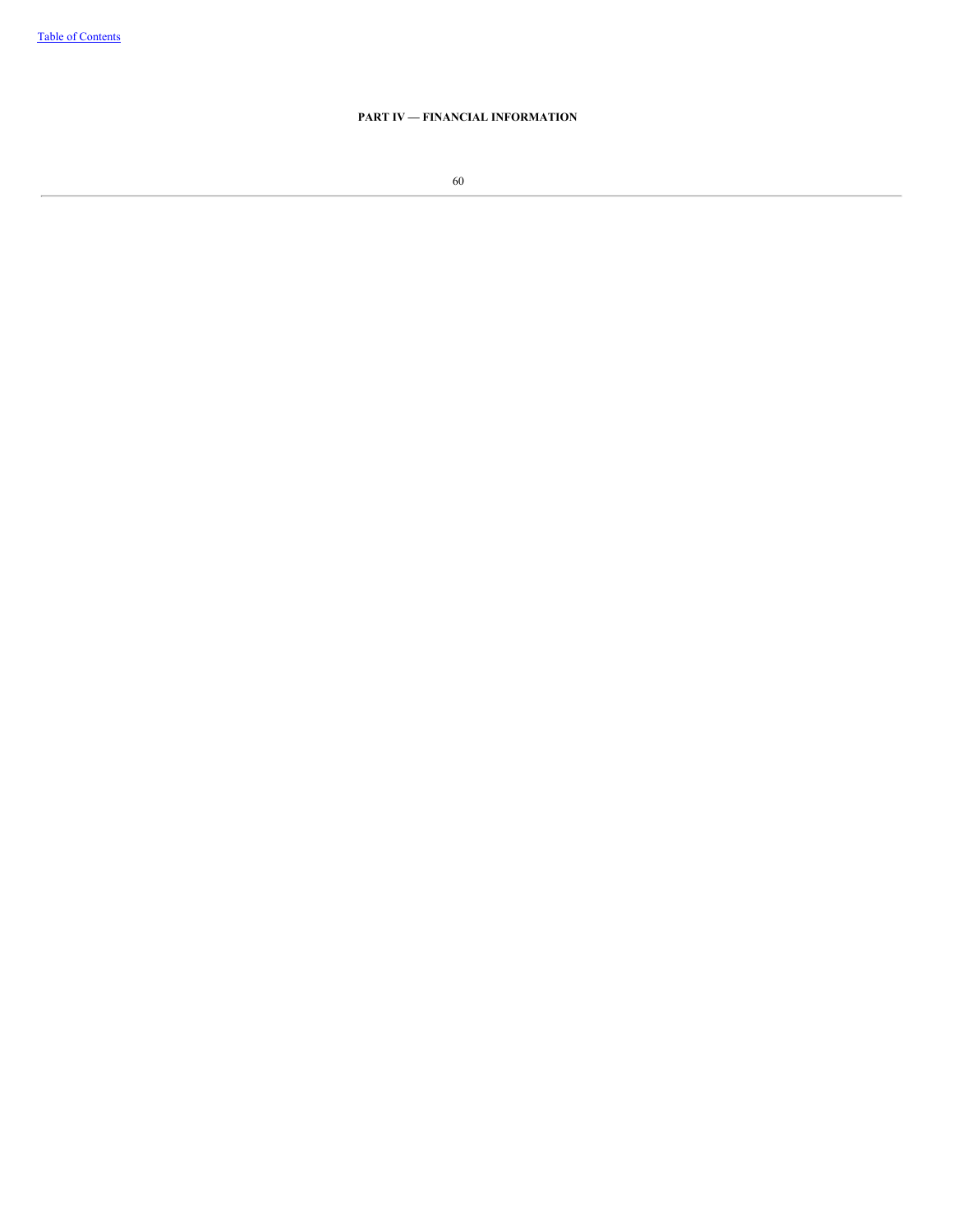# **ITEM 15. EXHIBITS, FINANCIAL STATEMENT SCHEDULES**

# *a) Documents filed as part of the report*

*1. Financial Statements*

Our consolidated financial statements are attached hereto and listed on the Index to Consolidated Financial Statements of this Annual Report on Form 10-K.

*2. Financial Statement Schedules*

Schedule II. Valuation and Qualifying Accounts —Years ended December 31, 2021, 2020 and 2019

All other schedules are omitted as the required information is inapplicable, or the information is presented in the financial statements or related notes.

# **SCHEDULE II – VALUATION AND QUALIFYING ACCOUNTS (in thousands):**

|                                                                           |                                        |                          |               | <b>Additions</b><br>(deductions) |               |                          |     |               |               |                           |
|---------------------------------------------------------------------------|----------------------------------------|--------------------------|---------------|----------------------------------|---------------|--------------------------|-----|---------------|---------------|---------------------------|
| Classification                                                            | <b>Balance at</b><br>beginning of year |                          |               | charged to<br>expenses           |               | <b>Other Additions</b>   |     | (Deductions)  |               | Balance at end of<br>year |
| Allowance for credit losses (previously, allowance for doubtful accounts) |                                        |                          |               |                                  |               |                          |     |               |               |                           |
| 2021                                                                      | <sup>\$</sup>                          | $\overline{\phantom{a}}$ | $\mathcal{S}$ | $\overline{\phantom{0}}$         | $\mathcal{S}$ | $\overline{\phantom{m}}$ | -\$ | $\frac{1}{2}$ | $\mathcal{S}$ |                           |
| 2020                                                                      |                                        |                          |               |                                  |               |                          |     |               |               |                           |
| 2019                                                                      |                                        | 46                       |               | $\overline{\phantom{a}}$         |               |                          |     | (46)          |               |                           |
| Warranty reserves                                                         |                                        |                          |               |                                  |               |                          |     |               |               |                           |
| 2021                                                                      | $\mathbf{s}$                           | 700                      | - \$          | 514 \$                           |               | $\overline{\phantom{m}}$ |     | $(440)$ \$    |               | 774                       |
| 2020                                                                      |                                        | 553                      |               | 300                              |               |                          |     | (153)         |               | 700                       |
| 2019                                                                      |                                        | 519                      |               | 74                               |               |                          |     | (40)          |               | 553                       |
| Valuation allowance for deferred tax assets                               |                                        |                          |               |                                  |               |                          |     |               |               |                           |
| 2021                                                                      | $\mathbf{s}$                           | 71,811                   | <sup>\$</sup> | $(3,660)$ \$                     |               |                          |     |               | \$            | 68,151                    |
| 2020                                                                      |                                        | 77,957                   |               | (7,385)                          |               | 1,239                    |     |               |               | 71,811                    |
| 2019                                                                      |                                        | 79,196                   |               | (1,239)                          |               |                          |     |               |               | 77,957                    |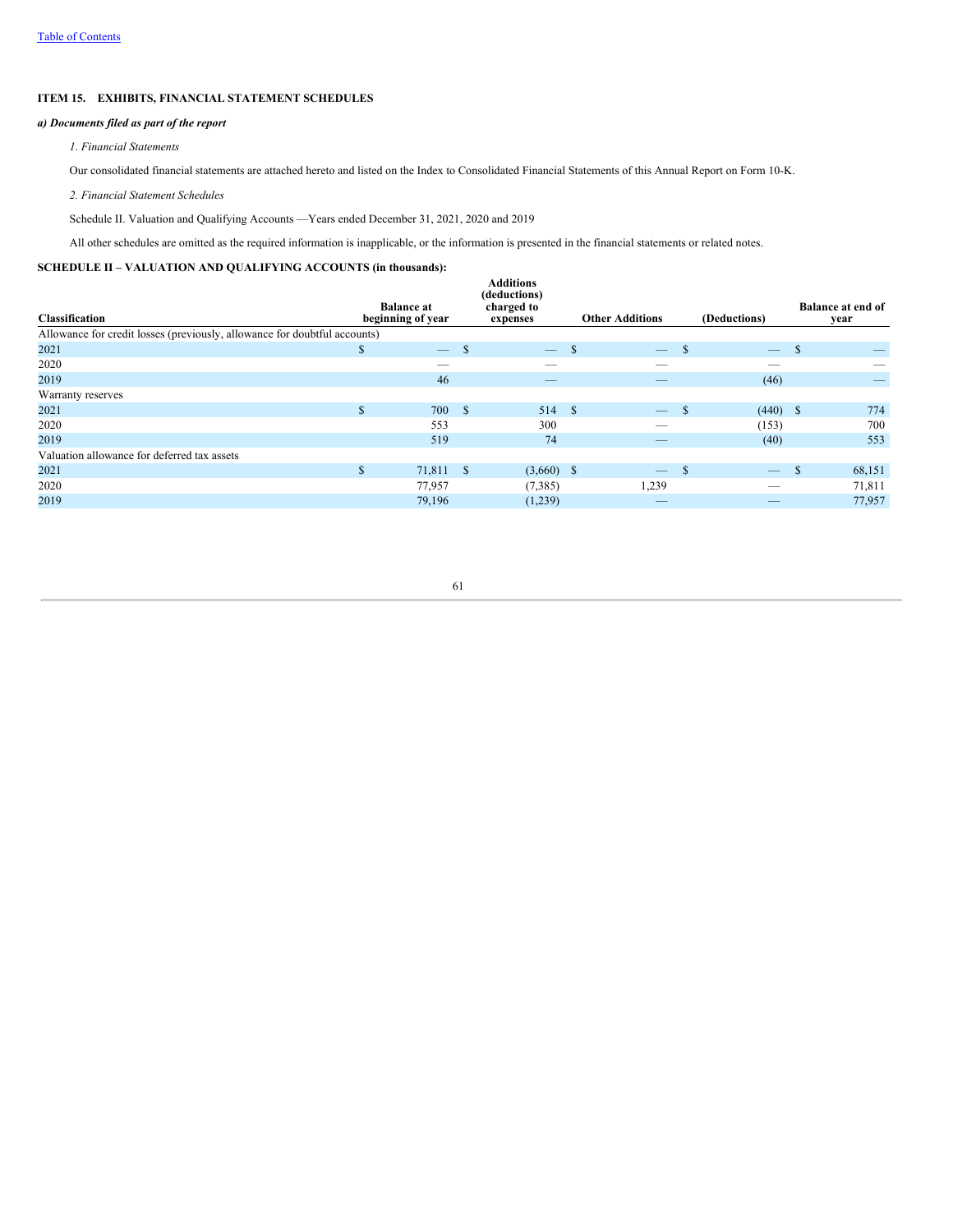| 3. Exhibits           |                                                                                                                                                                                                                                                                                                                                                                                         |
|-----------------------|-----------------------------------------------------------------------------------------------------------------------------------------------------------------------------------------------------------------------------------------------------------------------------------------------------------------------------------------------------------------------------------------|
| <b>Exhibit Number</b> | <b>Exhibit Title</b>                                                                                                                                                                                                                                                                                                                                                                    |
| 2.1                   | Asset Purchase Agreement, dated as of April 5, 2020, by and among MaxLinear, Inc., a Delaware corporation, Intel Corporation, a Delaware<br>corporation, and MaxLinear Asia Singapore Private Limited, a wholly-owned subsidiary of MaxLinear (incorporated by reference to Exhibit 2.1 to<br>the Registrant's Current Report on Form 8-K filed on April 6, 2020 (File No. 001-34666)). |
| 3.1                   | Registrant's Amended and Restated Certificate of Incorporation, as filed with the Secretary of State of the State of Delaware on March 29,<br>2010 (incorporated by reference to Exhibit 3.5 of the Registrant's Registration Statement on Form S-1 and all amendments thereto (File No. 333-<br>$162947$ ).                                                                            |
| 3.2                   | Registrant's Amended and Restated Bylaws, as amended to date (incorporated by reference to Exhibit 3.2 to the Registrant's Current Report<br>on Form 8-K filed on April 14, 2021 (File No. 001-34666)).                                                                                                                                                                                 |
| 4.1                   | Specimen common stock certificate of Registrant (incorporated by reference to Exhibit 4.1 of the Registrant's Amendment No. 1 on Form 8-<br>A filed on March 30, 2017 (File No. 001-34666)).                                                                                                                                                                                            |
| $*4.2$                | Description of the registrant's securities registered pursuant to Section 12 of the Securities Exchange Act of 1934.                                                                                                                                                                                                                                                                    |
| $+10.1$               | Form of Director and Executive Officer Indemnification Agreement (incorporated by reference to Exhibit 10.1 of the Registrant's<br>Registration Statement on Form S-1 and all amendments thereto (File No. 333-162947)).                                                                                                                                                                |
| $+10.2$               | Form of Director and Controlling Person Indemnification Agreement (incorporated by reference to Exhibit 10.2 of the Registrant's<br>Registration Statement on Form S-1 and all amendments thereto (File No. 333-162947)).                                                                                                                                                               |
| $+10.3$               | 2010 Equity Incentive Plan, as amended on December 13, 2018 (incorporated by reference to Exhibit 10.3 of the Registrant's Current<br>Report on Form 8-K filed on December 19, 2018 (File No. 001-34666)).                                                                                                                                                                              |
| $+10.4$               | Form of Agreement under the 2010 Equity Incentive (incorporated by reference to Exhibit 10.7 of the Registrant's Ouarterly Report on<br>Form 10-O filed on July 28, 2011 (File No. 001-34666)).                                                                                                                                                                                         |
| $+10.5$               | 2010 Employee Stock Purchase Plan, as amended (incorporated by reference to Exhibit 10.8 of the Registrant's Current Report on Form 8-K<br>filed on August 15, 2016 (File No. 001-34666)).                                                                                                                                                                                              |
| $+10.6$               | Form of Change in Control Agreement for Executive Officers (incorporated herein by reference to Exhibit 10.13 of the Registrant's Annual<br>Report on Form 10-K filed on February 17, 2016).                                                                                                                                                                                            |
| $\dagger 10.7$        | Intellectual Property License Agreement, dated June 18, 2009, between the Registrant and Intel Corporation, (incorporated by reference to<br>Exhibit 10.16 of the Registrant's Registration Statement on Form S-1 and all amendments thereto (File No. 333-162947)).                                                                                                                    |
| $+10.8$               | Employment Offer Letter, dated November 9, 2012, between the Registrant and Will Torgerson (incorporated by reference to Exhibit 10.17<br>of the Registrant's Annual Report on Form 10-K filed on February 6, 2013 (File No. 001-34666).                                                                                                                                                |
| 10.9                  | Lease Agreement, dated December 17, 2013, between Registrant and The Campus Carlsbad, LLC (incorporated by reference to Exhibit<br>10.26 of the Registrant's Annual Report on Form 10-K filed on February 7, 2014 (File No. 001-34666)).                                                                                                                                                |
| 10.10                 | First Amendment to Lease, dated May 6, 2015, between Registrant, on the one hand, and Brookwood CB I, LLC and Brookwood CB II.<br>LLC, as tenants in common and successors-in-interest to The Campus Carlsbad, LLC, on the other hand (incorporated by reference to Exhibit 10.1)<br>of Registrant's Quarterly Report on Form 10-Q filed on August 10, 2015 (File No. 333-34666)).      |
| 10.11                 | Lease Agreement, dated November 11, 2015, between Registrant and The Northwestern Mutual Life Insurance Company (incorporated<br>herein by reference to Exhibit 10.33 of the Registrant's Annual Report on Form 10-K filed on February 17, 2016).                                                                                                                                       |
| $+10.12$              | Employment Promotion Letter, dated February 11, 2016, between the Registrant and Connie Kwong (incorporated herein by reference to<br>Exhibit 10.2 of the Registrant's Current Report on Form 10-O filed on May 9, 2016).                                                                                                                                                               |
| 10.13                 | Debt Commitment Letter by and among MaxLinear, Inc., JPMorgan Chase Bank, N.A., Deutsche Bank AG New York Branch, and<br>Deutsche Bank Securities Inc., dated as of March 28, 2017 (incorporated by reference to Exhibit 10.1 to the Registrant's Current Report on Form 8-<br>K/A filed on March 31, 2017 (File No. 001-34666)).                                                       |
| 10.14                 | Credit Agreement, dated as of May 12, 2017, by and among MaxLinear, Inc., the lenders from time to time party thereto, and JPMorgan<br>Chase Bank, N.A., as administrative agent and collateral agent (incorporated by references to Exhibit 10.1 to the Registrant's Current Report on<br>Form 8-K filed on May 12, 2017 (File No. 001-34666)).                                        |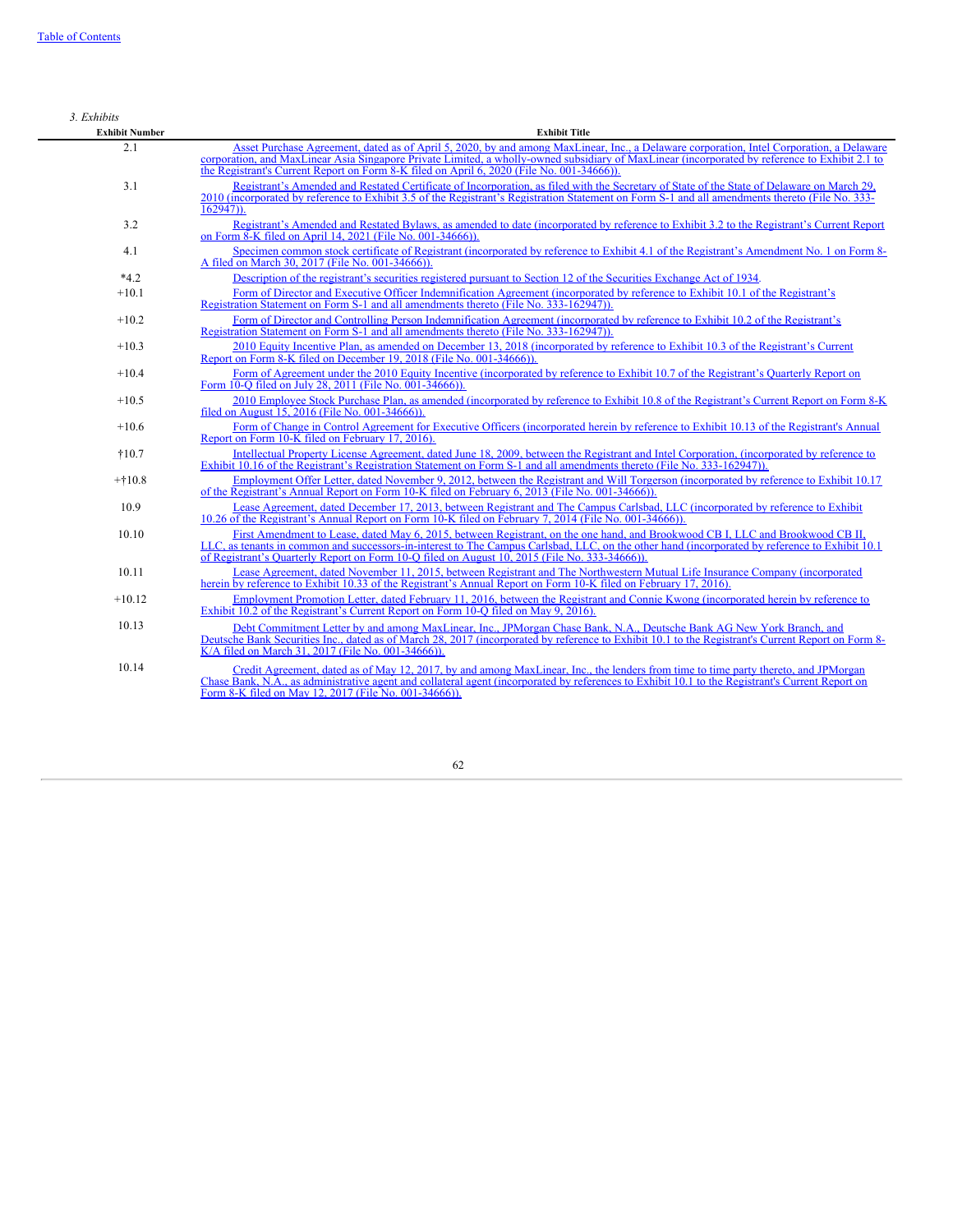L,

| <b>Exhibit Number</b> | <b>Exhibit Title</b>                                                                                                                                                                                                                                                                                                                     |
|-----------------------|------------------------------------------------------------------------------------------------------------------------------------------------------------------------------------------------------------------------------------------------------------------------------------------------------------------------------------------|
| 10.15                 | Security Agreement, dated as of May 12, 2017, by and among MaxLinear, Inc., the subsidiary guarantors from time to time party thereto,<br>and JPMorgan Chase Bank, N.A., as collateral agent (incorporated by references to Exhibit 10.2 to the Registrant's Current Report on Form 8-K<br>filed on May 12, 2017 (File No. 001-34666)).  |
| $+10.16$              | Employment Offer Letter, dated June 7, 2018, between the Registrant and Steven Litchfield (incorporated by reference to Exhibit 10.1 to the<br>Registrants Current Report on Form 10-O filed on August 7, 2018 (File No. 001-34666)).                                                                                                    |
| $+10.17$              | Employment Offer Letter, dated June 27, 2018, between the Registrant and Michael Bollesen (incorporated by reference to Exhibit 10.2 to<br>the Registrants Current Report on Form 10-O filed on August 7, 2018 (File No. 001-34666)).                                                                                                    |
| $+10.18$              | Form of Change in Control Agreement for Chief Executive Officer and Chief Financial Officer, as amended (incorporated herein by<br>reference to Exhibit 10.1 of the Registrant's Form 8-K filed on December 19, 2018 (File No. 001-34666)).                                                                                              |
| $+10.19$              | Form of Change in Control Agreement for Executive Officers, as amended (incorporated herein by reference to Exhibit 10.2 of the<br>Registrant's Form 8-K filed on December 19, 2018 (File No. 001-34666)).                                                                                                                               |
| $+10.20$              | Executive Incentive Bonus Plan, as amended on December 13, 2018 (incorporated by reference to Exhibit 10.4 of the Registrant's Current<br>Report on Form 8-K filed on December 19, 2018 (File No. 001-34666)).                                                                                                                           |
| $+10.21$              | Clawback Policy, as adopted on December 13, 2018 (incorporated by reference to Exhibit 10.5 of the Registrant's Current Report on Form<br>8-K filed on December 19, 2018 (File No. 001-34666)).                                                                                                                                          |
| $+10.22$              | Form of Restricted Stock Unit Award Agreement for Performance-Based Awards under the 2010 Equity Incentive Plan (incorporated herein<br>by reference to Exhibit 10.1 of the Registrant's Form 10-O filed on July 25, 2019 (File No. 001-34666)).                                                                                         |
| 10.23                 | Debt Commitment Letter by and among MaxLinear, Inc., MUFG Union Bank, and Wells Fargo Bank, N.A. dated as of April 5, 2020<br>(incorporated by reference to Exhibit 10.1 to the Registrant's Current Report on Form 8-K filed on April 6, 2020 (File No. 001-34666)).                                                                    |
| 10.24                 | Incremental Amendment No. 1, dated as of July 31, 2020, by and among MaxLinear, the guarantors party thereto, the lenders party thereto,<br>MUFG Bank, Ltd., as administrative agent, and MUFG as collateral agent.                                                                                                                      |
| 10.25                 | Incremental Amendment No. 1, dated as of July 31, 2020, by and among MaxLinear, the guarantors party thereto, the lenders party thereto,<br>MUFG Bank, Ltd., as administrative agent, and MUFG as collateral agent (incorporated by reference to Exhibit 99.1 to the Registrant's Current<br>Report on Form 8-K filed on June 7, 2021)   |
| 10.26                 | Credit Agreement, dated as of June 23, 2021, by and among MaxLinear, Inc., the lenders from time to time party thereto, and Wells Fargo<br>Bank, National Association, as administrative agent and collateral agent (incorporated by reference to Exhibit 10.1 to the Registrant's Current<br>Report on Form 8-K filed on June 24, 2021) |
| 10.27                 | Security Agreement, dated as of June 23, 2021, by and among MaxLinear, Inc., the subsidiary guarantors from time to time party thereto,<br>and Wells Fargo Bank, National Association, as collateral agent (incorporated by reference to Exhibit 10.2 to the Registrant's Current Report on<br>Form 8-K filed on June 24, 2021)          |
| $*11.1$               | Statement re computation of income (loss) per share (included in Part IV, Item 14 of this Form 10-K).                                                                                                                                                                                                                                    |
| $*21.1$               | Subsidiaries of the Registrant.                                                                                                                                                                                                                                                                                                          |
| $*23.1$               | Consent of Independent Registered Public Accounting Firm.                                                                                                                                                                                                                                                                                |
| $*24.1$               | Power of Attorney (included on the signature page of this Form 10-K).                                                                                                                                                                                                                                                                    |
| $*31.1$               | Certification of Principal Executive Officer pursuant to Section 302 of the Sarbanes-Oxley Act of 2002.                                                                                                                                                                                                                                  |
| $*31.2$               | Certification of Principal Financial Officer pursuant to Section 302 of the Sarbanes-Oxley Act of 2002                                                                                                                                                                                                                                   |
| $#*32.1$              | Certification pursuant to 18 U.S.C. Section 1350, as adopted pursuant to Section 906 of the Sarbanes-Oxley Act of 2002.                                                                                                                                                                                                                  |
| 101.INS               | XBRL Instance Document - the instance document does not appear in the interactive data file because its XBRL tags are embedded within the<br>inline XBRL document.                                                                                                                                                                       |
| 101.SCH               | XBRL Taxonomy Extension Schema Document                                                                                                                                                                                                                                                                                                  |
| 101.CAL               | XBRL Taxonomy Extension Calculation Linkbase Document                                                                                                                                                                                                                                                                                    |
| 101.DEF               | XBRL Taxonomy Extension Definition Linkbase Document                                                                                                                                                                                                                                                                                     |
| 101.LAB               | XBRL Taxonomy Extension Label Linkbase Document                                                                                                                                                                                                                                                                                          |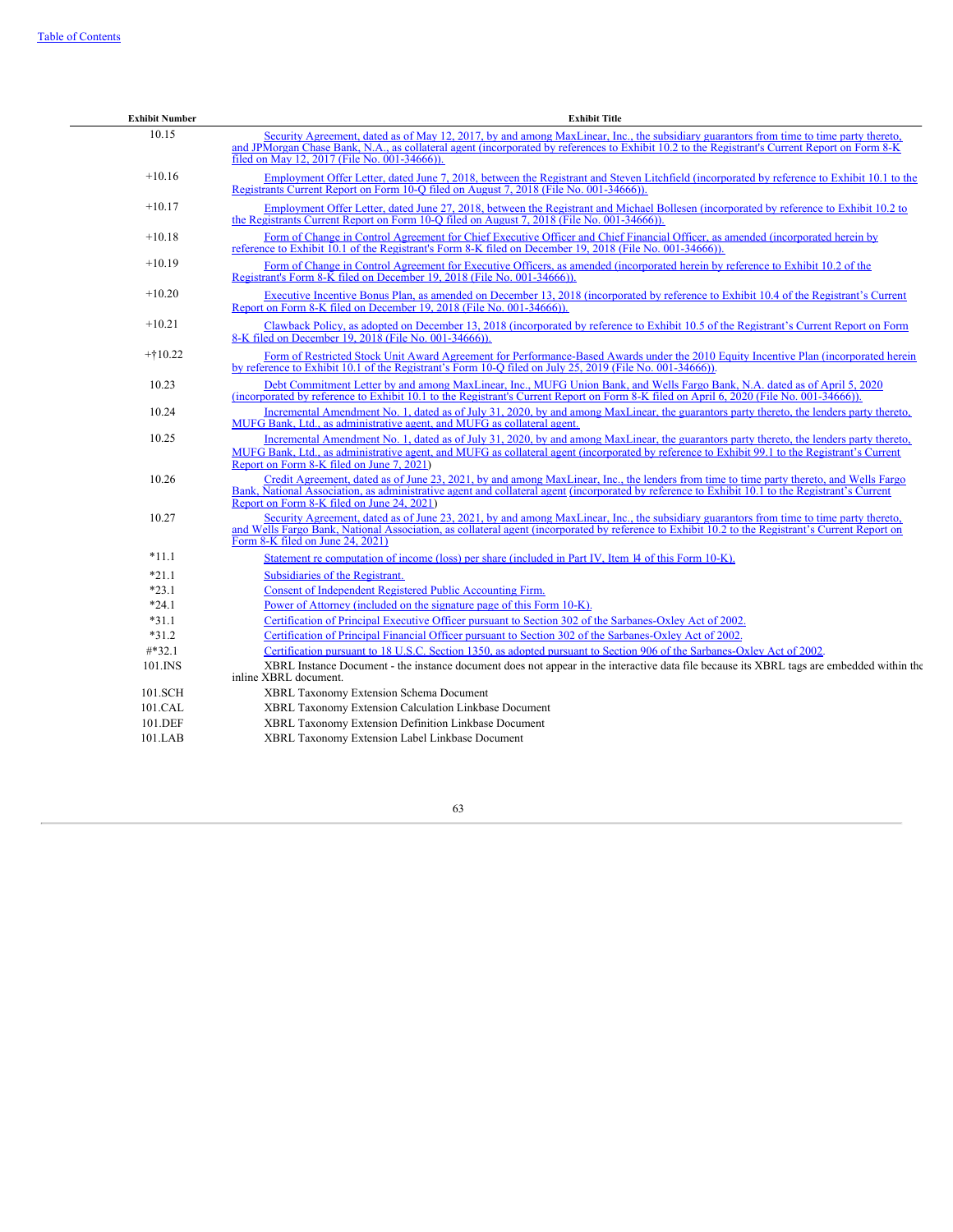| <b>Exhibit Number</b> | Exhibit Title                                                                            |
|-----------------------|------------------------------------------------------------------------------------------|
| 101.PRE               | XBRL Taxonomy Extension Presentation Linkbase Document                                   |
|                       | Cover Page Interactive Data File (formatted as Inline XBRL and contained in Exhibit 101) |

- \* Filed herewith.
- In accordance with Item 601(b)(32)(ii) of Regulation S-K and SEC Release No. 33-8238 and 34-47986, Final Rule: Management's Reports on Internal Control Over Financial<br>Reporting and Certification of Disclosure in Exchange A

+ Indicates a management contract or compensatory plan.

† Confidential treatment has been requested and received for certain portions of these exhibits.

# *(b) Exhibits*

The exhibits filed as part of this report are listed in Item 15(a)(3) of this Form 10-K.

# *(c) Schedules*

<span id="page-63-0"></span>The financial statement schedule required by Regulation S-X and Item 8 of this form is listed in Item 15(a)(2) of this Form 10-K.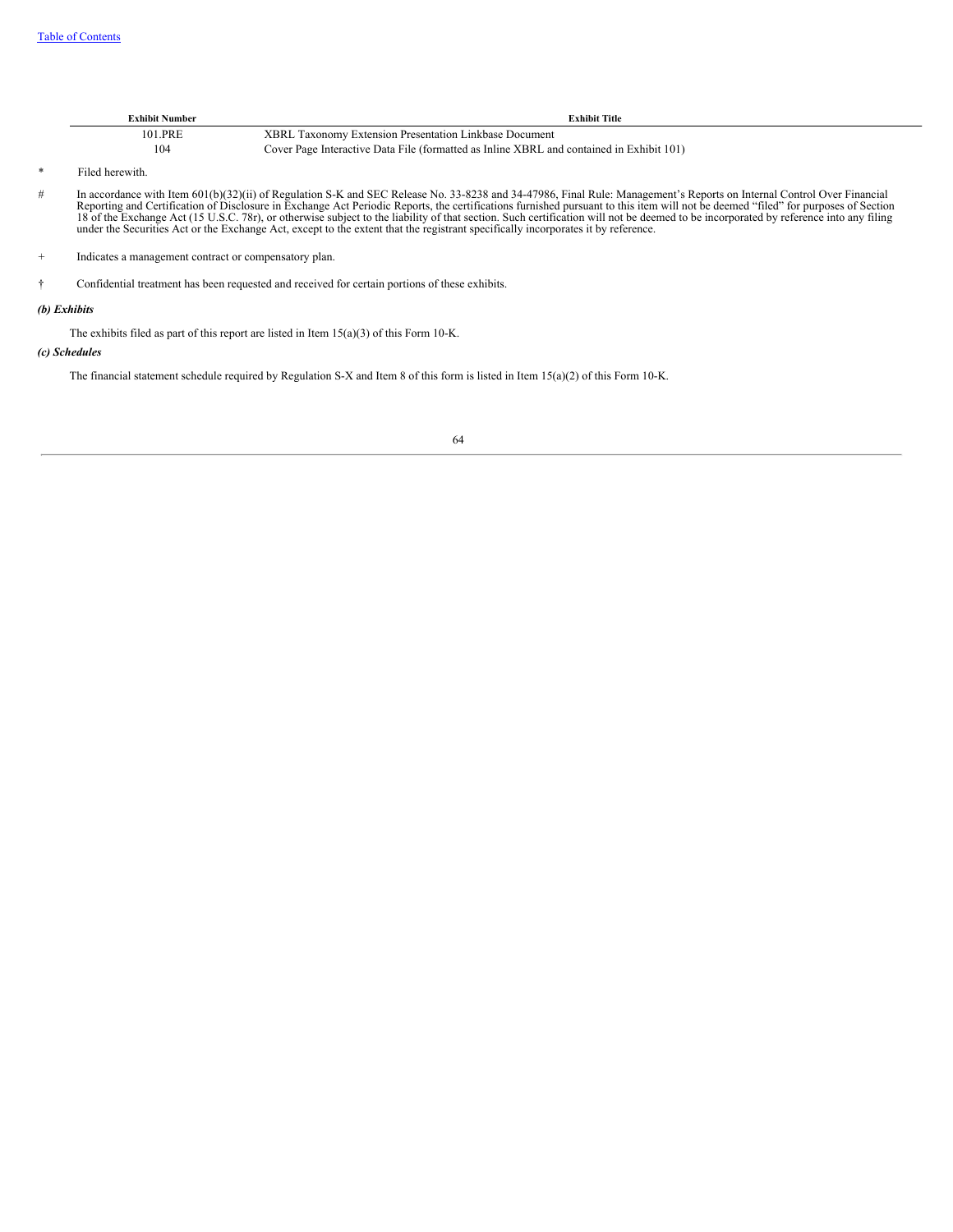# **SIGNATURES**

Pursuant to the requirements of Section 13 or 15 (d) of the Securities Exchange Act of 1934, the registrant has duly caused this report to be signed on its behalf by the undersigned, thereunto duly authorized.

MAXLINEAR, INC.

(Registrant)

By: /s/ KISHORE SEENDRIPU, Ph.D.

Kishore Seendripu, Ph.D. President and Chief Executive Officer Date: February 2, 2022 February 2, 2022 February 2, 2022 February 2, 2022 February 2, 2022 February 2, 2022 February 2, 2022 February 2, 2022 February 2, 2022 February 2, 2022 February 2, 2022 February 2, 2022 February 2,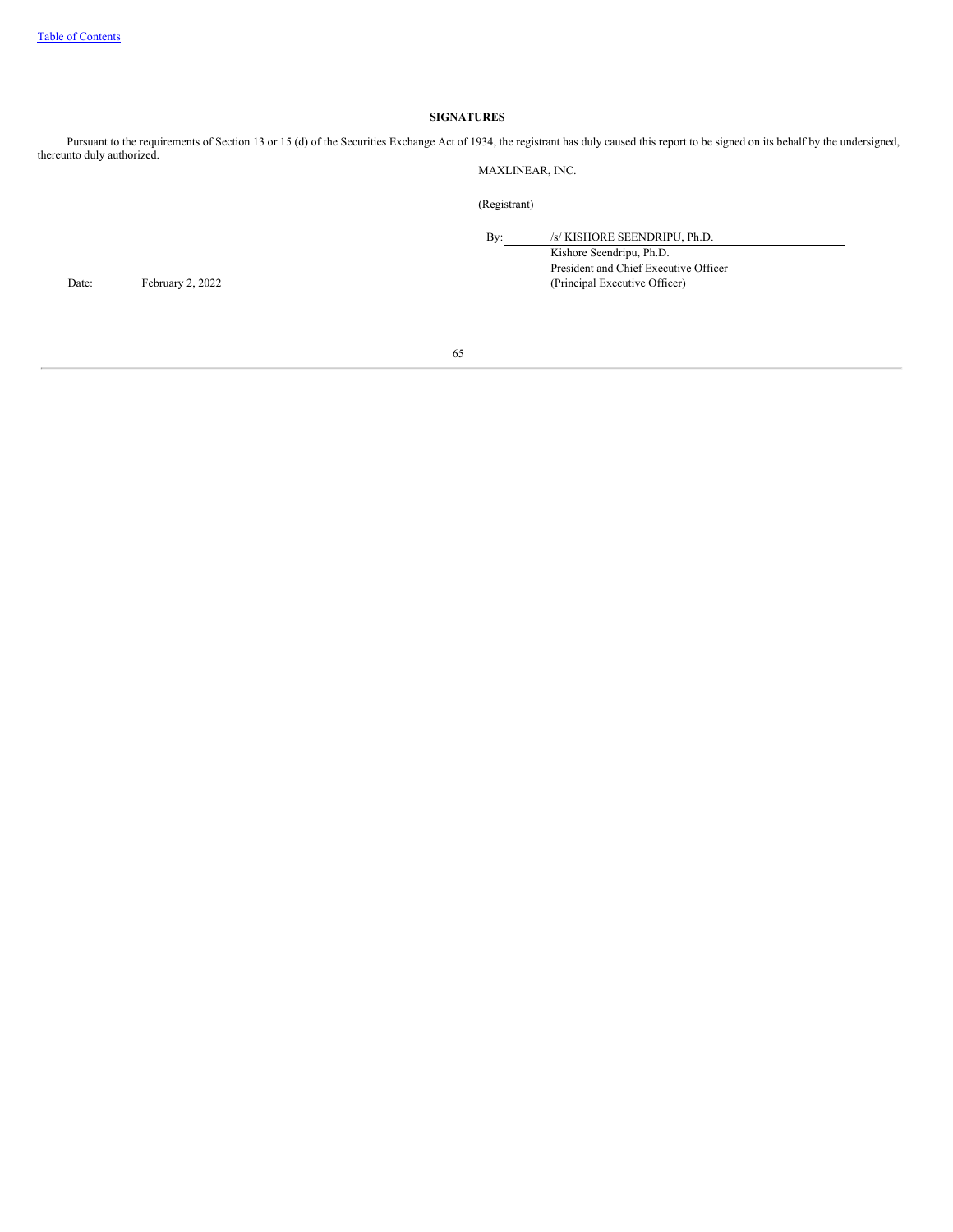# **POWER OF ATTORNEY**

KNOW ALL PERSONS BY THESE PRESENTS, that each person whose signature appears below constitutes and appoints Kishore Seendripu, Ph.D. and Steven Litchfield, and each of them, his true and lawful attorneys-in-fact and agents, with full power of substitution and resubstitution, to sign any and all amendments (including post-effective amendments) to this Annual Report on Form 10-K and to file the same, with all exhibits thereto and other documents in connection therewith, with the Securities and Exchange Commission, granting unto each of said attorneys-in-fact and agents, full power and authority to do and perform each and every act and thing requisite and necessary to be done in connection therewith, as fully to all intents and purposes as he or she might or could do in person, hereby ratifying and confirming all that each of said attorneys-in-facts and agents, or his substitute or substitutes, or any of them, shall do or cause to be done by virtue hereof.

Pursuant to the requirements of the Securities Exchange Act of 1934, this report has been signed below by the following persons on behalf of the registrant and in the capacities and on the dates indicated:

| <b>Signature</b>              | <b>Title</b>                                                 | Date             |
|-------------------------------|--------------------------------------------------------------|------------------|
| /s/ KISHORE SEENDRIPU, Ph.D.  | President, Chief Executive Officer, and Director             | February 2, 2022 |
| Kishore Seendripu, Ph.D.      | (Principal Executive Officer)                                |                  |
| /s/ STEVEN G. LITCHFIELD      | Chief Financial Officer and Chief Corporate Strategy Officer | February 2, 2022 |
| Steven G. Litchfield          | (Principal Financial Officer)                                |                  |
| /s/ CONNIE KWONG              | Corporate Controller                                         | February 2, 2022 |
| Connie Kwong                  | (Principal Accounting Officer)                               |                  |
| /s/ THOMAS E. PARDUN          | Lead Director                                                | February 2, 2022 |
| Thomas E. Pardun              |                                                              |                  |
| /s/ DANIEL A. ARTUSI          | Director                                                     | February 2, 2022 |
| Daniel A. Artusi              |                                                              |                  |
| /s/ CAROLYN D. BEAVER         | Director                                                     | February 2, 2022 |
| Carolyn D. Beaver             |                                                              |                  |
| /s/ GREGORY P. DOUGHERTY      | Director                                                     | February 2, 2022 |
| Gregory P. Dougherty          |                                                              |                  |
| /s/ TSU-JAE KING LIU, Ph.D.   | Director                                                     | February 2, 2022 |
| Tsu-Jae King Liu, Ph.D.       |                                                              |                  |
| /s/ ALBERT J. MOYER           | Director                                                     | February 2, 2022 |
| Albert J. Moyer               |                                                              |                  |
| /s/ DONALD E. SCHROCK         | Director                                                     | February 2, 2022 |
| Donald E. Schrock             |                                                              |                  |
| /s/ THEODORE TEWKSBURY, Ph.D. | Director                                                     | February 2, 2022 |
| Theodore Tewksbury, Ph.D.     |                                                              |                  |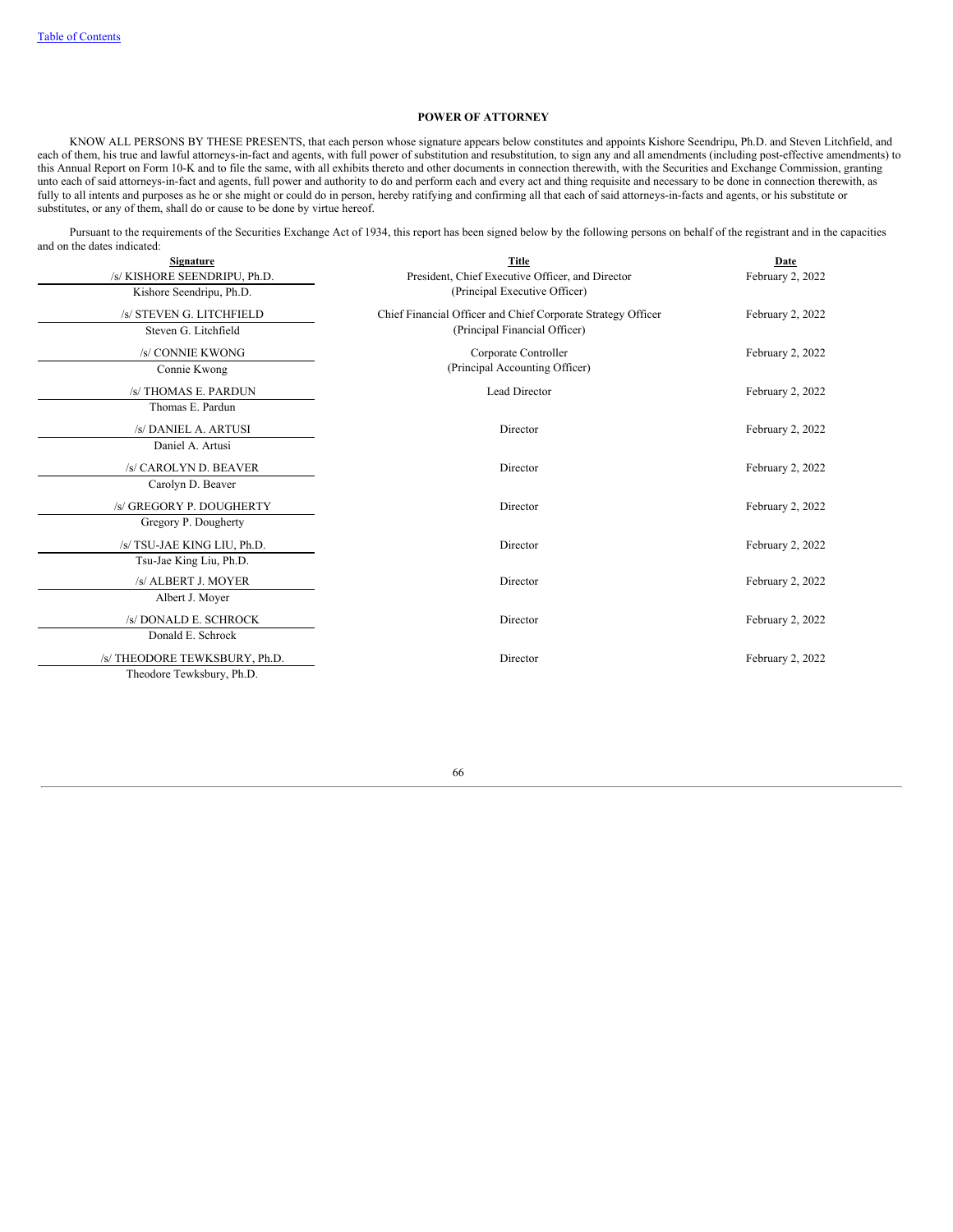# **MaxLinear, Inc.**

# **Index to Consolidated Financial Statements**

<span id="page-66-0"></span>

| Report of Independent Registered Public Accounting Firm (PCAOB ID Number 248) |    |
|-------------------------------------------------------------------------------|----|
| <b>Consolidated Balance Sheets</b>                                            | 70 |
| <b>Consolidated Statements of Operations</b>                                  | 71 |
| <b>Consolidated Statements of Comprehensive Income (Loss)</b>                 | 72 |
| <b>Consolidated Statements of Stockholders' Equity</b>                        | 73 |
| <b>Consolidated Statements of Cash Flows</b>                                  | 74 |
| <b>Notes to Consolidated Financial Statements</b>                             | 75 |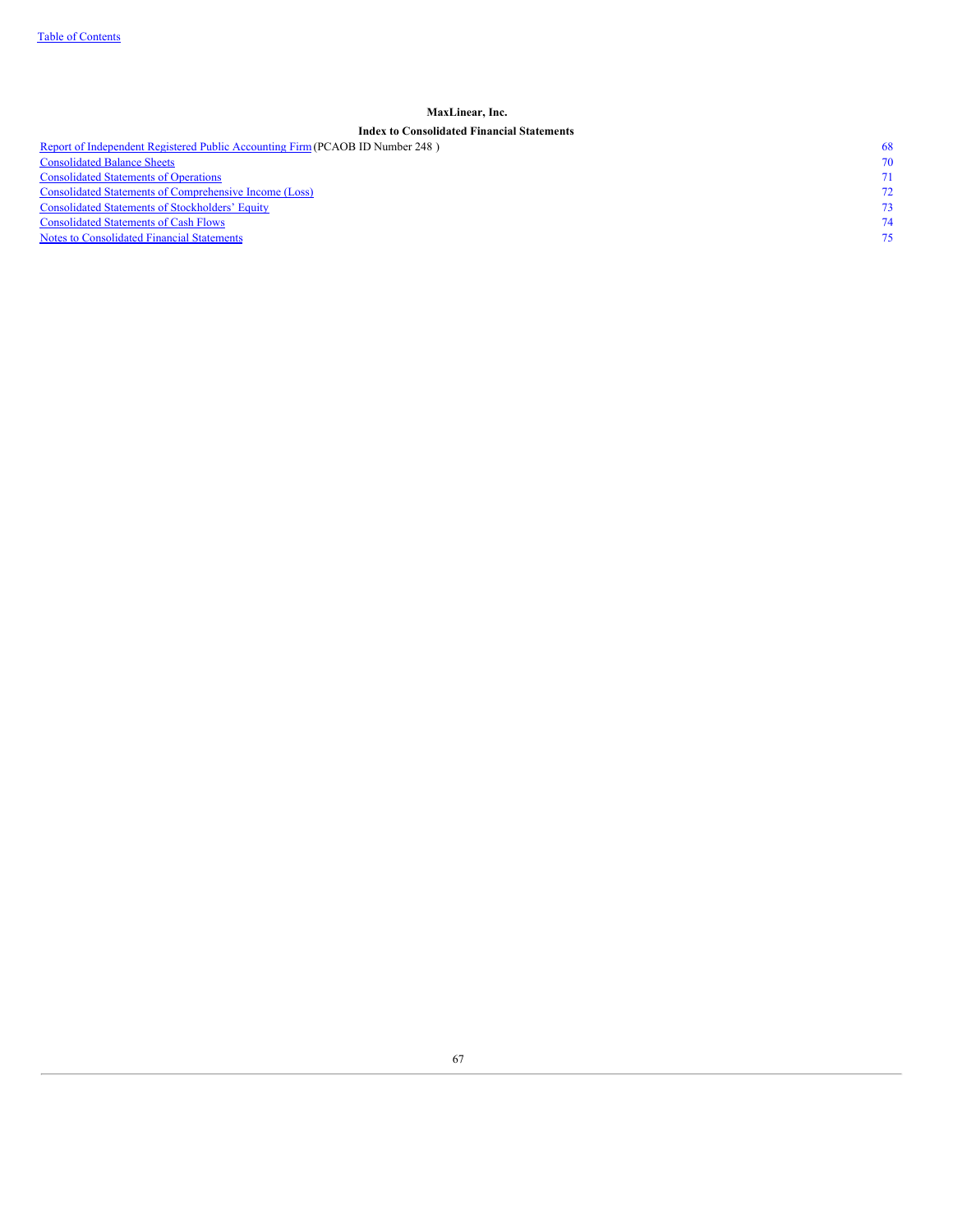# **REPORT OF INDEPENDENT REGISTERED PUBLIC ACCOUNTING FIRM**

Board of Directors and Stockholders MaxLinear, Inc.

## **Opinion on the financial statements**

We have audited the accompanying consolidated balance sheets of MaxLinear, Inc. (a Delaware corporation) and subsidiaries (the "Company") as of December 31, 2021 and 2020, the related consolidated statements of operations, comprehensive income (loss), stockholders' equity, and cash flows for each of the three years in the period ended December 31, 2021, and the related notes and financial statement schedule included under Item 15(a) (collectively referred to as the "financial statements"). In our opinion, the financial statements present fairly, in all material respects, the financial position of the Company as of December 31, 2021 and 2020, and the results of its operations and its cash flows for each of the three years in the period ended December 31, 2021, in conformity with accounting principles generally accepted in the United States of America.

We also have audited, in accordance with the standards of the Public Company Accounting Oversight Board (United States) ("PCAOB"), the Company's internal control over financial reporting as of December 31, 2021, based on criteria established in the 2013 *Internal Control—Integrated Framework* issued by the Committee of Sponsoring Organizations of the Treadway Commission ("COSO"), and our report dated February 2, 2022 expressed an unqualified opinion.

#### **Basis for opinion**

These financial statements are the responsibility of the Company's management. Our responsibility is to express an opinion on the Company's financial statements based on our audits. We are a public accounting firm registered with the PCAOB and are required to be independent with respect to the Company in accordance with the U.S. federal securities laws and the applicable rules and regulations of the Securities and Exchange Commission and the PCAOB.

We conducted our audits in accordance with the standards of the PCAOB. Those standards require that we plan and perform the audit to obtain reasonable assurance about whether the financial statements are free of material misstatement, whether due to error or fraud. Our audits included performing procedures to assess the risks of material misstatement of the financial statements, whether due to error or fraud, and performing procedures that respond to those risks. Such procedures included examining, on a test basis, evidence regarding the amounts and disclosures in the financial statements. Our audits also included evaluating the accounting principles used and significant estimates made by management, as well as evaluating the overall presentation of the financial statements. We believe that our audits provide a reasonable basis for our opinion.

# **Critical audit matters**

The critical audit matters communicated below are matters arising from the current period audit of the financial statements that were communicated or required to be communicated to the audit committee and that: (1) relate to accounts or disclosures that are material to the financial statements and (2) involved our especially challenging, subjective, or complex judgments. The communication of critical audit matters does not alter in any way our opinion on the financial statements, taken as a whole, and we are not, by communicating the critical audit matters below, providing separate opinions on the critical audit matters or on the accounts or disclosures to which they relate.

#### *Inventory valuation*

As discussed in Note 1 to the financial statements, the Company assesses the recoverability of its inventory based on judgments and assumptions about future demand and market conditions. Future demand is determined based on historical sales and expected future sales. The Company reduces its inventory to its lower of cost or net realizable value on a part-bypart basis to account for its obsolescence or lack of marketability. Reductions are calculated as the difference between the cost of inventory and its net realizable value based upon the assumptions about future demand, market conditions, and costs.

We identified inventory valuation as a critical audit matter. The principal consideration for our determination that inventory valuation is a critical audit matter is that management's estimates of future demand and market conditions are subject to a high level of estimation uncertainty. Therefore, subjective and complex auditor judgment is necessary to evaluate the reasonableness of management's judgments and assumptions since historical results may not be indicative of the future due to uncertainties arising from technological advances, complexities in developing new products, industry consolidation and economic factors.

Addressing the matter involved performing procedures and evaluating audit evidence in connection with forming our overall opinion on the consolidated financial statements. These procedures included, among others:

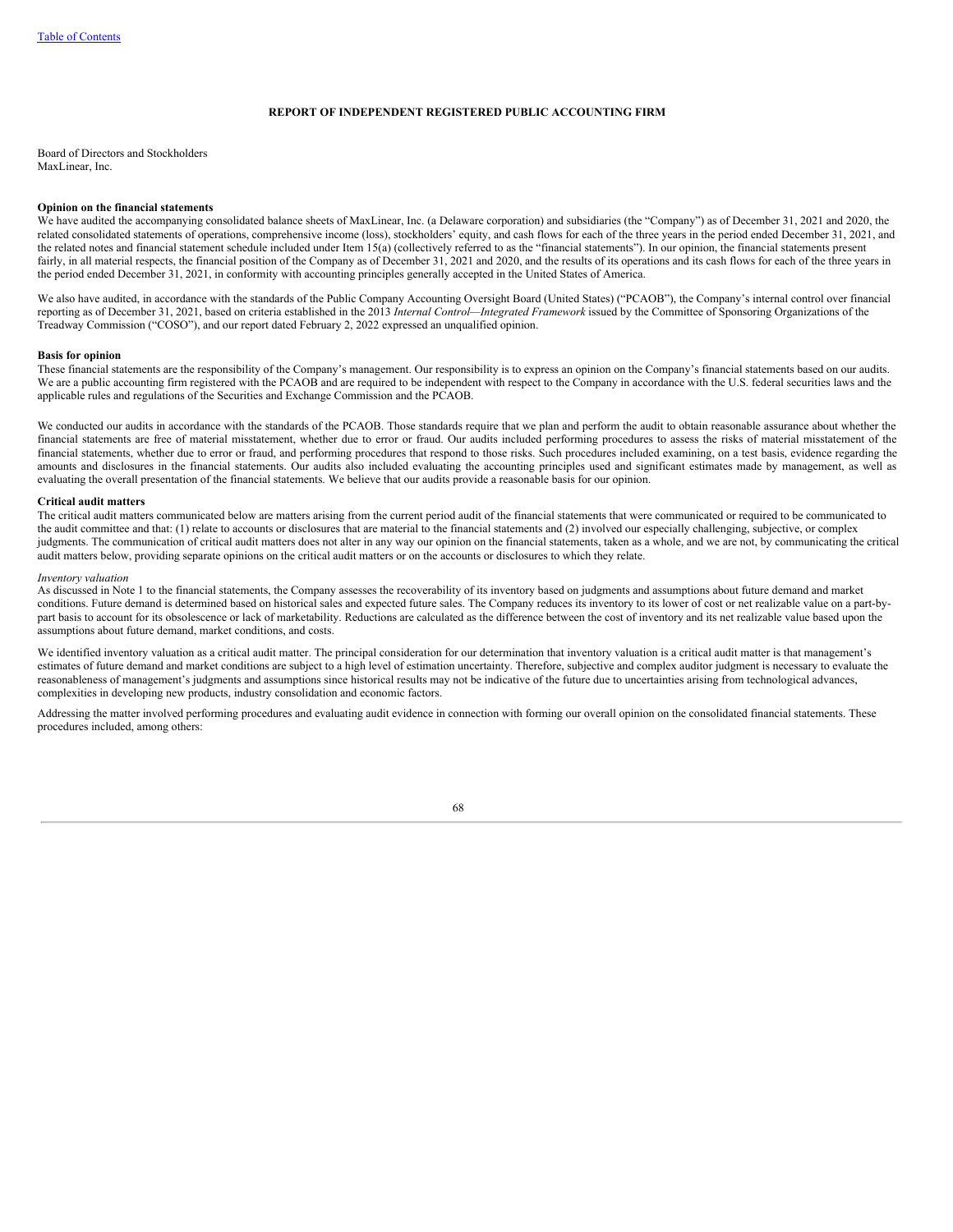- Evaluating management's assumptions with regard to future demand by considering whether:
	- Current and past results indicated management's ability to reliably forecast future demand. We compared prior year forecasts of future demand to actual results in the current year;
	- Changes contemplated in forecasted future demand compared with the current year actual results are reasonable; and
		- The information was consistent with evidence obtained in other areas of the audit;
- Evaluating the propriety of significant adjustments to the inventory valuation calculations, by making inquiries of management and reviewing judgments, assumptions and documentation supporting such adjustments;
- Testing the completeness, accuracy, and relevance of underlying data used in the estimate of net realizable value of its inventories; and
- Testing the design and operating effectiveness of internal controls over the inventory valuation adjustments, including management's review of the demand forecast and significant adjustments to the inventory valuation calculation.

#### *Realizability of deferred tax assets*

As discussed in Note 1 to the financial statements, management records valuation allowances to reduce deferred tax assets when a judgment is made that is considered more likely than not that a tax benefit will not be realized. The ultimate realization of deferred tax assets is dependent upon the generation of future taxable income during the periods in which those temporary differences will become deductible. The Company assesses the need for a valuation allowance by evaluating both positive and negative evidence that may exist.

We identified the realizability of deferred tax assets as a critical audit matter. The principal consideration for our determination that the realizability of deferred tax assets is a critical audit matter is that the forecast of future taxable income is an accounting estimate subject to a high level of estimation. There is inherent uncertainty and subjectivity related to management's judgments and assumptions regarding the Company's international tax structure and transfer pricing agreements, determination of the taxable income by jurisdiction, and the impacts of the Tax Act on future taxable income, which are complex in nature and require significant auditor judgment.

Addressing the matter involved performing procedures and evaluating audit evidence in connection with forming our overall opinion on the consolidated financial statements. With the assistance of engagement team members possessing specialized skill in income tax matters, our audit procedures related to the realizability of deferred tax assets included the following, among others:

- Reviewing management's application of the rules under the Tax Act with a focus on Global Intangible Low-Taxed Income and the ordering rules and its expected impact on estimated future taxable income;
	- Comparing the scheduled reversals of deferred tax liabilities to the underlying financial and tax accounting records;
- Comparing the forecast of future taxable income to the following:
	- Prior year actual results by jurisdiction to evaluate the reasonableness of significant changes contemplated for the following year;
	- Forecasts of future information used in other areas to evaluate completeness and consistency;
- Reviewing the Company's transfer pricing assumptions, including royalty rates and cost plus markups, applied by the Company and its non-US subsidiaries; and
- Testing the design and operating effectiveness of management's internal controls over the completeness and accuracy of the forecast of future taxable income and the proper application of relevant tax law to support the realizability of deferred tax assets.

### /s/ Grant Thornton LLP

We have served as the Company's auditor since 2016.

<span id="page-68-0"></span>Newport Beach, California February 2, 2022

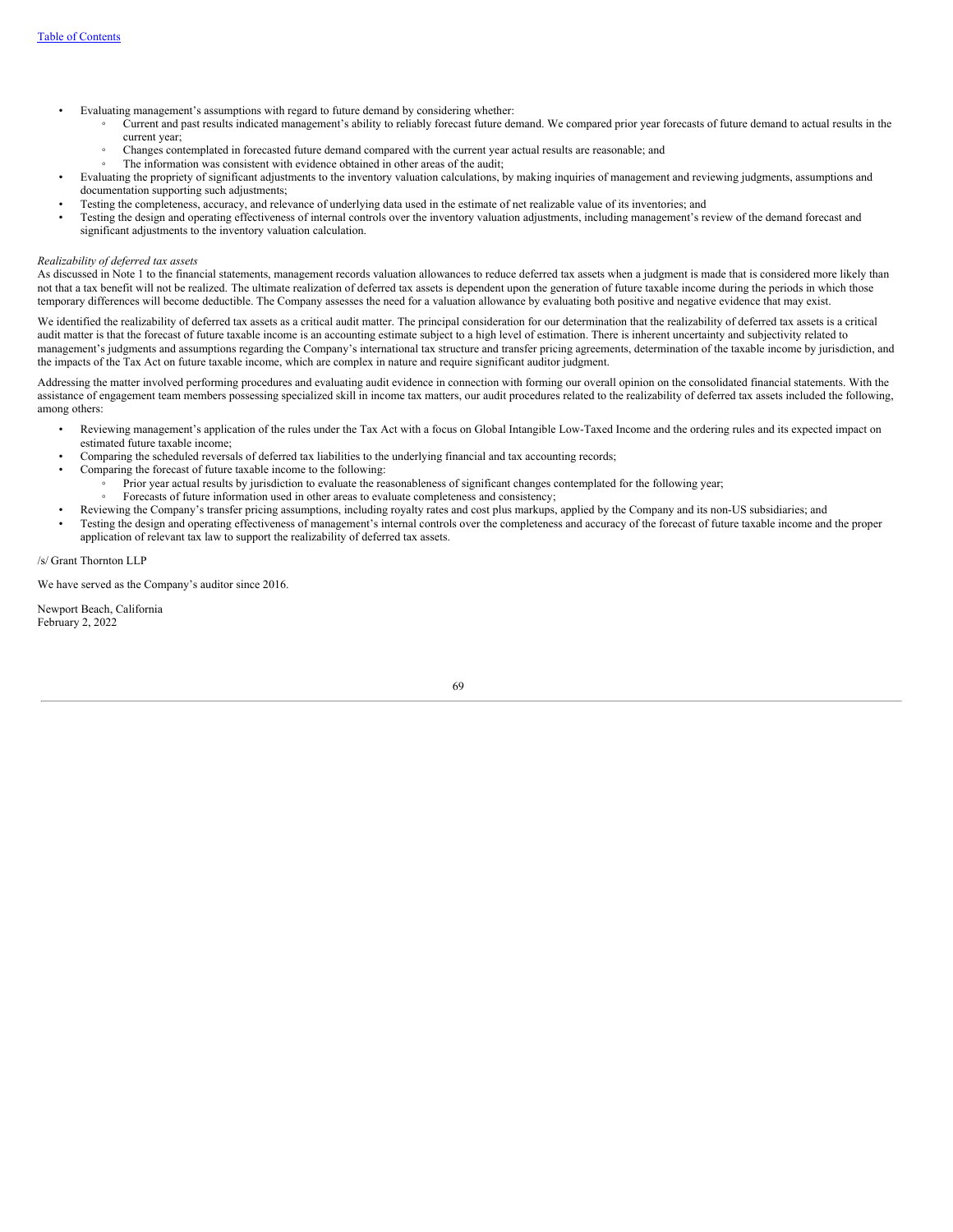# **MAXLINEAR, INC. CONSOLIDATED BALANCE SHEETS (in thousands, except par value amounts)**

|                                                                                                                                                                                      |               | December 31,<br>2021 |              | December 31,<br>2020 |
|--------------------------------------------------------------------------------------------------------------------------------------------------------------------------------------|---------------|----------------------|--------------|----------------------|
| Assets                                                                                                                                                                               |               |                      |              |                      |
| Current assets:                                                                                                                                                                      |               |                      |              |                      |
| Cash and cash equivalents                                                                                                                                                            | $\mathbf S$   | 130,572 \$           |              | 148,901              |
| Short-term restricted cash                                                                                                                                                           |               | 105                  |              | 115                  |
| Accounts receivable, net                                                                                                                                                             |               | 119,724              |              | 67,442               |
| Inventory                                                                                                                                                                            |               | 131,703              |              | 97,839               |
| Prepaid expenses and other current assets                                                                                                                                            |               | 22,000               |              | 47,421               |
| Total current assets                                                                                                                                                                 |               | 404,104              |              | 361,718              |
| Long-term restricted cash                                                                                                                                                            |               | 1,061                |              | 1,018                |
| Property and equipment, net                                                                                                                                                          |               | 60,924               |              | 39,470               |
| Leased right-of-use assets                                                                                                                                                           |               | 27,269               |              | 21,886               |
| Intangible assets, net                                                                                                                                                               |               | 152,540              |              | 207,266              |
| Goodwill                                                                                                                                                                             |               | 306,668              |              | 302,828              |
| Deferred tax assets                                                                                                                                                                  |               | 89,168               |              | 86,065               |
| Other long-term assets                                                                                                                                                               |               | 8,650                |              | 2,191                |
| Total assets                                                                                                                                                                         | \$            | 1,050,384            | \$           | 1,022,442            |
| Liabilities and stockholders' equity                                                                                                                                                 |               |                      |              |                      |
| Current liabilities:                                                                                                                                                                 |               |                      |              |                      |
| Accounts payable                                                                                                                                                                     | $\mathsf{\$}$ | 52,976               | $\mathbf{s}$ | 32,751               |
| Accrued price protection liability                                                                                                                                                   |               | 40,509               |              | 47,766               |
| Accrued expenses and other current liabilities                                                                                                                                       |               | 57,268               |              | 105,842              |
| Accrued compensation                                                                                                                                                                 |               | 56,642               |              | 47,302               |
| Total current liabilities                                                                                                                                                            |               | 207,395              |              | 233,661              |
| Long-term lease liabilities                                                                                                                                                          |               | 24,640               |              | 20,862               |
| Long-term debt                                                                                                                                                                       |               | 306,153              |              | 363,592              |
| Other long-term liabilities                                                                                                                                                          |               | 22,998               |              | 13,210               |
| <b>Total liabilities</b>                                                                                                                                                             |               | 561,186              |              | 631,325              |
| Commitments and contingencies                                                                                                                                                        |               |                      |              |                      |
| Stockholders' equity:                                                                                                                                                                |               |                      |              |                      |
| Preferred stock, \$0.0001 par value; 25,000 shares authorized, no shares issued or outstanding                                                                                       |               |                      |              |                      |
| Common stock, \$0.0001 par value; 550,000 shares authorized; 76,778 shares issued and outstanding at December 31, 2021 and<br>74,536 shares issued and outstanding December 31, 2020 |               | 8                    |              | $7\overline{ }$      |
| Additional paid-in capital                                                                                                                                                           |               | 657,485              |              | 602,064              |
| Accumulated other comprehensive income                                                                                                                                               |               | 2,125                |              | 1,435                |
| Accumulated deficit                                                                                                                                                                  |               | (170, 420)           |              | (212, 389)           |
| Total stockholders' equity                                                                                                                                                           |               | 489,198              |              | 391,117              |
| Total liabilities and stockholders' equity                                                                                                                                           | $\mathbf S$   | 1,050,384            | -S           | 1.022.442            |

<span id="page-69-0"></span>See accompanying notes.

|   | ٧        |
|---|----------|
|   |          |
| I | ۰.<br>۰. |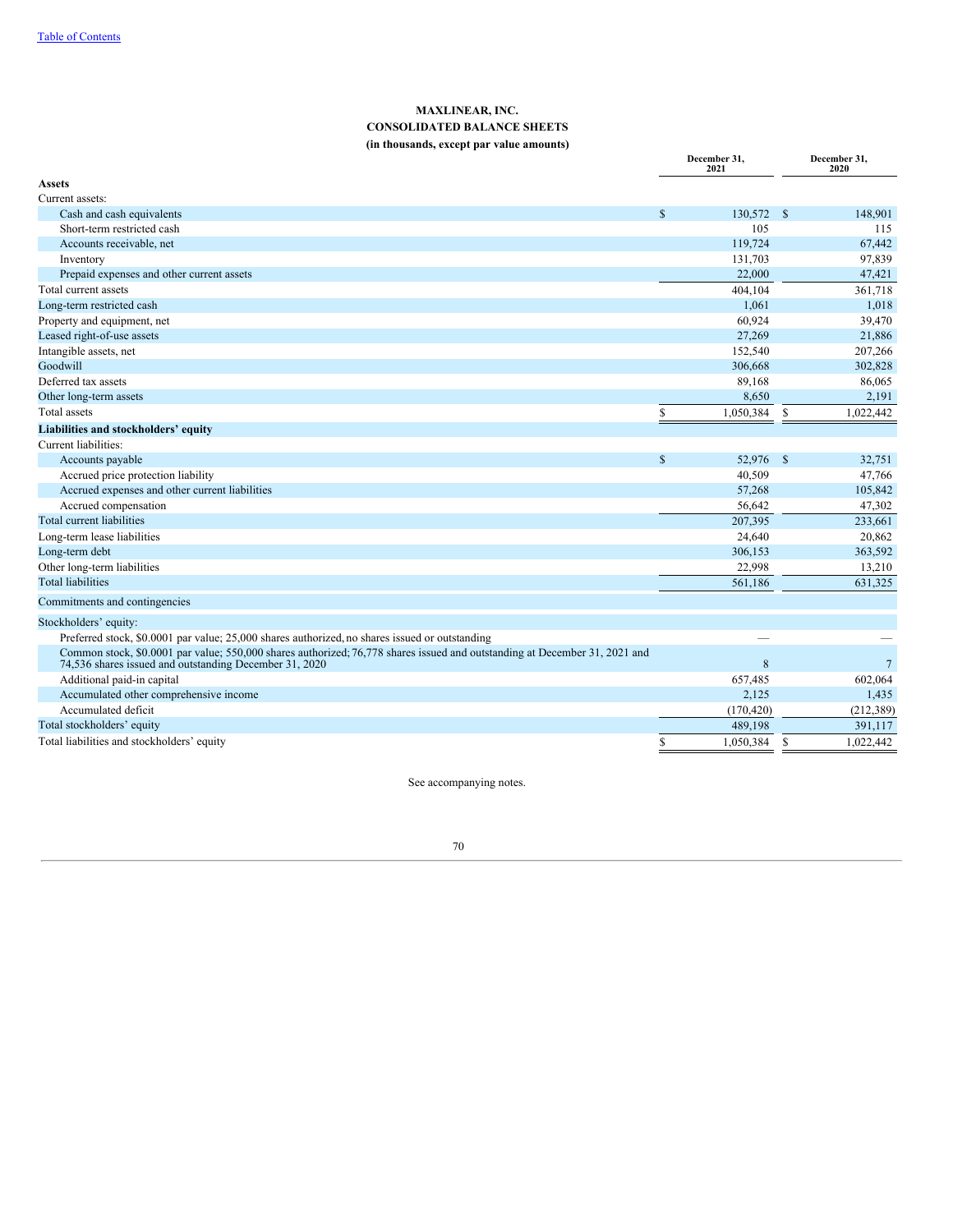#### **MAXLINEAR, INC. CONSOLIDATED STATEMENTS OF OPERATIONS (in thousands, except per share data)**

|                                                     |              | Year Ended December 31, |                            |           |  |  |
|-----------------------------------------------------|--------------|-------------------------|----------------------------|-----------|--|--|
|                                                     |              | 2021                    | 2020                       | 2019      |  |  |
| Net revenue                                         | $\mathbb{S}$ | 892,398                 | 478,596 \$<br>$\mathbf{s}$ | 317,180   |  |  |
| Cost of net revenue                                 |              | 396,566                 | 265,798                    | 149,495   |  |  |
| Gross profit                                        |              | 495,832                 | 212,798                    | 167,685   |  |  |
| Operating expenses:                                 |              |                         |                            |           |  |  |
| Research and development                            |              | 278,440                 | 179,993                    | 98,344    |  |  |
| Selling, general and administrative                 |              | 149,943                 | 130,025                    | 88,762    |  |  |
| Impairment losses                                   |              |                         | 86                         |           |  |  |
| Restructuring charges                               |              | 2,204                   | 3,833                      | 2,636     |  |  |
| Total operating expenses                            |              | 430,587                 | 313,937                    | 189,742   |  |  |
| Income (loss) from operations                       |              | 65,245                  | (101, 139)                 | (22,057)  |  |  |
| Interest income                                     |              | 78                      | 409                        | 775       |  |  |
| Interest expense                                    |              | (12,996)                | (12,952)                   | (11, 133) |  |  |
| Loss on extinguishment of debt                      |              | (5,221)                 |                            |           |  |  |
| Other income (expense), net                         |              | 764                     | (1,170)                    | (69)      |  |  |
| Total other income (expense), net                   |              | (17, 375)               | (13,713)                   | (10, 427) |  |  |
| Income (loss) before income taxes                   |              | 47,870                  | (114, 852)                 | (32, 484) |  |  |
| Income tax provision (benefit)                      |              | 5,901                   | (16,259)                   | (12, 586) |  |  |
| Net income (loss)                                   |              | 41,969                  | $(98,593)$ \$<br>-S        | (19,898)  |  |  |
| Net income (loss) per share:                        |              |                         |                            |           |  |  |
| <b>Basic</b>                                        |              | 0.55                    | $(1.35)$ \$<br>-S          | (0.28)    |  |  |
| Diluted                                             |              | 0.53                    | $(1.35)$ \$<br>-8          | (0.28)    |  |  |
| Shares used to compute net income (loss) per share: |              |                         |                            |           |  |  |
| <b>Basic</b>                                        |              | 76,037                  | 73,133                     | 71,005    |  |  |
| Diluted                                             |              | 79,679                  | 73,133                     | 71,005    |  |  |

<span id="page-70-0"></span>See accompanying notes.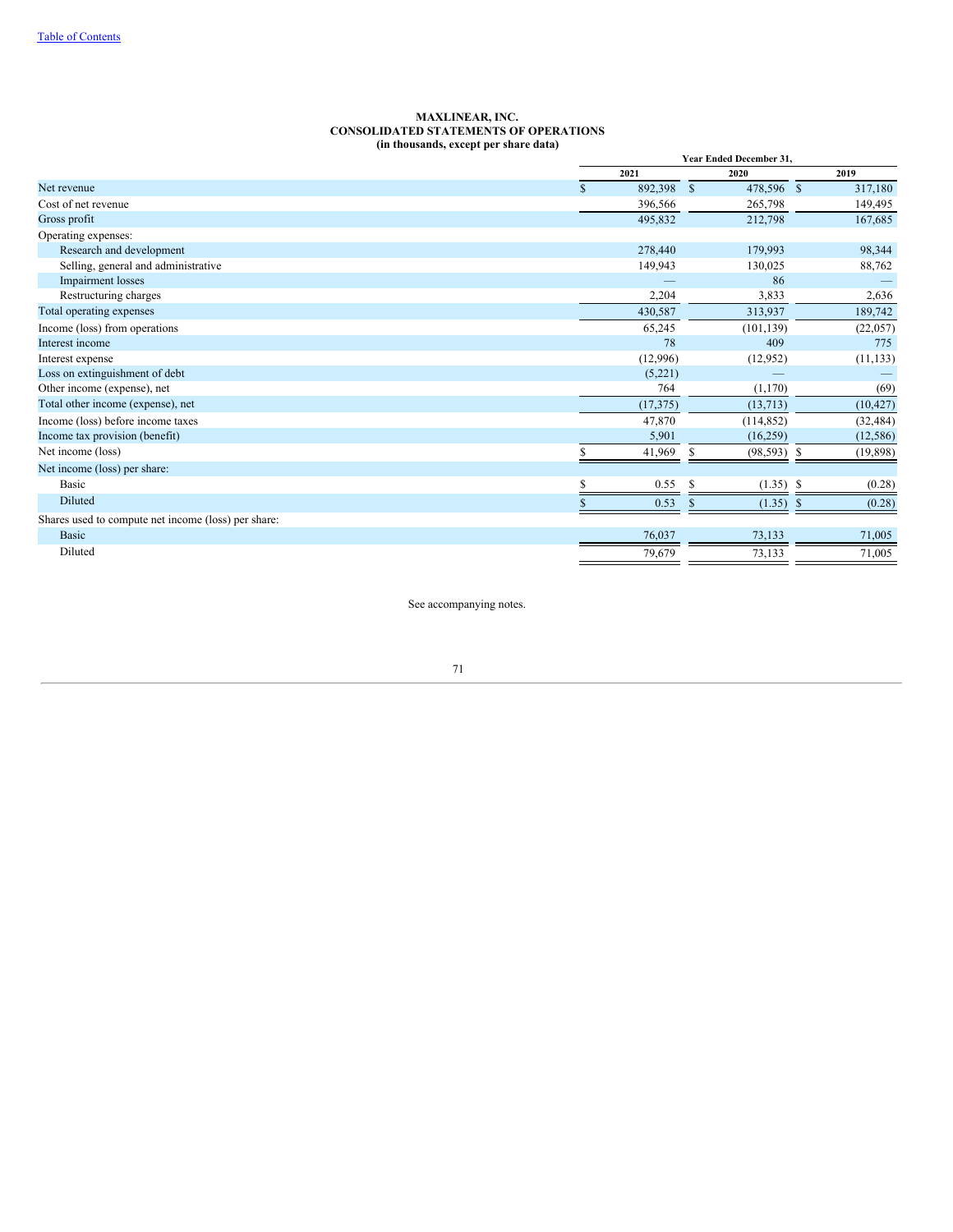### **MAXLINEAR, INC. CONSOLIDATED STATEMENTS OF COMPREHENSIVE INCOME (LOSS) (in thousands)**

<span id="page-71-0"></span>

|                                                                                                                                                                   | <b>Years Ended December 31.</b> |        |      |               |      |          |
|-------------------------------------------------------------------------------------------------------------------------------------------------------------------|---------------------------------|--------|------|---------------|------|----------|
|                                                                                                                                                                   | 2021                            |        | 2020 |               | 2019 |          |
| Net income (loss)                                                                                                                                                 |                                 | 41,969 |      | $(98,593)$ \$ |      | (19,898) |
| Other comprehensive income (loss), net of tax:                                                                                                                    |                                 |        |      |               |      |          |
| Foreign currency translation adjustments, net of tax expense of \$93 in 2021, expense of \$216 in 2020 and<br>expense of $$136$ in 2019                           |                                 | (242)  |      | 1.010         |      | 160      |
| Net actuarial gain on pension and other defined benefit plans, net of tax expense of \$792 in 2021 and \$0<br>in $2020$                                           |                                 | 932    |      | 1.172         |      |          |
| Unrealized gain (loss) on interest rate swap, net of tax expense of $\text{\$}$ in 2021, tax expense of $\text{\$}8$ in 2020,<br>and tax benefit of \$341 in 2019 |                                 |        |      | 225           |      | (1,319)  |
| Less: Reclassification adjustments of unrealized gain on interest rate swap, net of tax of \$0 in 2020                                                            |                                 |        |      | (85)          |      |          |
| Unrealized gain (loss) on interest rate swap, net of tax                                                                                                          |                                 |        |      | 140           |      | (1,319)  |
| Other comprehensive income (loss)                                                                                                                                 |                                 | 690    |      | 2,322         |      | (1,159)  |
| Total comprehensive income (loss)                                                                                                                                 |                                 | 42,659 |      | (96,271)      |      | (21,057) |

See accompanying notes.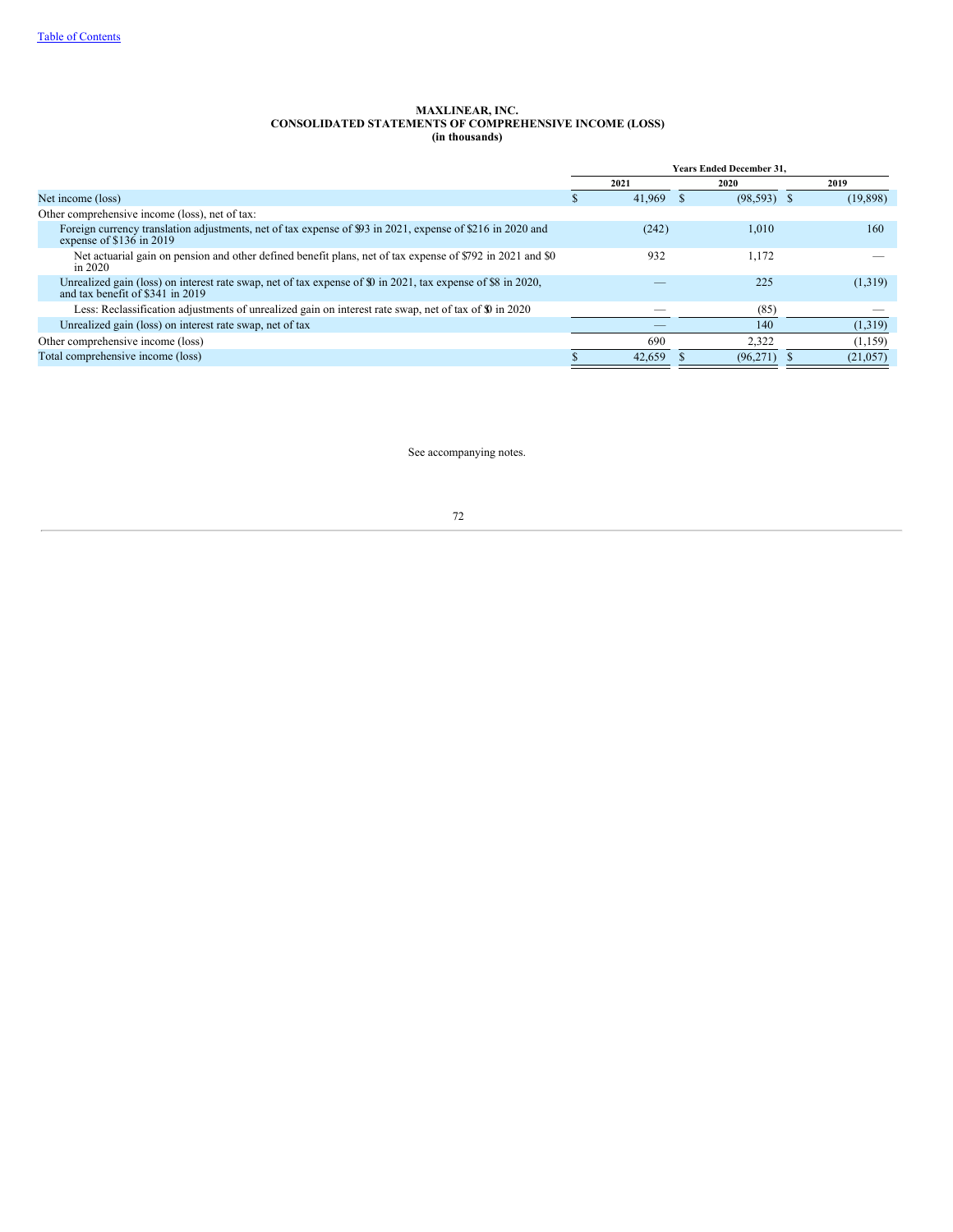#### **MAXLINEAR, INC. CONSOLIDATED STATEMENTS OF STOCKHOLDERS' EQUITY (in thousands)**

|                                                            | <b>Common Stock</b> |             |                   | Additional<br>Paid-In |           | Accumulated<br>Other<br>Comprehensive<br>Accumulated |          |               | <b>Total</b><br>Stockholders' |              |           |
|------------------------------------------------------------|---------------------|-------------|-------------------|-----------------------|-----------|------------------------------------------------------|----------|---------------|-------------------------------|--------------|-----------|
|                                                            | <b>Shares</b>       |             | Capital<br>Amount |                       |           | Income (Loss)                                        |          | Deficit       |                               | Equity       |           |
| Balance at December 31, 2018                               | 69,551              | $\mathbf S$ | $\overline{7}$    | $\mathcal{S}$         | 493,287   | $\mathbf{s}$                                         | 272      | $\mathcal{S}$ | (93, 630)                     | $\mathbb{S}$ | 399,936   |
| Common stock issued pursuant to equity awards, net         | 2,132               |             |                   |                       | 140       |                                                      |          |               |                               |              | 140       |
| Employee stock purchase plan                               | 248                 |             |                   |                       | 4,109     |                                                      |          |               |                               |              | 4,109     |
| Stock-based compensation                                   |                     |             |                   |                       | 32,060    |                                                      |          |               |                               |              | 32,060    |
| Cumulative effect of adoption of new accounting principles |                     |             |                   |                       |           |                                                      |          |               | (268)                         |              | (268)     |
| Other comprehensive loss                                   |                     |             |                   |                       |           |                                                      | (1, 159) |               |                               |              | (1, 159)  |
| Net loss                                                   |                     |             | --                |                       |           |                                                      |          |               | (19,898)                      |              | (19,898)  |
| Balance at December 31, 2019                               | 71,931              |             | 7                 |                       | 529,596   |                                                      | (887)    |               | (113,796)                     |              | 414,920   |
| Common stock issued pursuant to equity awards, net         | 1,515               |             |                   |                       | 3,997     |                                                      |          |               |                               |              | 3,997     |
| Common stock issued for merger, net                        | 804                 |             |                   |                       | 17,080    |                                                      |          |               |                               |              | 17,080    |
| Employee stock purchase plan                               | 286                 |             |                   |                       | 3,794     |                                                      |          |               |                               |              | 3,794     |
| Stock-based compensation                                   |                     |             |                   |                       | 47,597    |                                                      |          |               |                               |              | 47,597    |
| Other comprehensive income                                 |                     |             |                   |                       |           |                                                      | 2,322    |               |                               |              | 2,322     |
| Net loss                                                   |                     |             |                   |                       |           |                                                      |          |               | (98, 593)                     |              | (98, 593) |
| Balance at December 31, 2020                               | 74,536              |             | $\overline{7}$    |                       | 602,064   |                                                      | 1,435    |               | (212, 389)                    |              | 391,117   |
| Repurchase of common stock                                 | (455)               |             |                   |                       | (23, 548) |                                                      |          |               |                               |              | (23, 548) |
| Common stock issued pursuant to equity awards, net         | 2,501               |             |                   |                       | 14,613    |                                                      |          |               |                               |              | 14,614    |
| Employee stock purchase plan                               | 196                 |             |                   |                       | 4,998     |                                                      |          |               |                               |              | 4,998     |
| Stock-based compensation                                   |                     |             |                   |                       | 59,358    |                                                      |          |               |                               |              | 59,358    |
| Other comprehensive income                                 |                     |             |                   |                       |           |                                                      | 690      |               |                               |              | 690       |
| Net income                                                 |                     |             |                   |                       |           |                                                      |          |               | 41,969                        |              | 41,969    |
| Balance at December 31, 2021                               | 76,778              |             | 8                 |                       | 657,485   |                                                      | 2,125    |               | (170, 420)                    |              | 489,198   |

See accompanying notes.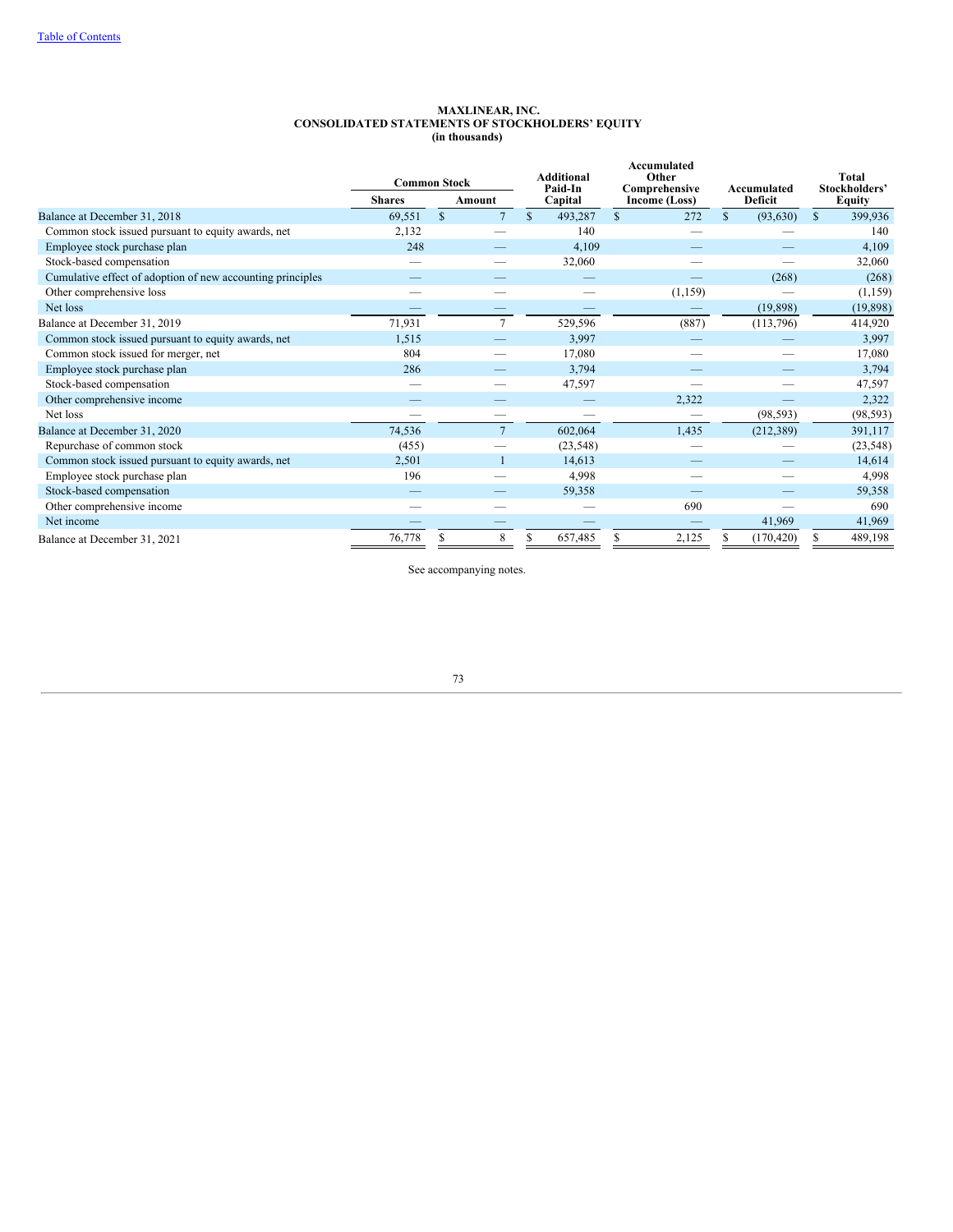#### **MAXLINEAR, INC. CONSOLIDATED STATEMENTS OF CASH FLOWS (in thousands)**

|                                                                                      |                       | <b>Year Ended December 31.</b>  |                          |  |
|--------------------------------------------------------------------------------------|-----------------------|---------------------------------|--------------------------|--|
|                                                                                      | 2021                  | 2020                            | 2019                     |  |
| <b>Operating Activities</b>                                                          |                       |                                 |                          |  |
| Net income (loss)                                                                    | \$<br>41,969          | $(98, 593)$ \$<br>$\mathcal{S}$ | (19, 898)                |  |
| Adjustments to reconcile net income (loss) to cash provided by operating activities: |                       |                                 |                          |  |
| Amortization and depreciation                                                        | 91.792                | 76,513                          | 66,401                   |  |
| Impairment losses                                                                    |                       |                                 | 86                       |  |
| Inventory fair value adjustments                                                     |                       | 32.945                          |                          |  |
| Amortization of debt issuance costs and accretion of discounts                       | 3,000                 | 2,201                           | 1,577                    |  |
| Stock-based compensation                                                             | 59,358                | 47,597                          | 32,060                   |  |
| Deferred income taxes                                                                | (3,235)               | (18, 488)                       | (15, 693)                |  |
| Loss on disposal of property and equipment                                           | 533                   |                                 | 46                       |  |
| Impairment of leasehold improvements                                                 | 226                   | 319                             | 1,442                    |  |
| Impairment of leased right-of-use assets                                             | 429                   | 1,508                           | 9,240                    |  |
| Loss on extinguishment of debt                                                       | 5,221                 |                                 |                          |  |
| Gain on extinguishment of lease liabilities                                          |                       |                                 | (10, 437)                |  |
| Loss on foreign currency                                                             | 634                   | 1,289                           | 760                      |  |
| Excess tax benefits on stock-based awards                                            | (7, 415)              | (677)                           | (4,064)                  |  |
| Changes in operating assets and liabilities, net of effects of acquisitions:         |                       |                                 |                          |  |
| Accounts receivable                                                                  | (51,690)              | (16, 856)                       | 9,090                    |  |
| Inventory                                                                            | (33,689)              | (31, 837)                       | 10,195                   |  |
| Prepaid expenses and other assets                                                    | 24,186                | (38, 954)                       | 3,805                    |  |
| Leased right-of-use assets                                                           | 72                    | 441                             | 3,044                    |  |
| Accounts payable, accrued expenses and other current liabilities                     | 12,771                | 57,094                          | 1,261                    |  |
| Accrued compensation                                                                 | 33,595                | 32,606                          | 2,021                    |  |
| Accrued price protection liability                                                   | (7,320)               | 34,719                          | (3,966)                  |  |
| Lease liabilities                                                                    | (9,905)               | (6,386)                         | (8,142)                  |  |
| Other long-term liabilities                                                          | 7,701                 | (1,934)                         | (394)                    |  |
| Net cash provided by operating activities                                            | 168,233               | 73,593                          | 78,348                   |  |
| <b>Investing Activities</b>                                                          |                       |                                 |                          |  |
| Purchases of property and equipment                                                  | (39, 176)             | (12, 487)                       | (6,887)                  |  |
| Purchases of intangible assets                                                       | (7, 581)              | (2,799)                         | (86)                     |  |
| Cash used in acquisitions, net of cash acquired                                      | (40,000)              | (160,000)                       | $\overline{\phantom{a}}$ |  |
| Purchases of long-term investments                                                   | (5,000)               |                                 |                          |  |
| Net cash used in investing activities                                                | (91, 757)             | (175, 286)                      | (6,973)                  |  |
| <b>Financing Activities</b>                                                          |                       |                                 |                          |  |
| Proceeds from the issuance of debt                                                   | 350,000               | 175,000                         |                          |  |
| Payment of debt issuance cost                                                        | (4,173)               | (2,696)                         |                          |  |
| Repayment of debt                                                                    | (409, 813)            | (17, 188)                       | (50,000)                 |  |
| Net proceeds from issuance of common stock                                           | 8,780                 | 8,068                           | 8,603                    |  |
| Minimum tax withholding paid on behalf of employees for restricted stock units       | (13, 149)             | (3, 535)                        | (11,986)                 |  |
| Repurchase of common stock                                                           | (23, 548)             |                                 |                          |  |
| Net cash provided by (used in) financing activities                                  | (91.903)              | 159,649                         | (53, 383)                |  |
| Effect of exchange rate changes on cash and cash equivalents                         | (2,869)               | (1,039)                         | 934                      |  |
| Increase (decrease) in cash, cash equivalents and restricted cash                    | (18, 296)             | 56,917                          | 18,926                   |  |
| Cash, cash equivalents and restricted cash at beginning of period                    | 150,034               | 93,117                          | 74,191                   |  |
| Cash, cash equivalents and restricted cash at end of period                          | 131,738<br>\$         | 150,034<br>$\mathbb{S}$         | 93,117<br><sup>\$</sup>  |  |
| Supplemental disclosures of cash flow information:                                   |                       |                                 |                          |  |
| Cash paid for interest                                                               | \$<br>11,034          | S<br>11,082                     | \$<br>11,259             |  |
| Cash paid for income taxes                                                           | \$<br>3,839           | <sup>S</sup><br>2,822           | 4,417<br>\$              |  |
| Supplemental disclosures of non-cash activities:                                     |                       |                                 |                          |  |
|                                                                                      | \$                    | 17,080<br>\$                    | $\mathbb{S}$             |  |
| Common stock issued in acquisitions, at fair value                                   |                       |                                 |                          |  |
| Deferred payments of purchase price for acquisitions, at fair value                  | \$                    | $\mathbb{S}$<br>34,100          | \$                       |  |
| Issuance of shares for payment of bonuses                                            | $\mathbf S$<br>23.981 | 3,258<br>$\mathsf{s}$           | $\mathcal{S}$<br>7.632   |  |

See accompanying notes.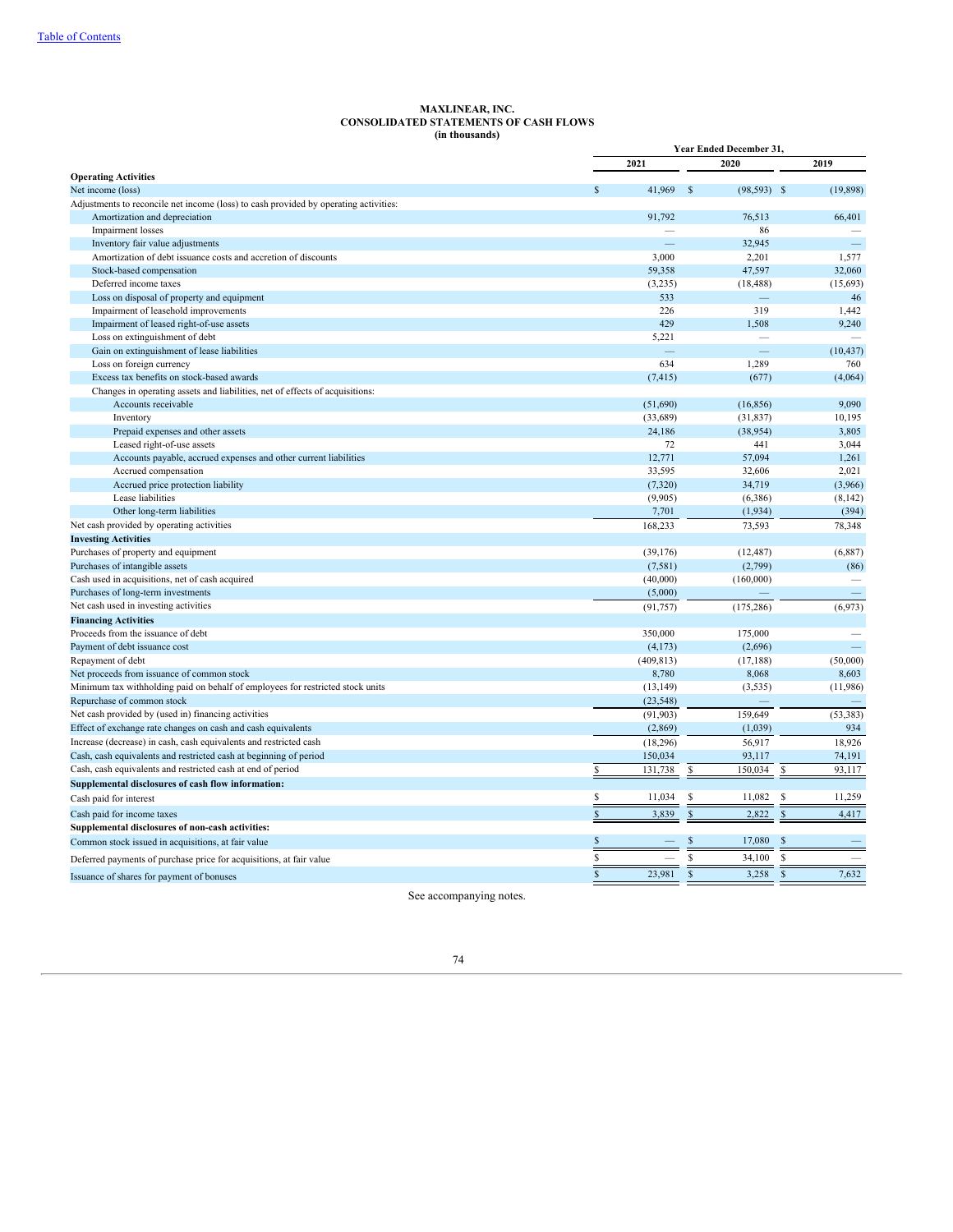#### **1. Organization and Summary of Significant Accounting Policies**

#### *Description of Business*

MaxLinear, Inc. was incorporated in Delaware in September 2003. MaxLinear, Inc., together with its wholly owned subsidiaries, collectively referred to as MaxLinear, or the Company, is a provider of communications systems-on-chip (SoC) solutions used in broadband, mobile and wireline infrastructure, data center, and industrial and multi-market applications. MaxLinear is a fabless integrated circuit design company whose products integrate all or substantial portions of a high-speed communication system, including radio frequency (RF), high-performance analog, mixed-signal, digital signal processing, security engines, data compression and networking layers, and power management. MaxLinear's customers include electronics distributors, module makers, original equipment manufacturers, or OEMs, and original design manufacturers, or ODMs, who incorporate the Company's products in a wide range of electronic devices, including cable Data Over Cable Service Interface Specifications (DOCSIS), fiber and DSL broadband modems and gateways; Wi-Fi and wireline routers for home networking; radio transceivers and modems for 4G/5G base-station and backhaul infrastructure; fiber-optic modules for data center, metro, and long-haul transport networks; as well as power management and interface products used in these and many other markets.

#### *Basis of Presentation and Principles of Consolidation*

The consolidated financial statements include the accounts of MaxLinear, Inc. and its wholly owned subsidiaries and have been prepared in accordance with accounting principles generally accepted in the United States of America, or GAAP. All intercompany transactions and investments have been eliminated in consolidation.

The functional currency of certain foreign subsidiaries is the local currency. Accordingly, assets and liabilities of these foreign subsidiaries are translated at the current exchange rate at the balance sheet date and historical rates for equity. Revenue and expense components are translated at weighted average exchange rates in effect during the period. Gains and losses resulting from foreign currency translation are included as a component of stockholders' equity. Foreign currency transaction gains and losses are included in the results of operations, and to date, have not been material.

#### *Use of Estimates and Significant Risks and Uncertainties*

The preparation of consolidated financial statements in conformity with GAAP requires management to make estimates and assumptions that affect the amounts reported in the consolidated financial statements and accompanying notes of the consolidated financial statements. Actual results could differ from those estimates.

In the year ended December 31, 2020, the Company's revenues were impacted by the novel coronavirus disease, or COVID-19, pandemic. In particular, the Company experienced some negative impact to its revenue and gross profits in the first half of 2020 due to several industry-wide dynamics related to COVID-19 including supply constraints as well as customer requests to temporarily delay shipments. Although the Company has benefited from increased demand for certain of its products from the work-from-home environment in the second half of 2020 and in fiscal year 2021, a sudden increase in demand for electronics containing semiconductor chips and stockpiling of chips by certain firms in China blacklisted by the U.S. has exacerbated bottlenecks in the supply chain, resulting in a global semiconductor supply shortage impacting the Company's industry. Some chip manufacturers are estimating this supply shortage may continue into 2023. While these chip manufacturers are working to increase capacity in the future, and the Company is continuing to work closely with its suppliers and customers to minimize the potential adverse impacts of the supply shortage, such shortage may have a near-term impact on the Company's ability to meet increased demand on certain products and have a negative impact on its operating results which may continue into 2023. Heightened volatility, global supply shortages, and uncertainty in customer demand and the worldwide economy in general has continued, and the Company may experience increased volatility in its sales and revenues in the near future. However, the magnitude of such volatility on the Company's business and its duration is uncertain and cannot be reasonably estimated at this time.

The Company also believes that its \$131.7 million of cash and cash equivalents at December 31, 2021 will be sufficient to fund its projected operating requirements for at least the next twelve months. A material adverse impact from COVID-19 and the global semiconductor supply shortage could result in a need to raise additional capital or incur additional indebtedness to fund strategic initiatives or operating activities, particularly if the Company pursues additional acquisitions. The Company's future capital requirements will depend on many factors, including changes in revenue, the expansion of engineering, sales and marketing activities, the timing and extent of expansion into new territories, the timing of introductions of new products and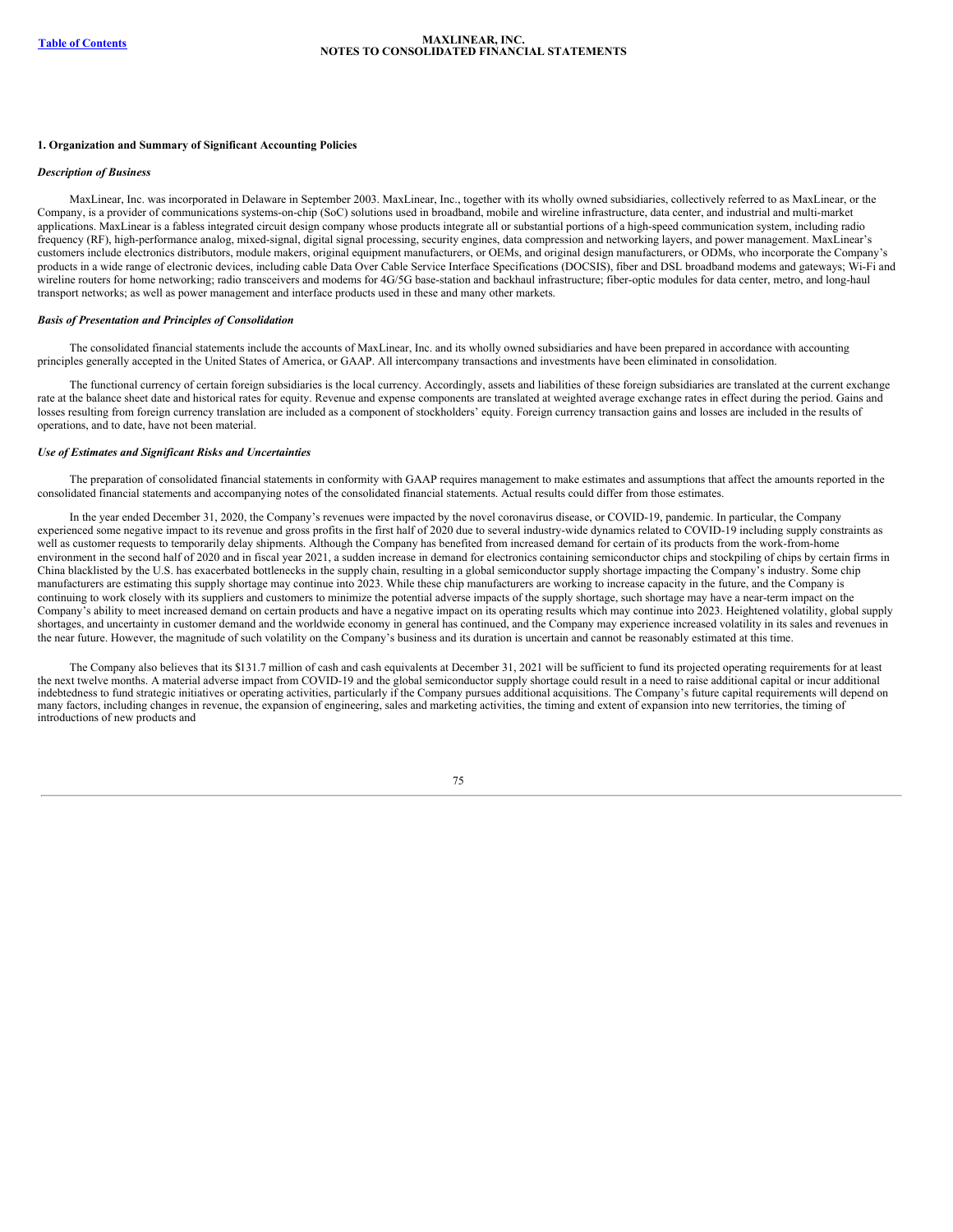enhancements to existing products, the continuing market acceptance of the Company's products and potential material investments in, or acquisitions of, complementary businesses, services or technologies. Additional funds may not be available on terms favorable to the Company or at all. If the Company is unable to raise additional funds when needed, it may not be able to sustain its operations or execute its strategic plans.

The Company is not aware of any specific event or circumstance that would require an update to its estimates or adjustments to the carrying value of its assets and liabilities as of February 2, 2022, the issuance date of this Annual Report on Form 10-K. Actual results could differ from those estimates, particularly if the Company experiences material impacts from COVID-19.

#### *Business Combinations*

The Company applies the provisions of ASC 805,*Business Combinations*, in accounting for its acquisitions. It requires the Company to recognize separately from goodwill the assets acquired and the liabilities assumed, at the acquisition date fair values. Goodwill as of the acquisition date is measured as the excess of consideration transferred over the acquisition date fair values of the net assets acquired and the liabilities assumed. While the Company uses its best estimates and assumptions to accurately value assets acquired and liabilities assumed at the acquisition date as well as contingent consideration, where applicable, its estimates are inherently uncertain and subject to refinement. As a result, during the measurement period, which may be up to one year from the acquisition date, the Company records adjustments to the assets acquired and liabilities assumed with the corresponding offset to goodwill. Upon the conclusion of the measurement period or final determination of the values of assets acquired or liabilities assumed, whichever comes first, any subsequent adjustments are recorded to the consolidated statements of operations.

Costs to exit or restructure certain activities of an acquired company or the Company's internal operations are accounted for as termination and exit costs pursuant to ASC 420, *Exit or Disposal Cost Obligations*, and are accounted for separately from the business combination. A liability for costs associated with an exit or disposal activity is recognized and measured at its fair value in the consolidated statements of operations in the period in which the liability is incurred.

For a given acquisition, the Company may identify certain pre-acquisition contingencies as of the acquisition date and may extend its review, evaluation, and adjustment of these pre-acquisition contingencies throughout the measurement period in order to obtain sufficient information to assess whether the Company includes these contingencies as a part of the fair value estimates of assets acquired and liabilities assumed and, if so, to determine their estimated amounts. A pre-acquisition contingency (non-income tax related) is only recognized as an asset or a liability if: (i) it is probable that an asset existed or a liability had been incurred at the acquisition date and (ii) the amount of the asset or liability can be reasonably estimated. Subsequent to the measurement period, changes in estimates of such contingencies will affect earnings and could have a material effect on the Company's results of operations and financial position.

In addition, uncertain tax positions and tax-related valuation allowances assumed, if any, in connection with a business combination are initially estimated as of the acquisition date. The Company re-evaluates these items quarterly based upon facts and circumstances that existed as of the acquisition date with any adjustments to the preliminary estimates being recorded to goodwill if identified within the measurement period. Subsequent to the end of the measurement period or final determination of the estimated value of the tax allowance or contingency, whichever comes first, changes to these uncertain tax positions and tax related valuation allowances will affect the income tax provision (benefit) in the consolidated statements of operations and could have a material impact on the results of operations and financial position.

#### *Cash and Cash Equivalents*

The Company considers all liquid investments with a maturity of three months or less when purchased to be cash equivalents. Cash equivalents are recorded at cost, which approximates market value.

#### *Accounts Receivable*

The Company performs ongoing credit evaluations of its customers and assesses each customer's credit worthiness. The Company monitors collections and payments from its customers and maintains an allowance for doubtful accounts, which is based upon applying an expected credit loss rate to receivables based on the historical loss rate from similar high risk customers adjusted for current conditions, including any specific customer collection issues identified, and forecasts of economic conditions. Delinquent account balances are written off after management has determined that the likelihood of collection is

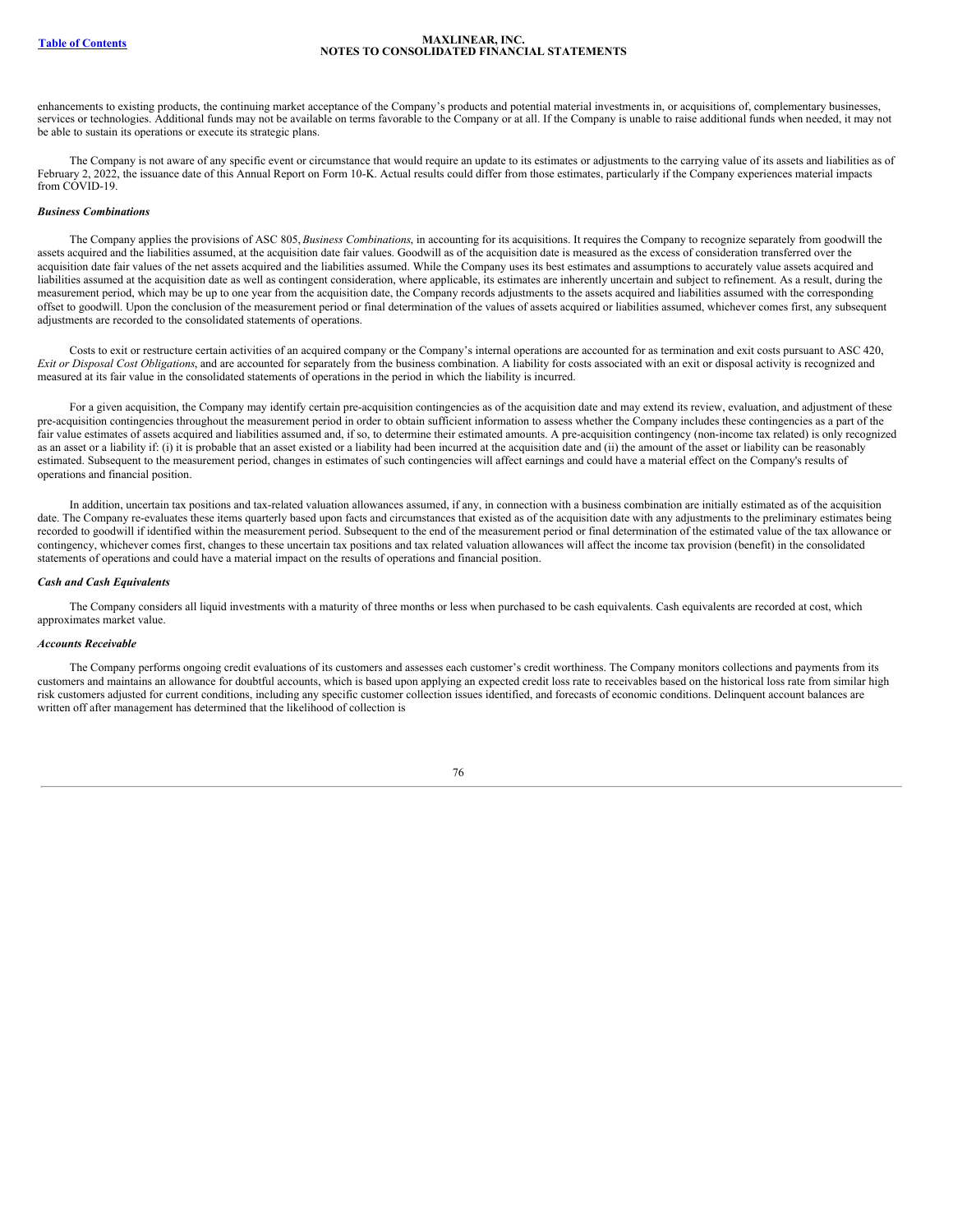remote. The allowance for credit losses as of December 31, 2021 and 2020 and the activity in this account, including the current-period provision for expected credit losses for the years ended December 31, 2021 and 2020, were not material.

#### *Inventory*

The Company assesses the recoverability of its inventory based on assumptions about demand and market conditions. Forecasted demand is determined based on historical sales and expected future sales. Inventory is stated at the lower of cost or net realizable value. Cost is computed using standard cost, which approximates actual cost on a first-in, first-out basis and net realizable value is the estimated selling price in the ordinary course of business, less reasonably predictable costs of completion, disposal and transportation. The Company reduces its inventory to its lower of cost or net realizable value on a part-by-part basis to account for its obsolescence or lack of marketability. Reductions are calculated as the difference between the cost of inventory and its net realizable value based upon assumptions about future demand, market conditions and costs. Once established, these adjustments are considered permanent and are not revised until the related inventory is sold or disposed of.

#### *Fair Value of Financial Instruments*

The carrying amount of cash and cash equivalents, restricted cash, accounts receivable, accounts payable and accrued expenses and compensation are considered to be representative of their respective fair values because of the short-term nature of these accounts. The interest rate swap was carried at fair value prior to its expiration in 2020.

#### *Property and Equipment*

Property and equipment is carried at cost and depreciated over the estimated useful lives of the assets, ranging from two to five years, using the straight-line method. Leasehold improvements are stated at cost and amortized over the shorter of the estimated useful lives of the assets or the lease term.

#### *Production Masks*

Production masks with alternative future uses or discernible future benefits are capitalized and amortized over their estimated useful life oftwo to five years. To determine if the production mask has alternative future uses or benefits, the Company evaluates risks associated with developing new technologies and capabilities, and the related risks associated with entering new markets. Production masks that do not meet the criteria for capitalization are expensed as research and development costs.

#### *Goodwill and Intangible Assets*

Goodwill is the excess of the purchase price over the fair value of identifiable net assets acquired in business combinations accounted for under the acquisition method. Intangible assets represent purchased intangible assets including developed technology, in-process research and development, or IPR&D, technologies acquired or licensed from other companies, customer relationships, non-compete covenants, backlog, and trademarks and tradenames. Purchased finite-lived intangible assets are capitalized and amortized over their estimated useful lives. Technologies acquired or licensed from other companies, customer relationships, non-compete covenants, backlog, and trademarks and tradenames are capitalized and amortized over the lesser of the terms of the agreement, or estimated useful life. The Company capitalizes IPR&D projects acquired as part of a business combination. On completion of each project, IPR&D assets are reclassified to developed technology and amortized over their estimated useful lives.

#### *Impairment of Goodwill and Long-Lived Assets*

Goodwill is not amortized but is tested for impairment using either a qualitative assessment, and/or quantitative assessment, which is based on comparing the fair value of a reporting unit with its carrying amount. If the carrying amount of a reporting unit exceeds its fair value, a goodwill impairment loss is recorded. The Company tests by reporting unit, goodwill and other indefinite-lived intangible assets for impairment as of October 31 each year or more frequently if it believes indicators of impairment exist.

During development, IPR&D is not subject to amortization and is tested for impairment annually or more frequently if events or changes in circumstances indicate that the asset might be impaired. The Company reviews indefinite-lived intangible assets for impairment using a qualitative assessment, followed by a quantitative assessment, as needed, each year as of October 31, the date of its annual goodwill impairment review, or whenever events or changes in circumstances indicate the carrying value may not be recoverable. Recoverability of indefinite-lived intangible assets is measured by comparing the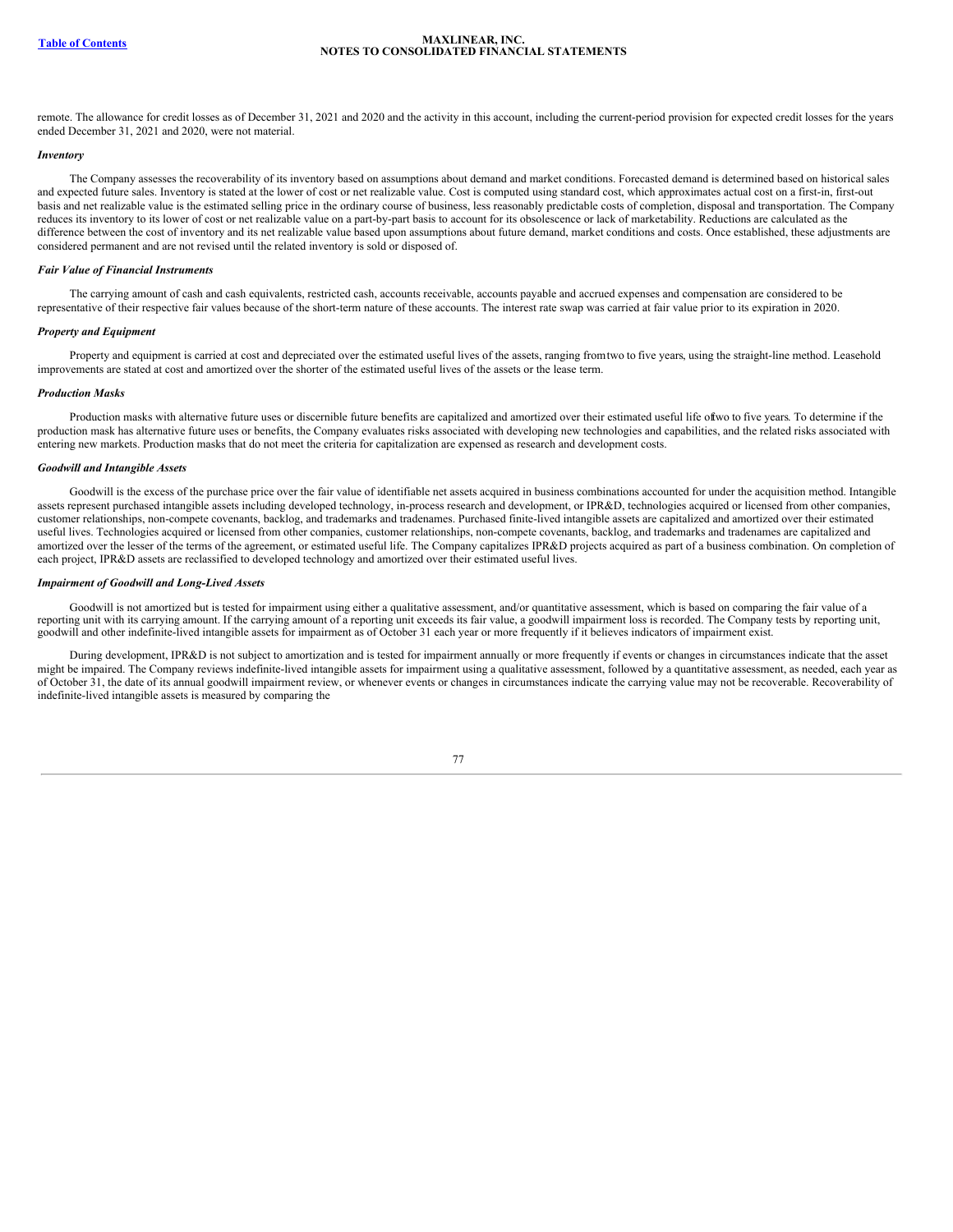carrying amount of the asset to its fair value. In certain cases, the Company utilizes the relief-from-royalty method when appropriate, and a fair value will be obtained based on analysis over the costs saved by owning the right instead of leasing it.

Once an IPR&D project is complete, it becomes a finite-lived intangible asset and is evaluated for impairment both immediately prior to its change in classification and thereafter in accordance with the Company's policy for long-lived assets.

The Company regularly reviews the carrying amount of its long-lived assets subject to depreciation and amortization, as well as the useful lives, to determine whether indicators of impairment may exist which warrant adjustments to carrying values or estimated useful lives. An impairment loss would be recognized when the sum of the expected future undiscounted net cash flows is less than the carrying amount of the asset. Should impairment exist, the impairment loss would be measured based on the excess of the carrying amount of the asset over the asset's fair value.

During the years 2021, 2020, and 2019, the Company recorded impairment of intangible assets of \$0, \$0.1 million and \$0, respectively. Refer to *Goodwill and Intangible Assets,* Note 5 for more information.

#### *Revenue Recognition*

The Company's revenue is primarily generated from sales of the Company's integrated circuits to electronics distributors, module makers, OEMs, and ODMs under individual customer purchase orders, some of which have underlying master sales agreements that specify terms governing the product sales. The Company recognizes such revenue at the point in time when control of the products is transferred to the customer at the estimated net consideration for which collection is probable, taking into account the customer's rights to price protection, other pricing credits, unit rebates, and rights to return unsold product. Transfer of control occurs either when products are shipped to or received by the distributor or direct customer, based on the terms of the specific agreement with the customer, if the Company has a present right to payment and transfer of legal title and the risks and rewards of ownership to the customer has occurred. For most of the Company's product sales, transfer of control occurs upon shipment to the distributor or direct customer. In assessing whether collection of consideration from a customer is probable, the Company considers the customer's ability and intention to pay that amount of consideration when it is due. Payment of invoices is due as specified in the underlying customer agreement, typically 30 days from the invoice date, which occurs on the date of transfer of control of the products to the customer. Since payment terms are less than a year, the Company has elected the practical expedient and does not assess whether a customer contract has a significant financing component.

A five-step approach is applied in the recognition of revenue: (1) identify the contract with a customer, (2) identify the performance obligations in the contract, (3) determine the transaction price, (4) allocate the transaction price to the performance obligations in the contract, and (5) recognize revenue when the Company satisfies a performance obligation. Customer purchase orders plus the underlying master sales agreements are considered to be contracts with the customer for purposes of applying the five-step approach.

Pricing adjustments and estimates of returns under contractual stock rotation rights are treated as variable consideration for purposes of determining the transaction price, and are estimated at the time control transfers using the expected value method based on the Company's analysis of actual price adjustment claims by distributors and historical product return rates, and then reassessed at the end of each reporting period. The Company also considers whether any variable consideration is constrained, since such amounts for which it is probable that a significant reversal will occur when the contingency is subsequently resolved are required to be excluded from revenues. Price adjustments are finalized at the time the products are sold through to the end customer and the distributor or end customer submits a claim to reduce the sale price to a pre-approved net price. Stock rotation allowances are capped at a fixed percentage of the Company's sales to a distributor for a period of time, up to six months, as specified in the individual distributor contract. If the Company's current estimates of such credits and rights are materially inaccurate, it may result in adjustments that affect future revenues and gross profits. Returns under the Company's general assurance warranty of products for a period of one to three years have not been material and warranty-related services are not considered a separate performance obligation under the customer contracts. Most of the Company's customers resell the Company's product as part of their product and thus are tax-exempt; however, to the extent the Company collects and remits taxes on product sales from customers, it has elected to exclude from the measurement of transaction price such taxes.

Each distinct promise to transfer products is considered to be an identified performance obligation for which revenue is recognized upon transfer of control of the products to the customer. Although customers may place orders for products to be delivered on multiple dates that may be in different quarterly reporting periods, all of the orders are scheduled within one year from the order date. The Company has opted to not disclose the portion of revenues allocated to partially unsatisfied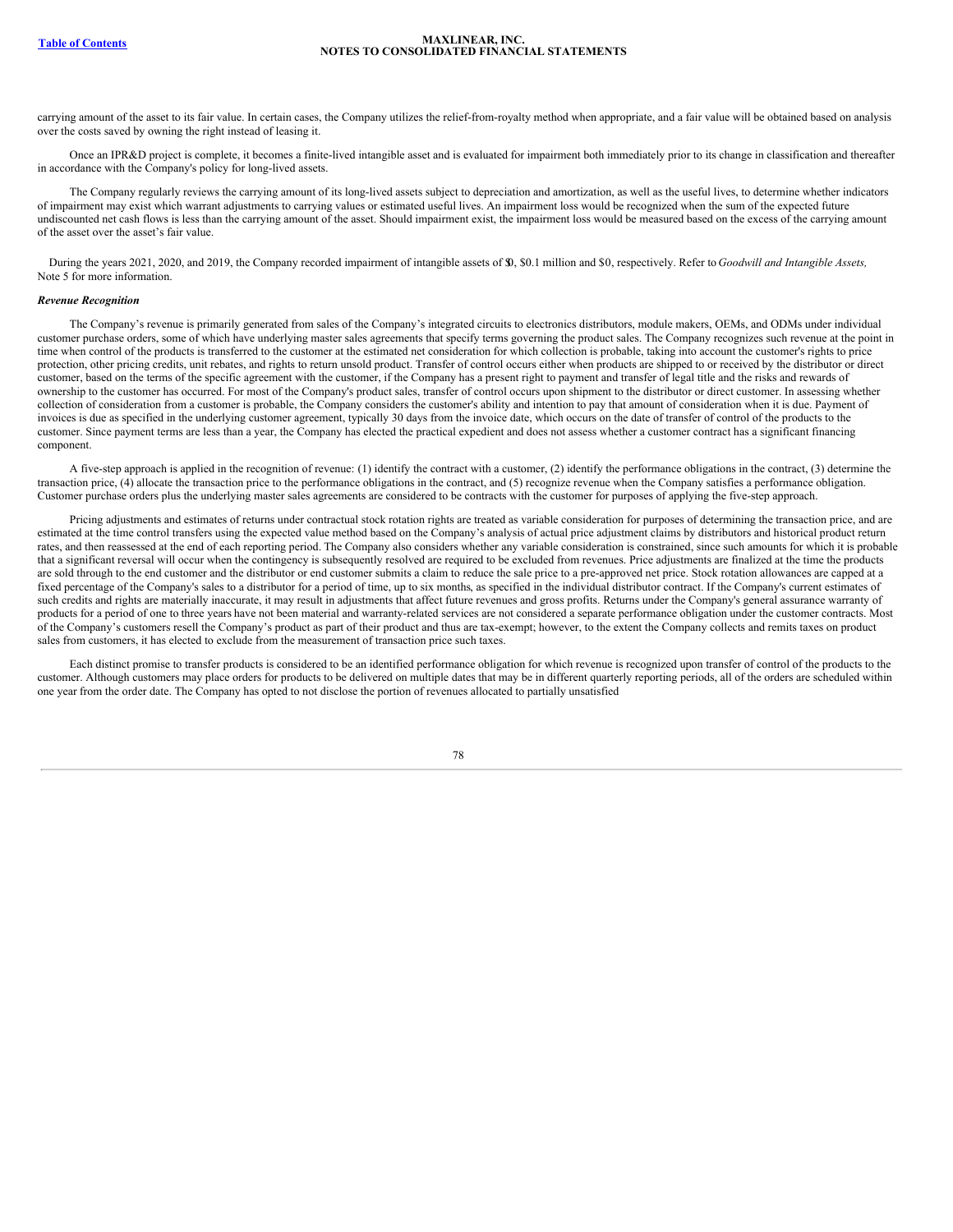performance obligations, which represent products to be shipped within 12 months under open customer purchase orders, at the end of the current reporting period. The Company has also elected to record sales commissions when incurred, as the period over which the sales commission asset that would have been recognized is less than one year.

Customer contract liabilities consist primarily of obligations to deliver rebates to customers in the form of units of products which are included in accrued expenses and other current liabilities in the consolidated balance sheets. Other obligations to customers consist of estimates of price protection rights offered to the Company's end customers, which are included in accrued price protection liability in the consolidated balance sheets, as well as price adjustments expected to be claimed by the distributor upon sell-through of the products to their customers, and amounts expected to be returned by distributors under stock rotation rights, which are included in accrued expenses and other current liabilities in the consolidated balance sheets. The Company also records a right of return asset, consisting of amounts representing the products the Company expects to receive from customers in returns, which is included in inventory in the consolidated balance sheets, and is typically settled within six months of transfer of control to the customer, or the period over which stock rotation rights are based. Upon lapse of the time period for stock rotations, or the contractual end to price protection and rebate programs, which is approximately one to two years, and when the Company believes unclaimed amounts are no longer subject to payment and will not be paid, any remaining asset or liability is derecognized by an offsetting entry to cost of net revenue and net revenue. For additional disclosures regarding contract liabilities and other obligations to customers, see Note 12**.**

The Company assesses customer accounts receivable and contract assets for impairment in accordance with ASC 310-10-35.

#### *Warranty*

The Company generally provides a warranty on its products for a period ofone to three years. The Company makes estimates of product return rates and expected costs to replace the products under warranty at the time revenue is recognized based on historical warranty experience and any known product warranty issues. If actual return rates and/or replacement costs differ significantly from these estimates, adjustments to recognize additional cost of net revenue may be required in future periods. As of December 31, 2021 and 2020, the Company has warranty reserves of \$0.8 million and \$0.7 million, respectively, based on the Company's estimates.

#### *Segment Information*

The Company operates in one segment as it has developed, marketed and sold primarily only one class of similar products, radio-frequency, high-performance analog and mixedsignal communications system-on-chip solutions for the connected home, wired and wireless infrastructure markets and industrial and multi-market applications.

Operating segments are defined as components of an enterprise about which separate financial information is available that is evaluated regularly by the chief operating decision maker, or decision-making group, in deciding how to allocate resources and in assessing performance. The Company's chief operating decision maker is its Chief Executive Officer. The Company's Chief Executive Officer reviews financial information presented on a consolidated basis for purposes of allocating resources and evaluating financial performance. The Company has one business activity and there are no segment managers who are held accountable for operations, operating results and plans for products or components below the consolidated unit level. Accordingly, the Company reports as a single operating segment.

#### *Stock-based Compensation*

The Company measures the cost of employee services received in exchange for equity incentive awards, including restricted stock units and restricted stock awards, employee stock purchase rights and stock options based on the grant date fair value of the award. The Company calculates the fair value of restricted stock units and performance-based restricted stock units based on the fair market value of the Company's common stock on the grant date. Stock-based compensation expense is then determined based on the number of restricted stock units that are expected to vest; for performance-based restricted stock units, this is the number of units that are expected to vest during the performance period if it is probable that the Company will achieve the performance metrics specified in the underlying award agreement. The Company uses the Black-Scholes valuation model to calculate the fair value of stock options and employee stock purchase rights granted to employees. Stock-based compensation expense is recognized over the period during which the employee is required to provide services in exchange for the award, which is usually the vesting period. The Company recognizes compensation expense over the vesting period using the straight-line method and classifies these amounts in the consolidated statements of operations based on the department to which the related employee reports.

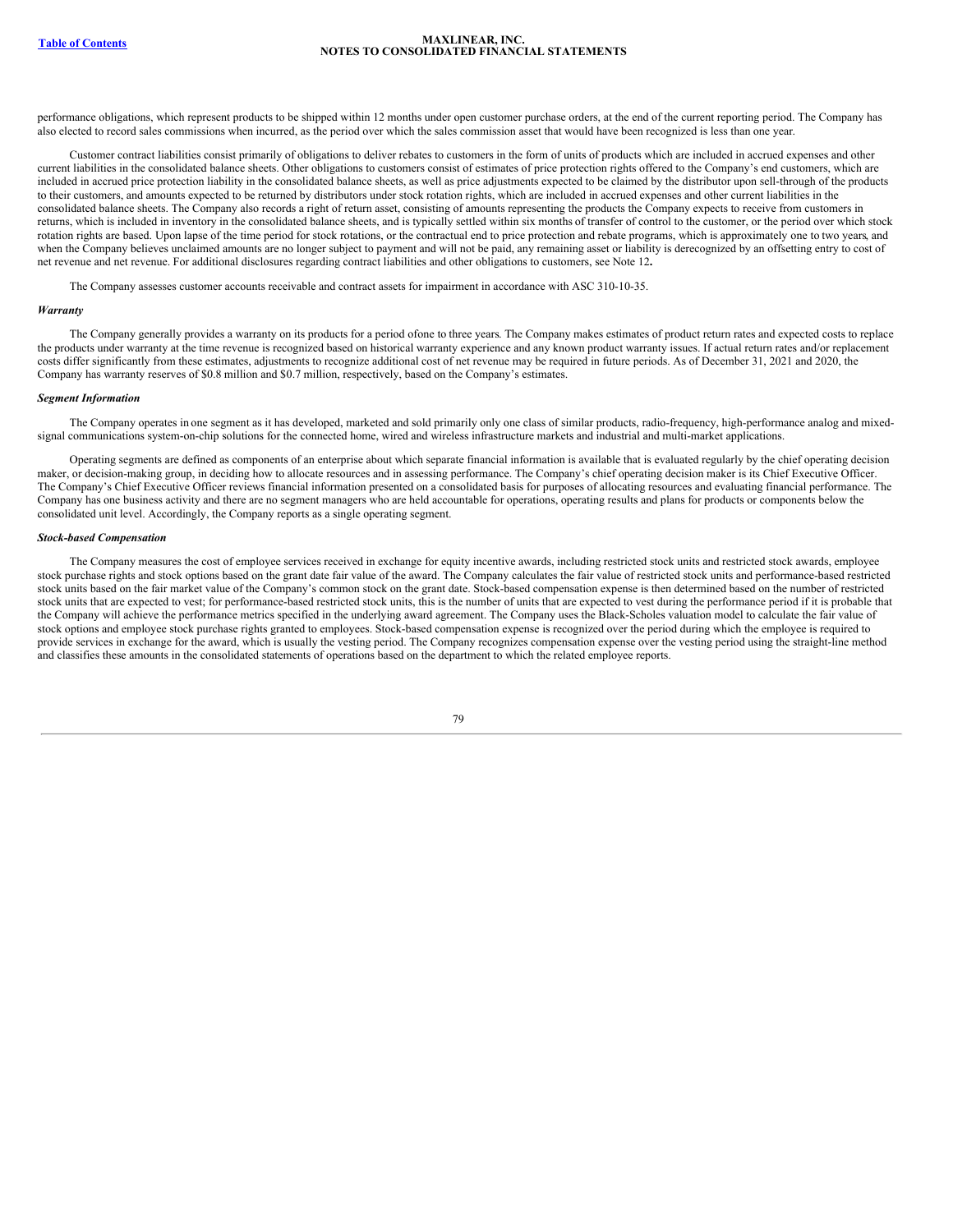#### *Research and Development*

Costs incurred in connection with the development of the Company's technology and future products are charged to research and development expense as incurred.

#### *Leases*

The Company's leases primarily consist of facility leases which are classified as operating leases. The Company assesses whether an arrangement contains a lease at inception. The Company recognizes a lease liability to make contractual payments under all leases with terms greater than twelve months and a corresponding right-of-use asset, representing its right to use the underlying asset for the lease term. The lease liability is initially measured at the present value of the lease payments over the lease term using the collateralized incremental borrowing rate since the implicit rate is unknown. Options to extend or terminate a lease are included in the lease term when it is reasonably certain that the Company will exercise such an option. The right-of-use asset is initially measured as the contractual lease liability plus any initial direct costs and prepaid lease payments made, less any lease incentives. Upon adoption of ASC 842 on January 1, 2019, the carrying value of lease-related restructuring liabilities for certain restructured leases existing at that date, was offset against the related right-of-use assets. Lease expense is recognized on a straight-line basis over the lease term.

Upon adoption of ASC 842, the Company elected certain practical expedients and accordingly has (1) carried forward its prior assessments of (a) whether existing contracts on the January 1, 2019 adoption date contain leases, (b) classification of leases as operating or financing and (c) initial direct costs for existing leases and (2) considered hindsight in determining the lease term and assessing impairment of the right-of-use-asset. In addition, the Company used a portfolio approach for its facility leases when making judgments and estimates, such as the discount rate.

Leased right-of-use assets are subject to impairment testing as a long-lived asset at the asset-group level. The Company monitors its long-lived assets for indicators of impairment. As the Company's leased right-of-use assets primarily relate to facility leases, early abandonment of all or part of facility as part of a restructuring plan is typically an indicator of impairment. If impairment indicators are present, the Company tests whether the carrying amount of the leased right-of-use asset is recoverable including consideration of sublease income, and if not recoverable, measures impairment loss for the right-of-use asset or asset group.

#### *Derivatives and Hedging Activities*

The Company records derivatives in the consolidated balance sheets at fair value. Hedge accounting is applied to derivatives designated in a hedging relationship. A derivative designated as a hedge of a forecasted transaction is carried at fair value with the effective portion of a derivative's gain or loss recorded in other comprehensive income (i.e., a separate component of stockholders' equity) and subsequently recognized in earnings in the same period or periods the hedged forecasted transaction affects earnings. The ineffective portion of a derivative's gain or loss is recorded in earnings as it occurs. Changes in certain terms of the hedged transactions, including the selection of interest rate from one-month LIBOR to another rate could cause ineffectiveness in the derivatives and result in reclassification of amounts in accumulated other comprehensive income (loss) into earnings.

#### *Pension and Other Defined Benefit Retirement Obligations*

The costs of pension and certain other defined benefit employee retirement benefits are required to be recognized based upon actuarial valuations. The related net retirement benefit obligation is recognized as the excess of the projected benefit obligation over the fair value of the plan assets. In measuring the retirement benefit obligation, the discount rate, expected long-term rate of return on plan assets, and long-term rate of salary increase are the most significant assumptions. Retirement benefit costs primarily represent the increase in the actuarial present value of the retirement benefit obligation.

#### *Income Taxes*

The Company provides for income taxes utilizing the asset and liability approach of accounting for income taxes. Under this approach, deferred taxes represent the future tax consequences expected to occur when the reported amounts of assets and liabilities are recovered or paid. Deferred taxes are presented net as noncurrent. The provision for income taxes generally represents income taxes paid or payable for the current year plus the change in deferred taxes during the year. Deferred taxes result from the differences between the financial and tax bases of the Company's assets and liabilities and are adjusted for changes in tax rates and tax laws when changes are enacted. Valuation allowances are recorded to reduce deferred tax assets when a judgment is made that is considered more likely than not that a tax benefit will not be realized. A decision to record a

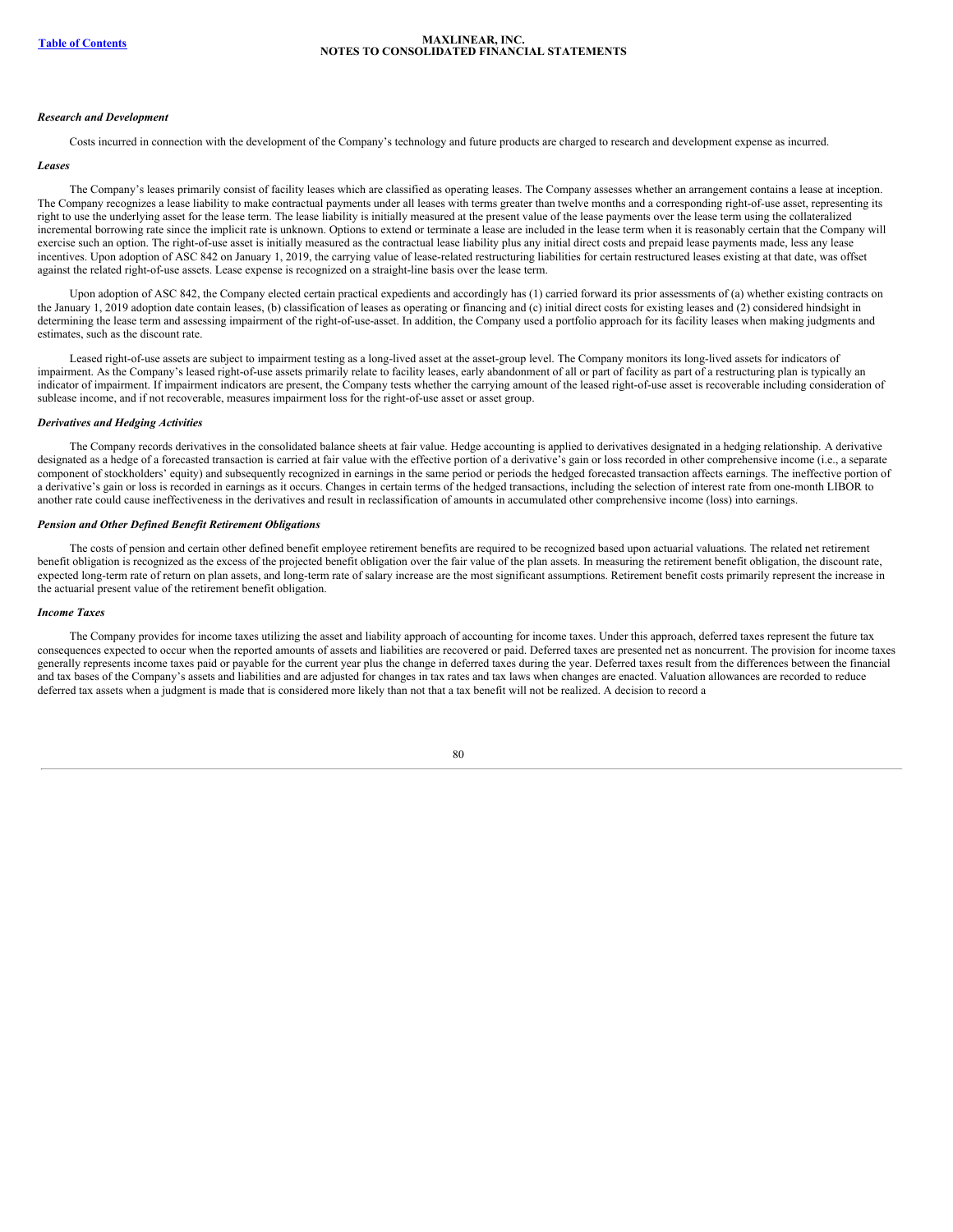valuation allowance results in an increase in income tax expense or a decrease in income tax benefit. If the valuation allowance is released in a future period, income tax expense will be reduced accordingly.

The calculation of tax liabilities involves dealing with uncertainties in the application of complex global tax regulations. The impact of an uncertain income tax position is recognized at the largest amount that is "more likely than not" to be sustained upon audit by the relevant taxing authority. An uncertain income tax position will not be recognized if it has less than a 50% likelihood of being sustained. If the estimate of tax liabilities proves to be less than the ultimate assessment, a further charge to expense would result.

In assessing the realizability of deferred tax assets, management considers whether it is more likely than not that some portion or all of the deferred tax assets will be realized. The ultimate realization of deferred tax assets is dependent upon the generation of future taxable income during the periods in which those temporary differences become deductible. The Company continually assesses the need for a valuation allowance on the deferred tax asset by evaluating both positive and negative evidence that may exist. Any adjustment to the net deferred tax asset valuation allowance would be recorded in the income statement for the period that the adjustment is determined to be required.

On December 22, 2017, the Tax Cuts and Jobs Act, or the Tax Act, was enacted into U.S. tax law. In 2018, the Company made an accounting policy election to treat Global Intangible Low Taxed Income in accordance with the Tax Act as a period cost.

#### *Comprehensive Income (Loss)*

Comprehensive income (loss) is defined as the change in equity (net assets) of a business entity during a period from transactions and other events and circumstances from nonowner sources. Other comprehensive income (loss) includes certain changes in equity that are excluded from net income (loss), net of tax, such as foreign currency translation gains and losses and change in fair value of projected benefit obligation for defined benefit plans.

#### *Litigation and Settlement Costs*

Legal costs are expensed as incurred. The Company is involved in disputes, litigation and other legal actions in the ordinary course of business. The Company continually evaluates uncertainties associated with litigation and records a charge equal to at least the minimum estimated liability for a loss contingency when both of the following conditions are met: (i) information available prior to issuance of the financial statements indicates that it is probable that an asset had been impaired or a liability had been incurred at the date of the financial statements and (ii) the loss or range of loss can be reasonably estimated.

#### *Recently Adopted Accounting Pronouncements*

In December 2019, the FASB issued ASU No. 2019-12Income Taxes (Topic 740)-Simplifying the Accounting for Income Taxes to remove certain exceptions related to the approach for intraperiod tax allocation, recognition of deferred tax liabilities for outside basis differences and requiring that an entity reflect the effect of an enacted change in tax laws or rates in the annual effective tax rate computation in the interim period that includes the enactment date. The amendments in this update are effective for the Company beginning with fiscal year 2021. Most amendments within the standard are required to be applied on a prospective basis, while certain amendments must be applied on a retrospective or modified retrospective basis. The adoption of the amendments in this update did not have a material impact on the Company's consolidated financial position and results of operations as of and for the year ended December 31, 2021.

In October 2020, the FASB issued ASU No. 2020-10*Codification Improvements*, to make incremental improvements to GAAP and address stakeholder suggestions, including, among other things, clarifying that the requirement to provide comparative information in the financial statements extends to the corresponding disclosures section. The amendments in this update are effective for the Company beginning with fiscal year 2021. The amendments in this update should be applied retrospectively and at the beginning of the period that includes the adoption date. The adoption of the amendments in this update did not have a material impact on the Company's financial disclosures as of and for the year ended December 31, 2021.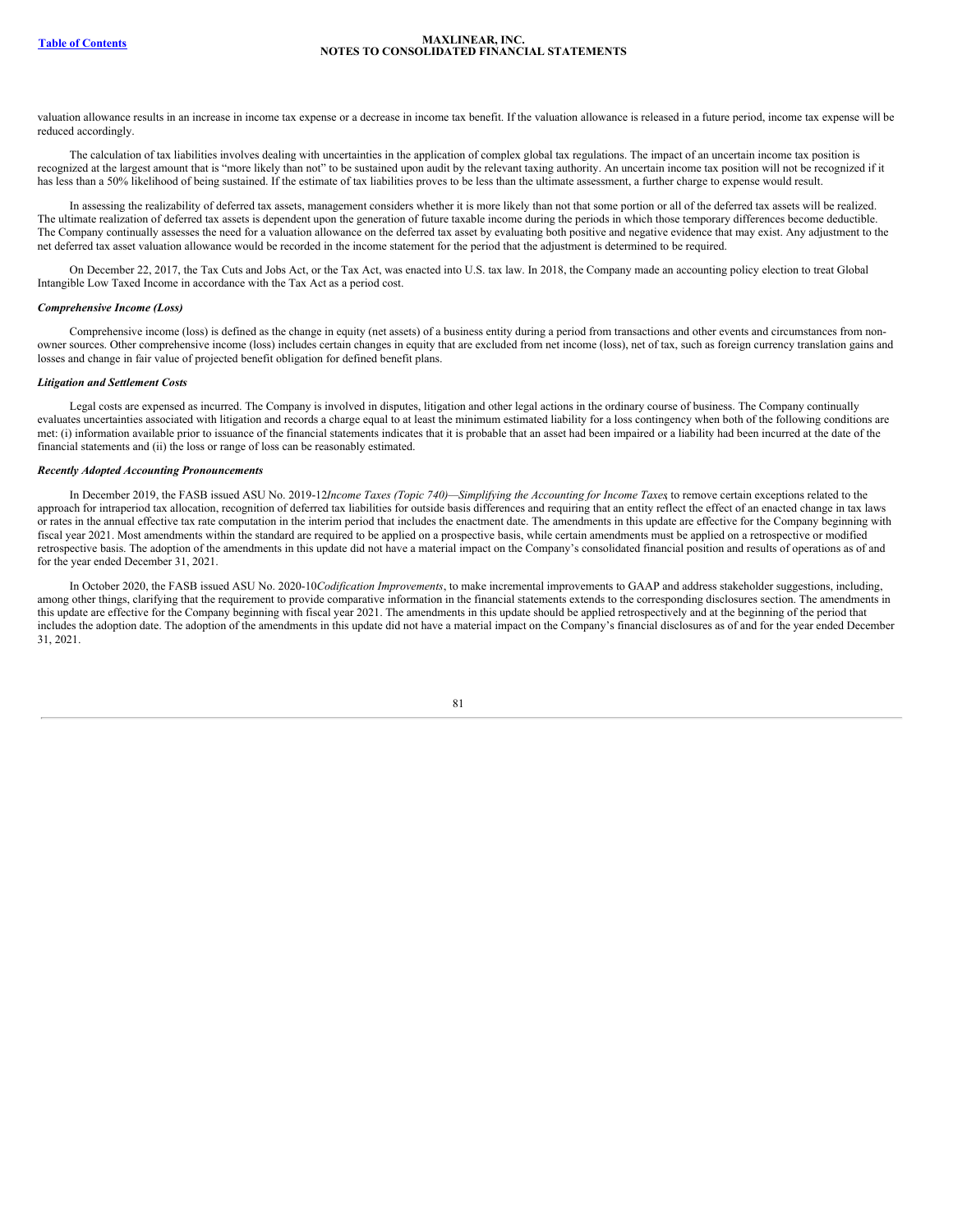#### *Recently Issued Accounting Pronouncements*

In October 2021, the FASB issued ASU No. 2021-08,Business Combinations (Topic 805): Accounting for Contract Assets and Contract Liabilities from Contracts with *Customers*, to provide specific guidance to eliminate diversity in practice on how to recognize and measure acquired contract assets and contract liabilities from revenue contracts from customers in a business combination consistent with revenue contracts with customers not acquired in an acquisition. The amendments in this update provide that the acquirer should consider the terms of the acquired contracts, such as timing of payment, identify each performance obligation in the contracts, and allocate the total transaction price to each identified performance obligation on a relative standalone selling price basis as of contract inception (that is, the date the acquiree entered into the contracts) or contract modification to determine what should be recorded at the acquisition date. These amendments are effective for the Company beginning with fiscal year 2023. The impact of the adoption of the amendments in this update will depend on the magnitude of any customer contracts assumed in a business combination in 2023 and beyond.

#### **2. Net Income (Loss) Per Share**

Basic earnings per share, or EPS, is calculated by dividing net income (loss) by the weighted-average number of common shares outstanding for the period, without consideration for common stock equivalents. Diluted EPS is computed by dividing net income (loss) by the weighted-average number of common shares outstanding for the period and the weightedaverage number of dilutive common stock equivalents outstanding for the period determined using the treasury-stock method. For purposes of this calculation, common stock options, restricted stock units and restricted stock awards are considered to be common stock equivalents and are only included in the calculation of diluted EPS when their effect is dilutive. In periods in which the Company has a net loss, dilutive common stock equivalents are excluded from the calculation of diluted EPS.

The table below presents the computation of basic and diluted EPS:

|                                                    | Year Ended December 31, |        |      |                                          |  |           |  |
|----------------------------------------------------|-------------------------|--------|------|------------------------------------------|--|-----------|--|
|                                                    |                         |        | 2020 | 2019                                     |  |           |  |
|                                                    |                         |        |      | (in thousands, except per share amounts) |  |           |  |
| Numerator:                                         |                         |        |      |                                          |  |           |  |
| Net income (loss)                                  |                         | 41,969 |      | (98, 593)                                |  | (19, 898) |  |
| Denominator:                                       |                         |        |      |                                          |  |           |  |
| Weighted average common shares outstanding—basic   |                         | 76,037 |      | 73,133                                   |  | 71,005    |  |
| Dilutive common stock equivalents                  |                         | 3,642  |      |                                          |  |           |  |
| Weighted average common shares outstanding—diluted |                         | 79,679 |      | 73,133                                   |  | 71,005    |  |
| Net income (loss) per share:                       |                         |        |      |                                          |  |           |  |
| Basic                                              |                         | 0.55   |      | (1.35)                                   |  | (0.28)    |  |
| Diluted                                            |                         | 0.53   |      | (1.35)                                   |  | (0.28)    |  |
|                                                    |                         |        |      |                                          |  |           |  |

For each of the years ended December 31, 2021, 2020, and 2019, the Company excluded common stock equivalents for outstanding stock-based awards, which represented potentially dilutive securities of 0.07 million for 2021, 3.2 million for 2020 periods, and 2.5 million for 2019 from the calculation of diluted net income (loss) per share due to their antidilutive nature.

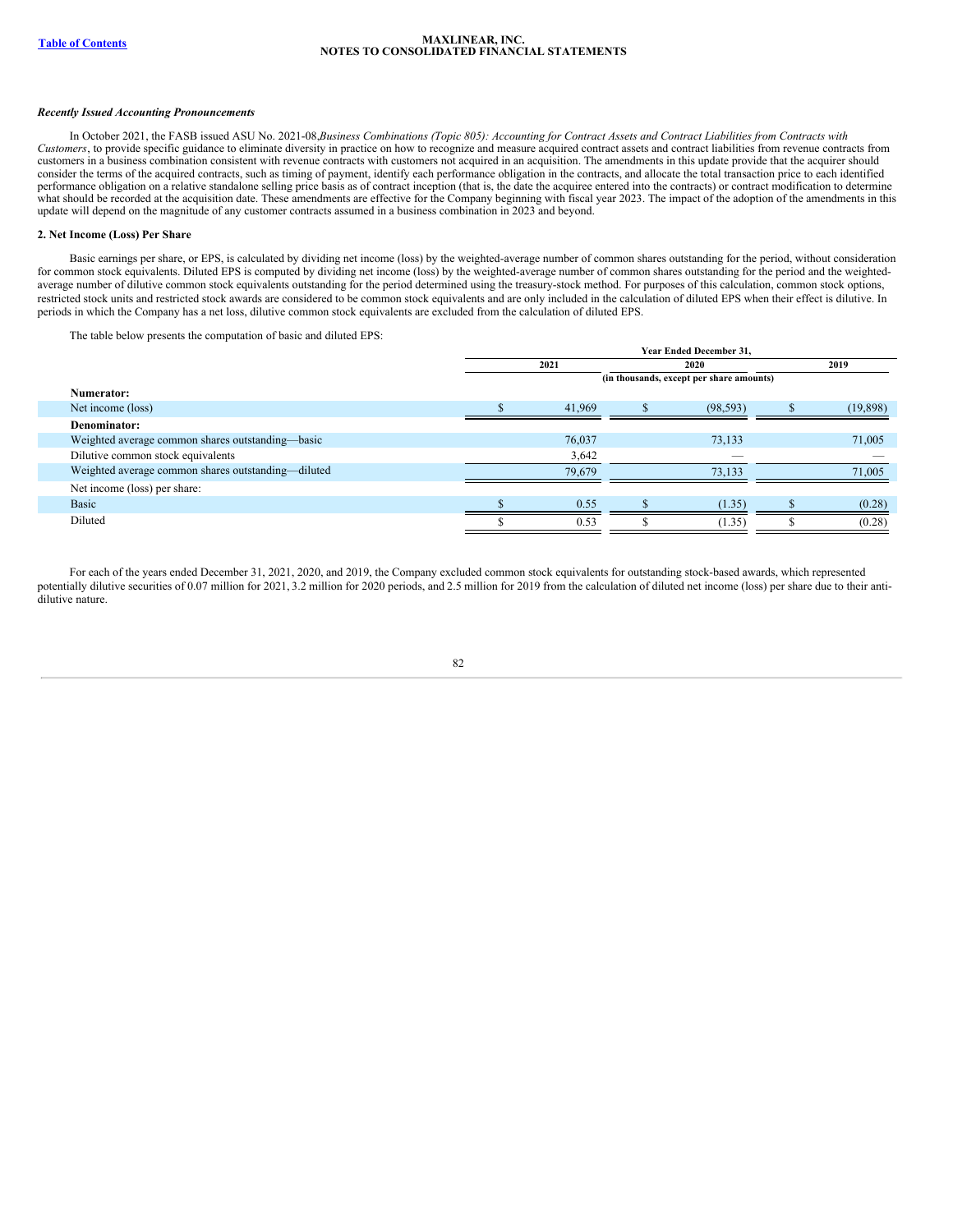#### **3. Business Combinations**

### *Acquisition of the Wi-Fi and Broadband assets business*

On July 31, 2020, the Company and certain of its designated subsidiaries completed their acquisition of the Home Gateway Platform Division, which the Company refers to as the Wi-Fi and Broadband assets business, pursuant to an Asset Purchase Agreement with Intel Corporation, or Intel, dated April 5, 2020 (the "Asset Purchase Agreement"), and related agreements. The Company paid cash consideration of \$150.0 million for the purchase of certain assets of the Wi-Fi and Broadband assets business, and assumed certain liabilities related to specified employment matters. The transaction was funded with a portion of the net proceeds from a secured incremental term loan with an aggregate principal amount of \$175.0 million (Note 8). The acquired assets and assumed liabilities, together with the employees who joined the Company and its subsidiaries as a result of the transaction, represent a business as defined in ASC 805, *Business Combinations*. The Company has integrated the acquired assets and rehired employees into the Company's existing business and has completed its purchase price allocation accounting associated with this acquisition.

#### *Acquisition of NanoSemi, Inc.*

On September 9, 2020, the Company completed its acquisition of NanoSemi, Inc. or NanoSemi, pursuant to an Agreement and Plan of Merger (the "Merger Agreement") with NanoSemi, dated September 9, 2020. The initial closing transaction consideration consisted of \$10.0 million in cash and 804,163 shares of MaxLinear's common stock. In addition, in the year ended December 31, 2021, the NanoSemi stockholders received \$35.0 million in cash payments that were deferred as of the acquisition date, and certain NanoSemi stockholders may also receive up to an additional \$35.0 million in potential contingent consideration, subject to the acquired business's satisfying certain financial objectives from July 1, 2020 through December 31, 2022. The stock consideration was issued in reliance on exemptions from the registration requirements of the Securities Act of 1933, as amended. In connection with the acquisition, MaxLinear agreed to provide the NanoSemi stockholders with certain registration rights with respect to the shares of MaxLinear common stock they received in the acquisition. The Company has integrated NanoSemi into the Company's existing business and has completed its purchase price allocation accounting associated with this acquisition.

#### *Acquisition of Company X*

On December 8, 2021, the Company completed its acquisition of a business, or Company X, pursuant to a Purchase and Sale Agreement (the "Purchase Agreement"). The initial closing transaction consideration consisted of \$5.0 million in cash. In addition, their stockholders may receive up to an additional \$3.0 million in potential contingent consideration, subject to the acquired business satisfying certain financial and personnel objectives by March 31, 2023.

Company X is headquartered in Chennai, India and operates as a WiFi solutions and service provider.

#### Acquisition Consideration

 $\mathcal{L}=\mathcal{L}^{\mathcal{L}}$  , we have the set of the set of the set of the set of the set of the set of the set of the set of the set of the set of the set of the set of the set of the set of the set of the set of the set of th

The following table summarizes the fair value of purchase price consideration to acquire Company X (in thousands):

| <b>Description</b>                    | Amount |
|---------------------------------------|--------|
| Fair value of purchase consideration: |        |
| Cash                                  | 5,000  |
| Contingent consideration $(1)$        | 2.700  |
| Total purchase price                  | 7,700  |

 $<sup>(1)</sup>$  The fair value of contingent consideration is based on applying the Monte Carlo simulation method to forecast achievement under various contingent consideration events which may</sup> result in up to \$3.0 million in payments subject to the acquired business's satisfying certain financial and personnel objectives by March 31, 2023 under the Purchase Agreement. Key inputs in the valuation include forecasted revenue, revenue volatility and discount rate. Underlying forecast mathematics were based on Geometric Brownian Motion in a risk-neutral framework and discounted back to the applicable period in which the accumulative thresholds were achieved at discount rates commensurate with the risk and expected payout term of the contingent consideration.

#### Preliminary Purchase Price Allocation

A preliminary allocation of purchase price as of the December 8, 2021 acquisition closing date based upon an estimate of

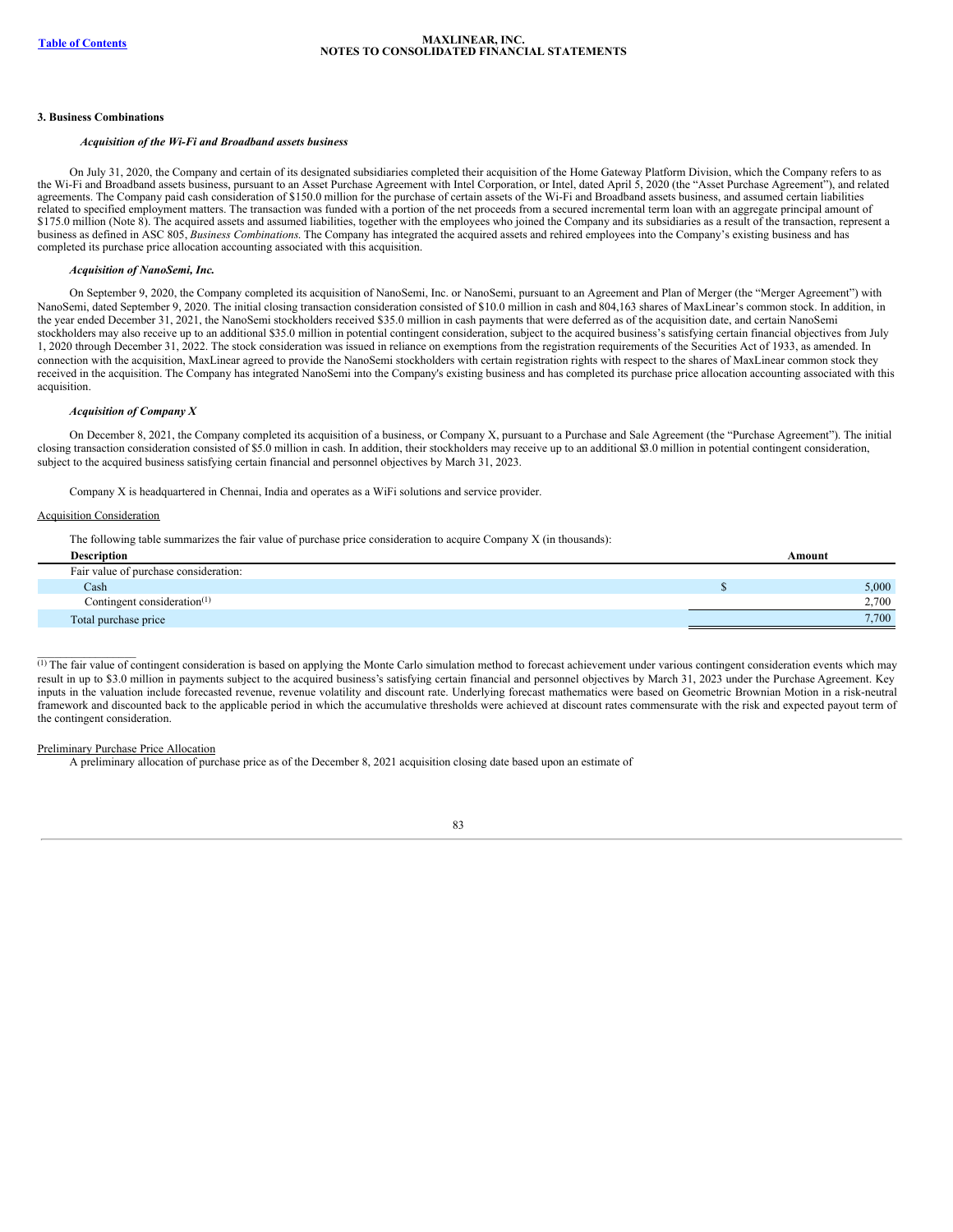the fair value of the assets acquired and the liabilities assumed by the Company in the acquisition primarily includes \$4.4 million in identifiable intangible assets, and \$0.5 million in net operating liabilities, with \$3.8 million in goodwill:

The following is a summary of identifiable intangible assets acquired and the related expected lives for the finite-lived intangible assets (in thousands):

| <i>L</i> ategory                              | <b>Estimated Life in Years</b> | <b>Fair Value</b> |
|-----------------------------------------------|--------------------------------|-------------------|
| Finite-lived intangible assets:               |                                |                   |
| Licensed technology                           |                                | 4.400             |
| Total identifiable intangible assets acquired |                                | 4.400             |

#### *Assumptions in the Allocations of Purchase Price*

Management prepared the purchase price allocations for the Wi-Fi and Broadband assets business, NanoSemi, and Company X, and in doing so considered or relied in part upon reports of a third party valuation expert to calculate the fair value of certain acquired assets, which primarily included identifiable intangible assets, inventory, and property and equipment for the Wi-Fi and Broadband assets business and NanoSemi, and identifiable intangible assets for Company X, the portions of the purchase consideration for NanoSemi that were initially deferred and were subsequently paid to NanoSemi stockholders in the year ended December 31, 2021, as described above, and contingent consideration for NanoSemi and Company X. Certain stockholders that are employees of NanoSemi and Company X were not required to remain employed in order to receive the deferred payments and contingent consideration; accordingly, the fair value of the deferred payments and contingent consideration were accounted for as a portion of the purchase consideration.

Estimates of fair value require management to make significant estimates and assumptions. The goodwill recognized is attributable primarily to the acquired workforce, expected synergies, and other benefits that MaxLinear believes will result from integrating the operations of the Wi-Fi and Broadband assets business, NanoSemi, and Company X with the operations of MaxLinear. Certain liabilities included in the purchase price allocations are based on management's best estimates of the amounts to be paid or settled and based on information available at the time the purchase price allocations were prepared. There have been no adjustments between the preliminary purchase price allocations reflected as of December 31, 2020 for the Wi-Fi and Broadband assets business and NanoSemi, and the final purchase price allocations reflected as of December 31, 2021.

The fair value of the identified intangible assets acquired from the Wi-Fi and Broadband assets business, NanoSemi and Company X was estimated using an income approach. Under the income approach, an intangible asset's fair value is equal to the present value of future economic benefits to be derived from ownership of the asset. Indications of value are developed by discounting future net cash flows to their present value at market-based rates of return. More specifically, the fair value of the developed and licensed technology, IPR&D and backlog assets was determined using the multi-period excess earnings method, or MPEEM. MPEEM is an income approach to fair value measurement attributable to a specific intangible asset being valued from the asset grouping's overall cash-flow stream. MPEEM isolates the expected future discounted cash-flow stream to its net present value. Significant factors considered in the calculation of the developed technology and IPR&D intangible assets were the risks inherent in the development process, including the likelihood of achieving technological success and market acceptance. Each project was analyzed to determine the unique technological innovations, the existence and reliance on core technology, the existence of any alternative future use or current technological feasibility and the complexity, cost, and time to complete the remaining development. Future cash flows for each project were estimated based on forecasted revenue and costs, taking into account the expected product life cycles, market penetration, and growth rates. Developed technology began amortization immediately upon the closing of the transaction and IPR&D will begin amortization upon the completion of each project. If any of the projects are abandoned, the Company will be required to impair the related IPR&D asset.

In connection with the acquisition of the Wi-Fi and Broadband assets business, the Company has assumed liabilities which primarily consist of accrued employee compensation and benefits in jurisdictions where such transfer is required either by law or by work council agreement. In connection with the acquisition of NanoSemi and Company X, the Company assumed certain operating liabilities. The liabilities assumed in these acquisitions are included in the respective purchase price allocations above.

Goodwill recorded in connection with the Wi-Fi and Broadband assets business, NanoSemi and Company X was \$2.4 million, \$41.1 million, and \$3.8 million respectively. The Company does not expect to deduct any of the acquired goodwill for tax purposes.

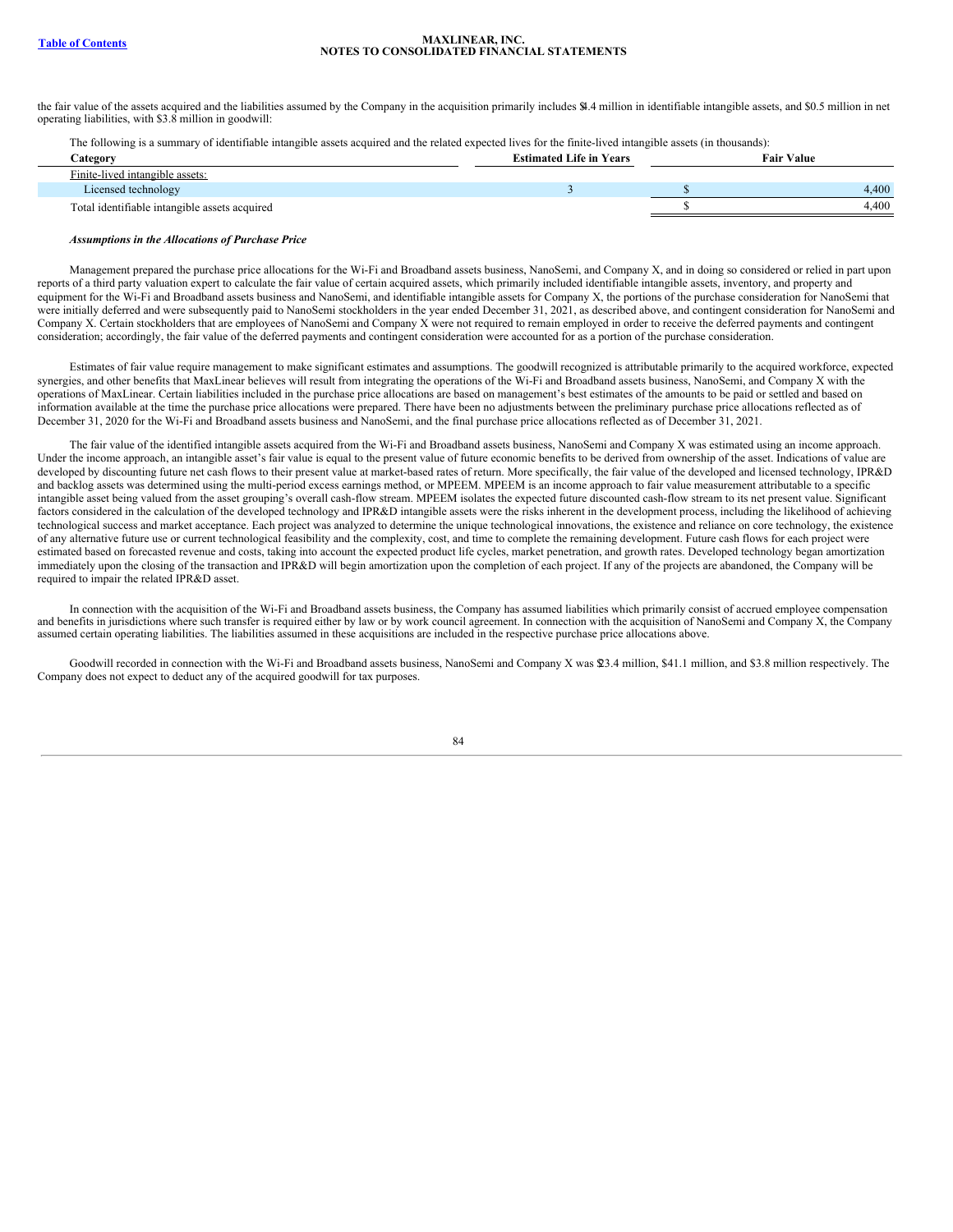### **4. Restructuring Activity**

From time to time, the Company approves and implements restructuring plans as a result of internal resource alignment and cost saving measures. Such restructuring plans include terminating employees, vacating certain leased facilities, and cancellation of contracts.

The following table presents the activity related to the restructuring plans, which is included in restructuring charges in the consolidated statements of operations:

|                              | Year Ended December 31, |       |                |       |  |       |  |
|------------------------------|-------------------------|-------|----------------|-------|--|-------|--|
|                              |                         | 2021  |                | 2020  |  | 2019  |  |
|                              |                         |       | (in thousands) |       |  |       |  |
| Employee separation expenses |                         | 1,273 |                | 1,620 |  | 1,150 |  |
| Lease related charges        |                         | 608   |                | 1,998 |  | 1,301 |  |
| Other                        |                         | 323   |                | 215   |  | 185   |  |
|                              |                         | 2.204 |                | 3.833 |  | 2,636 |  |

Lease related charges for the year ended December 31, 2021 included the impairment of leased right-of-use assets and leasehold improvements of 0.4 million and \$0.2 million, respectively.

Lease related charges for the year ended December 31, 2020 included the impairment of leased right-of-use assets of \$1.5 million related to a reduction in expected cash inflows from subleases.

Lease related and other charges for the year ended December 31, 2019 primarily related to exiting certain redundant facilities.

The following table presents a roll-forward of the Company's restructuring liability for the year ended December 31, 2021 and 2020. The restructuring liability is included in accrued expenses and other current liabilities and other long-term liabilities in the consolidated balance sheets.

|                                               | <b>Expenses</b> | <b>Employee Separation</b> |                | <b>Lease Related Charges</b> |    | Other |   | Total    |
|-----------------------------------------------|-----------------|----------------------------|----------------|------------------------------|----|-------|---|----------|
|                                               |                 |                            | (in thousands) |                              |    |       |   |          |
| Liability as of December 31, 2019             |                 |                            |                | 818                          | \$ | 19    | э | 837      |
| Restructuring charges                         |                 | 1,620                      |                | 1,998                        |    | 215   |   | 3,833    |
| Cash payments                                 |                 | (2,165)                    |                | (322)                        |    | (36)  |   | (2,523)  |
| Reimbursement due from Intel (Note 6)         |                 | 4,415                      |                |                              |    |       |   | 4,415    |
| Non-cash charges and adjustments              |                 | (596)                      |                | (1,774)                      |    | (195) |   | (2, 565) |
| Liability as of December 31, 2020             |                 | 3,274                      | ¢              | 720                          | \$ |       |   | 3,997    |
| Restructuring charges                         |                 | 1,273                      |                | 608                          |    | 323   |   | 2,204    |
| Cash payments                                 |                 | (1,833)                    |                | (329)                        |    | (25)  |   | (2,187)  |
| Reimbursement from Intel                      |                 | (2,711)                    |                |                              |    |       |   | (2,711)  |
| Non-cash charges and adjustments              |                 | (3)                        |                | (555)                        |    | (301) |   | (859)    |
| Liability as of December 31, 2021             |                 |                            |                | 444                          |    |       |   | 444      |
| Less: current portion as of December 31, 2021 |                 |                            |                | (320)                        |    |       |   | (320)    |
| Long-term portion as of December 31, 2021     |                 |                            |                | 124                          |    |       |   | 124      |

As of December 31, 2021, the remaining lease related charges primarily consist of common area maintenance obligations. The Company does not expect to incur additional material costs related to current restructuring plans.

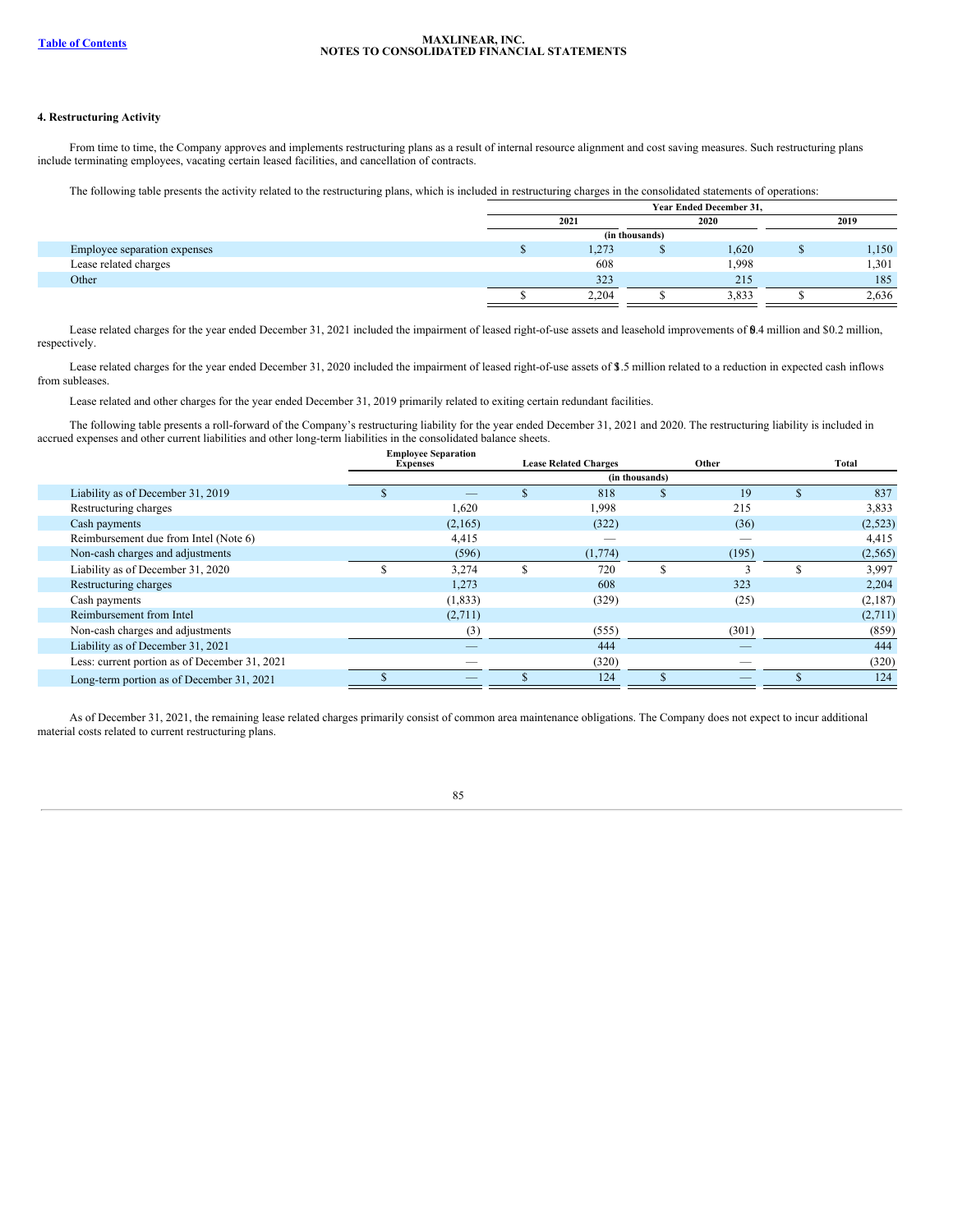### **5. Goodwill and Intangible Assets**

### *Goodwill*

Goodwill arises from the acquisition method of accounting for business combinations and represents the excess of the purchase price over the fair value of the net assets and other identifiable intangible assets acquired. The fair values of net tangible assets and intangible assets acquired are based upon preliminary valuations and the Company's estimates and assumptions are subject to change within the measurement period (potentially up to one year from the acquisition date).

The following table presents the changes in the carrying amount of goodwill for the periods indicated:

|                       | <b>Years Ended December 31,</b> |         |  |         |
|-----------------------|---------------------------------|---------|--|---------|
|                       |                                 | 2021    |  | 2020    |
|                       | (in thousands)                  |         |  |         |
| Beginning balance     |                                 | 302,828 |  | 238,330 |
| Acquisitions (Note 3) |                                 | 3.840   |  | 64.498  |
| Ending balance        |                                 | 306,668 |  | 302,828 |

The Company performs an annual goodwill impairment assessment on October 31st each year, using a quantitative assessment comparing the fair value of each reporting unit, which the Company has determined to be the entity itself, with its carrying amount, including goodwill. If the carrying amount of a reporting unit exceeds its fair value, an impairment loss is recorded.

As a result of the Company's impairment assessment, no goodwill impairment was recognized as of October 31, 2021. In addition to its annual review, the Company performs a test of impairment when indicators of impairment are present. During the years ended December 31, 2021, 2020, and 2019, there were no indications of impairment of the Company's goodwill balances.

#### *Acquired Intangibles*

#### *Finite-lived Intangible Assets*

The following table sets forth the Company's finite-lived intangible assets resulting from business acquisitions and other purchases, which are amortized over their estimated useful lives:

|                               |                                                         |    |                                 |              | December 31, 2021           |              |                               |                |                                | December 31, 2020           |                               |
|-------------------------------|---------------------------------------------------------|----|---------------------------------|--------------|-----------------------------|--------------|-------------------------------|----------------|--------------------------------|-----------------------------|-------------------------------|
|                               | Weighted<br>Average<br><b>Useful Life</b><br>(in Years) |    | <b>Gross Carrying</b><br>Amount |              | Accumulated<br>Amortization |              | <b>Net Carrying</b><br>Amount | (in thousands) | <b>Gross Carrying</b><br>Value | Accumulated<br>Amortization | <b>Net Carrying</b><br>Amount |
| Licensed<br>technology        | 6.0                                                     | \$ | 16,850                          | $\mathbb{S}$ | (2,218)                     | $\mathbb{S}$ | 14,632                        | \$             | 4,869                          | \$<br>(2,006)               | \$<br>2,863                   |
| Developed<br>technology       | 7.0                                                     |    | 308,661                         |              | (189, 244)                  |              | 119,417                       |                | 304,061                        | (146, 252)                  | 157,809                       |
| Trademarks<br>and trade names | 6.2                                                     |    | 14,800                          |              | (11,221)                    |              | 3,579                         |                | 14,800                         | (8, 818)                    | 5,982                         |
| Customer<br>relationships     | 5.0                                                     |    | 128,800                         |              | (116, 847)                  |              | 11,953                        |                | 128,800                        | (96, 047)                   | 32,753                        |
| Non-<br>compete<br>covenants  |                                                         |    |                                 |              |                             |              |                               |                | 1,100                          | (1,100)                     |                               |
| Backlog                       | 2.4                                                     |    | 1,300                           |              | (941)                       |              | 359                           |                | 1,300                          | (641)                       | 659                           |
|                               | 6.2                                                     | æ  | 470.411                         | S.           | (320, 471)                  |              | 149,940                       |                | 454,930                        | (254, 864)                  | \$<br>200,066                 |

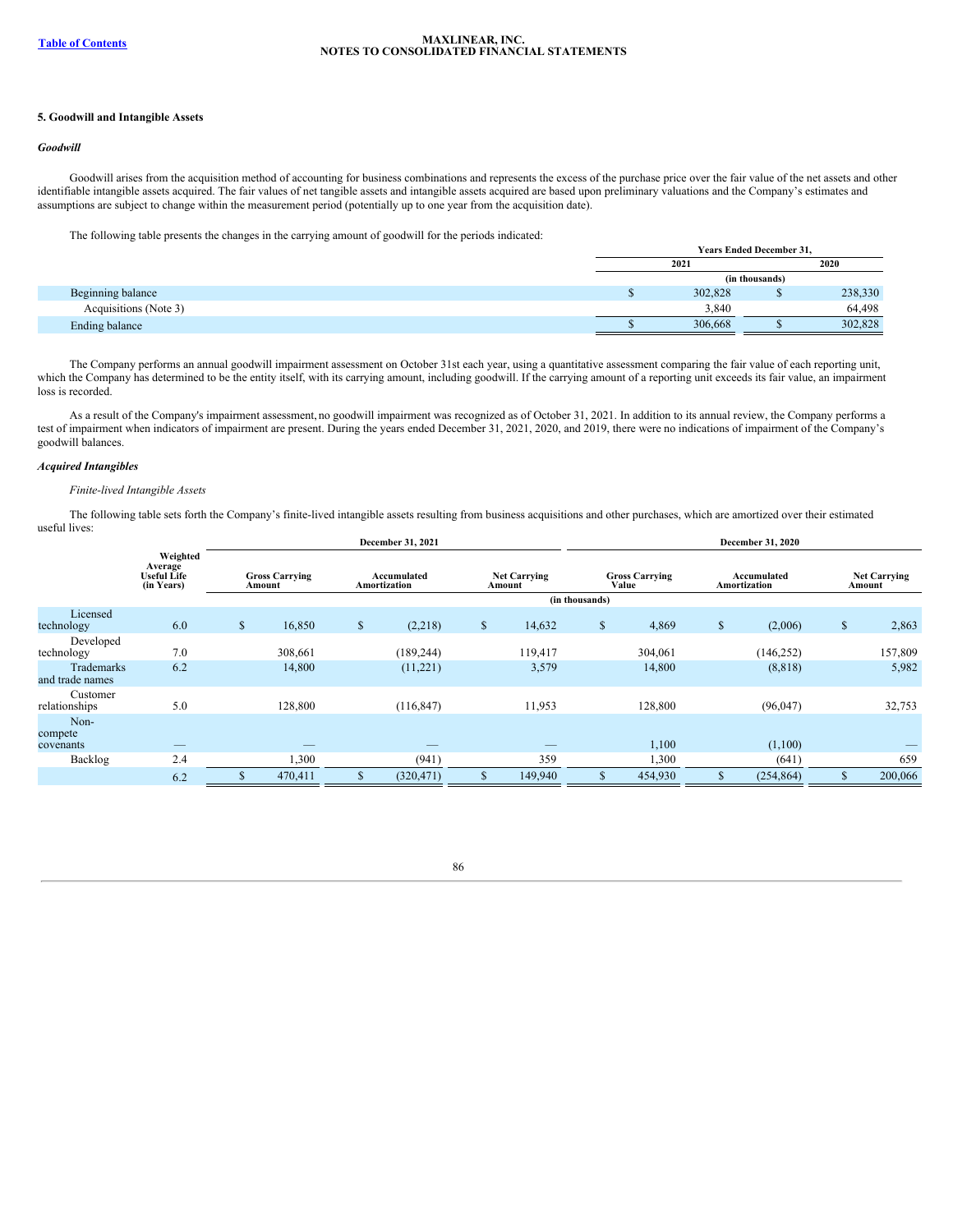The following table sets forth amortization expense associated with finite-lived intangible assets, which is included in the consolidated statements of operations as follows: **Years Ended December 31,**

|                                     | rears Enueu December 31. |        |  |                |      |        |
|-------------------------------------|--------------------------|--------|--|----------------|------|--------|
|                                     |                          | 2021   |  | 2020           | 2019 |        |
|                                     |                          |        |  | (in thousands) |      |        |
| Cost of net revenue                 |                          | 43,078 |  | 37,784         |      | 33,932 |
| Research and development            |                          |        |  |                |      | 48     |
| Selling, general and administrative |                          | 23.625 |  | 23,529         |      | 23,035 |
|                                     |                          | 66,707 |  | 61,318         |      | 57,015 |

Amortization of finite-lived intangible assets in cost of net revenue in the consolidated statements of operations results primarily from acquired developed technology.

The following table sets forth the activity related to finite-lived intangible assets:

|                       | <b>Year Ended December 31.</b> |          |                |          |  |
|-----------------------|--------------------------------|----------|----------------|----------|--|
|                       |                                | 2021     |                | 2020     |  |
|                       |                                |          | (in thousands) |          |  |
| Beginning balance     |                                | 200,066  |                | 187,971  |  |
| Acquisitions (Note 3) |                                | 4,400    |                | 70,700   |  |
| Additions             |                                | 7,581    |                | 2,799    |  |
| Amortization          |                                | (66,707) |                | (61,318) |  |
| Impairment losses     |                                | __       |                | (86)     |  |
| Ending balance        |                                | 149,940  |                | 200,066  |  |

The Company regularly reviews the carrying amount of its long-lived assets subject to depreciation and amortization, as well as the related useful lives, to determine whether indicators of impairment may exist that warrant adjustments to carrying values or estimated useful lives. An impairment loss is recognized when the sum of the expected future undiscounted net cash flows is less than the carrying amount of the asset. Should impairment exist, the impairment loss is measured based on the excess of the carrying amount of the asset over the asset's fair value. During the years ended December 31, 2021 and 2019, no impairment losses related to finite-lived intangible assets were recognized. During the year ended December 31, 2020, the Company recognized impairment losses related to finite-lived intangible assets of \$0.1 million, which was attributable to certain purchased licensed technology.

The following table presents future amortization of the Company's finite-lived intangible assets at December 31, 2021:

|            | Amount         |         |
|------------|----------------|---------|
|            | (in thousands) |         |
| 2022       |                | 51,471  |
| 2023       |                | 39,677  |
| 2024       |                | 24,100  |
| 2025       |                | 12,658  |
| 2026       |                | 11,547  |
| Thereafter |                | 10,487  |
| Total      |                | 149,940 |
|            |                |         |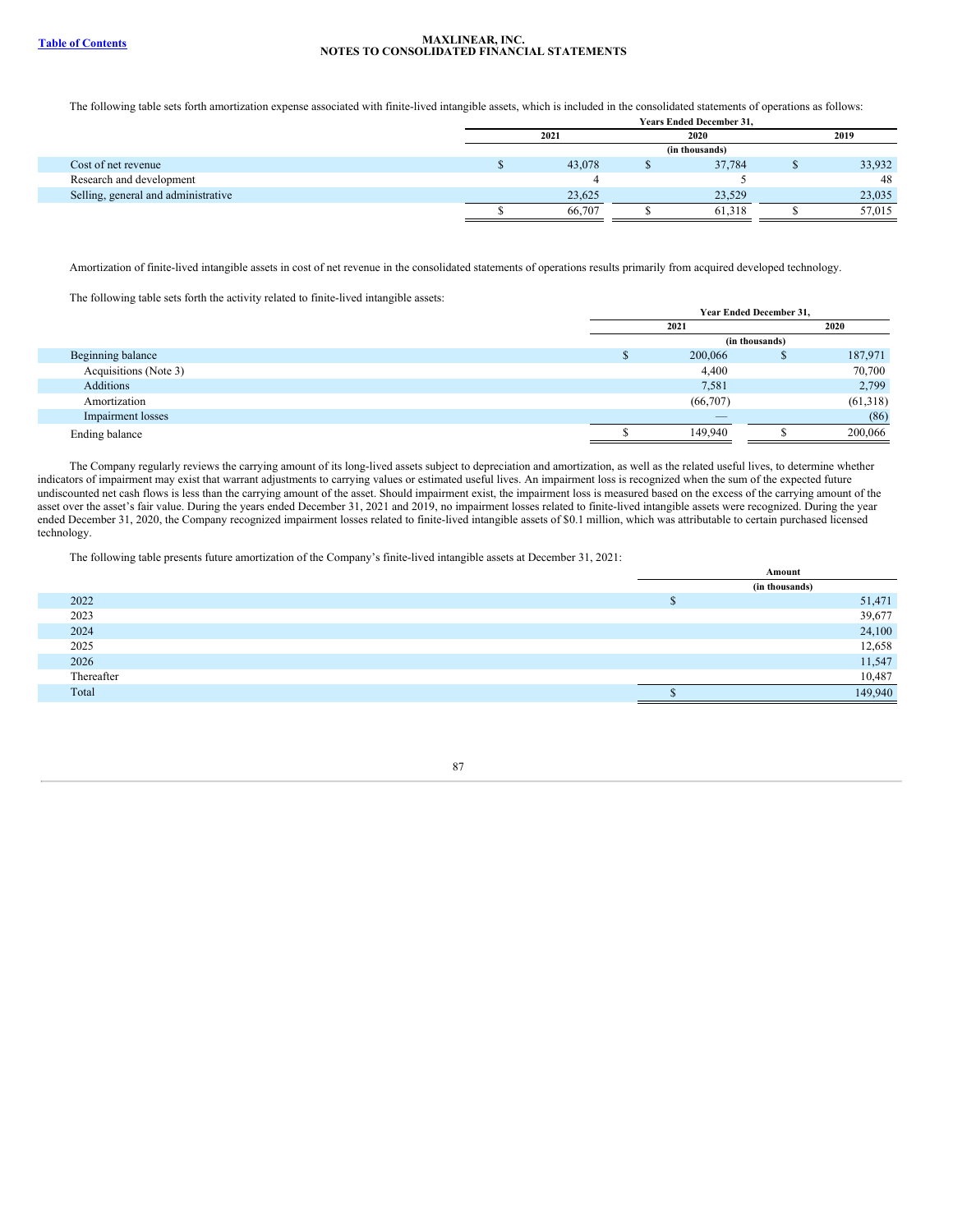#### *Indefinite-lived Intangible Assets*

Indefinite-lived intangible assets consist entirely of acquired in-process research and development technology, or IPR&D. The following table sets forth the Company's activities related to indefinite-lived intangible assets:

|                                              | <b>Years Ended December 31,</b> |                          |  |       |
|----------------------------------------------|---------------------------------|--------------------------|--|-------|
|                                              |                                 | 2021                     |  | 2020  |
|                                              | (in thousands)                  |                          |  |       |
| Beginning balance                            |                                 | 7,200                    |  |       |
| Acquisitions (Note 3)                        |                                 | $\overline{\phantom{a}}$ |  | 7,200 |
| Transfers to developed technology from IPR&D |                                 | (4,600)                  |  |       |
| Ending balance                               |                                 | 2,600                    |  | 7,200 |

The Company performs its annual assessment of indefinite-lived intangible assets on October 31st each year or more frequently if events or changes in circumstances indicate that the asset might be impaired utilizing a qualitative test as a precursor to the quantitative test comparing the fair value of the assets with their carrying amount. Based on the qualitative test, if it is more likely than not that indicators of impairment exists, the Company proceeds to perform a quantitative analysis. Based on the Company's assessment as of October 31, 2021, no indicators of impairment were identified. During the years ended December 31, 2021, 2020, and 2019, no indicators of impairment were identified and, as a result, no IPR&D impairment losses were recorded.

#### **6. Financial Instruments**

The composition of financial instruments were as follows:

|                                   | December 31, 2021 |       |  | <b>December 31, 2020</b> |
|-----------------------------------|-------------------|-------|--|--------------------------|
|                                   | (in thousands)    |       |  |                          |
| Liabilities                       |                   |       |  |                          |
| Contingent consideration (Note 3) |                   | 2.700 |  | $\overline{\phantom{a}}$ |
|                                   |                   |       |  |                          |

The fair values of the Company's financial instrument is the amount that would be received in an asset sale or paid to transfer a liability in an orderly transaction between unaffiliated market participants and is recorded using a hierarchical disclosure framework based upon the level of subjectivity of the inputs used in measuring assets and liabilities. The levels are described below:

Level 1: Quoted prices (unadjusted) in active markets that are accessible at the measurement date for assets or liabilities.

Level 2: Observable prices that are based on inputs not quoted on active markets, but corroborated by market data.

Level 3: Unobservable inputs are used when little or no market data is available.

The contingent consideration liability is associated with the Company's acquisition of Company X (Note 3) and is classified as a Level 3 financial instrument that is subject to the acquired business's satisfaction of certain financial and personnel objectives by March 31, 2023, under the Purchase Agreement. The fair value of the contingent consideration is based on (1) applying the Monte Carlo simulation method, with underlying forecast mathematics based on Geometric Brownian motion in a risk-neutral framework, to forecast achievement of the acquired business' financial objectives under various possible contingent consideration events and (2) a probability based methodology using management's inputs and assumptions to forecast achievement of the acquired business' personnel objectives which combined may result in up to \$3.0 million in total payments to the acquired business. Key inputs in the valuation include forecasted revenue, revenue volatility, discount rate and discount term as it relates to the financial objectives and probability of achievement, discount term and discount rate as it relates to the personnel objectives.

The following are the financial instruments that are measured on a recurring basis. The contingent consideration liability, a Level 3 financial instrument, was \$2.7 million as of December 31, 2021.

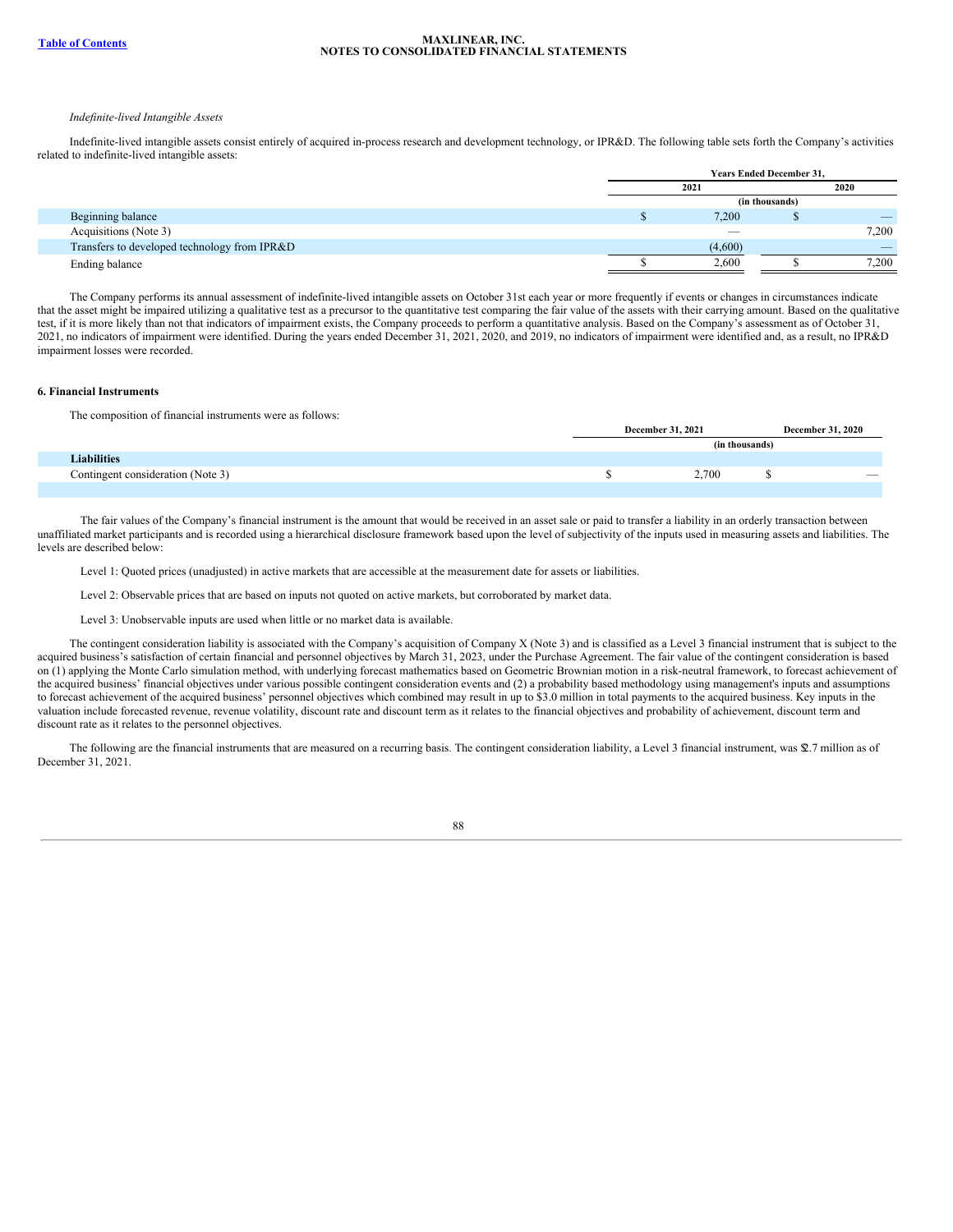The following table summarizes activity for the contingent consideration:

|                                                                                                                     | Fair Value at December 31, |       |                |      |
|---------------------------------------------------------------------------------------------------------------------|----------------------------|-------|----------------|------|
|                                                                                                                     | 2021                       | 2020  |                |      |
|                                                                                                                     |                            |       | (in thousands) |      |
| <b>Contingent consideration</b>                                                                                     |                            |       |                |      |
| Beginning balance                                                                                                   | \$                         | __    | ъ              |      |
| Acquisitions (Note 3)                                                                                               |                            | 2,700 |                |      |
| Payments                                                                                                            |                            |       |                |      |
| Gain (loss) recognized in earnings                                                                                  |                            |       |                |      |
| Ending balance                                                                                                      |                            | 2,700 |                |      |
| Net loss for the period included in earnings attributable to contingent consideration held at the end of the period |                            |       |                |      |
| Interest rate swap                                                                                                  |                            |       |                |      |
| <b>Beginning balance</b>                                                                                            | \$                         |       | S              | (37) |
| Unrealized gain (loss) recognized in other comprehensive income (loss)                                              |                            |       |                | 122  |
| Gain recognized in earnings                                                                                         |                            |       |                | (85) |
| Ending balance                                                                                                      |                            |       |                |      |

There were no transfers between Level 1, Level 2 or Level 3 fair value hierarchy categories of financial instruments in the years ended December 31, 2021 and 2020.

#### *Financial Instruments Not Recorded at Fair Value on a Recurring Basis*

Some of the Company's financial instruments are recorded at amounts that approximate fair value due to their liquid or short-term nature or by election on investments in privately-held entities (Note 7). Such financial assets and financial liabilities include: cash and cash equivalents, restricted cash, net receivables, investments in privately-held entities, certain other assets, accounts payable, accrued price protection liability, accrued expenses, accrued compensation costs, and other current liabilities.

The Company's long-term debt is not recorded at fair value on a recurring basis, but is measured at fair value for disclosure purposes (Note 8).

#### **7. Balance Sheet Details**

Cash, cash equivalents and restricted cash consist of the following:

|                                                  | <b>December 31, 2021</b> |         |  | <b>December 31, 2020</b> |  |  |
|--------------------------------------------------|--------------------------|---------|--|--------------------------|--|--|
|                                                  | (in thousands)           |         |  |                          |  |  |
| Cash and cash equivalents                        |                          | 130.572 |  | 148,901                  |  |  |
| Short-term restricted cash                       |                          | 105     |  | 115                      |  |  |
| Long-term restricted cash                        |                          | 1.061   |  | 1,018                    |  |  |
| Total cash, cash equivalents and restricted cash |                          | 131.738 |  | 150,034                  |  |  |

As of December 31, 2021 and December 31, 2020, cash and cash equivalents included money market funds of approximately \$20.4 million. As of December 31, 2021 and December 31, 2020, the Company has restricted cash of approximately \$1.2 million and \$1.1 million, respectively. The cash is restricted in connection with guarantees for certain import duties and office leases.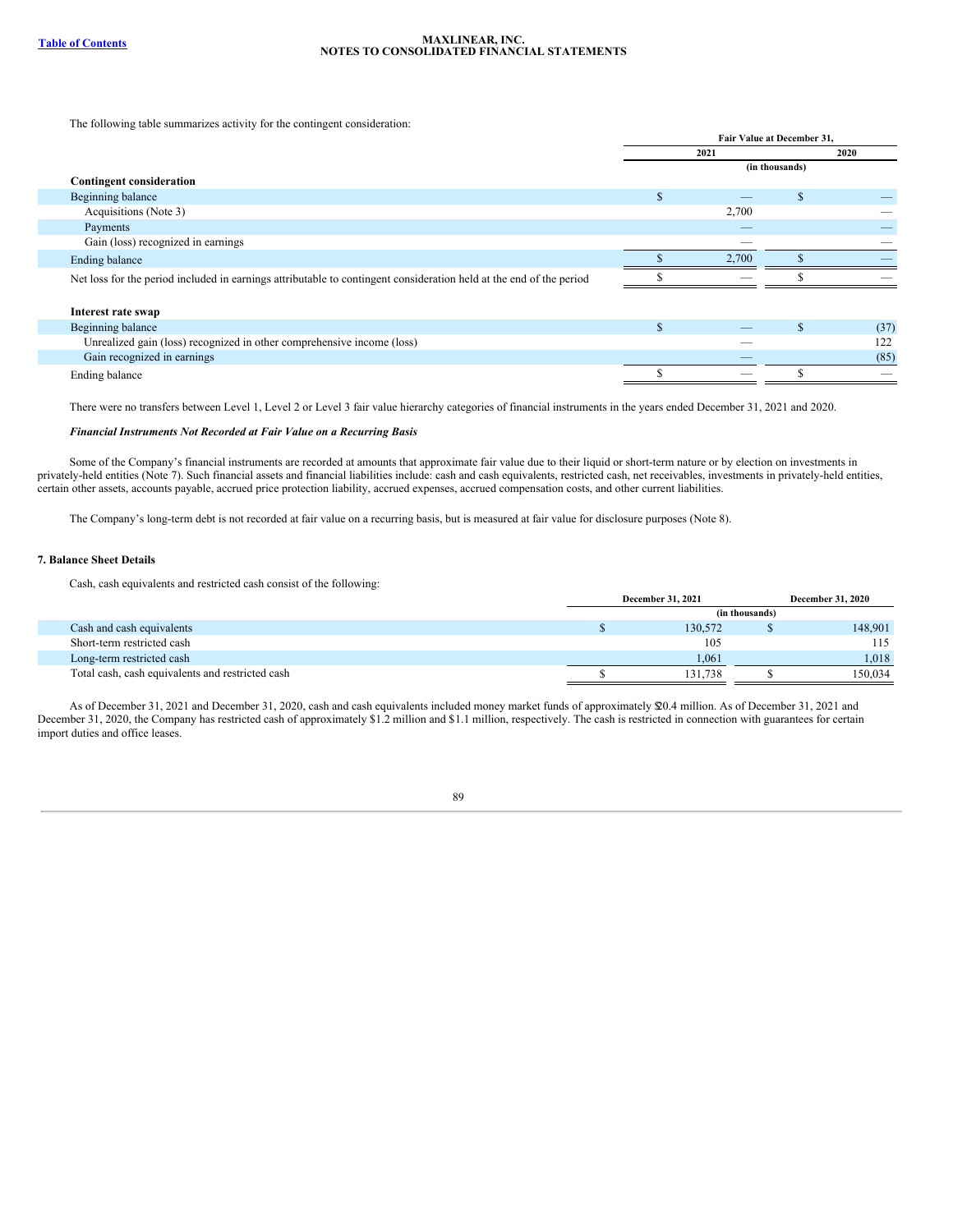Inventory consists of the following:

| <b>December 31, 2021</b> |         |  | <b>December 31, 2020</b> |
|--------------------------|---------|--|--------------------------|
| (in thousands)           |         |  |                          |
|                          | 72,369  |  | 35,852                   |
|                          | 59,334  |  | 61,987                   |
|                          | 131.703 |  | 97,839                   |
|                          |         |  |                          |

Prepaid and other current assets consist of the following:

|                      | <b>December 31, 2021</b> |                                 |  | <b>December 31, 2020</b> |
|----------------------|--------------------------|---------------------------------|--|--------------------------|
|                      | (in thousands)           |                                 |  |                          |
| Prepaid expenses     |                          | 12,194                          |  | 7,674                    |
| Other receivables    |                          | $\hspace{0.1mm}-\hspace{0.1mm}$ |  | 32,762                   |
| Other current assets |                          | 9.806                           |  | 6,985                    |
|                      |                          | 22,000                          |  | 47.421                   |

As of December 31, 2020, other receivables of \$32.8 million consisted of amounts due from Intel of \$28.4 million for amounts collected on the Company's behalf from customers on sales of the Company's products under the transition services agreement and of \$4.4 million for reimbursement of certain severance-related costs pursuant to the Asset Purchase Agreement (Note 3).

Property and equipment, net consists of the following:

|                                                 | <b>Useful Life</b><br>(in Years) | December 31, 2021 |                | December 31, 2020 |
|-------------------------------------------------|----------------------------------|-------------------|----------------|-------------------|
|                                                 |                                  |                   | (in thousands) |                   |
| Furniture and fixtures                          |                                  | 3,917             | .n             | 2,524             |
| Machinery and equipment                         | $3 - 5$                          | 65,004            |                | 55,456            |
| Masks and production equipment                  | $2 - 5$                          | 32,099            |                | 19,205            |
| Software                                        |                                  | 8,763             |                | 7,194             |
| Leasehold improvements                          | $1 - 5$                          | 30,889            |                | 16,871            |
| Construction in progress                        | N/A                              | 4,647             |                | 8,050             |
|                                                 |                                  | 145,319           |                | 109,300           |
| Less: accumulated depreciation and amortization |                                  | (84,395)          |                | (69, 830)         |
|                                                 |                                  | 60,924            |                | 39,470            |

Depreciation expense for the years ended December 31, 2021, 2020, and 2019 was \$17.7 million, \$11.3 million and \$7.3 million, respectively.

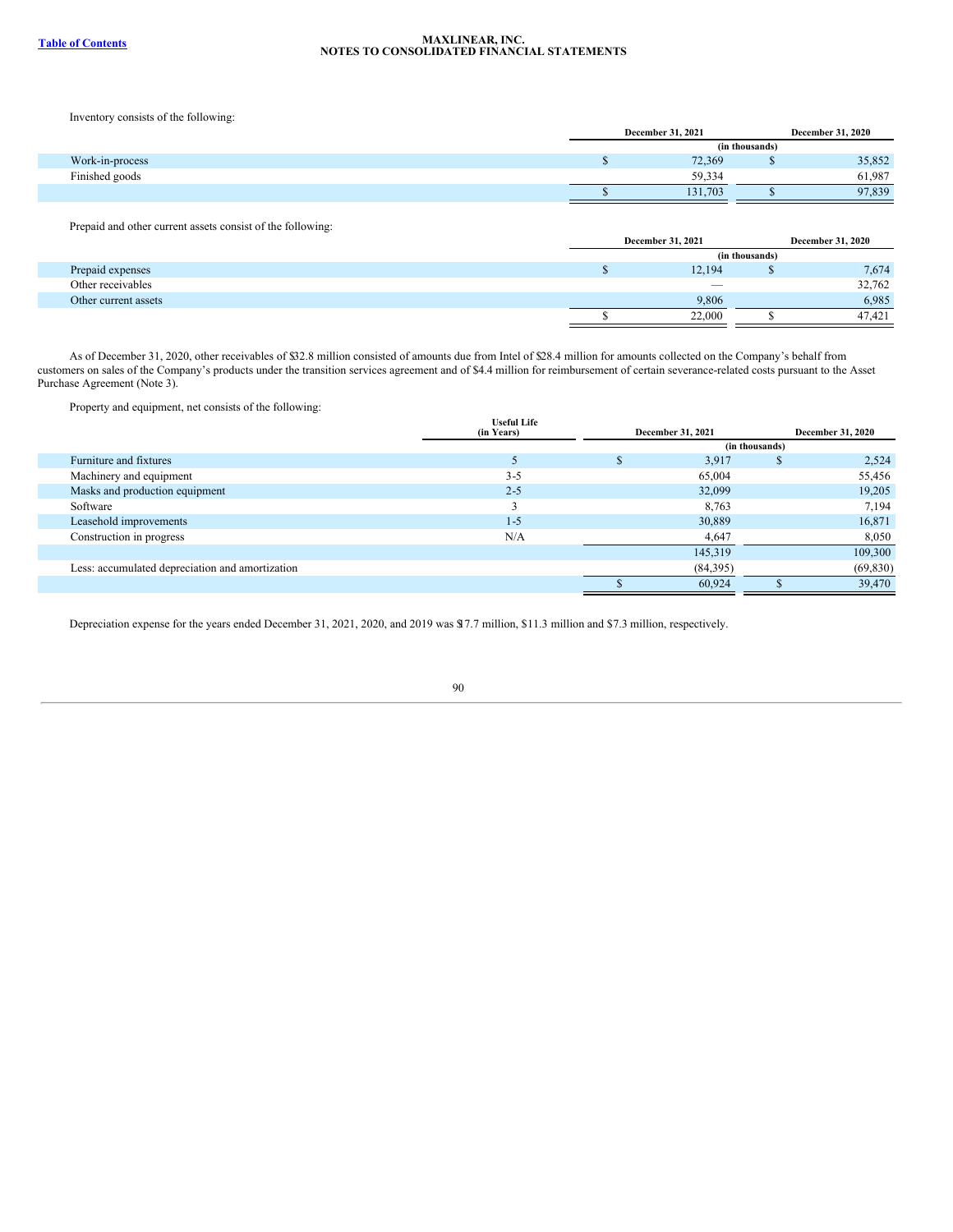Included in other long-term assets is an investment in a privately held entity of \$5.0 million as of December 31, 2021. The Company does not have the ability to exercise significant influence or control over such entity and has accounted for the investment as a financial instrument. Given that there is not a readily determinable fair value, the Company is electing to measure such investment at cost, less any impairment, and adjust the carrying value to fair value if any observable price changes for similar investments in the same entity are identified.

Accrued price protection liability consists of the following activity:

|                                   | <b>Year Ended December 31.</b> |          |  |           |
|-----------------------------------|--------------------------------|----------|--|-----------|
|                                   |                                | 2021     |  | 2020      |
|                                   | (in thousands)                 |          |  |           |
| Beginning balance                 |                                | 47,766   |  | 12,557    |
| Charged as a reduction of revenue |                                | 81,116   |  | 48,942    |
| Reversal of unclaimed rebates     |                                | __       |  | (159)     |
| Payments                          |                                | (88,373) |  | (13, 574) |
| Ending balance                    |                                | 40,509   |  | 47,766    |

Accrued expenses and other current liabilities consist of the following:

|                                                            | December 31, 2021 |                |  | December 31, 2020 |
|------------------------------------------------------------|-------------------|----------------|--|-------------------|
|                                                            |                   | (in thousands) |  |                   |
| Deferred purchase price payments                           | $\mathcal{S}$     |                |  | 34,484            |
| Payables under transition services agreement               |                   |                |  | 17,420            |
| Accrued technology license payments                        |                   | 7,337          |  | 5,821             |
| Accrued professional fees                                  |                   | 3,651          |  | 2,620             |
| Accrued engineering and production costs                   |                   | 2,934          |  | 3,448             |
| Accrued restructuring                                      |                   | 320            |  | 3,628             |
| Accrued royalty                                            |                   | 2,080          |  | 1,965             |
| Short-term lease liabilities                               |                   | 8,888          |  | 8,144             |
| Accrued customer credits                                   |                   | 5,136          |  | 1,135             |
| Income tax liability                                       |                   | 7,105          |  | 1,193             |
| Customer contract liabilities                              |                   | 1,044          |  | 29                |
| Accrued obligations to customers for price adjustments     |                   | 6,721          |  | 10,277            |
| Accrued obligations to customers for stock rotation rights |                   | 2,847          |  | 2,036             |
| Other                                                      |                   | 9,205          |  | 13,642            |
|                                                            |                   | 57,268         |  | 105,842           |

As of December 31, 2020, payables under transition services agreement of \$17.4 million consisted of amounts due to Intel of approximately \$9.1 million for purchases of inventory and \$8.3 million for other operating expenses incurred under the transition services agreement.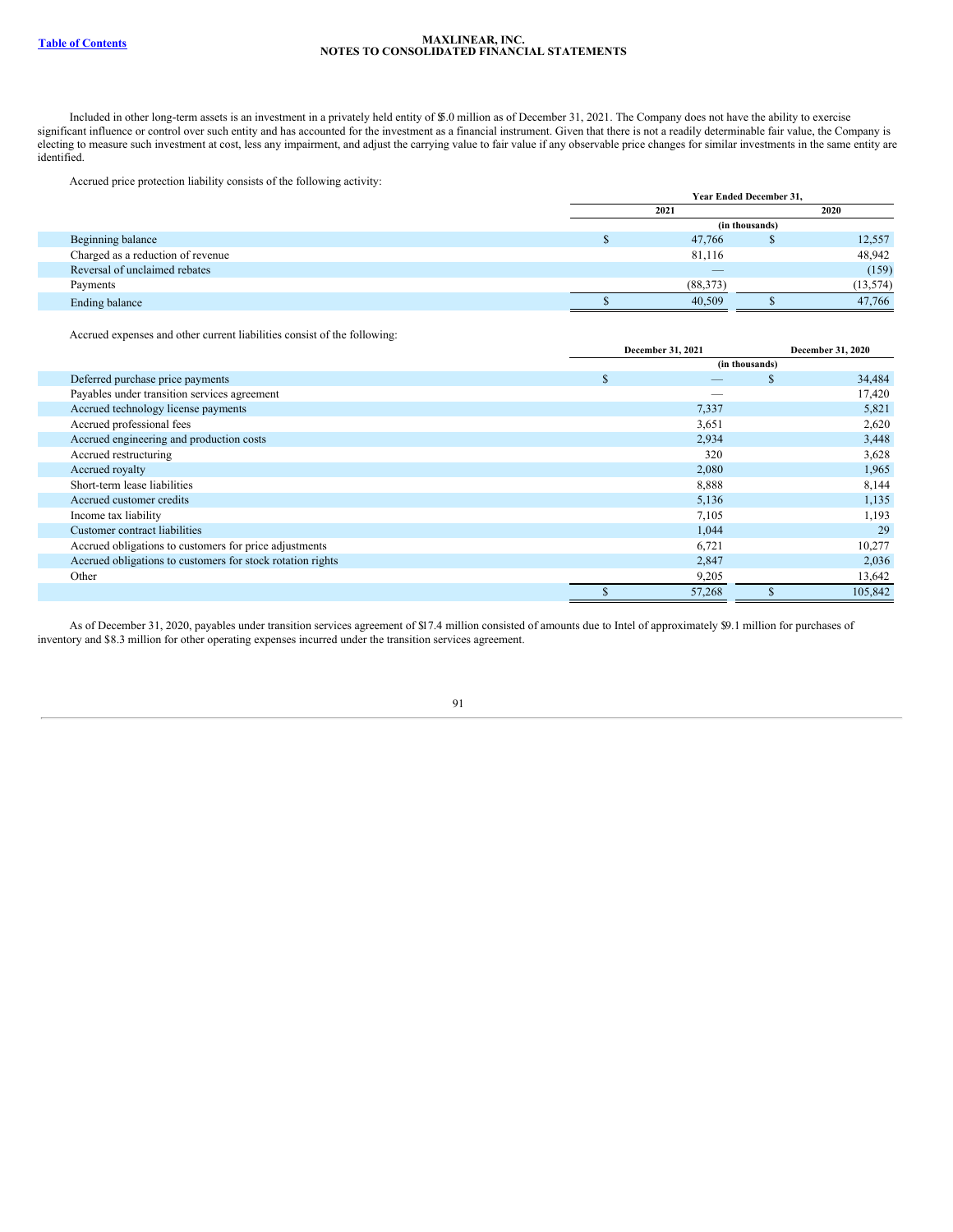The following table summarizes the change in balances of accumulated other comprehensive income (loss) by component:

|                                                                           | Adjustments | <b>Cumulative Translation</b> |          | <b>Pension and Other</b><br><b>Defined Benefit Plan</b><br>Obligation<br><b>Interest Rate Hedge</b> |                |       |  | Total |  |  |
|---------------------------------------------------------------------------|-------------|-------------------------------|----------|-----------------------------------------------------------------------------------------------------|----------------|-------|--|-------|--|--|
|                                                                           |             |                               |          |                                                                                                     | (in thousands) |       |  |       |  |  |
| Balance at December 31, 2019                                              |             | (747)                         | <b>J</b> | (140)                                                                                               |                |       |  | (887) |  |  |
| Other comprehensive income (loss) before<br>reclassifications, net of tax |             | 1.010                         |          | 225                                                                                                 |                | 1,172 |  | 2,407 |  |  |
| Amounts reclassified, net of tax                                          |             |                               |          | (85)                                                                                                |                |       |  | (85)  |  |  |
| Net current period other comprehensive income (loss)                      |             | 1.010                         |          | 140                                                                                                 |                | 1.172 |  | 2,322 |  |  |
| Balance at December 31, 2020                                              |             | 263                           |          |                                                                                                     |                | 1,172 |  | 1,435 |  |  |
| Other comprehensive income (loss) before<br>reclassifications, net of tax |             | (242)                         |          |                                                                                                     |                | 932   |  | 690   |  |  |
| Balance at December 31, 2021                                              |             | 21                            |          |                                                                                                     |                | 2.104 |  | 2,125 |  |  |
|                                                                           |             |                               |          |                                                                                                     |                |       |  |       |  |  |

#### **8. Debt and Interest Rate Swap**

#### *Debt*

The carrying amount of the Company's long-term debt consists of the following:

|                                                                       | December 31.<br>2021 |         |                | December 31,<br>2020 |
|-----------------------------------------------------------------------|----------------------|---------|----------------|----------------------|
|                                                                       |                      |         | (in thousands) |                      |
| Principal balance:                                                    |                      |         |                |                      |
| Initial term loan under June 23, 2021 credit agreement                | S                    | 310,000 | <sup>\$</sup>  |                      |
| Initial term loan under May 12, 2017 credit agreement                 |                      | __      |                | 212,000              |
| Incremental term loan under May 12, 2017 credit agreement, as amended |                      |         |                | 157,812              |
| Total principal balance                                               |                      | 310,000 |                | 369,812              |
| Less:                                                                 |                      |         |                |                      |
| Unamortized debt discount                                             |                      | (816)   |                | (1,767)              |
| Unamortized debt issuance costs                                       |                      | (3,031) |                | (4, 453)             |
| Net carrying amount of long-term debt                                 |                      | 306,153 |                | 363,592              |
| Less: current portion of long-term debt                               |                      |         |                |                      |
| Long-term debt, non-current portion                                   |                      | 306,153 |                | 363,592              |

As of December 31, 2021 and December 31, 2020, the weighted average effective interest rate on aggregate debt was approximately3.2% and 4.4%, respectively.

During the years ended December 31, 2021, 2020 and 2019, the Company recognized total amortization of debt discount and debt issuance costs of \$1.3 million, \$1.5 million, and \$1.2 million, respectively, to interest expense.

The approximate aggregate fair value of the term loans outstanding as of December 31, 2021 and December 31, 2020was \$311.0 million and \$376.1 million, respectively, which was estimated on the basis of inputs that are observable in the market and which is considered a Level 2 measurement method in the fair value hierarchy.

As of December 31, 2021, the outstanding principal balance of \$310.0 million is due in full on June 23, 2028 upon maturity of the loan.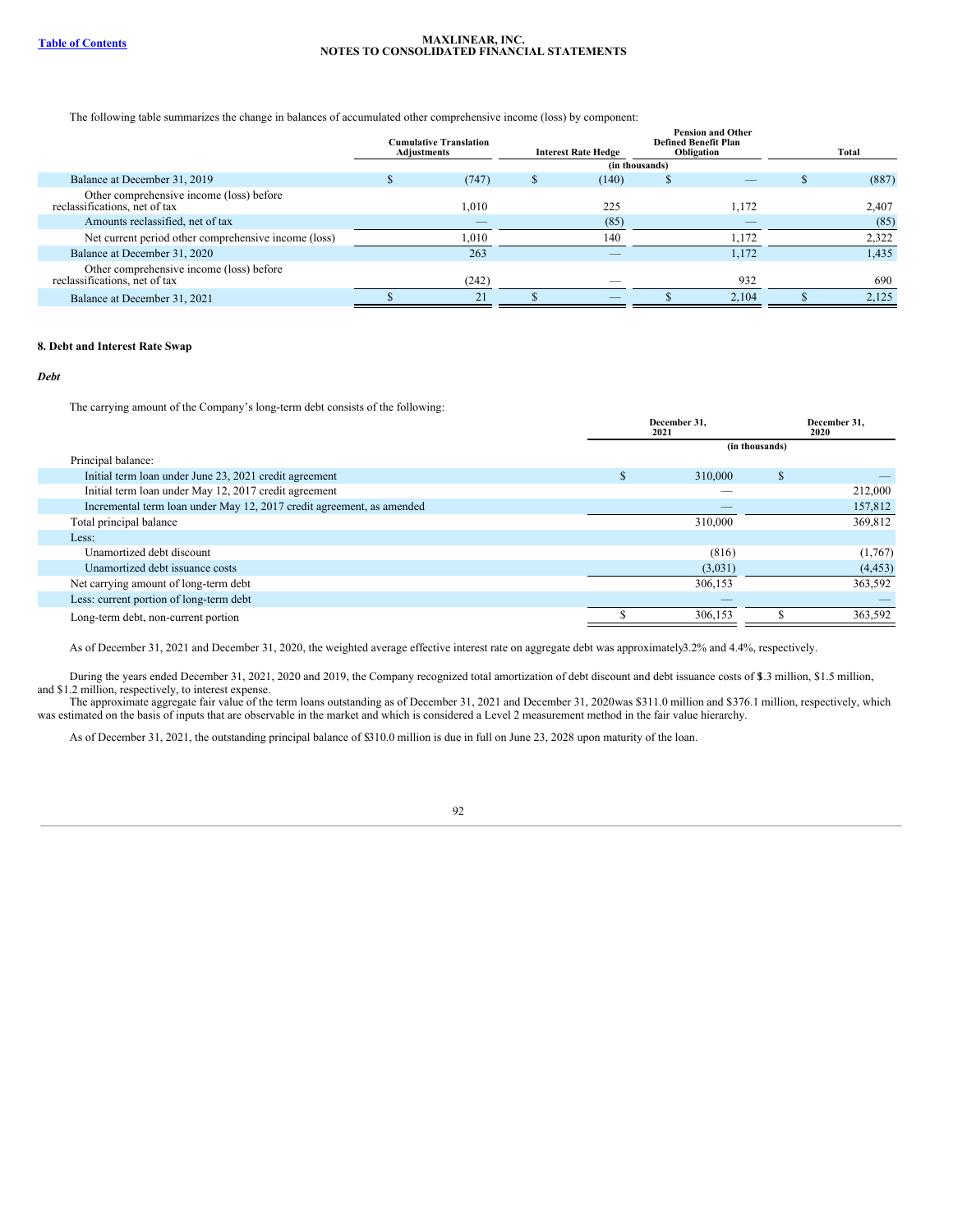#### *Initial Term Loan and Revolving Facility under June 23, 2021 Credit Agreement*

On June 23, 2021, the Company entered into a Credit Agreement (the "June 23, 2021 Credit Agreement"), by and among the Company, the lenders from time to time party thereto, and Wells Fargo Bank, National Association, as administrative agent and collateral agent, that provides for a senior secured term B loan facility, or the "Initial Term Loan under the June 23, 2021 Credit Agreement," in an aggregate principal amount of \$350.0 million and a senior secured revolving credit facility, or the "Revolving Facility," in an aggregate principal amount of up to \$100.0 million. The proceeds of the Initial Term Loan under the June 23, 2021 Credit Agreement were used (i) to repay in full all outstanding indebtedness under that certain Credit Agreement dated May 12, 2017, by and among the Company, MUFG Bank Ltd., as administrative agent and MUFG Union Bank, N.A., as collateral agent and the lenders from time to time party thereto (as amended by Amendment No. 1, dated July 31, 2020 and as further amended, amended and restated, waived, supplemented or otherwise modified from time to time, the "May 12, 2017 Credit Agreement") and (ii) to pay fees and expenses incurred in connection therewith. The remaining proceeds of the Initial Term Loan modified from time to time, the "May 12, under the June 23, 2021 Credit Agreement are available for general corporate purposes and the proceeds of the Revolving Facility may be used to finance the working capital needs and other general corporate purposes of the Company and its subsidiaries. As of December 31, 2021, the Revolving Facility was undrawn.

The June 23, 2021 Credit Agreement permits the Company to request incremental loans in an aggregate principal amount not to exceed the sum of an amount equal to the greater of (x) \$175.0 million and (y) 100% of consolidated EBITDA, plus the amount of certain voluntary prepayments, plus an unlimited amount that is subject to pro forma compliance with certain first lien net leverage ratio, secured net leverage ratio and total net leverage ratio tests. Incremental loans are subject to certain additional conditions, including obtaining additional commitments from the lenders then party to the June 23, 2021 Credit Agreement or new lenders.

Under the June 23, 2021 Credit Agreement, the Initial Term Loan bears interest, at the Company's option, at a per annum rate equal to either (i) a base rate equal to the highest of (x) the federal funds rate, plus 0.50%, (y) the prime rate then in effect and (z) an adjusted LIBOR rate determined on the basis of a me-month interest period plus 1.00%, in each case, plus an applicable margin of 1.25% or (ii) an adjusted LIBOR rate, subject to a floor of0.50%, plus an applicable margin of 2.25%. Loans under the Revolving Facility initially bear interest, at a per annum rate equal to either (i) a base rate (as calculated above) plus an applicable margin of 0.00%, or (ii) an adjusted LIBOR rate (as calculated above) plus an applicable margin of 1.00%. Following delivery of financial statements for the Company's fiscal quarter ending June 30, 2021, the applicable margin for loans under the Revolving Facility will range from 0.00% to 0.75% in the case of base rate loans and 1.00% to 1.75% in the case of LIBOR rate loans, in each case, depending on the Company's secured net leverage ratio as of the most recently ended fiscal quarter. The Company is required to pay commitment fees ranging from 0.175% to 0.25% per annum on the daily undrawn commitments under the Revolving Facility, depending on the Company's secured net leverage ratio as of the most recently ended fiscal quarter. Commencing on September 30, 2021, the Initial Term Loan under the June 23, 2021 Credit Agreement will amortize in equal quarterly installments equal to 0.25% of the original principal amount of the Initial Term Loan under the June 23, 2021 Credit Agreement, with the balance payable on the maturity date. The June 23, 2021 Credit Agreement contains customary provisions specifying alternative interest rate calculations to be employed at such time as LIBOR ceases to be available as a benchmark for establishing the interest rate on floating interest rate borrowings.

The Company is required to make mandatory prepayments of the outstanding principal amount of term loans under the June 23, 2021 Credit Agreement with the net cash proceeds from the disposition of certain assets and the receipt of insurance proceeds upon certain casualty and condemnation events, in each case, to the extent not reinvested within a specified time period, from excess cash flow beyond stated threshold amounts, and from the incurrence of certain indebtedness. The Company has the right to prepay its term loans under the June 23, 2021 Credit Agreement, in whole or in part, at any time without premium or penalty, subject to certain limitations and a 1.0% soft call premium applicable during the first six months following the closing date of the June 23, 2021 Credit Agreement. The Initial Term Loan under the June 23, 2021 Credit Agreement will mature on June 23, 2028, at which time all outstanding principal and accrued and unpaid interest on the Initial Term Loan under the June 23, 2021 Credit Agreement must be repaid. The Revolving Facility will mature on June 23, 2026, at which time all outstanding principal and accrued and unpaid interest under the Revolving Facility must be repaid. The Company is also obligated to pay fees customary for a credit facility of this size and type.

The Company's obligations under the June 23, 2021 Credit Agreement are required to be guaranteed by certain of its domestic subsidiaries meeting materiality thresholds set forth in the June 23, 2021 Credit Agreement. Such obligations, including the guaranties, are secured by substantially all of the assets of the Company and the subsidiary guarantors pursuant to a Security Agreement, dated as of June 23, 2021, by and among the Company, the subsidiary guarantors from time to time party thereto, and Wells Fargo Bank, National Association, as collateral agent.

The June 23, 2021 Credit Agreement contains customary affirmative and negative covenants, including covenants limiting the ability of the Company and its restricted subsidiaries to, among other things, incur debt, grant liens, undergo certain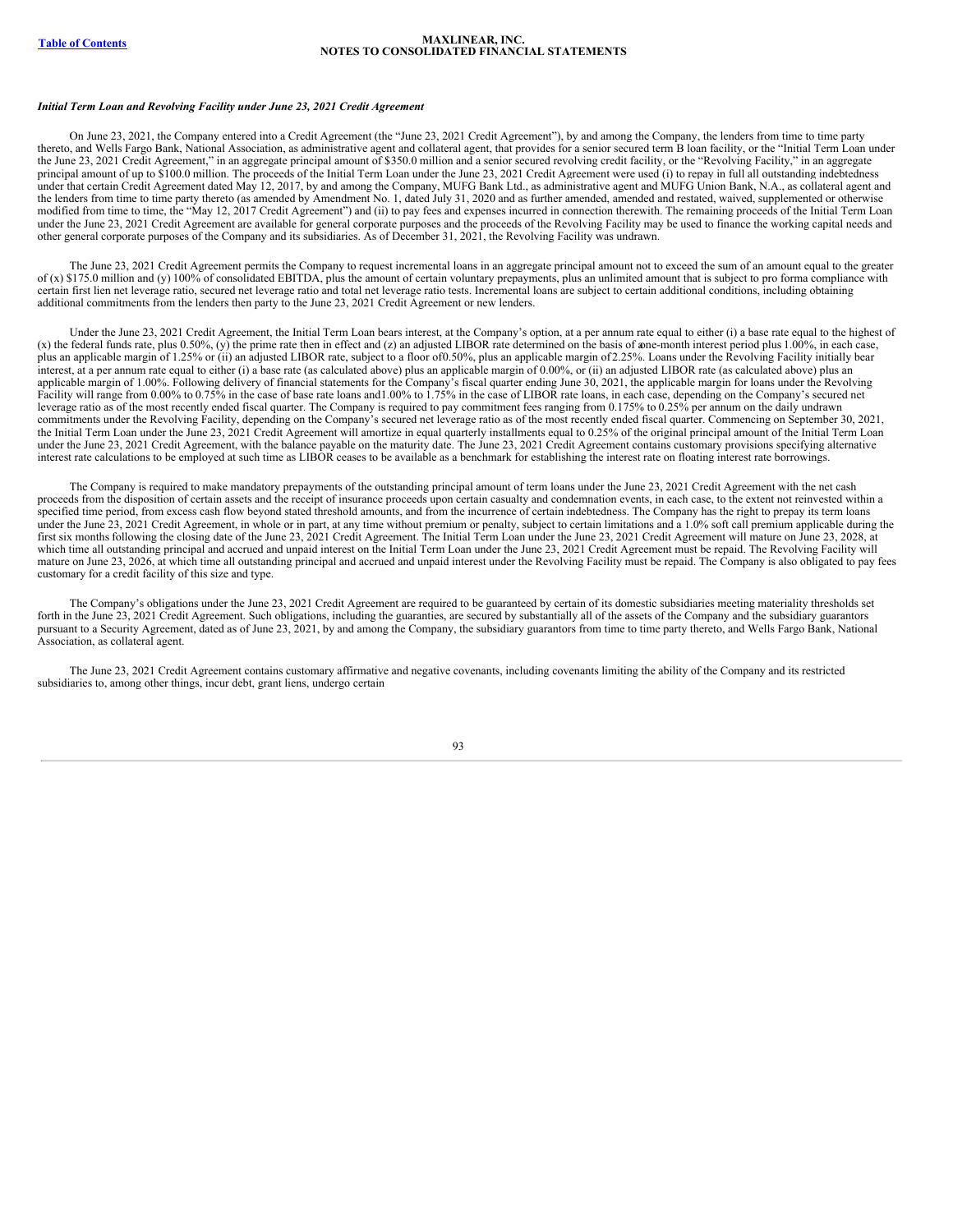fundamental changes, make investments, make certain restricted payments, and sell assets, in each case, subject to limitations and exceptions set forth in the June 23, 2021 Credit Agreement. The Revolving Facility also prohibits the Company from having a secured net leverage ratio in excess of 3.50:1.00 (subject to a temporary increase to3.75:1.00 following the consummation of certain material permitted acquisitions) as of the last day of any fiscal quarter of the Company (commencing with the fiscal quarter ending September 30, 2021) if the aggregate borrowings under the Revolving Facility exceed 1% of the aggregate commitments thereunder (subject to certain exceptions set forth in the June 23, 2021 Credit Agreement) as of such date. As of December 31, 2021, the Company was in compliance with such covenants. The June 23, 2021 Credit Agreement also contains customary events of default that include, among other things, certain payment defaults, cross defaults to other indebtedness, covenant defaults, change in control defaults, judgment defaults, and bankruptcy and insolvency defaults. If an event of default exists, the lenders may require immediate payment of all obligations under the June 23, 2021 Credit Agreement and may exercise certain other rights and remedies provided for under the June 23, 2021 Credit Agreement, the other loan documents and applicable law.

The debt is carried at its principal amount, net of unamortized debt discount and issuance costs, and is not adjusted to fair value each period. The issuance date fair value of the liability component of the debt in the amount of \$350.2 million was determined using a discounted cash flow analysis, in which the projected interest and principal payments were discounted back to the issuance date of the term loan at a market interest rate for nonconvertible debt of 3.4%, which represents a Level 2 fair value measurement. The debt discount of \$0.9 million and debt issuance costs of \$2.9 million associated with the Initial Term Loan under the June 23, 2021 Credit Agreement are being amortized to interest expense using the effective interest method over its seven-year term. Debt issuance costs of \$0.4 million associated with the Revolving Facility are being amortized to interest expense over itsfive-year term.

#### *Initial Term Loan under May 12, 2017 Credit Agreement*

On May 12, 2017, the Company entered into the May 12, 2017 Credit Agreement in connection with the acquisition of Exar Corporation. The May 12, 2017 Credit Agreement provided for an initial secured term B loan facility, or the "Initial Term Loan under the May 12, 2017 Credit Agreement," in an aggregate principal amount of \$425.0 million. The May 10, 2017 Credit Agreement," in an aggreg 12, 2017 Credit Agreement permitted the Company to request incremental loans in an aggregate principal amount not to exceed the sum of an amount equal to \$160.0 million, plus the amount of certain voluntary prepayments, plus an unlimited amount that is subject to pro forma compliance with certain secured leverage ratio and total leverage ratio tests. Incremental loans were subject to certain additional conditions, including obtaining additional commitments from the lenders then party to the credit agreement or new lenders.

Loans under the May 12, 2017 Credit Agreement bore interest, at the Company's option, at a rate equal to either (i) a base rate equal to the highest of (x) the federal funds rate, plus 0.50%, (y) the prime rate then in effect and (z) an adjusted LIBOR rate determined on the basis of a me-three- or six-month interest period, plus 1.0% or (ii) an adjusted LIBOR rate, subject to a floor of 0.75%, in each case, plus an applicable margin of2.50% in the case of LIBOR rate loans and1.50% in the case of base rate loans. Commencing on September 30, 2017, the Initial Term Loan under the May 12, 2017 Credit Agreement amortized in equal quarterly installments equal to 0.25% of the original principal amount of the Initial Term Loan under the May 12, 2017 Credit Agreement, with the balance payable on the maturity date. The Initial Term Loan under the May 12, 2017 Credit Agreement had a term of seven years and was scheduled to mature on May 12, 2024, at which time all outstanding principal and accrued and unpaid interest on the Initial Term Loan under the May 12, 2017 Credit Agreement was due.

The Company was required to make mandatory prepayments of the outstanding principal amount of term loans under the May 12, 2017 Credit Agreement with the net cash proceeds from the disposition of certain assets and the receipt of insurance proceeds upon certain casualty and condemnation events, in each case, to the extent not reinvested within a specified time period, from excess cash flow beyond stated threshold amounts, and from the incurrence of certain indebtedness. The Company had the right to prepay its term loans under the May 12, 2017 Credit Agreement, in whole or in part, at any time without premium or penalty, subject to certain limitations and a 1.0% soft call premium applicable during the first six months of the loan term. On June 23, 2021, the Company exercised its right to prepay the Initial Term Loan under the May 12, 2017 Credit Agreement and repaid the outstanding principal amount of the Initial Term Loan under the May 12, 2017 Credit Agreement, plus accrued and unpaid interest in full with the proceeds of the Initial Term Loan under the June 23, 2021 Credit Agreement.

#### *Incremental Term Loan under May 12, 2017 Credit Agreement, As Amended*

In connection with the acquisition of the Wi-Fi and Broadband assets business, on July 31, 2020, the Company entered into an incremental term loan agreement with certain lenders that amended the May 12, 2017 Credit Agreement and provided for a secured incremental term loan facility in an aggregate principal amount of \$350.0 million (the "Incremental Term Loan").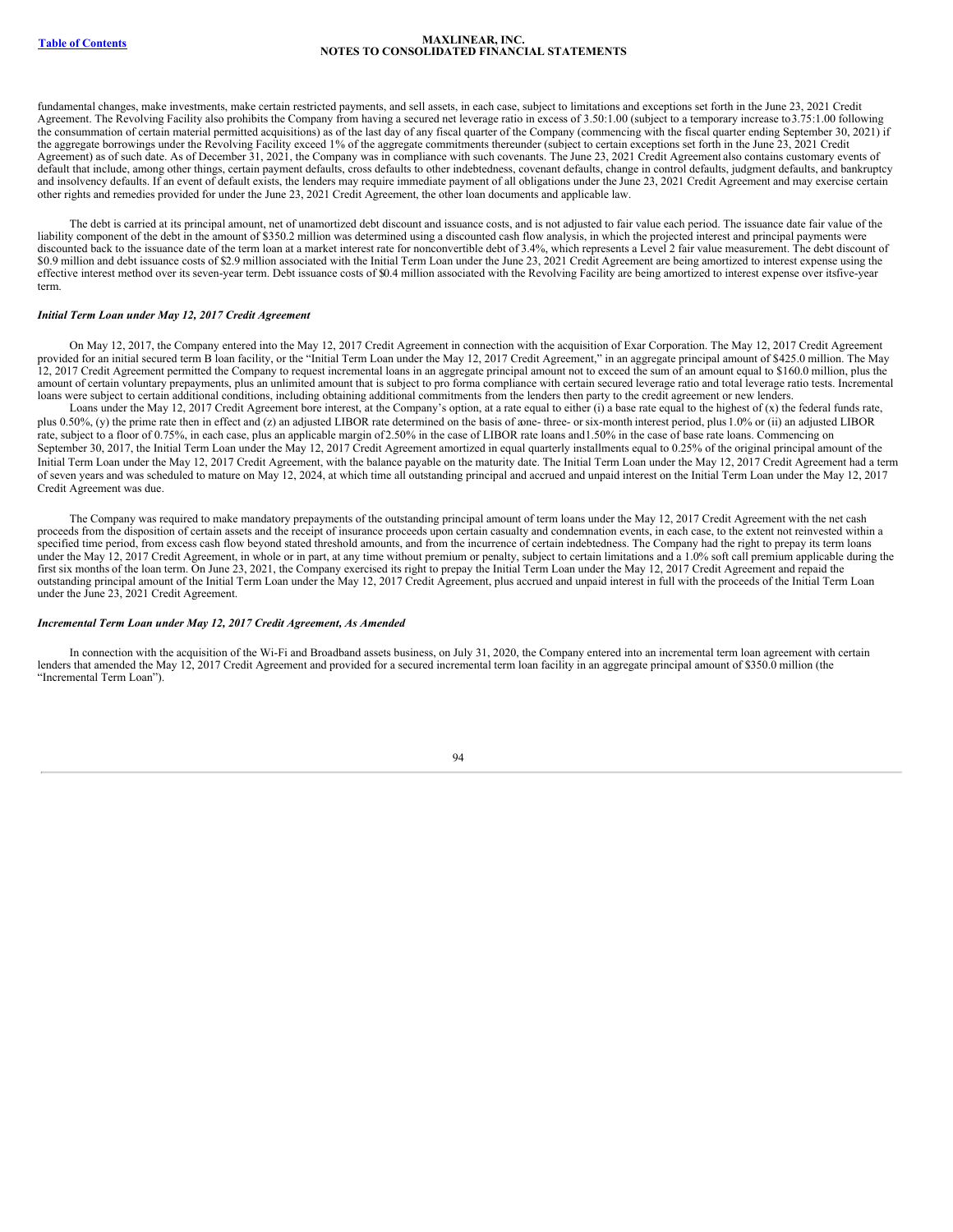The Incremental Term Loan bore interest, at the Company's option, at an Adjusted LIBOR plus a fixed applicable margin of4.25% per annum or an Adjusted Base Rate plus a fixed applicable margin of 3.25% per annum.

Commencing on July 31, 2020, the Incremental Term Loan amortized in quarterly installments of principal equal to (i)1.25% of the original aggregate principal amount of the Incremental Term Loan on the last day of each of the first through fourth full fiscal quarters of the Company after July 31, 2020, (ii) 2.50% of the original aggregate principal amount of the Incremental Term Loan on the last day of each of the fifth through eighth full fiscal quarters of the Company after July 31, 2020, and (iii) 3.75% of the original aggregate principal amount of the Incremental Term Loan on the last day of each of the ninth through the eleventh full fiscal quarters of the Company after July 31, 2020. The Incremental Term Loan had a term of three years and was scheduled to mature on July 31, 2023, at which time all outstanding principal and accrued and unpaid interest on the Incremental Term Loan was due. On June 23, 2021, the Company exercised its right to prepay the Incremental Term Loan and repaid the outstanding principal amount of the Incremental Term Loan, plus accrued and unpaid interest in full with the proceeds of the Initial Term Loan under the June 23, 2021 Credit Agreement.

In connection with the settlement of the indebtedness under the May 12, 2017 Credit Agreement, in the year ended December 31, 2021, the Company recognized an aggregate loss on debt extinguishment of \$5.2 million consisting of unamortized debt issuance costs and discounts.

#### *Interest Rate Swap*

In November 2017, the Company entered into a fixed-for-floating interest rate swap with an amortizing notional amount to swap a substantial portion of variable rate LIBOR interest payments under its initial term loan for fixed interest payments bearing an interest rate of 1.74685% through the expiration of the swap in October 2020. The Company's then outstanding initial term loan was still subject to a 2.5% fixed applicable margin during the term of the loan. The interest rate swap was designated as a cash flow hedge of a portion of floating rate interest payments on the initial term loan and effectively fixed the interest rate on a substantial portion of the Company's then outstanding long-term debt at approximately 4.25% until the expiration of the swap in October 2020. Accordingly, the Company applied cash flow hedge accounting to the interest rate swap and it was recorded at fair value as an asset or liability and the effective portion of changes in the fair value of the interest rate swap, as measured quarterly, were reported in other comprehensive income (loss) until expiration of the swap. The change in fair value related to the interest rate swap asset included in other comprehensive income (loss) for the years ended December 31, 2021, 2020 and 2019 was a \$0.0 million increase, a \$0.1 million increase, and a \$1.7 million decrease in fair value, respectively. Upon expiration of the interest rate swap, a total \$0.1 million of unrealized gain was recorded in interest income and included in gain/loss on foreign currency and other in the statement of cash flows at December 31, 2020.

#### **9. Stock-Based Compensation**

#### *Common Stock*

Each share of common stock is entitled toone vote per share and holders of the common stock vote as a single class of stock on any matter that is submitted to a vote of stockholders.

#### *Employee Stock-Based Compensation Plans*

At December 31, 2021, the Company had stock-based compensation awards outstanding under the following plans: the 2010 Equity Incentive Plan, as amended, or 2010 Plan, and the 2010 Employee Stock Purchase Plan, or ESPP.

#### *2010 Equity Incentive Plan*

The 2010 Plan, as amended, provides for the grant of incentive stock options, non-statutory stock options, restricted stock awards, restricted stock unit awards, stock appreciation rights, performance-based stock awards, and other forms of equity compensation, or collectively, stock awards. The number of shares of common stock reserved for issuance will automatically increase on the first day of each fiscal year, equal to the lesser of: 2,583,311 shares of the Company's common stock; four percent (4%) of the outstanding shares of the Company's common stock on the last day of the immediately preceding fiscal year; or such lesser amount as the Company's board of directors may determine. Options granted will generally vest over a period of four years and the term can be fromseven to ten years.

The 2010 plan, as amended, contains a clawback policy, which requires the Company's executive officers to repay to MaxLinear certain incentive compensation if (i) the Company restates its financial statements as a result of a material error or due to material non-compliance with reporting requirements under applicable law; (ii) no more than three (3) years have

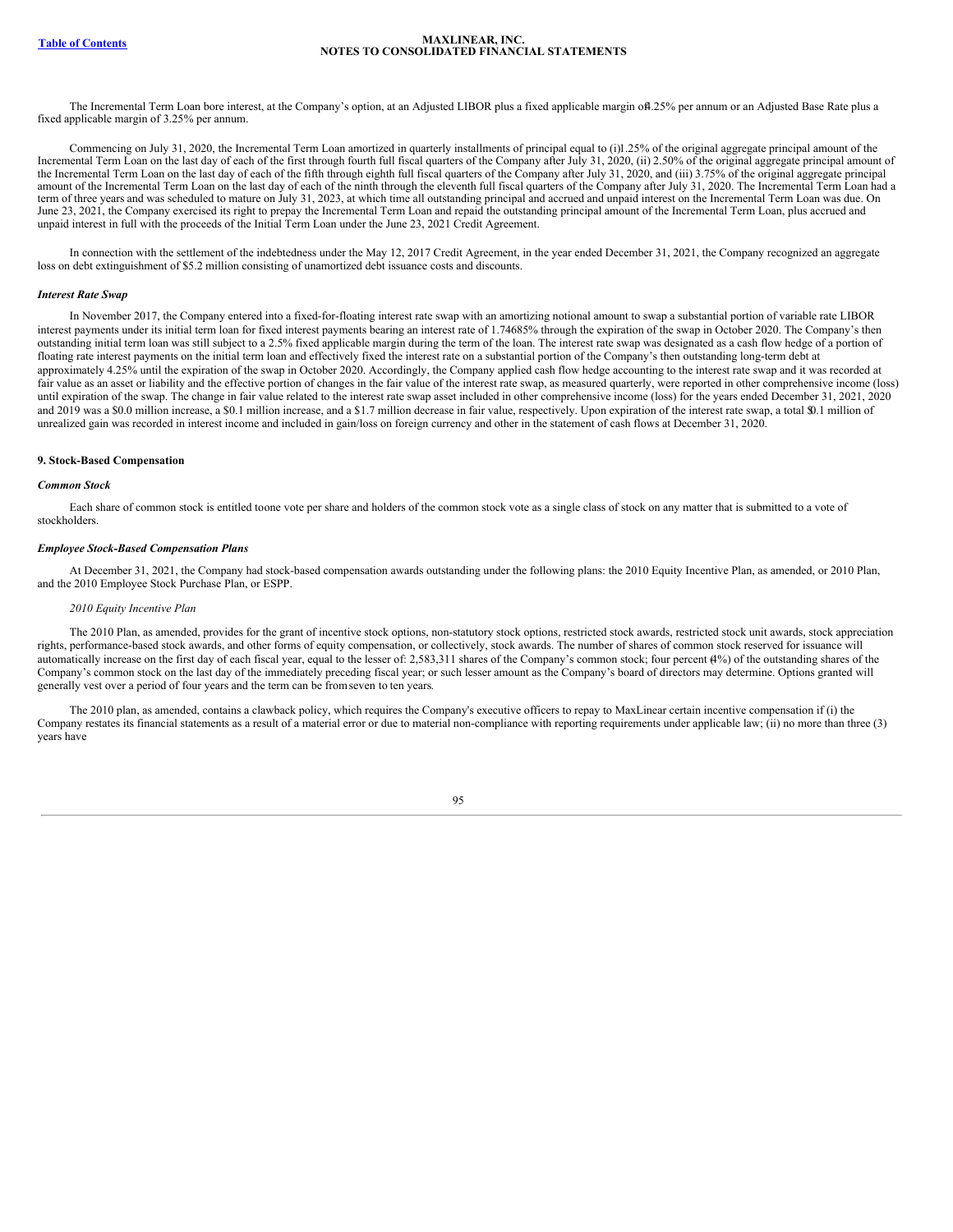elapsed since the original filing date of the financial statements; and (iii) an independent committee of the board's compensation committee determines, in its sole discretion, that the misreporting event occurred due to fraud or intentional misconduct within MaxLinear and, following consideration of such factors as the committee may deem reasonable and appropriate, including the extent to which an executive officer knew or should have known of the factors resulting in the misreporting, that the executive officer should repay any "recoverable compensation." Recoverable compensation is defined in the clawback policy but generally includes any cash or equity compensation paid to executive officers under the Company's Executive Incentive Bonus Plan or 2010 Equity Incentive Plan, as amended, to the extent the amount actually paid by MaxLinear exceeds the amount that would have been paid if the financial misreporting event had not occurred. To date, there has been no repayment of compensation from executive officers pursuant to such clawback policy.

As of December 31, 2021, the number of shares of common stock available for future issuance under the 2010 Plan was15,116,743 shares.

#### *2010 Employee Stock Purchase Plan*

The ESPP authorizes the issuance of shares of the Company's common stock pursuant to purchase rights granted to the Company's employees. The number of shares of the Company's common stock reserved for issuance will automatically increase on the first day of each fiscal year, equal to the least of: 968,741 shares of the Company's common stock; one and a quarter percent (1.25%) of the outstanding shares of the Company's common stock on the first day of the fiscal year; or such lesser amount as may be determined by the Company's board of directors or a committee appointed by the Company's board of directors to administer the ESPP. The ESPP is implemented through a series of offerings of purchase rights to eligible employees. Under the ESPP, the Company may specify offerings with a duration of not more than 27 months, and may specify shorter purchase periods within each offering. Each offering will have one or more purchase dates on which shares of the Company's common stock will be purchased for employees participating in the offering. An offering may be terminated under certain circumstances. Generally, all eligible employees, including executive officers, employed by the Company may participate in the ESPP and may contribute up to 15% of their earnings for the purchase of the Company's common stock under the ESPP. Unless otherwise determined by the Company's board of directors, common stock will be purchased for accounts of employees participating in the ESPP at a price per share equal to the lower of (a) 85% of the fair market value of a share of the Company's common stock on the first date of an offering or (b) 85% of the fair market value of a share of the Company's common stock on the date of purchase. As of December 31, 2021, the number of shares of common stock available for future issuance under the ESPP was 4,101,642 shares.

#### *Employee Incentive Bonus*

The Company's Executive Incentive Bonus Plan permits the settlement of awards under the plan in any combination of cash or shares of its common stock. The Company settles a majority of bonus awards for its employees, including executives, in shares of common stock under the 2010 Equity Incentive Plan. When bonus awards are settled in common stock issued under the 2010 Equity Incentive Plan, the number of shares issuable to plan participants is determined based on the closing price of the Company's common stock as determined in trading on the applicable stock exchange on a date approved by the Board of Directors. In connection with the Company's bonus programs, in February 2021 and March 2020, the Company issued 0.5 million and 0.2 million freely-tradable shares, respectively, of the Company's common stock in settlement of bonus awards to employees, including executives, for the 2020 and 2019 performance periods. At December 31, 2021, the Company has an accrual of \$41.5 million for bonus awards for employees for year-to-date achievement in the 2021 performance period, which the Company intends to settle primarily in shares of its common stock, unless otherwise required to be settled in cash due to local laws or agreements. The Company's compensation committee retains discretion to effect payment in cash, stock, or a combination of cash and stock.

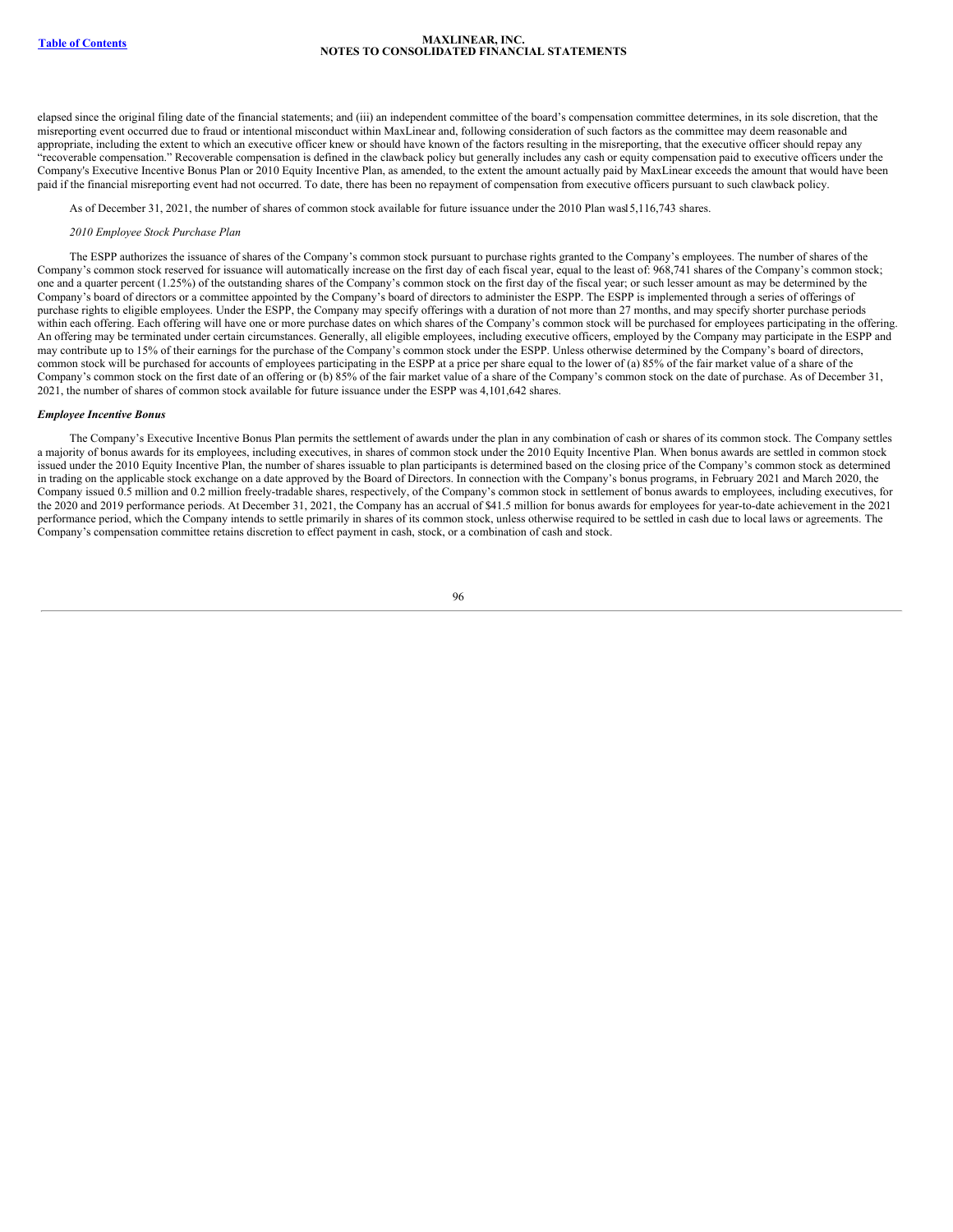#### *Stock-Based Compensation*

The Company recognizes stock-based compensation in the consolidated statements of operations, based on the department to which the related employee reports, as follows: **Year Ended December 31,**

|                                     | real Enueu December 31. |                          |      |                |  |        |
|-------------------------------------|-------------------------|--------------------------|------|----------------|--|--------|
|                                     | 2021                    |                          | 2020 |                |  | 2019   |
|                                     |                         |                          |      | (in thousands) |  |        |
| Cost of net revenue                 |                         | 620                      |      | 577            |  | 557    |
| Research and development            |                         | 30,364                   |      | 22,252         |  | 16,545 |
| Selling, general and administrative |                         | 28,374                   |      | 24,172         |  | 14,938 |
| Restructuring expense               |                         | $\overline{\phantom{a}}$ |      | 596            |  | __     |
|                                     |                         | 59,358                   |      | 47.597         |  | 32,040 |
|                                     |                         |                          |      |                |  |        |

The total unrecognized compensation cost related to unvested restricted stock units as of December 31, 2021 was \$5.5 million, and the weighted average period over which these equity awards are expected to vest is 2.44 years. The total unrecognized compensation cost related to unvested performance-based restricted stock units as of December 31, 2021 was \$15.1 million, and the weighted average period over which these equity awards are expected to vest is0.90 years. The total unrecognized compensation cost related to unvested stock options as of December 31, 2021 was \$0.3 million, and the weighted average period over which these equity awards are expected to vest is0.51 years.

#### *Restricted Stock Units*

A summary of the Company's restricted stock unit activity is as follows:

|                                  | <b>Number of Shares</b><br>(in thousands) | Weighted-Average Grant-Date<br><b>Fair Value per Share</b> |       |  |
|----------------------------------|-------------------------------------------|------------------------------------------------------------|-------|--|
| Outstanding at December 31, 2020 | 5,832                                     |                                                            | 20.05 |  |
| Granted                          | 2,233                                     |                                                            | 39.16 |  |
| Vested                           | (2,168)                                   |                                                            | 26.16 |  |
| Canceled                         | (664)                                     |                                                            | 24.28 |  |
| Outstanding at December 31, 2021 | 5,233                                     |                                                            | 25.14 |  |

#### *Performance-Based Restricted Stock Units*

Performance-based restricted stock units are eligible to vest at the end of each fiscal year in athree-year performance period based on the Company's annual growth rate in net sales and non-GAAP diluted earnings per share (subject to certain adjustments) over baseline results relative to the growth rates for a peer group of companies for the same metrics and periods.

For the performance-based restricted stock units granted to date, 60% of each performance-based award is subject to the net sales metric for the performance period and 40% is subject to the non-GAAP diluted earnings per share metric for the performance period. The maximum percentage for a particular metric is 250% of the target number of units subject to the award related to that metric, however, vesting of the performance stock units is capped at 30% and 100%, respectively, of the target number of units subject to the award in years one and two, respectively, of the three-year performance period.

As of December 31, 2021, the Company believes that it is probable that it will achieve certain performance metrics specified in the respective award agreements based on its expected revenue and non-GAAP diluted EPS results over the performance periods and calculated growth rates relative to its peers' expected results based on data available, as defined in the respective award agreements.

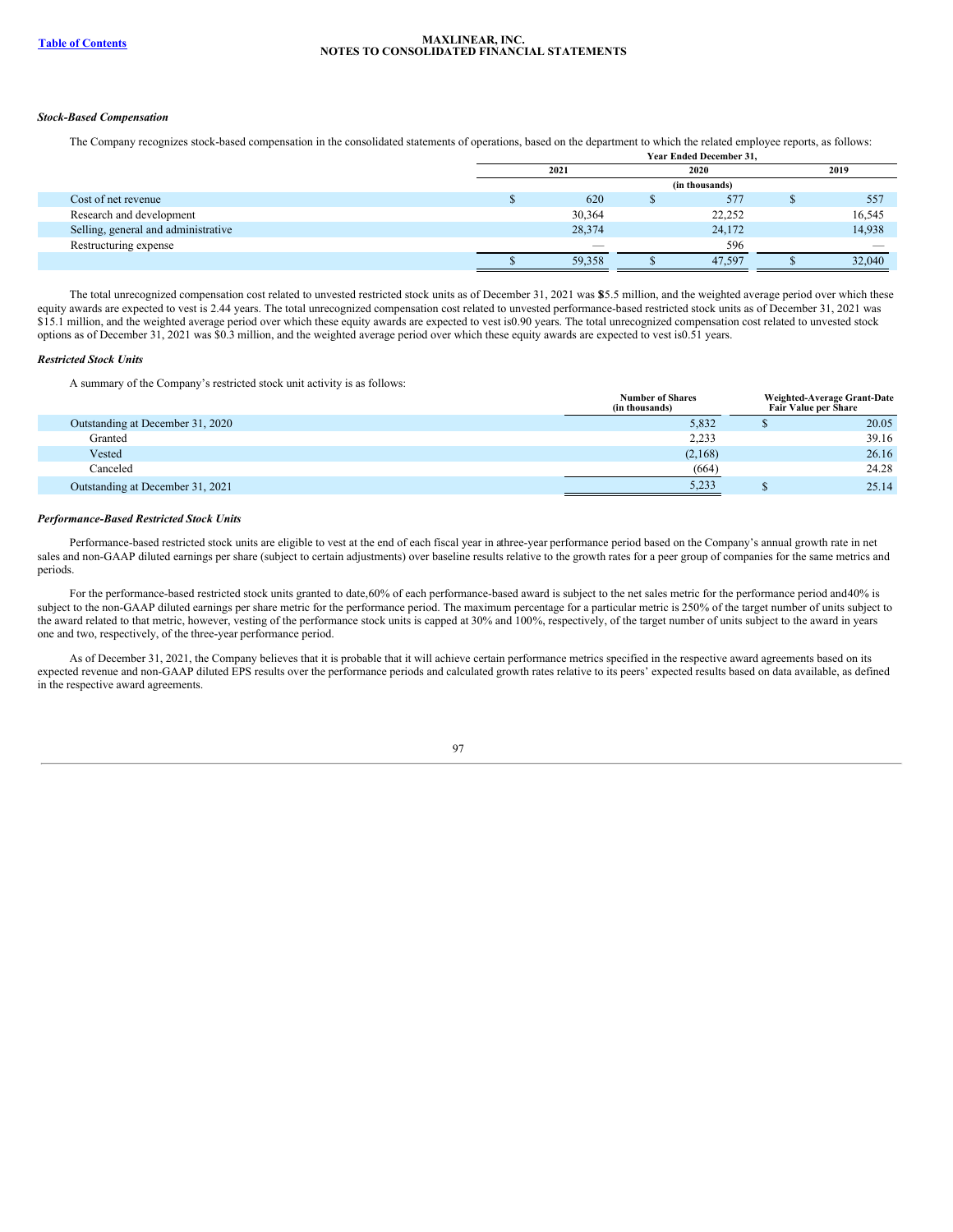*\_\_\_\_\_\_\_\_\_\_\_\_\_\_\_\_*

## **Table of [Contents](#page-0-0) MAXLINEAR, INC. NOTES TO CONSOLIDATED FINANCIAL STATEMENTS**

A summary of the Company's performance-based restricted stock unit activity is as follows:

|                                  | <b>Number of Shares</b><br>(in thousands) | Weighted-Average Grant-Date<br><b>Fair Value per Share</b> |       |
|----------------------------------|-------------------------------------------|------------------------------------------------------------|-------|
| Outstanding at December 31, 2020 | 1,722                                     |                                                            | 13.97 |
| Granted $(1)$                    | 599                                       |                                                            | 35.10 |
| Vested                           | (311)                                     |                                                            | 16.74 |
| Canceled                         | (5                                        |                                                            | 35.72 |
| Outstanding at December 31, 2021 | 2,005                                     |                                                            | 19.80 |

Number of shares granted is based on the maximum percentage achievable in the performance-based restricted stock unit award. (1)

### *Employee Stock Purchase Rights and Stock Options*

#### *Employee Stock Purchase Rights*

During the year ended December 31, 2021, there were195,752 shares of common stock purchased under the ESPP at a weighted average price of \$25.53. During the year ended December 31, 2020, there were 285,633 shares of common stock purchased under the ESPP at a weighted average price of \$13.29.

The fair values of employee stock purchase rights were estimated using the Black-Scholes option pricing model at their respective grant date using the following assumptions: **Year Ended December 31,**

|                                                  | 2021             | 2020                                           | 2019              |  |  |
|--------------------------------------------------|------------------|------------------------------------------------|-------------------|--|--|
| Weighted-average grant date fair value per share | $$10.85 - 18.82$ | $$6.41 - 8.66$                                 | $$5.48 - 6.61$    |  |  |
| Risk-free interest rate                          | $0.04 - 0.06\%$  | $0.12 - 0.15\%$                                | 1.59% - 2.43%     |  |  |
| Dividend yield                                   | $\frac{0}{0}$    | $\frac{0}{0}$<br>$\overbrace{\phantom{aaaaa}}$ | $-$ %             |  |  |
| Expected life (in years)                         | 0.50             | 0.50                                           | 0.50              |  |  |
| Volatility                                       | $43.83 - 61.1\%$ | $59.72 - 93.25\%$                              | $40.47 - 43.14\%$ |  |  |
|                                                  |                  |                                                |                   |  |  |

The risk-free interest rate assumption was based on rates for United States (U.S.) Treasury zero-coupon bonds with maturities similar to those of the expected term of the award being valued. The assumed dividend yield was based on the Company's expectation of not paying dividends in the foreseeable future. The expected term is the duration of the offering period for each grant date. In addition, the estimated volatility incorporates the historical volatility over the expected term based on the Company's daily closing stock prices.

#### *Stock Options*

A summary of the Company's stock options activity is as follows:

|                                                  | Number of<br><b>Options</b><br>(in thousands) | Weighted-Average<br><b>Exercise Price</b> |       |      |        | Weighted-Average<br>Contractual Term (in years) | <b>Aggregate Intrinsic</b><br>Value (in thousands) |
|--------------------------------------------------|-----------------------------------------------|-------------------------------------------|-------|------|--------|-------------------------------------------------|----------------------------------------------------|
| Outstanding at December 31, 2020                 | 797                                           |                                           | 14.67 |      |        |                                                 |                                                    |
| Exercised                                        | (380)                                         |                                           | 12.04 |      |        |                                                 |                                                    |
| Outstanding at December 31, 2021                 | 417                                           |                                           | 17.05 | 3.28 | 24,355 |                                                 |                                                    |
| Vested and expected to vest at December 31, 2021 | 417                                           |                                           | 17.05 | 3.28 | 24.355 |                                                 |                                                    |
| Exercisable at December 31, 2021                 | 369                                           |                                           | 16.87 | 3.24 | 21.571 |                                                 |                                                    |

No stock options were granted by the Company during the years ended December 31, 2021 and 2020.

The intrinsic value of stock options exercised during 2021, 2020, and 2019 was \$9.8 million, \$4.9 million, and \$22.2 million, respectively. Cash received from exercise of stock options was \$4.2 million, \$4.4 million and \$4.5 million during the

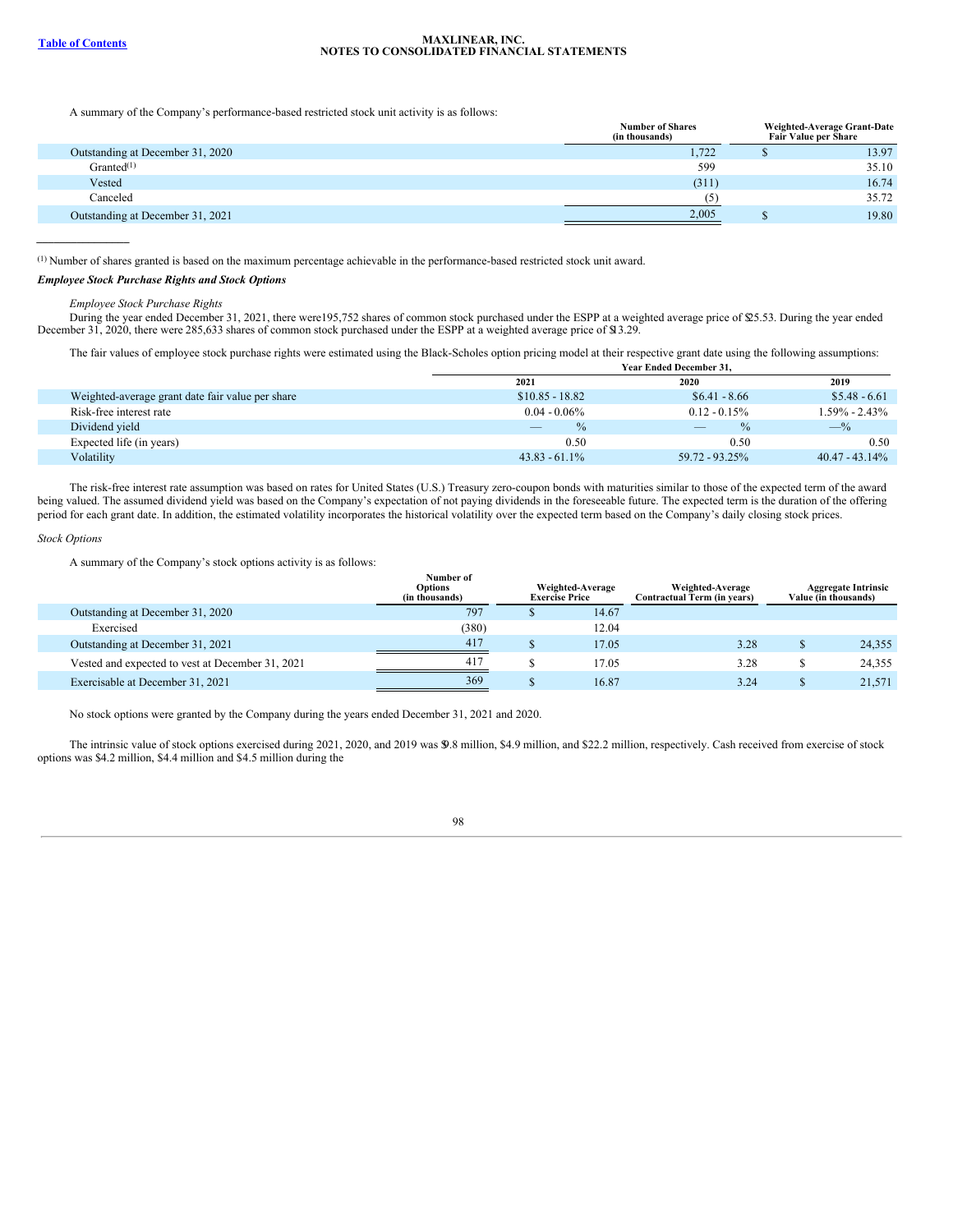years ended December 31, 2021, 2020, and 2019, respectively. The tax benefit from stock options exercised was 1\$4.4 million, \$5.2 million and \$20.7 million during the years ended December 31, 2021, 2020, and 2019, respectively.

### **10. Income Taxes**

The domestic and international components of income (loss) before income taxes are presented as follows:

|                                   | <b>Years Ended December 31.</b> |                |      |           |  |           |
|-----------------------------------|---------------------------------|----------------|------|-----------|--|-----------|
|                                   | 2021                            |                | 2020 |           |  | 2019      |
|                                   |                                 | (in thousands) |      |           |  |           |
| Domestic                          |                                 | (31,975)       |      | (112,778) |  | (61, 893) |
| Foreign                           |                                 | 79.845         |      | (2,074)   |  | 29.409    |
| Income (loss) before income taxes |                                 | 47,870         |      | (114.852) |  | (32, 484) |
|                                   |                                 |                |      |           |  |           |

The income tax provision (benefit) consists of the following:

|                                      |              | <b>Years Ended December 31,</b> |              |                |              |           |
|--------------------------------------|--------------|---------------------------------|--------------|----------------|--------------|-----------|
|                                      |              | 2021                            | 2020         |                |              | 2019      |
|                                      |              |                                 |              | (in thousands) |              |           |
| Current:                             |              |                                 |              |                |              |           |
| Federal                              | $\mathbb{S}$ | 498                             | $\mathbb{S}$ | (176)          | $\mathbb{S}$ | 1,604     |
| State                                |              | 84                              |              | 12             |              | 16        |
| Foreign                              |              | 7,630                           |              | 2,687          |              | 1,560     |
| Total current                        |              | 8,212                           |              | 2,523          |              | 3,180     |
| Deferred:                            |              |                                 |              |                |              |           |
| Federal                              |              | 5,108                           |              | (18, 595)      |              | (13,793)  |
| State                                |              | (4,506)                         |              | (705)          |              | (1,829)   |
| Foreign                              |              | 484                             |              | 8,025          |              | 1,095     |
| Change in valuation allowance        |              | (3,397)                         |              | (7,507)        |              | (1,239)   |
| Total deferred                       |              | (2,311)                         |              | (18, 782)      |              | (15,766)  |
| Total income tax provision (benefit) |              | 5,901                           |              | (16,259)       |              | (12, 586) |
|                                      |              |                                 |              |                |              |           |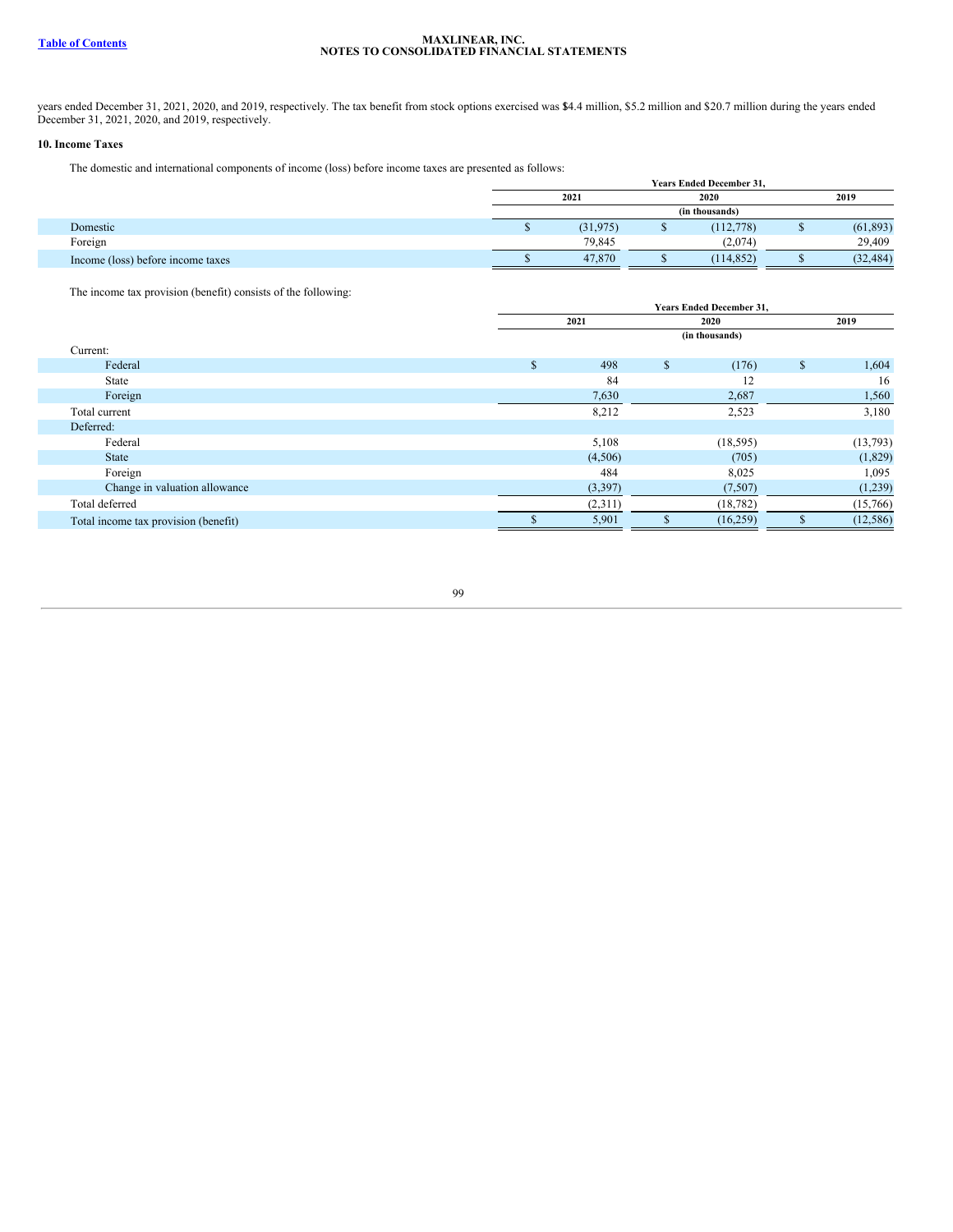The actual income tax provision (benefit) differs from the amount computed using the federal statutory rate as follows:

|                                             | <b>Years Ended December 31,</b> |           |    |           |    |           |
|---------------------------------------------|---------------------------------|-----------|----|-----------|----|-----------|
|                                             |                                 | 2021      |    | 2020      |    | 2019      |
|                                             | (in thousands)                  |           |    |           |    |           |
| Provision (benefit) at statutory rate       | ъ                               | 10,071    | \$ | (24, 119) | \$ | (6,821)   |
| State income taxes (net of federal benefit) |                                 | 62        |    | 9         |    | 11        |
| Research and development credits            |                                 | (10, 441) |    | (6,521)   |    | (7, 815)  |
| Foreign rate differential                   |                                 | (10,063)  |    | 2,354     |    | (4,489)   |
| Stock compensation                          |                                 | 4,029     |    | 5,425     |    | (2,750)   |
| Foreign income inclusion                    |                                 | 14,119    |    | 1,446     |    | 3,936     |
| Provision to return                         |                                 | (263)     |    | (286)     |    | 1,887     |
| Uncertain tax positions                     |                                 | 1,072     |    | 222       |    | 1,244     |
| Permanent and other                         |                                 | 726       |    | 131       |    | 716       |
| Foreign unremitted earnings                 |                                 | (59)      |    | (233)     |    | (103)     |
| <b>Transaction costs</b>                    |                                 | 45        |    | 883       |    |           |
| Attribute expirations                       |                                 |           |    | 11,937    |    | 2,837     |
| Valuation allowance                         |                                 | (3,397)   |    | (7,507)   |    | (1,239)   |
| Total income tax provision (benefit)        |                                 | 5,901     |    | (16, 259) |    | (12, 586) |

The components of the deferred income tax assets are as follows:

|                                  |                | December 31, |             |           |  |
|----------------------------------|----------------|--------------|-------------|-----------|--|
|                                  |                | 2021         |             | 2020      |  |
|                                  | (in thousands) |              |             |           |  |
| Deferred tax assets:             |                |              |             |           |  |
| Net operating loss carryforwards | $\mathbb{S}$   | 46,062       | $\mathbf S$ | 65,790    |  |
| Research and development credits |                | 88,778       |             | 79,019    |  |
| Foreign tax credits              |                | 7,695        |             | 5,728     |  |
| Accrued expenses and other       |                | 2,748        |             | 5,941     |  |
| Lease obligation                 |                | 1,041        |             | 1,731     |  |
| Accrued compensation             |                | 5,057        |             | 4,442     |  |
| Stock-based compensation         |                | 8,014        |             | 5,415     |  |
|                                  |                | 159,395      |             | 168,066   |  |
| Less valuation allowance         |                | (68, 151)    |             | (71, 811) |  |
|                                  |                | 91,244       |             | 96,255    |  |
| Deferred tax liabilities:        |                |              |             |           |  |
| Fixed assets                     |                | (701)        |             | (42)      |  |
| Leased right-of-use assets       |                | (735)        |             | (1,099)   |  |
| Intangible assets                |                | (640)        |             | (9,049)   |  |
| Pension liability                |                | (792)        |             |           |  |
| Net deferred tax assets          | \$             | 88,376       |             | 86,065    |  |

At December 31, 2021, the Company had federal, state and foreign tax net operating loss carryforwards of approximately \$187.9 million, \$79.8 million and \$0, respectively. The federal and state tax loss carryforwards will begin to expire in 2024 and 2029, and foreign tax loss will not expire, unless previously utilized.

At December 31, 2021, the Company had federal, state and foreign tax credit carryforwards of approximately \$56.7 million, \$95.6 million and \$1.8 million, respectively. The federal and foreign tax credit carryforwards will begin to expire in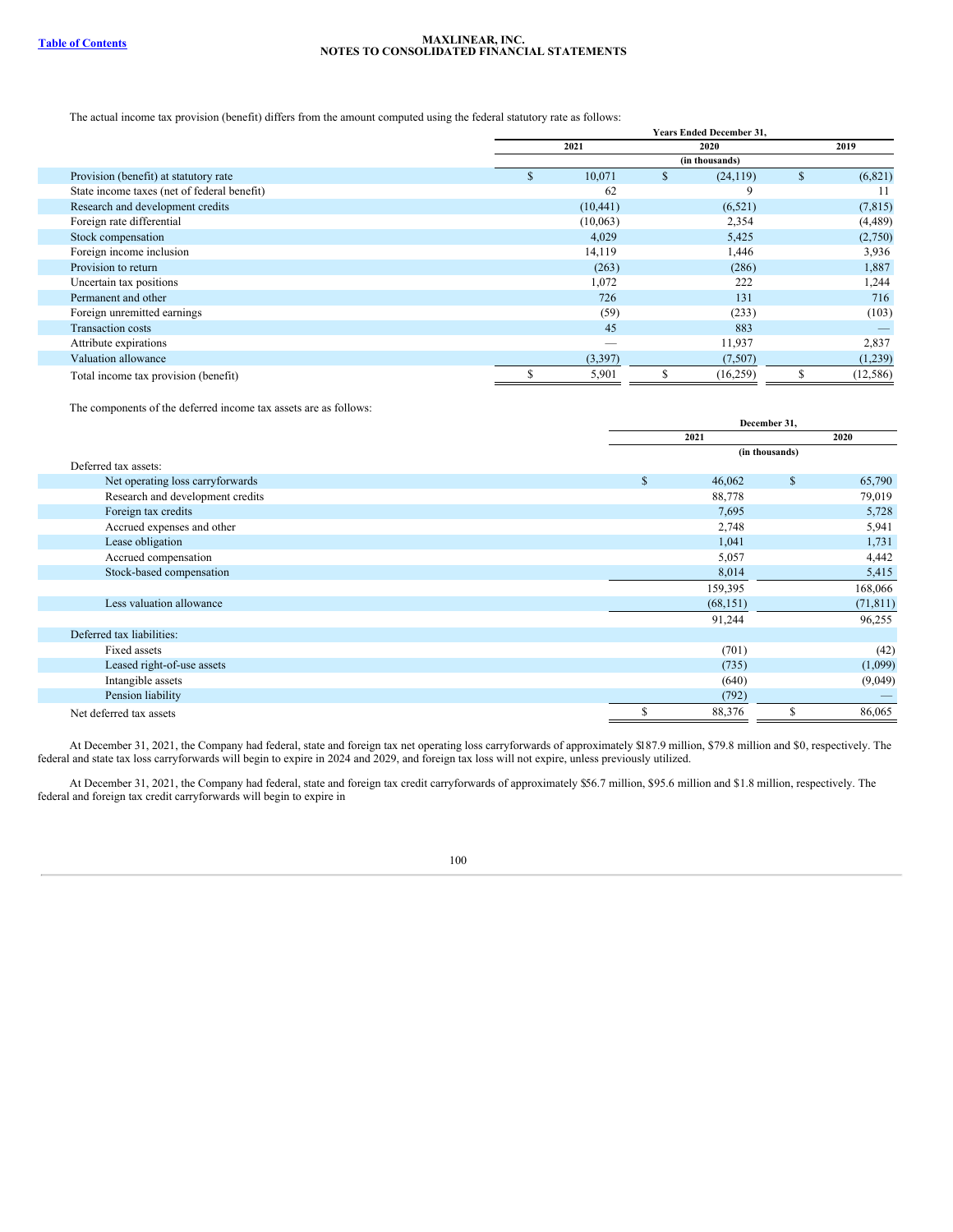2022 and 2026, respectively, unless previously utilized. The state tax credit carryforwards do not expire. The Company also has foreign incentive deductions of approximately \$6.7 million that do not expire.

The Company utilizes the asset and liability method of accounting for income taxes, under which deferred taxes are determined based on temporary differences between the financial statement and tax basis of assets and liabilities using tax rates expected to be in effect during the years in which the temporary differences reverse. The Company records a valuation allowance to reduce its deferred taxes to the amount it believes is more likely than not to be realized. In making such determination, the Company considers all available positive and negative evidence quarterly, including scheduled reversals of deferred tax liabilities, projected future taxable income, tax planning strategies, and recent financial performance. Forming a conclusion that a valuation allowance is not required is difficult when there is negative evidence such as cumulative losses in recent years. The Company believes it is more likely than not to realize certain federal and foreign deferred assets. The Company continues to maintain a valuation allowance on its state deferred taxes, certain of its federal deferred tax assets, and certain foreign deferred tax assets in jurisdictions where the Company has cumulative losses or otherwise is not expected to utilize certain tax attributes. The Company does not incur expense or benefit in certain tax-free jurisdictions in which it operates.

The Company recorded an income tax provision of \$5.9 million in the year ended December 31, 2021 and an income tax benefit of \$16.3 million in the year ended December 31, 2020.

The difference between the Company's effective tax rate and the 21.0% United States federal statutory rate for the year ended December 31, 2021 resulted primarily from a tax on global intangible low-taxed income ("GILTI") and non-deductible foreign stock-based compensation, offset by a benefit related to research and development tax credits, foreign earnings taxed at rates other than the federal statutory rate and the effect of a release of valuation allowance against certain Singapore deferred tax assets pertaining to usage of net operating losses.

The difference between the Company's effective tax rate and the 21.0% United States federal statutory rate for the year ended December 31, 2020 resulted primarily from foreign earnings taxed at rates other than the federal statutory rate, a benefit related to release of uncertain tax positions under ASC 740-10, and excess tax benefits related to stock-based compensation.

Income tax positions must meet a more-likely-than-not threshold to be recognized. Income tax positions that previously failed to meet the more-likely-than-not threshold are recognized in the first subsequent financial reporting period in which that threshold is met. Previously recognized tax positions that no longer meet the more-likely-than-not threshold are de-recognized in the first financial reporting period in which that threshold is no longer met. The Company records potential penalties and interest accrued related to unrecognized tax benefits within the consolidated statements of operations as income tax expense.

During the year ended December 31, 2021, the Company's unrecognized tax benefits increased by \$1.9 million. At December 31, 2021, the Company's unrecognized tax benefits totaled \$65.7 million, \$55.9 million of which, if recognized at a time when the valuation allowance no longer exists, would affect the effective tax rate. The unrecognized tax benefits are not expected to materially change in next 12 months. At December 31, 2021, the Company had accrued approximately \$0.5 million of interest and penalties. The total amounts of interest and penalties recognized for the years ended December 31, 2021, 2020 and 2019 were not material.

| ٦<br>×<br>т. |  |
|--------------|--|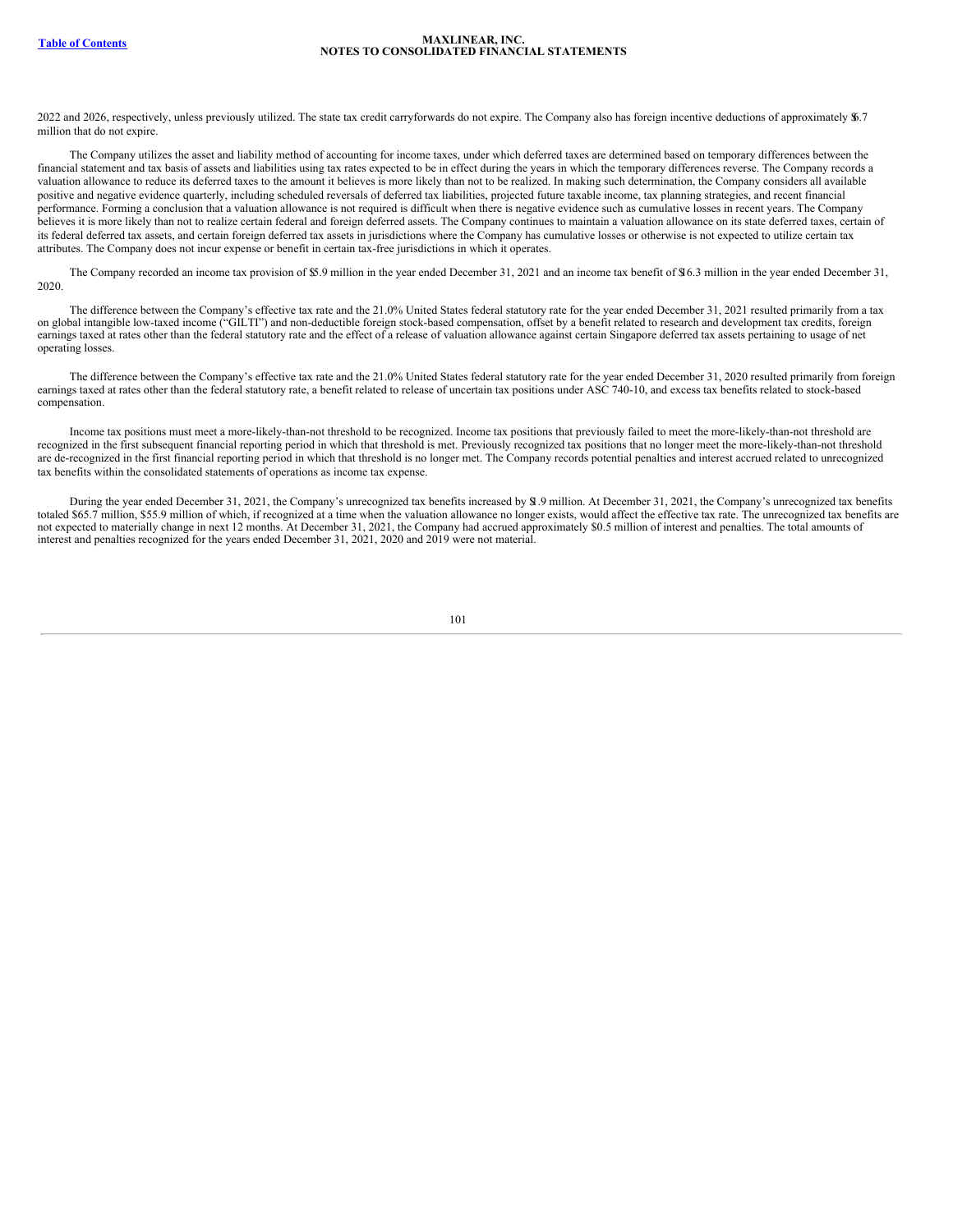The following table summarizes the changes to the unrecognized tax benefits during 2021, 2020, and 2019:

|                                                              | (in thousands) |
|--------------------------------------------------------------|----------------|
| Balance as of December 31, 2018                              | 61,470         |
| Additions based on tax positions related to the current year | 1,678          |
| Decreases based on tax positions of prior year               | (1,121)        |
| Balance as of December 31, 2019                              | 62,027         |
| Additions based on tax positions related to the current year | 1,506          |
| Additions related to acquisitions                            | 1,154          |
| Decreases based on tax positions of prior year               | (922)          |
| Balance as of December 31, 2020                              | 63,765         |
| Additions based on tax positions related to the current year | 3,366          |
| Additions related to acquisitions                            | 241            |
| Decreases based on tax positions of prior year               | (1,688)        |
| Balance as of December 31, 2021                              | 65,684         |
|                                                              |                |

The Company is subject to federal and state income tax in the United States and is also subject to income tax in certain other foreign tax jurisdictions. At December 31, 2021, the statutes of limitations for the assessment of federal, state, and foreign income taxes are closed for the years before 2018, 2017, and 2016, respectively.

The Company's subsidiary in Singapore operates under certain tax incentives in Singapore, which are generally effective through March 2022 and may be extended through March 2027, and are conditional upon meeting certain employment and investment thresholds in Singapore. Under the incentives, qualifying income derived from certain sales of the Company's integrated circuits is taxed at a concessionary rate over the incentive period, and there are reduced Singapore withholding taxes on certain intercompany royalties during the incentive period. Due to the valuation allowance in Singapore in 2020 and prior, the incentive did not have a material impact on the Company's income tax provision in 2020 and 2019. Due to the valuation allowance release in 2021 and the Company's use of loss carry forwards, the Company recorded a tax benefit in the current year at the incentive rate, net of any expected tax payable. Without the incentive rate, deferred taxes and the valuation allowance release would have provided an overall tax benefit, net of any current period payable. **11. Concentration of Credit Risk, Significant Customers and Geographic Information**

#### *Concentration of Credit Risk*

Financial instruments, which potentially subject the Company to concentrations of credit risk, consist primarily of cash and cash equivalents and accounts receivable. Collateral is generally not required for customer receivables. The Company limits its exposure to credit loss by placing its cash with high credit quality financial institutions. At times, such deposits may be in excess of insured limits. The Company has not experienced any losses on its deposits of cash and cash equivalents.

#### *Significant Customers*

The Company markets its products and services to manufacturers of a wide range of electronic devices (Note 1). The Company sells its products both directly to customers and through third-party distributors, both of which are referred to as the Company's customers (Note 12). The Company makes periodic evaluations of the credit worthiness of its customers.

Customers comprising greater than 10% of net revenues for each of the periods presented are as follows:

|                                 | <b>Year Ended December 31.</b> |               |      |               |      |      |  |
|---------------------------------|--------------------------------|---------------|------|---------------|------|------|--|
|                                 | 2021                           |               | 2020 |               | 2019 |      |  |
| Percentage of total net revenue |                                |               |      |               |      |      |  |
| Customer A (direct)             |                                | $\frac{0}{2}$ |      | $\frac{0}{0}$ |      | $\%$ |  |
| Customer B (direct)             |                                | $\frac{0}{0}$ |      | $\frac{0}{0}$ |      |      |  |

\_\_\_\_\_\_\_\_\_\_\_\_\_\_\_\_\_\_\_\_\_\_\_\_\_\_\_\_ \* Represents less than 10% of total net revenue for the respective period.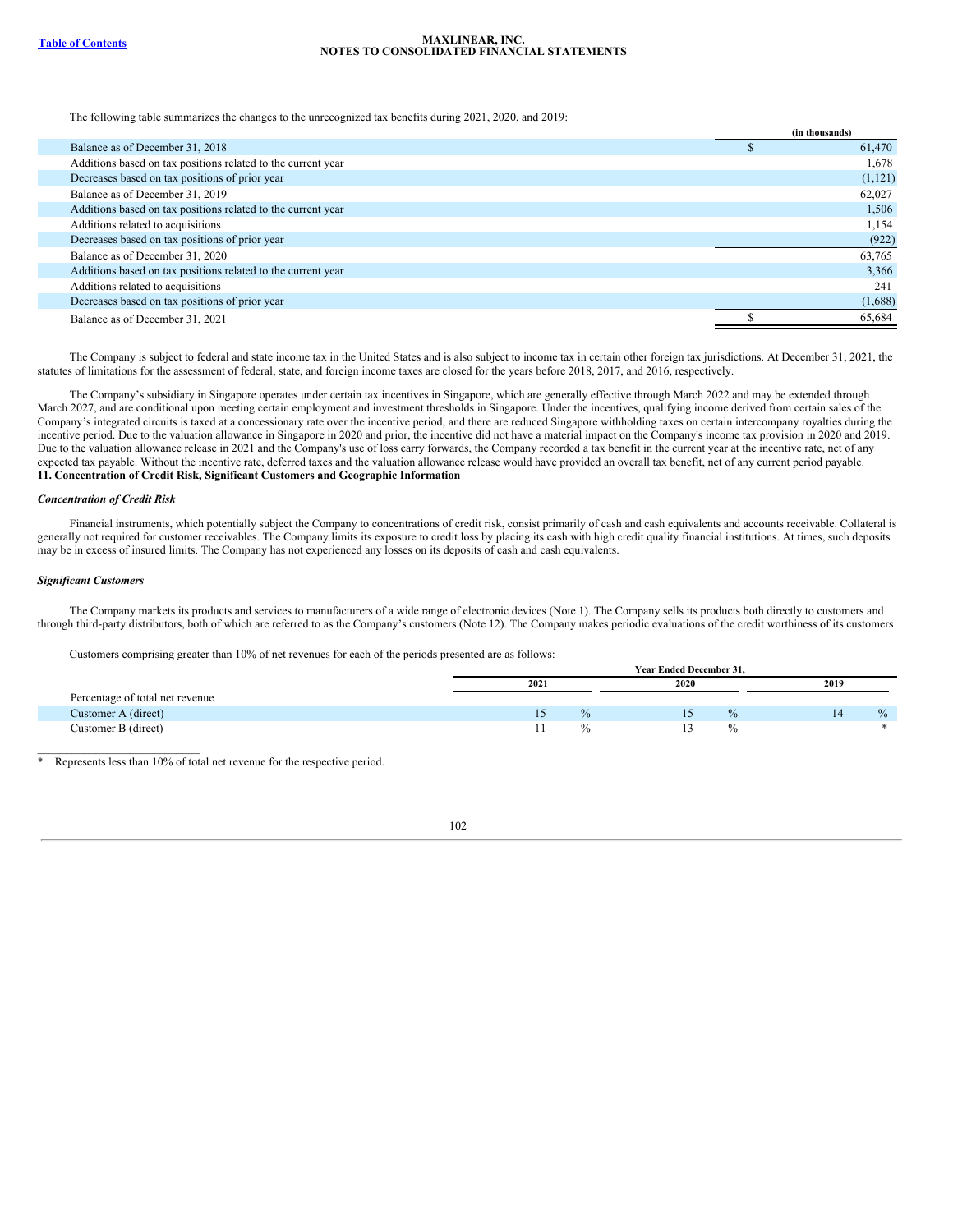The following table presents balances that are 10% or greater of accounts receivable, based on the Company's billings to its customers.

|                                         | December 31,<br>2021 | December 31,<br>2020 |  |               |
|-----------------------------------------|----------------------|----------------------|--|---------------|
| Percentage of gross accounts receivable |                      |                      |  |               |
| Customer B (direct)                     |                      | $\frac{0}{2}$        |  | $\frac{0}{0}$ |
| Customer C (direct)                     |                      | $\%$                 |  | *             |
| Customer D (distributor)                |                      |                      |  | $\frac{0}{0}$ |

\* Represents less than 10% of the gross accounts receivable as of the respective period end.

### *Significant Suppliers*

\_\_\_\_\_\_\_\_\_\_\_\_\_\_\_\_\_\_\_\_\_\_\_\_\_\_\_\_

Suppliers comprising greater than 10% of total inventory purchases are as follows:

| 2021                |               | 2020 |               | 2019                    |               |
|---------------------|---------------|------|---------------|-------------------------|---------------|
| 38                  | $\frac{0}{0}$ | 34   | $\%$          |                         |               |
| $\mathcal{D}$<br>∠∠ | $\%$          | 20   | $\frac{0}{0}$ | 14                      | $\%$          |
| 12                  | $\frac{0}{6}$ |      |               | 1 <sub>7</sub><br>$\pm$ | $\frac{0}{0}$ |
|                     | $\ast$        |      | 0/2           |                         | $\frac{0}{0}$ |
|                     | ÷             |      |               | 15                      | $\frac{0}{0}$ |
|                     |               |      |               | Year Ended December 31, |               |

\* Represents less than 10% of the inventory purchases for the respective period.

### *Geographic Information*

\_\_\_\_\_\_\_\_\_\_\_\_\_\_\_\_\_\_\_\_\_\_\_\_\_\_\_\_

The Company's consolidated net revenues by geographic area based on ship-to location are as follows (in thousands):

|                      |        |         |      |                           |  |         | <b>Years Ended December 31.</b> |               |         |                           |               |
|----------------------|--------|---------|------|---------------------------|--|---------|---------------------------------|---------------|---------|---------------------------|---------------|
|                      |        |         | 2021 |                           |  |         | 2020                            |               |         | 2019                      |               |
|                      | Amount |         |      | % of total net<br>revenue |  | Amount  | % of total net<br>revenue       |               | Amount  | % of total net<br>revenue |               |
| Asia                 |        | 736,808 | 83   | $\%$                      |  | 393,579 | 82                              | $\frac{0}{6}$ | 265,122 | 84                        | $\%$          |
| <b>United States</b> |        | 35,978  |      | $\frac{0}{0}$             |  | 15,501  |                                 | $\%$          | 13,984  |                           | $\%$          |
| Rest of world        |        | 119,612 |      | $\frac{0}{0}$             |  | 69.516  |                                 | $\frac{0}{0}$ | 38,074  | ר ו<br>$\overline{1}$     | $\frac{0}{0}$ |
| Total                |        | 892.398 | 100  | $\%$                      |  | 478.596 | 100                             | $\%$          | 317,180 | 100                       | $\frac{0}{0}$ |

The products shipped to individual countries or territories representing greater than 10% of net revenue for each of the periods presented are as follows:

|                                 | <b>Years Ended December 31,</b> |               |      |               |      |               |  |  |  |  |
|---------------------------------|---------------------------------|---------------|------|---------------|------|---------------|--|--|--|--|
|                                 | 2021                            |               | 2020 |               | 2019 |               |  |  |  |  |
| Percentage of total net revenue |                                 |               |      |               |      |               |  |  |  |  |
| Hong Kong                       | 40                              | $\frac{0}{0}$ | 42   | $\frac{0}{0}$ | 46   | $\frac{0}{0}$ |  |  |  |  |
| China                           | $\overline{1}$                  | 0/2           |      | $\%$          | 14   | $\%$          |  |  |  |  |
| Vietnam                         |                                 | $\%$          |      |               |      |               |  |  |  |  |

\* Represents less than 10% of total revenue for the respective period.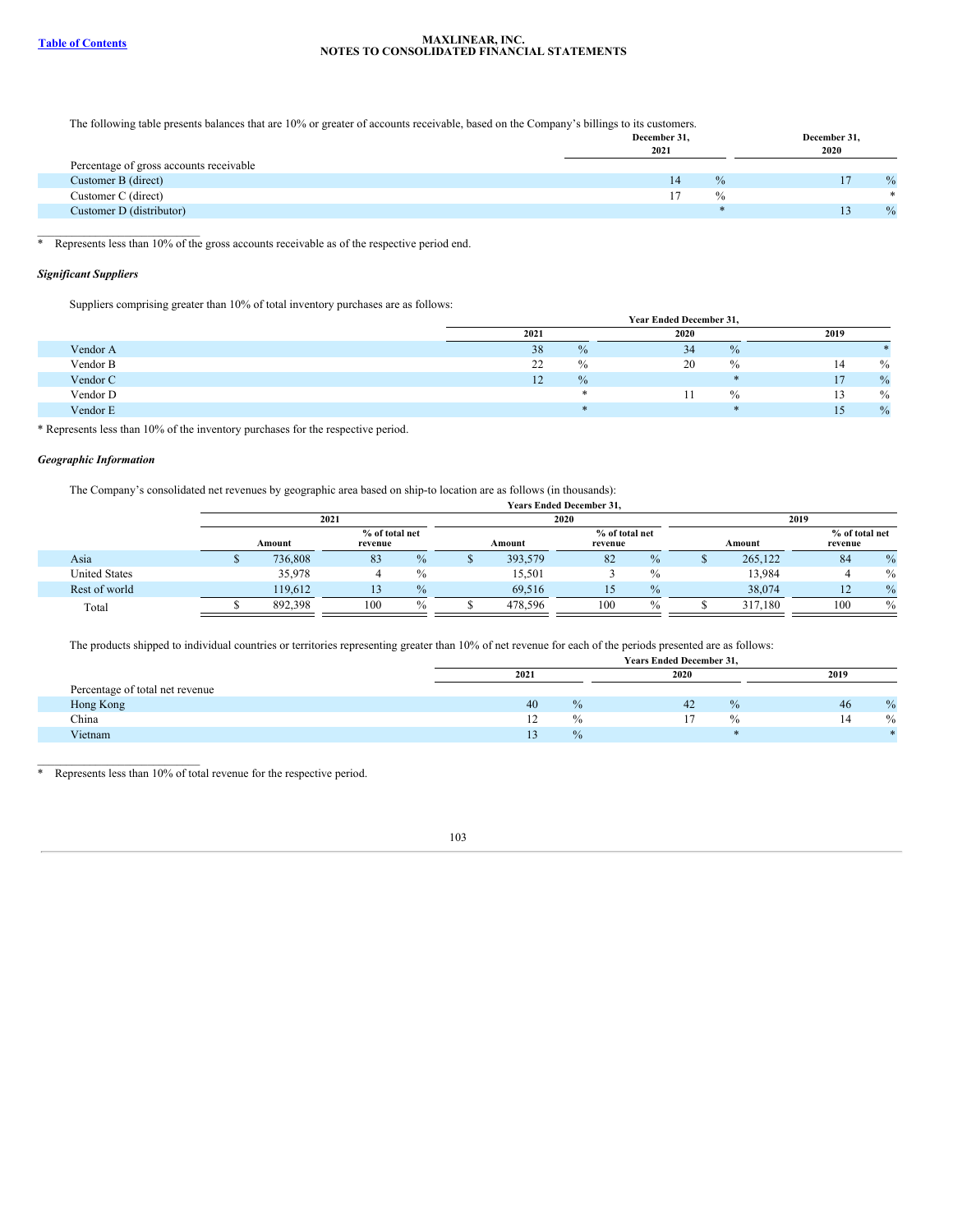The determination of which country a particular sale is allocated to is based on the destination of the product shipment. No other individual country accounted for more than 10% of net revenue during these periods. Although a large percentage of the Company's products is shipped to Asia, and in particular, Hong Kong, China and Vietnam, the Company believes that a significant number of the systems designed by customers and incorporating the Company's semiconductor products are subsequently sold outside Asia to Europe, Middle East, and Africa, or EMEA markets and North American markets.

Long-lived assets, which consists of property and equipment, net, leased right-of-use assets, intangible assets, net, and goodwill by geographic area are as follows (in thousands):

|                      | December 31,<br>2021 |         |            |               |  |         | December 31,<br>2020 |               |
|----------------------|----------------------|---------|------------|---------------|--|---------|----------------------|---------------|
|                      | Amount               |         | % of total |               |  | Amount  | % of total           |               |
| <b>United States</b> |                      | 382,650 | 70         | $\frac{0}{0}$ |  | 403,071 | 72                   | $\frac{0}{0}$ |
| Singapore            |                      | 122,474 | 22         | $\%$          |  | 136,967 | 24                   | $\%$          |
| Rest of world        |                      | 42,277  |            | $\frac{0}{0}$ |  | 31.412  |                      | $\frac{0}{0}$ |
| Total                |                      | 547,401 | 100        | $\frac{0}{0}$ |  | 571.450 | 100                  | $\frac{0}{0}$ |

#### **12. Revenue from Contracts with Customers**

#### *Revenue by Market*

The table below presents disaggregated net revenues by market (in thousands):

|                             | <b>Year Ended December 31.</b> |         |               |   |         |               |  |         |               |
|-----------------------------|--------------------------------|---------|---------------|---|---------|---------------|--|---------|---------------|
|                             |                                | 2021    |               |   | 2020    |               |  | 2019    |               |
| Broadband                   |                                | 492,482 |               | S | 244,424 |               |  | 119,320 |               |
| $%$ of net revenue          |                                | 55      | $\frac{0}{0}$ |   | 51      | $\%$          |  | 38      | $\%$          |
| Connectivity                |                                | 149,285 |               |   | 70,739  |               |  | 85,369  |               |
| % of net revenue            |                                | 17      | $\%$          |   | 15      | $\%$          |  | 27      | $\%$          |
| Infrastructure              |                                | 119,421 |               |   | 76,166  |               |  | 79,137  |               |
| $%$ of net revenue          |                                | 13      | $\frac{0}{0}$ |   | 16      | $\frac{0}{6}$ |  | 25      | $\frac{0}{0}$ |
| Industrial and multi-market |                                | 131,210 |               |   | 87,267  |               |  | 33,354  |               |
| $%$ of net revenue          |                                | 15      | $\%$          |   | 18      | $\frac{0}{0}$ |  | 11      | $\%$          |
| Total net revenue           |                                | 892,398 |               |   | 478,596 |               |  | 317,180 |               |

Revenues from sales through the Company's distributors accounted for47% ,49% and 52% of net revenue for the years ended December 31, 2021, 2020, and 2019, respectively.

#### *Contract Liabilities*

As of December 31, 2021, customer contract liabilities consisted primarily of advanced payments received for which performance obligations have not been completed of approximately \$1.0 million. As of December 31, 2020, customer contract liabilities consisted of estimates of obligations to deliver rebates to customers in the form of units of products and were approximately \$0.03 million. Revenue recognized in each of the years ended December 31, 2021, 2020, and 2019 that was included in the contract liability balance as of the beginning of each of those respective periods was immaterial.

There were no material changes in the contract liabilities balance during the years ended December 31, 2021, 2020, and 2019, respectively.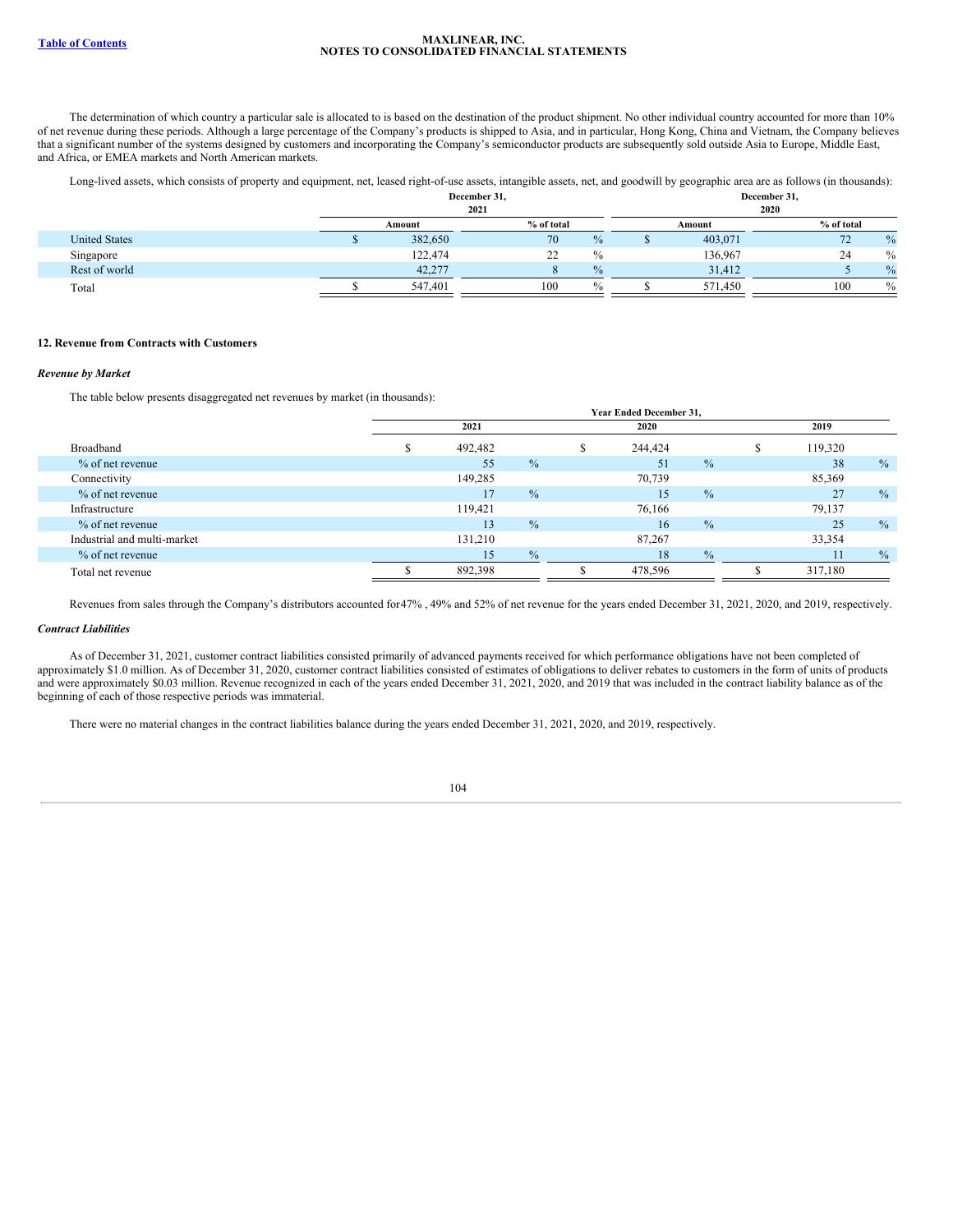#### *Obligations to Customers for Price Adjustments and Returns and Assets for Right-of-Returns*

As of December 31, 2021 and December 31, 2020, obligations to customers consisting of estimates of price protection rights offered to the Company's end customers totaled \$40.5 million and \$47.8 million, respectively, and are included in accrued price protection liability in the consolidated balance sheets. For activity in this account, including amounts included in net revenue, refer to Note 7. Other obligations to customers representing estimates of price adjustments to be claimed by distributors upon sell-through of their inventory to their end customer and estimates of stock rotation returns to be claimed by distributors on products sold as of December 31, 2021 were \$6.7 million and \$2.8 million, respectively, and as of December 31, 2020 were \$10.3 million and \$2.0 million, respectively, and are included in accrued expenses and other current liabilities in the consolidated balance sheets (Note 7). The increase or decrease in revenue in the years ended December 31, 2021, 2020, and 2019 from net changes in transaction prices for amounts included in obligations to customers for price adjustments as of the beginning of those respective periods was not material.

As of December 31, 2021 and December 31, 2020, right of return assets under customer contracts representing the estimates of product inventory the Company expects to receive from customers in stock rotation returns were approximately \$1.1 million and \$0.6 million, respectively. Right of return assets are included in inventory in the consolidated balance sheets.

As of December 31, 2021 and December 31, 2020, there wereno impairment losses recorded on customer accounts receivable.

#### **13. Leases**

#### *Operating Leases*

Operating lease arrangements primarily consist of office leases expiring in various years through 2028. These leases have original terms of approximately2 to 8 years and some contain options to extend the lease up to 5 years or terminate the lease, which are included in right-of-use assets and lease liabilities when the Company is reasonably certain it will renew the underlying leases. Since the implicit rate of such leases is unknown and the Company is not reasonably certain to renew its leases, the Company has elected to apply a collateralized incremental borrowing rate to facility leases on the original lease term in calculating the present value of future lease payments. As of December 31, 2021 and December 31, 2020, the weighted average discount rate for operating leases was 3.6% and 4.0%, respectively, and the weighted average remaining lease term for operating leases was 4.6 years and 4.6 years, respectively, as of the end of each of these periods.

The table below presents aggregate future minimum payments due under leases, reconciled to total lease liabilities included in the consolidated balance sheet as of December 31, 2021:

|                                    | <b>Operating Leases</b> |
|------------------------------------|-------------------------|
|                                    | (in thousands)          |
| 2022                               | \$<br>9,930             |
| 2023                               | 7,096                   |
| 2024                               | 5,964                   |
| 2025                               | 5,635                   |
| 2026                               | 4,352                   |
| Thereafter                         | 3,257                   |
| Total minimum payments             | 36,234                  |
| Less: imputed interest             | (2,707)                 |
| Less: unrealized translation loss  |                         |
| Total lease liabilities            | 33,528                  |
| Less: short-term lease liabilities | (8,888)                 |
| Long-term lease liabilities        | 24,640                  |
|                                    |                         |

Operating lease cost was \$9.4 million, \$5.2 million, and \$3.1 million for the years ended December 31, 2021, 2020, and 2019, respectively.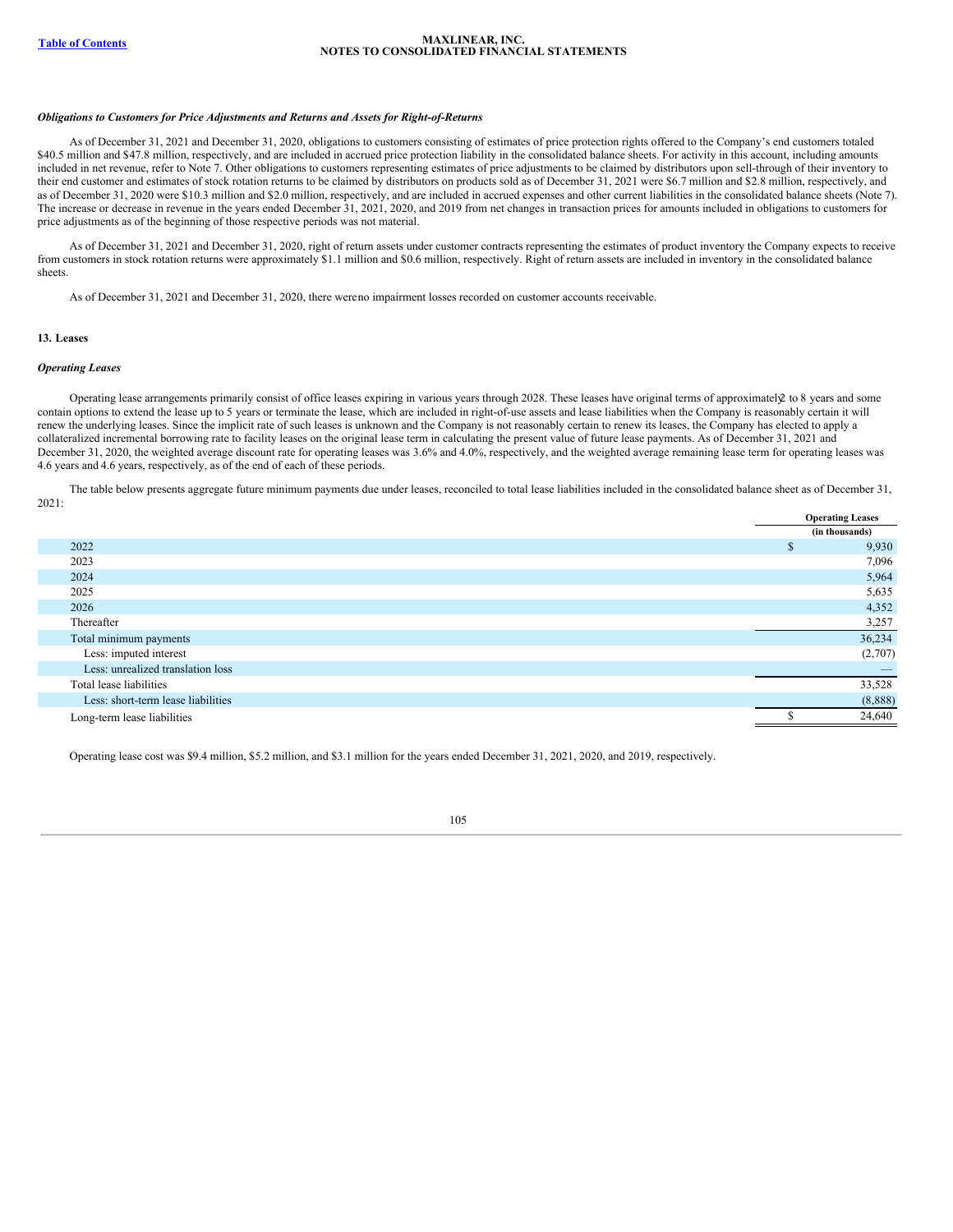Short-term lease costs for each of the years ended December 31, 2021, 2020, and 2019, respectively, were not material. There were \$3.2 million, \$15.9 million, and \$0.5 million of right-of-use assets obtained in exchange for new lease liabilities for the years ended December 31, 2021, 2020, and 2019, respectively, including \$0.05 million and \$1.8 million from acquisitions in 2021 and 2020, respectively.

#### **14. Employee Retirement Plans**

#### *Defined Contribution Plan*

The Company has a 401(k) defined contribution retirement plan (the 401(k) Plan) covering all eligible employees. Participants may voluntarily contribute on a pre-tax basis an amount not to exceed a maximum contribution amount pursuant to Section 401(k) of the Internal Revenue Code. The Company is not required to contribute, nor has it contributed, to the 401(k) Plan for any of the periods presented.

#### *Pension and Other Defined Benefit Retirement Obligations*

In connection with the July 31, 2020 acquisition of the Wi-Fi and Broadband assets business (Note 3), the Company assumed an obligation of \$7.9 million of the Wi-Fi and Broadband assets business associated with certain defined benefit retirement plans, including a pension plan. As of December 31, 2021 and December 31, 2020, the defined benefit obligation was \$4.5 million and \$6.4 million, respectively. The benefit is based on a formula applied to eligible employee earnings. Net periodic benefit costs were \$0.5 million and \$0.2 million, respectively for the years ended December 31, 2021 and 2020, respectively, and were recorded to research and development expenses in the consolidated statements of operations.

#### *Benefit Obligation and Plan Assets for Pension Benefit Plans*

The vested benefit obligation for a defined-benefit pension or other retirement plan is the actuarial present value of the vested benefits to which the employee is currently entitled based on the employee's expected date of separation or retirement.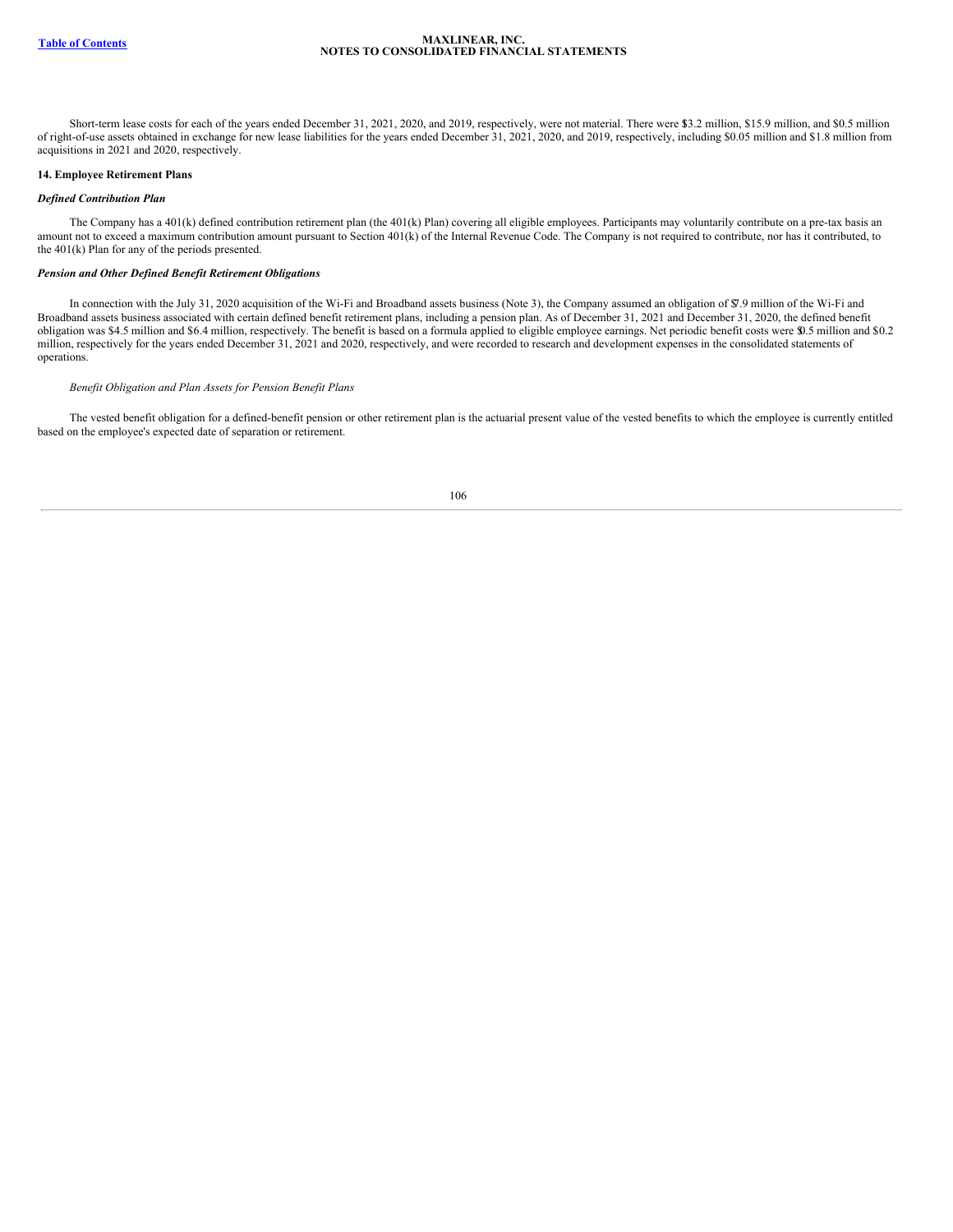|                                                           |              | December 31, 2021 |                | December 31, 2020 |  |
|-----------------------------------------------------------|--------------|-------------------|----------------|-------------------|--|
|                                                           |              |                   | (in thousands) |                   |  |
| Changes in projected benefit obligation:                  |              |                   |                |                   |  |
| Projected benefit obligation, beginning of period         | \$           | 12,022            | S              |                   |  |
| Projected benefit obligation assumed in acquisition       |              |                   |                | 13,274            |  |
| Service cost                                              |              | 442               |                | 157               |  |
| Interest cost                                             |              | 66                |                | 59                |  |
| Actuarial (gain) loss                                     |              | (1,794)           |                | (1, 172)          |  |
| Benefits paid                                             |              | (157)             |                | (786)             |  |
| Currency exchange rate changes                            |              | (845)             |                | 490               |  |
| Projected benefit obligation, end of period               |              | 9,733             |                | 12,022            |  |
|                                                           |              |                   |                |                   |  |
| Changes in fair value of plan assets:                     |              |                   |                |                   |  |
| Fair value of plan assets, beginning of period            |              | 5,634             |                |                   |  |
| Plan assets transferred from acquisition                  |              |                   |                | 5,417             |  |
| Actual return on plan assets                              |              | $\overline{c}$    |                |                   |  |
| <b>Employer contributions</b>                             |              |                   |                |                   |  |
| Currency exchange rate changes                            |              | (439)             |                | 217               |  |
| Plan settlements                                          |              |                   |                |                   |  |
| Other                                                     |              |                   |                |                   |  |
| Fair value of plan assets, end of period                  |              | 5,198             |                | 5,634             |  |
| Net unfunded status                                       |              | 4,536             |                | 6,388             |  |
|                                                           |              |                   |                |                   |  |
| Amounts recognized in the Consolidated Balance Sheets     |              |                   |                |                   |  |
| Other long-term liabilities                               | $\mathbb{S}$ | 4,536             | $\mathbf S$    | 6,388             |  |
| Accumulated other comprehensive (income) loss, before tax | \$           | (1, 724)          | S              | (1, 172)          |  |

Changes in actuarial gains and losses in the projected benefit obligation are primarily driven by discount rate movement. The Company uses the corridor approach to amortize actuarial gains and losses. Under this approach, net actuarial gains or losses in excess of 10% of the larger of the projected benefit obligation or the fair value of plan assets are amortized on a straight-line basis.

As of December 31, 2021 and 2020, all plans had accumulated benefit obligations and projected benefit obligations in excess of plan assets. As of December 31, 2021 and 2020, the accumulated benefit obligations were \$9.2 million and \$11.1 million for the pension plans.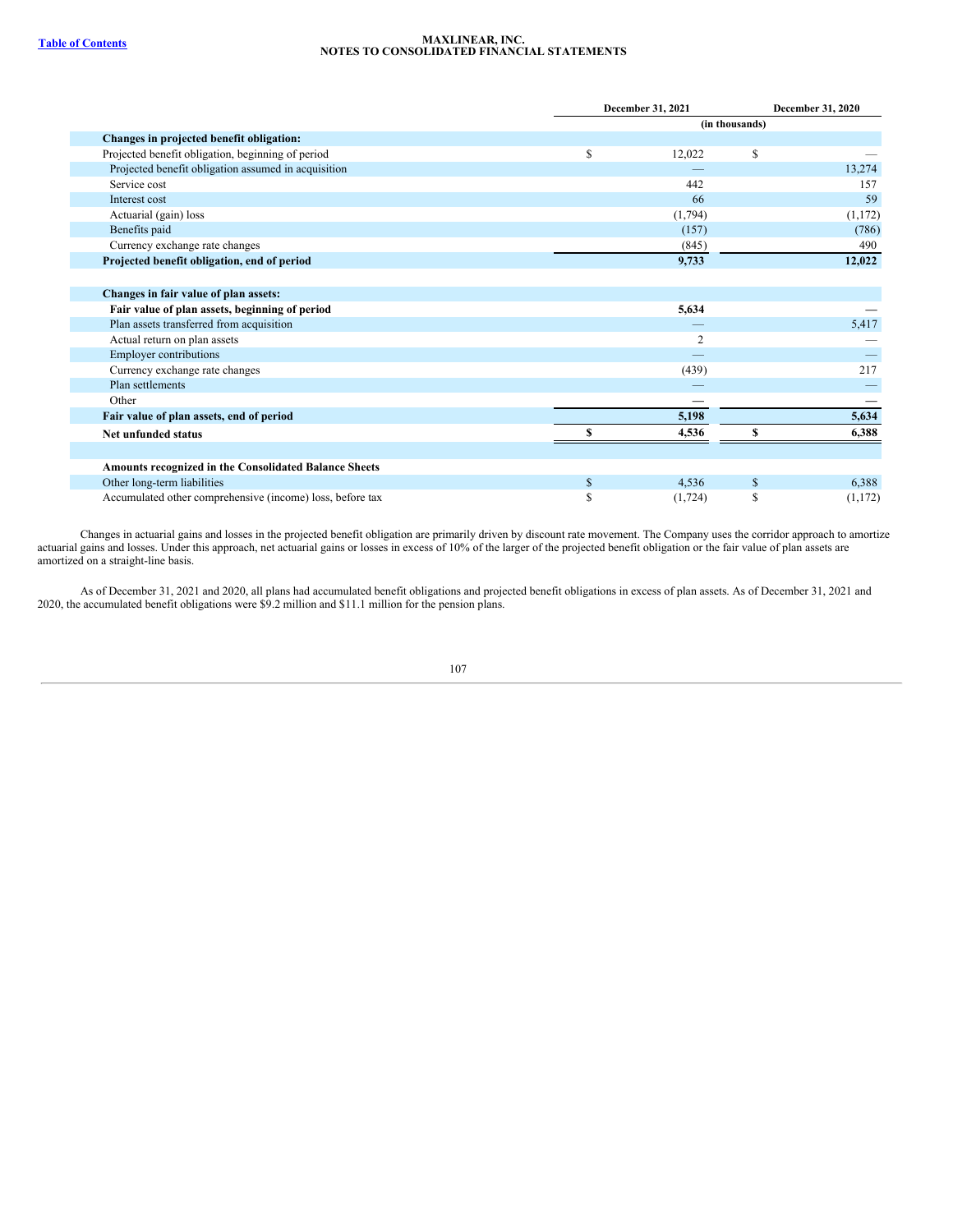|                                                                    | December 31, 2021 |  | <b>December 31, 2020</b> |  |  |
|--------------------------------------------------------------------|-------------------|--|--------------------------|--|--|
|                                                                    | (in thousands)    |  |                          |  |  |
| Plans with accumulated benefit obligation in excess of plan assets |                   |  |                          |  |  |
| Accumulated benefit obligation                                     | 9,211             |  | 11,127                   |  |  |
| Plan assets                                                        | 5,198             |  | 5,634                    |  |  |
|                                                                    |                   |  |                          |  |  |
| Plans with projected benefit obligation in excess of plan assets   |                   |  |                          |  |  |
| Projected benefit obligation                                       | 9,733             |  | 12.022                   |  |  |
| Plan assets                                                        | 5,198             |  | 5.634                    |  |  |

*Assumptions for Pension Benefit Plans*

|                                                                              | December 31, 2021 | December 31, 2020 |
|------------------------------------------------------------------------------|-------------------|-------------------|
|                                                                              | (in thousands)    |                   |
| Weighted average actuarial assumptions used to determine benefit obligations |                   |                   |
| Discount rate                                                                | $0.8\% - 0.9\%$   | $0.5\% - 0.6\%$   |
| Rate of compensation increase                                                | $2.6\% - 3.8\%$   | $2.6\% - 3.8\%$   |
|                                                                              |                   |                   |
| Weighted average actuarial assumptions used to determine costs               |                   |                   |
| Discount rate                                                                | $0.8\% - 0.9\%$   | $0.5\% - 0.6\%$   |
| Expected long-term rate of return on plan assets                             | $-$ %             | $0.79\%$          |
| Rate of compensation increase                                                | $2.6\% - 3.8\%$   | $2.6\% - 3.8\%$   |

The Company establishes the discount rate for each pension plan by analyzing current market long-term bond rates and matching the bond maturity with the average duration of the pension liabilities. The Company establishes the long-term expected rate of return by developing a forward-looking, long-term return assumption for each pension fund asset class, taking into account factors such as the expected real return for the specific asset class and inflation. A single, long-term rate of return is then calculated as the weighted average of the target asset allocation percentages and the long-term return assumption for each asset class.

#### *Pension Plan Assets*

The plan assets are currently all in liquid cash and cash equivalents and an investment strategy is being developed to ensure that sufficient assets are available to pay pension benefits as they come due.

*Estimated Future Benefit Payments for Pension Benefit Plans*

At December 31, 2021, the estimated benefit payments over the next five years and beyond are as follows:

|            | Payments | <b>Estimated Future Benefit</b> |
|------------|----------|---------------------------------|
|            |          | (in thousands)                  |
| 2022       |          | 95                              |
| 2023       |          | 18                              |
| 2024       |          | 45                              |
| 2025       |          | 45                              |
| 2026       |          | 80                              |
| Thereafter |          | 625                             |
|            |          | 907                             |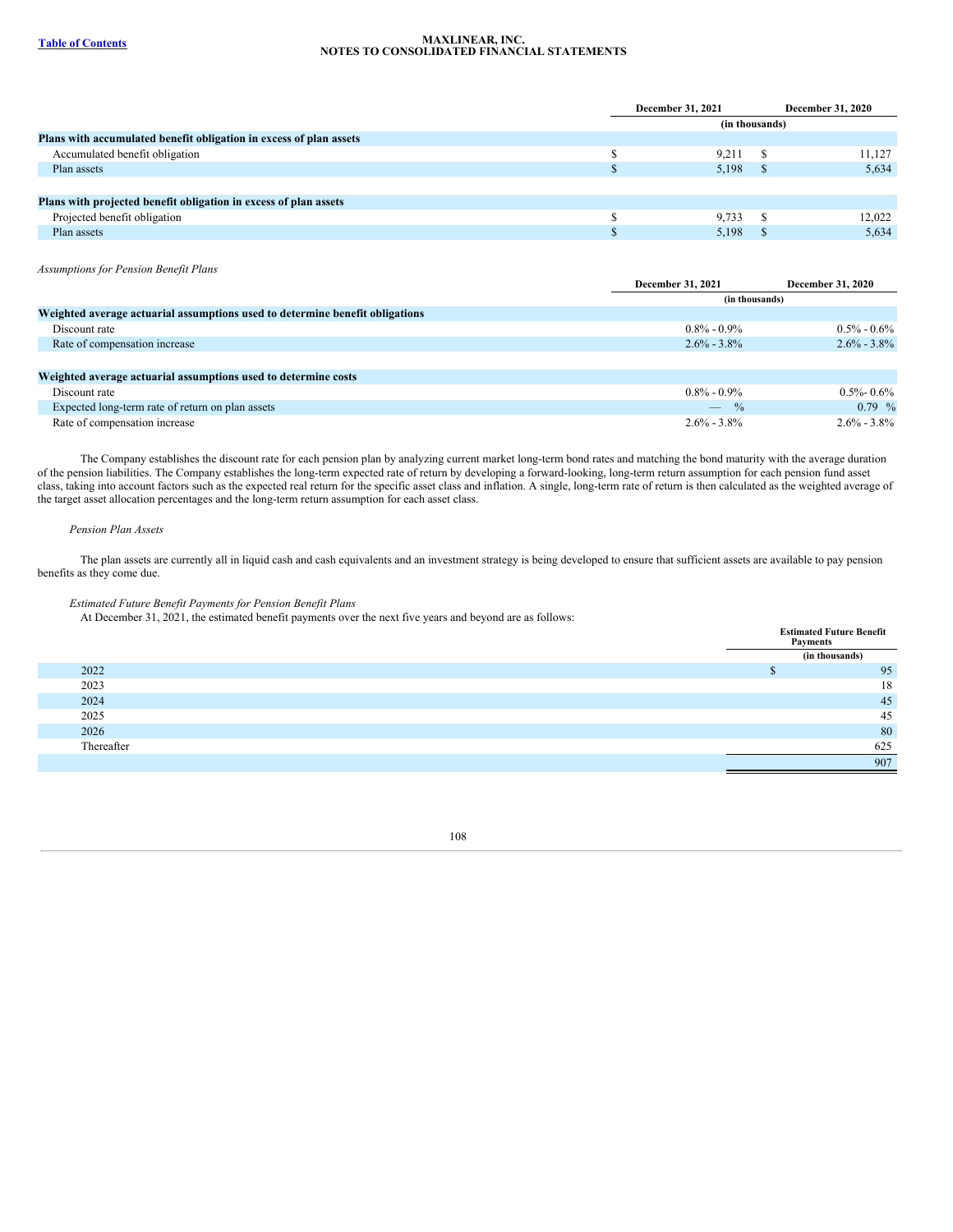## **15. Commitments and Contingencies**

## *Inventory Purchase and Other Contractual Obligations*

As of December 31, 2021, future minimum payments under inventory purchase and other obligations are as follows:

|                        | <b>Inventory Purchase</b><br><b>Obligations</b> |         | <b>Other Obligations</b> |        | Total |         |
|------------------------|-------------------------------------------------|---------|--------------------------|--------|-------|---------|
| 2022                   |                                                 | 141,401 |                          | 28,758 |       | 170,159 |
| 2023                   |                                                 |         |                          | 15,410 |       | 15,410  |
| 2024                   |                                                 |         |                          | 705    |       | 705     |
| 2025                   |                                                 |         |                          |        |       | 111     |
| Total minimum payments |                                                 | 141.401 |                          | 44.984 |       | 186,385 |

Other obligations consist of contractual payments due for software licenses.

Our inventory purchase obligations and other obligations increased by \$64.7 million to \$186.4 million as of December 31, 2021, from \$121.7 million as of December 31, 2020 primarily as a result of increased orders of inventory placed with our vendors during the period, partially offset by a decrease in software license obligations.

#### *Jointly Funded Research and Development*

In 2021, the Company entered into contracts for jointly funded research and development projects to develop technology that may be commercialized into a product in the future. As the Company may be required to repay all or a portion of the funds provided by the other parties under certain conditions, total funds received to date from the other parties of \$5.8 million have been recorded in other long-term liabilities. Additional amounts under the contracts are tied to certain milestones and will also be recorded as a long-term liability as payment due under such milestones are received. The Company currently expects to de-recognize the liabilities when the contingencies associated with the repayment conditions have been resolved.

#### *Other Matters*

From time to time, the Company is subject to threats of litigation or actual litigation in the ordinary course of business, some of which may be material. The Company believes that there are no currently pending litigation matters that, if determined adversely to the Company's interests, would have a material effect on the Company's financial position, results of operations, or cash flows or that would not be covered by the Company's existing liability insurance.

### **16. Stock Repurchases**

On February 23, 2021, the Company's board of directors authorized a plan to repurchase up to \$100 million of the Company's common stock over a period ending February 16, 2024. The amount and timing of repurchases are subject to a variety of factors including liquidity, share price, market conditions, and legal requirements. Any purchases will be funded from available working capital and may be effected through open market purchases, block transactions, and privately negotiated transactions. The share repurchase program does not obligate the Company to make any repurchases and may be modified, suspended, or terminated by the Company at any time without prior notice.

During the year ended December 31, 2021, the Company repurchased454,372 shares of its common stock at a weighted average price of \$1.7998 per share at an aggregate value of approximately \$23.5 million under the repurchase program. At December 31, 2021, the aggregate value of common stock repurchased under the program was approximately \$23.5 million and approximately \$76.5 million remained available for repurchase under the program.

109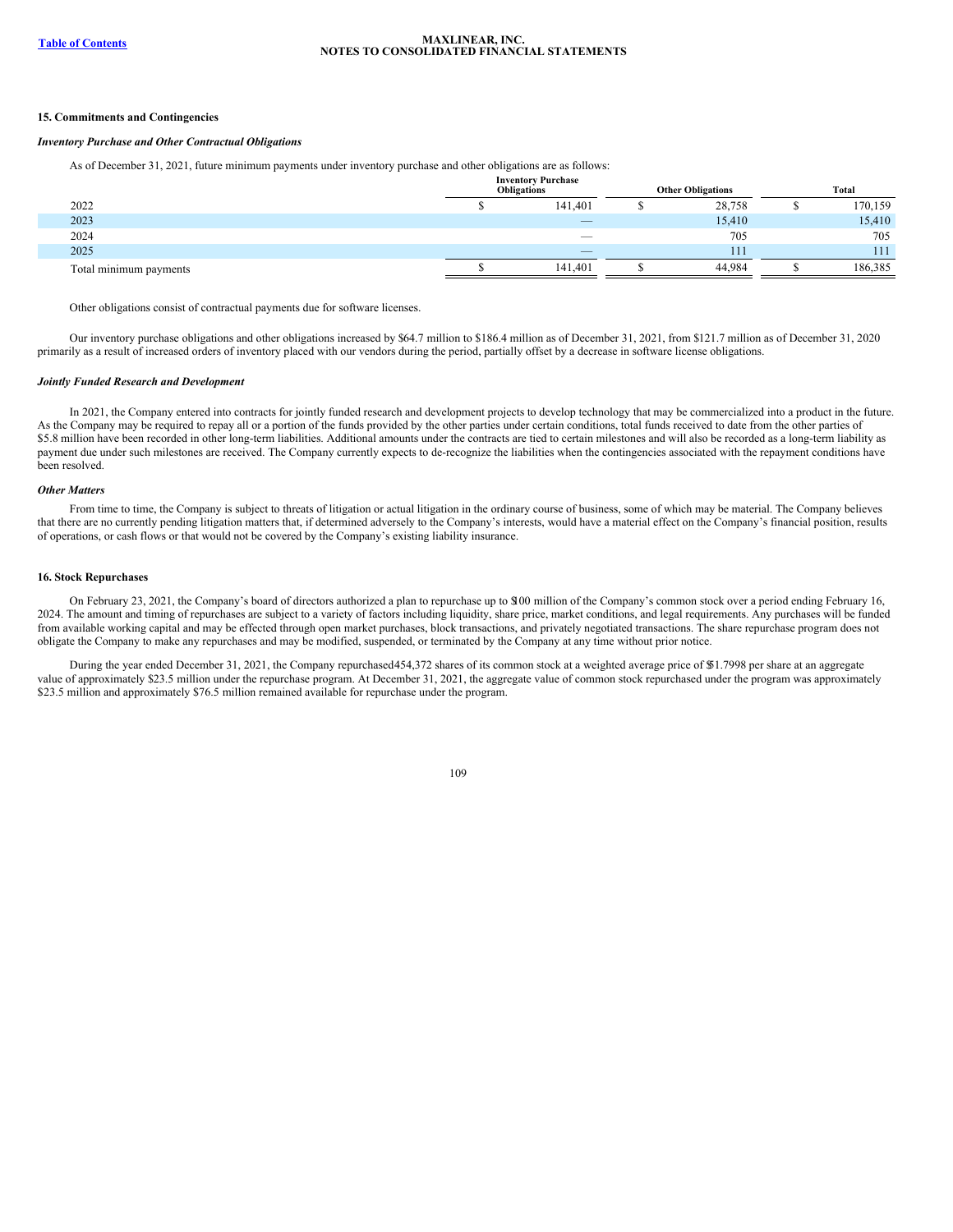# **EXHIBIT 21.1**

# **SIGNIFICANT SUBSIDIARIES OF MAXLINEAR, INC. Name Jurisdiction**

MaxLinear Asia Singapore Pte. Ltd. Singapore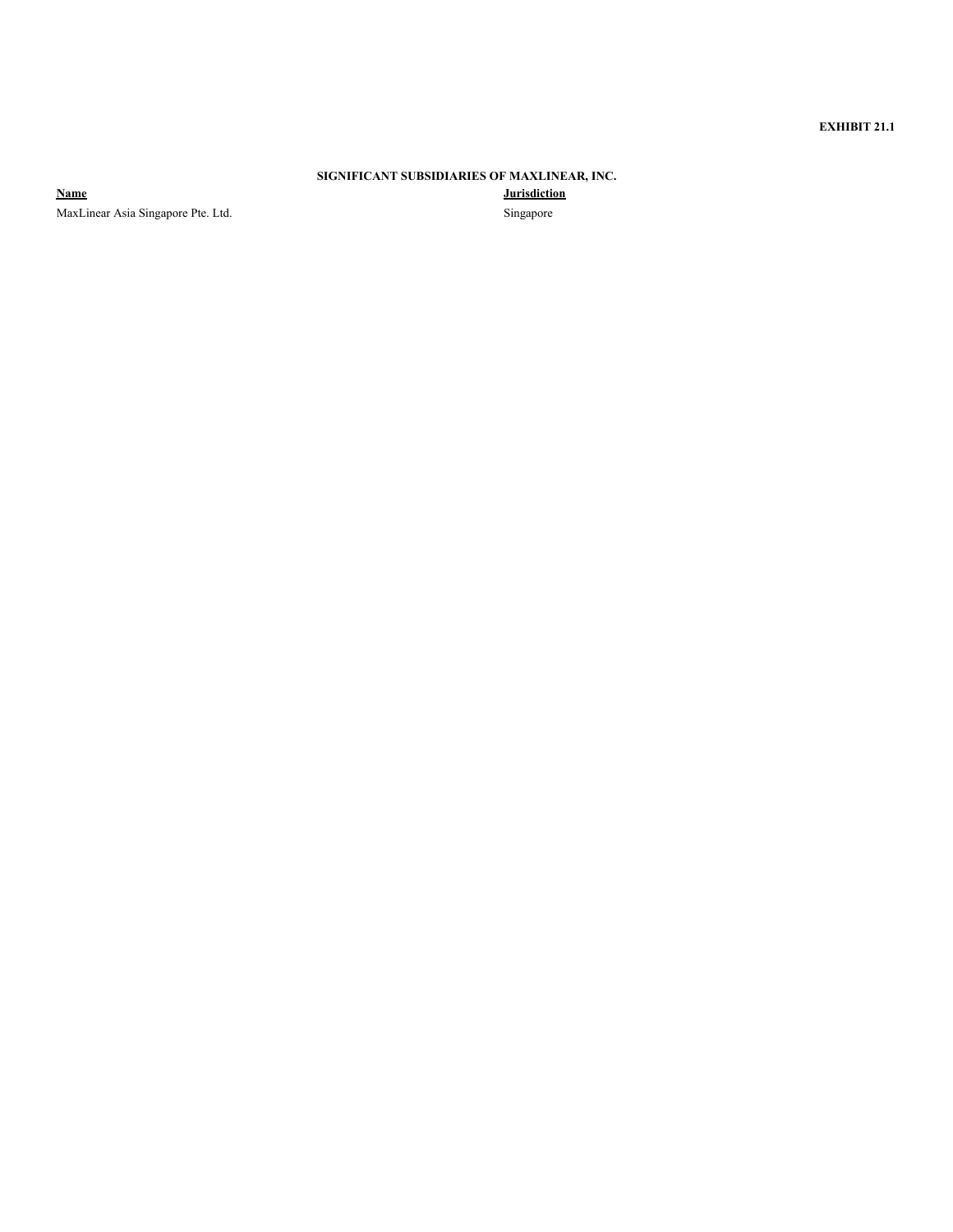## **Consent of Independent Registered Public Accounting Firm**

We have issued our reports dated February 2, 2022, with respect to the consolidated financial statements, financial statement schedule, and internal control over financial reporting included in the Annual Report of MaxLinear, Inc. on Form 10-K for the year ended December 31, 2021. We consent to the incorporation by reference of said reports in the Registration Statements of MaxLinear, Inc. on Form S-3 (File No. 333-248697), Form S-4 (File No. 333-202679) and on Forms S-8 (File No. 333-217021, File No. 333- 218022, File No. 333-223847, File No. 333-230606, File No. 333-237274 and File No. 254961).

/s/ Grant Thornton LLP

Newport Beach, California February 2, 2022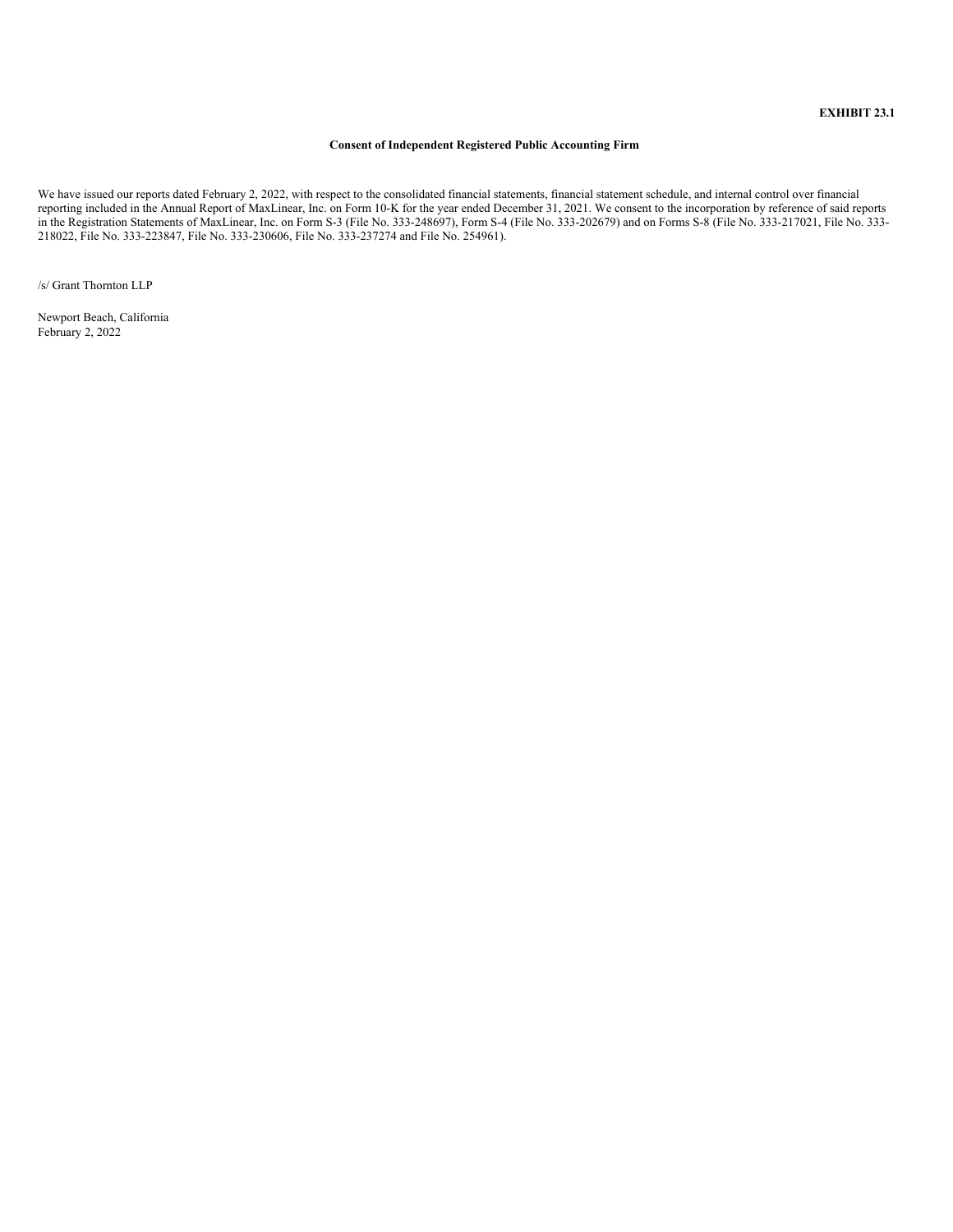### **Certification of Principal Executive Officer Pursuant to Section 302 of the Sarbanes-Oxley Act of 2002**

I, Kishore Seendripu, Ph.D., certify that:

- 1. I have reviewed this Form 10-K of MaxLinear, Inc.;
- Based on my knowledge, this report does not contain any untrue statement of a material fact or omit to state a material fact necessary to make the statements made, in light of the circumstances under which such statements were made, not misleading with respect to the period covered by this report;
- 3. Based on my knowledge, the financial statements, and other financial information included in this report, fairly present in all material respects the financial condition, results of operations and cash flows of the registrant as of, and for, the periods presented in this report;
- 4. The registrant's other certifying officer and I are responsible for establishing and maintaining disclosure controls and procedures (as defined in Exchange Act Rules 13a-15(e) and 15d-15(e)) and internal control over financial reporting (as defined in Exchange Act Rules 13a-15(f) and 15d-15(f)) for the registrant and have:
	- a) Designed such disclosure controls and procedures, or caused such disclosure controls and procedures to be designed under our supervision, to ensure that material information relating to the registrant, including its consolidated subsidiaries, is made known to us by others within those entities, particularly during the period in which this report is being prepared;
	- b) Designed such internal control over financial reporting, or caused such internal control over financial reporting to be designed under our supervision, to provide reasonable assurance regarding the reliability of financial reporting and the preparation of financial statements for external purposes in accordance with generally accepted accounting principles;
	- c) Evaluated the effectiveness of the registrant's disclosure controls and procedures and presented in this report our conclusions about the effectiveness of the disclosure controls and procedures, as of the end of the period covered by this report based on such evaluation; and
	- d) Disclosed in this report any change in the registrant's internal control over financial reporting that occurred during the registrant's most recent fiscal quarter (the registrant's fourth fiscal quarter in the case of an annual report) that has materially affected, or is reasonably likely to materially affect, the registrant's internal control over financial reporting; and
- 5. The registrant's other certifying officer and I have disclosed, based on our most recent evaluation of internal control over financial reporting, to the registrant's auditors and the audit committee of the registrant's board of directors (or persons performing the equivalent functions):
	- a) All significant deficiencies and material weaknesses in the design or operation of internal control over financial reporting which are reasonably likely to adversely affect the registrant's ability to record, process, summarize and report financial information; and
	- b) Any fraud, whether or not material, that involves management or other employees who have a significant role in the registrant's internal control over financial reporting. Date: February 2, 2022 /s/ Kishore Seendripu, Ph.D.

Kishore Seendripu, Ph.D. President and Chief Executive Officer (Principal Executive Officer)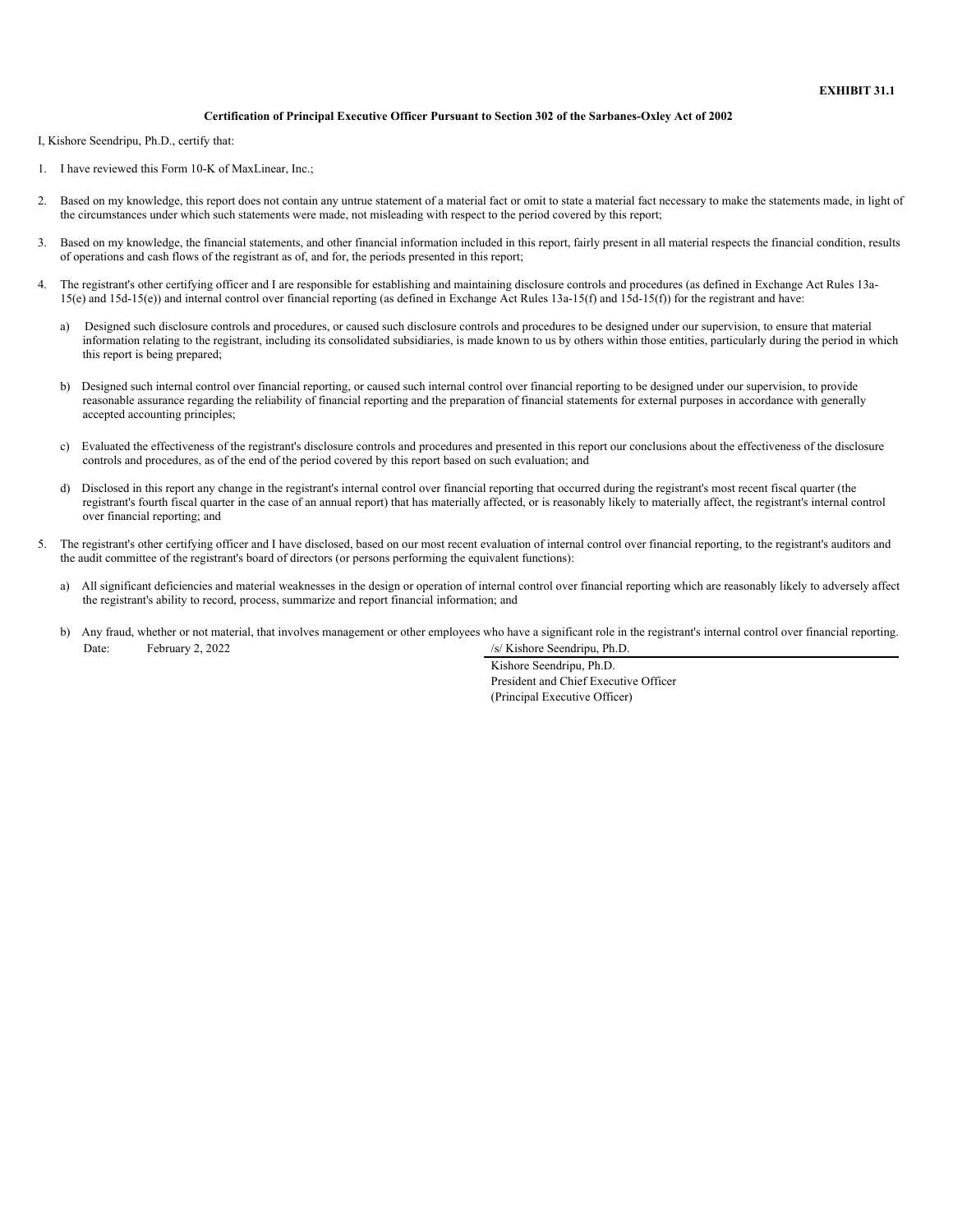### **Certification of Principal Financial Officer Pursuant to Section 302 of the Sarbanes-Oxley Act of 2002**

I, Steven G. Litchfield, certify that:

- 1. I have reviewed this Form 10-K of MaxLinear, Inc.;
- Based on my knowledge, this report does not contain any untrue statement of a material fact or omit to state a material fact necessary to make the statements made, in light of the circumstances under which such statements were made, not misleading with respect to the period covered by this report;
- 3. Based on my knowledge, the financial statements, and other financial information included in this report, fairly present in all material respects the financial condition, results of operations and cash flows of the registrant as of, and for, the periods presented in this report;
- 4. The registrant's other certifying officer and I are responsible for establishing and maintaining disclosure controls and procedures (as defined in Exchange Act Rules 13a-15(e) and 15d-15(e)) and internal control over financial reporting (as defined in Exchange Act Rules 13a-15(f) and 15d-15(f)) for the registrant and have:
	- a) Designed such disclosure controls and procedures, or caused such disclosure controls and procedures to be designed under our supervision, to ensure that material information relating to the registrant, including its consolidated subsidiaries, is made known to us by others within those entities, particularly during the period in which this report is being prepared;
	- b) Designed such internal control over financial reporting, or caused such internal control over financial reporting to be designed under our supervision, to provide reasonable assurance regarding the reliability of financial reporting and the preparation of financial statements for external purposes in accordance with generally accepted accounting principles;
	- c) Evaluated the effectiveness of the registrant's disclosure controls and procedures and presented in this report our conclusions about the effectiveness of the disclosure controls and procedures, as of the end of the period covered by this report based on such evaluation; and
	- d) Disclosed in this report any change in the registrant's internal control over financial reporting that occurred during the registrant's most recent fiscal quarter (the registrant's fourth fiscal quarter in the case of an annual report) that has materially affected, or is reasonably likely to materially affect, the registrant's internal control over financial reporting; and
- 5. The registrant's other certifying officer and I have disclosed, based on our most recent evaluation of internal control over financial reporting, to the registrant's auditors and the audit committee of the registrant's board of directors (or persons performing the equivalent functions):
	- a) All significant deficiencies and material weaknesses in the design or operation of internal control over financial reporting which are reasonably likely to adversely affect the registrant's ability to record, process, summarize and report financial information; and
	- b) Any fraud, whether or not material, that involves management or other employees who have a significant role in the registrant's internal control over financial reporting. Date: February 2, 2022 /s/ Steven G. Litchfield

Steven G. Litchfield Chief Financial Officer and Chief Corporate Strategy Officer (Principal Financial Officer)